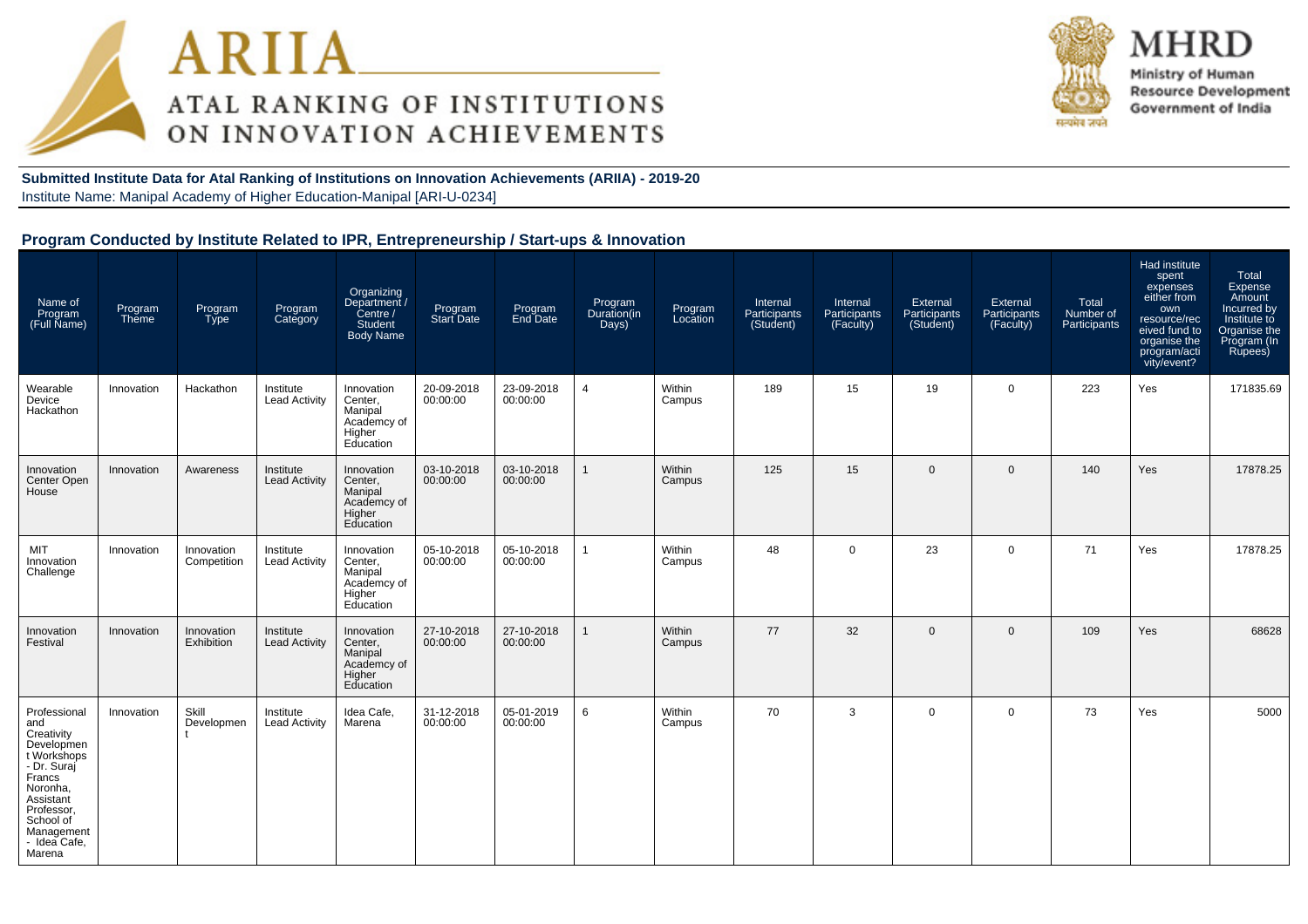| <b>BIG</b> scheme<br>and other<br>funding<br>opportunities<br>for<br>Entrepreneur<br>ship in<br>Biosciences<br>P<br>Somarajan,<br>Foundation<br>for<br>Innovation<br>and<br>Technology<br>Transfer, IIT<br>Delhi | Entrepreneur<br>ship/Startup | Awareness | Institute<br><b>Lead Activity</b> | Idea Cafe,<br>Marena                                                   | 08-01-2019<br>00:00:00 | 08-01-2019<br>00:00:00 | $\mathbf{1}$   | Within<br>Campus | 35  | 10              | $\mathbf 0$  | $\mathbf 0$ | 45  | Yes | 2000      |
|------------------------------------------------------------------------------------------------------------------------------------------------------------------------------------------------------------------|------------------------------|-----------|-----------------------------------|------------------------------------------------------------------------|------------------------|------------------------|----------------|------------------|-----|-----------------|--------------|-------------|-----|-----|-----------|
| Art of Public<br>Speaking for<br>Innovators -<br>a two day<br>workshop -<br>Dr. Shubha<br><b>HS</b>                                                                                                              | Innovation                   | Workshop  | Institute<br><b>Lead Activity</b> | Idea Cafe,<br>Marena                                                   | 30-01-2019<br>00:00:00 | 31-01-2019<br>00:00:00 | $\overline{2}$ | Within<br>Campus | 35  | $\overline{2}$  | $\Omega$     | $\mathbf 0$ | 37  | Yes | 9000      |
| Grand<br>Challenge<br>Udupi 2019                                                                                                                                                                                 | Innovation                   | Hackathon | Institute<br><b>Lead Activity</b> | Innovation<br>Center,<br>Manipal<br>Academcy of<br>Higher<br>Education | 28-02-2019<br>00:00:00 | 03-03-2019<br>00:00:00 | 4              | Within<br>Campus | 102 | 10 <sup>1</sup> | $\mathbf 0$  | $\mathbf 0$ | 112 | Yes | 69488.974 |
| Hacking<br>Dentistry                                                                                                                                                                                             | Innovation                   | Hackathon | Institute<br><b>Lead Activity</b> | Innovation<br>Center,<br>Manipal<br>Academcy of<br>Higher<br>Education | 28-03-2019<br>00:00:00 | 31-03-2019<br>00:00:00 | $\overline{4}$ | Within<br>Campus | 124 | 16              | $\mathbf 0$  | $\mathbf 0$ | 140 | Yes | 102332.48 |
| <b>Ibook Author</b><br>Training<br>Workshop                                                                                                                                                                      | Innovation                   | Workshop  | Institute<br><b>Lead Activity</b> | Innovation<br>Center,<br>Manipal<br>Academcy of<br>Higher<br>Education | 22-02-2019<br>00:00:00 | 23-02-2019<br>00:00:00 | $\overline{2}$ | Within<br>Campus | 5   | 19              | $\mathbf{0}$ | $\mathbf 0$ | 24  | Yes | 5426      |
| Hands-on<br>Arduino<br>Workshop                                                                                                                                                                                  | Innovation                   | Workshop  | Institute<br><b>Lead Activity</b> | Innovation<br>Center,<br>Manipal<br>Academcy of<br>Higher<br>Education | 13-03-2019<br>00:00:00 | 17-03-2019<br>00:00:00 | 5              | Within<br>Campus | 30  | $\mathbf{1}$    | $\mathbf 0$  | $\mathbf 0$ | 31  | Yes | 15529     |
| Clinical<br>Research<br>Opportunity<br>Program<br>2018                                                                                                                                                           | Innovation                   | Awareness | Institute<br><b>Lead Activity</b> | <b>KMC</b><br>Manipal                                                  | 03-12-2018<br>00:00:00 | 31-12-2018<br>00:00:00 | 29             | Within<br>Campus | 24  | 10 <sup>1</sup> | $\mathbf 0$  | $\mathbf 0$ | 34  | Yes | 10000     |
| Entrepreneur<br>ship<br>Awareness<br>Camp, Dilifa<br>J Noronha,<br>MIT Program<br>Coordinator                                                                                                                    | Entrepreneur<br>ship/Startup | Awareness | Institute<br><b>Lead Activity</b> | Manipal<br>Universal<br>Technology<br><b>Business</b><br>Incubator     | 04-10-2018<br>00:00:00 | 06-10-2018<br>00:00:00 | 3              | Within<br>Campus | 75  | $\mathbf 0$     | $\mathbf 0$  | $\mathbf 0$ | 75  | Yes | 20257     |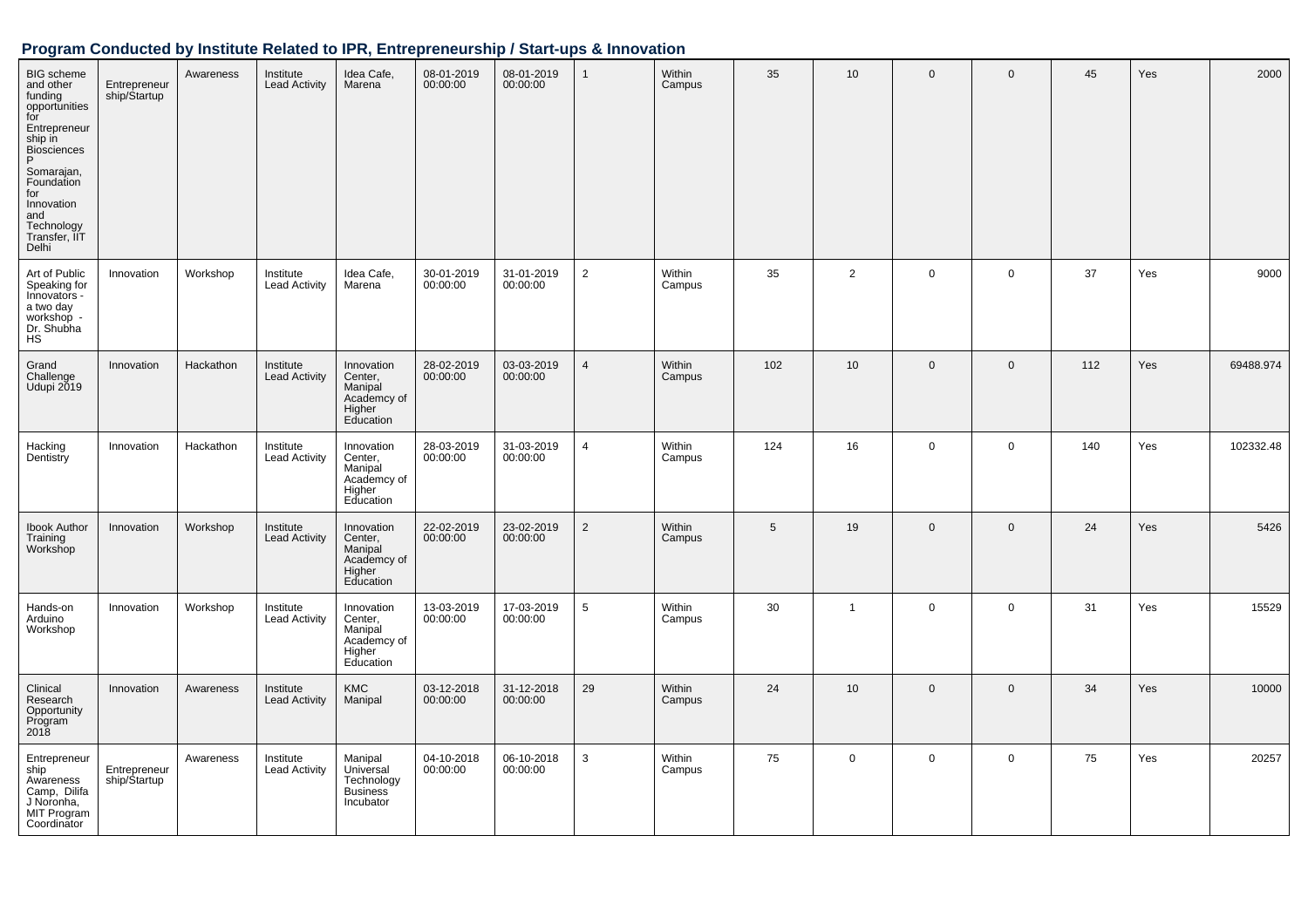| Faculty<br>Developmen<br>t Program n<br>association<br>with MIT and<br><b>TAPMI</b> with<br>Dr.<br>Mohammad<br>Zuber, MIT<br>and Mr. Amit<br>Srivastava,<br>TAPMI as<br>Cordinators<br>for the<br>program               | Entrepreneur<br>ship/Startup | Worskshop               | Institute<br><b>Lead Activity</b> | Manipal<br>Universal<br>Technology<br><b>Business</b><br>Incubator                  | 10-12-2018<br>00:00:00 | 21-12-2018<br>00:00:00 | 12           | Within<br>Campus | $\mathbf{0}$ | 25             | 24          | $\overline{1}$ | 50  | Yes | 248376 |
|-------------------------------------------------------------------------------------------------------------------------------------------------------------------------------------------------------------------------|------------------------------|-------------------------|-----------------------------------|-------------------------------------------------------------------------------------|------------------------|------------------------|--------------|------------------|--------------|----------------|-------------|----------------|-----|-----|--------|
| Intellectual<br>Property<br>Rights Mr.<br>Parvez<br>Kudroli<br>Senior<br>Associate,<br>Khurana and<br>Khurana, at<br>Idea Cafe                                                                                          | <b>IPR</b>                   | Workshop                | Institute<br>Lead Activity        | Innovation<br>Center                                                                | 19-12-2018<br>00:00:00 | 19-12-2018<br>00:00:00 | $\mathbf{1}$ | Within<br>Campus | 5            | 18             | $\mathbf 0$ | $\mathbf 0$    | 23  | Yes | 2000   |
| <b>Brainstorm</b><br>session<br>Healthcare<br>and Nutrition<br>organised by<br>MUTBI and<br>Manipal<br>College of<br>Health<br>Profession<br>chaired by<br>Prof.<br>Vasudeva<br>Rao, T A Pai<br>Management<br>Institute | Innovation                   | ideation                | Institute<br>Lead Activity        | Manipal<br>Universal<br>Technology<br>Business<br>Incubator<br>and MCHP,<br>Manipal | 26-02-2019<br>00:00:00 | 26-02-2019<br>00:00:00 | 1            | Within<br>Campus | 3            | 20             | $\mathbf 0$ | $\mathbf 0$    | 23  | Yes | 2428   |
| Idea<br>Competetion<br>, 9.02.2019<br>at IC 3rd<br>floor<br>conference<br>room with 50<br>teams and 7<br>Evaluators,<br>2 observers                                                                                     | Innovation                   | B - Plan<br>Competetion | Institute<br><b>Lead Activity</b> | Innovation<br>Center,<br>MAHE                                                       | 19-02-2019<br>00:00:00 | 19-02-2019<br>00:00:00 | $\mathbf{1}$ | Within<br>Campus | 115          | 8              | $\mathbf 0$ | $\mathbf 0$    | 123 | Yes | 2896   |
| Ideation to<br>Innovation<br>by Dr. Arun<br>Shanbhag<br>held at Idea<br>Cafe Marena<br>on Feb 20,<br>2019                                                                                                               | Entrepreneur<br>ship/Startup | Boot camp               | Institute<br><b>Lead Activity</b> | Innovation<br>Center                                                                | 20-02-2019<br>00:00:00 | 20-02-2019<br>00:00:00 | $\mathbf{1}$ | Within<br>Campus | 45           | $\overline{2}$ | $\mathbf 0$ | $\mathbf 0$    | 47  | Yes | 2000   |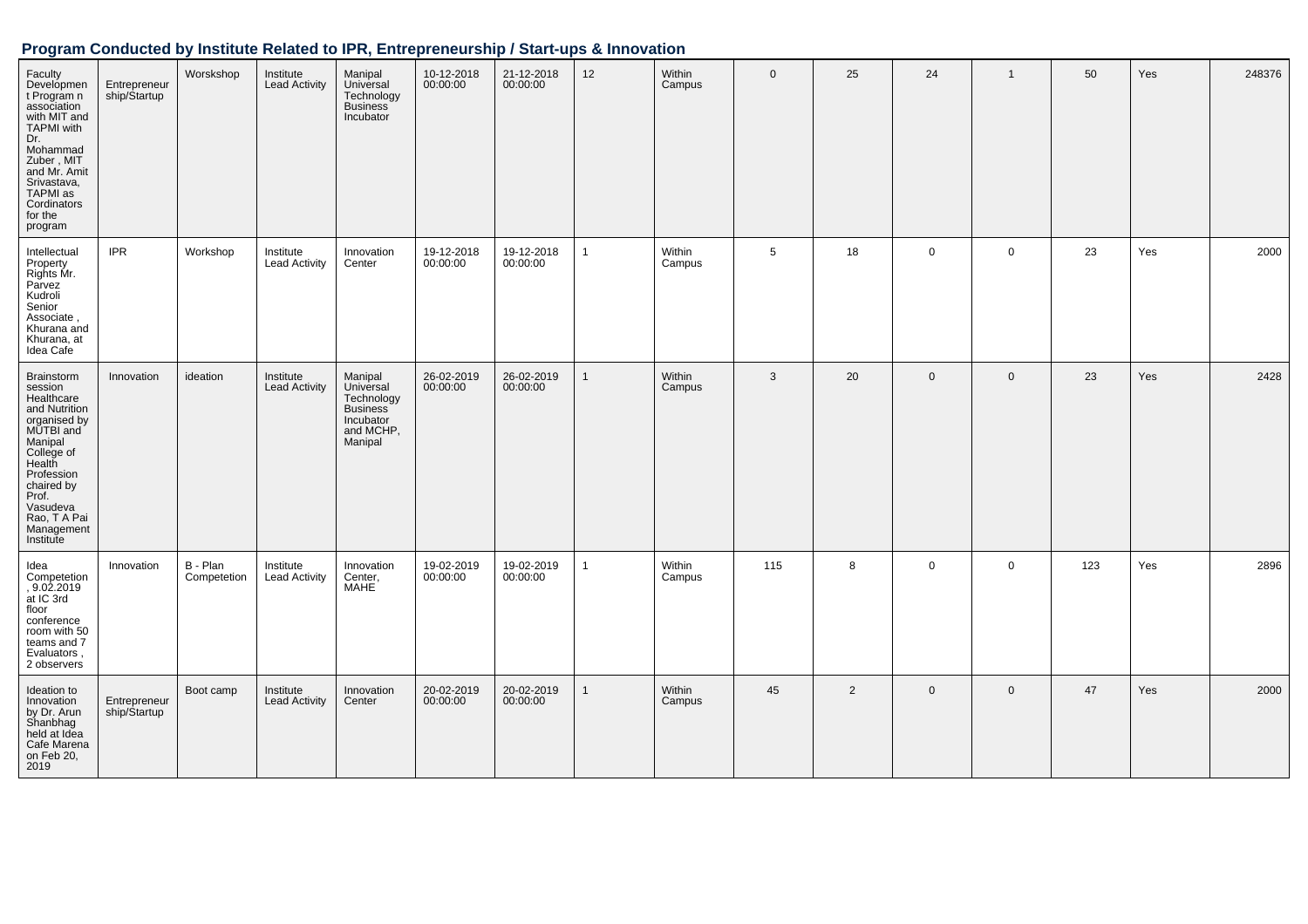| How to craft<br>Executive<br>Summary,<br>Prof.<br>Ashwath<br>Rao,<br>Department<br>of<br>Commerce,<br>MAHE, Feb<br>20, 2019 at<br>Idea cafe,<br>Marena                     | Entrepreneur<br>ship/Startup | Training  | Institute<br><b>Lead Activity</b> | Innovation<br>Center                                                                                                                              | 20-02-2019<br>00:00:00 | 20-02-2019<br>00:00:00 | $\mathbf{1}$   | Within<br>Campus  | 45  | $\overline{2}$ | $\mathsf{O}\xspace$ | 0           | 47  | Yes | 2000   |
|----------------------------------------------------------------------------------------------------------------------------------------------------------------------------|------------------------------|-----------|-----------------------------------|---------------------------------------------------------------------------------------------------------------------------------------------------|------------------------|------------------------|----------------|-------------------|-----|----------------|---------------------|-------------|-----|-----|--------|
| Finance for<br>Non Finance<br>Teams Prof.<br>Ashwath<br>Rao,<br>Department<br>of<br>Commerce,<br>MAHE, Feb<br>27, 2019 at<br>Idea cafe,<br>Marena                          | Entrepreneur<br>ship/Startup | Boot camp | Institute<br><b>Lead Activity</b> | Innovation<br>Center                                                                                                                              | 27-02-2019<br>00:00:00 | 27-02-2019<br>00:00:00 | $\mathbf{1}$   | Within<br>Campus  | 45  | 2              | $\mathbf 0$         | 0           | 47  | Yes | 2000   |
| <b>Building</b><br>team for<br>start-up<br>success by<br>Deepak<br>Natraj,<br>Archissa<br>Portfolios,<br>Bengaluru<br>on March 01,<br>2019                                 | Entrepreneur<br>ship/Startup | Boot camp | Institute<br><b>Lead Activity</b> | Manipal<br>Universal<br>Technology<br><b>Business</b><br>Incubator<br>and<br>Innovation<br>center                                                 | 01-03-2019<br>00:00:00 | 01-03-2019<br>00:00:00 | $\mathbf{1}$   | Within<br>Campus  | 45  | $\overline{2}$ | $\mathbf 0$         | 0           | 47  | Yes | 2000   |
| <b>Business</b><br>Model<br>Developmen<br>t by Prpf.<br><b>Ishwar</b><br>Haritas, T A<br>Pai<br>Management<br>Institute on<br>March 12,<br>2019 at idea<br>Cafe,<br>Marena | Entrepreneur<br>ship/Startup | Boot camp | Institute<br><b>Lead Activity</b> | Manipal<br>Universal<br>Technology<br><b>Business</b><br>Incubator<br>and<br>Innovation<br>center                                                 | 12-03-2019<br>00:00:00 | 12-03-2019<br>00:00:00 | $\mathbf{1}$   | Within<br>Campus  | 45  | $\overline{2}$ | $\mathbf 0$         | 0           | 47  | Yes | 2000   |
| Manipal<br>Entrepreneur<br>ship Summit,<br>Library<br>Auditorium,<br>MIT with 5<br>Alumni as<br>resource<br>persons                                                        | Entrepreneur<br>ship/Startup | Workshop  | Institute<br><b>Lead Activity</b> | Manipal<br>Universal<br>Technology<br><b>Business</b><br>Incubator<br>and Alumni<br>Relations,<br>MAHE, MIT<br>and Manipal<br>GoK<br>Bioincubator | 26-10-2018<br>00:00:00 | 27-10-2018<br>00:00:00 | $\overline{2}$ | Within<br>Campus  | 127 | 0              | $\mathbf 0$         | 0           | 127 | Yes | 185000 |
| NIDHI - EIR<br>Awareness<br>at 9 different<br>institutes by<br>Prof.<br>Subramanya<br>and<br>Ananthakrish<br>na of MIT                                                     | Entrepreneur<br>ship/Startup | Awareness | Institute<br><b>Lead Activity</b> | Manipal<br>Universal<br>Technology<br><b>Business</b><br>Incubator                                                                                | 17-01-2019<br>00:00:00 | 17-01-2019<br>00:00:00 | $\mathbf{1}$   | Outside<br>Campus | 25  | $\overline{2}$ | $\mathsf{O}\xspace$ | $\mathbf 0$ | 27  | Yes | 5713   |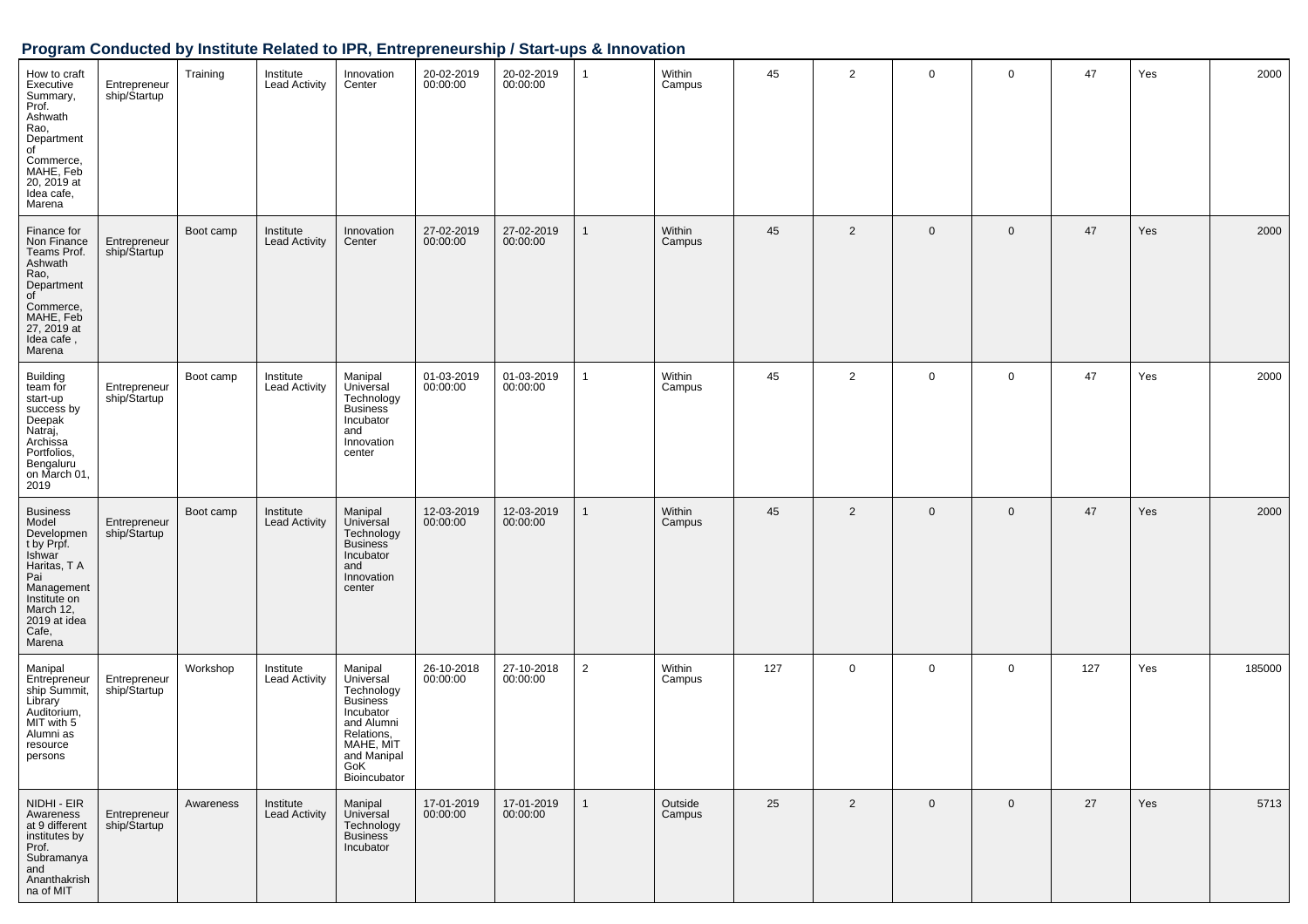| Exposure<br>Visit to<br>Industry was<br>to Manipal<br>Dot Net,<br>CEO Dr.<br>Narasimha<br>Bhat gave a<br>brief<br>overiview on<br>the firm                                                                                                                                                                                                        | Entrepreneur<br>ship/Startup | Exposure<br>visit | Institute<br><b>Lead Activity</b> | Manipal<br>Universal<br>Technology<br>Business<br>Incubator        | 10-12-2018<br>00:00:00 | 10-12-2018<br>00:00:00 | $\overline{1}$ | Outside<br>Campus | $\mathbf 0$    | 24          | $\mathbf 0$ | $\mathbf 0$ | 24             | No | $\cdots$                 |
|---------------------------------------------------------------------------------------------------------------------------------------------------------------------------------------------------------------------------------------------------------------------------------------------------------------------------------------------------|------------------------------|-------------------|-----------------------------------|--------------------------------------------------------------------|------------------------|------------------------|----------------|-------------------|----------------|-------------|-------------|-------------|----------------|----|--------------------------|
| Exposure<br>visit to<br>startups a<br>brief intro of<br>our startps<br>was given to<br>the<br>prospective<br>entrepreneur<br>student on<br>6.10.2019<br>(nearly 75<br>students)<br>and every<br>srtartup<br>promoter<br>briefed about<br>their project<br>and work<br>culture                                                                     | Entrepreneur<br>ship/Startup | Exposure<br>Visit | Institute<br><b>Lead Activity</b> | Manipal<br>Universal<br>Technology<br><b>Business</b><br>Incubator | 05-10-2018<br>00:00:00 | 05-10-2018<br>00:00:00 | $\mathbf{1}$   | Within<br>Campus  | 75             | $\mathbf 0$ | $\mathbf 0$ | $\mathbf 0$ | 75             | No | $\overline{\phantom{a}}$ |
| Preparation<br><b>Business</b><br>Report<br>TAPMI<br>connect<br>provided to<br>the<br>promoters of<br>our startup<br>company to<br>develop their<br>business<br>plan and<br>stratrgy on<br>10.08.2018,<br><b>TAPMI</b><br>experts<br>provided the<br>brief of their<br>working and<br>inturn<br>startups<br>discussed on<br>their<br>requirements | Entrepreneur<br>ship/Startup | Mentoring         | Institute<br><b>Lead Activity</b> | Manipal<br>Universal<br>Technology<br><b>Business</b><br>Incubator | 08-10-2018<br>00:00:00 | 08-10-2018<br>00:00:00 | $\mathbf{1}$   | Within<br>Campus  | 6              | $\mathbf 0$ | $\mathbf 0$ | $\mathbf 0$ | 6              | No | $\sim$                   |
| Startup<br>Pitch, Panel<br>of 5 experts                                                                                                                                                                                                                                                                                                           | Entrepreneur<br>ship/Startup | Mentoring         | Student<br><b>Lead Activity</b>   | Manipal<br>Universal<br>Technology<br><b>Business</b><br>Incubator | 27-10-2018<br>00:00:00 | 27-10-2018<br>00:00:00 | $\mathbf{1}$   | Within<br>Campus  | $\overline{7}$ | $\mathbf 0$ | $\mathbf 0$ | $\mathbf 0$ | $\overline{7}$ | No | $\hspace{0.05cm} \ldots$ |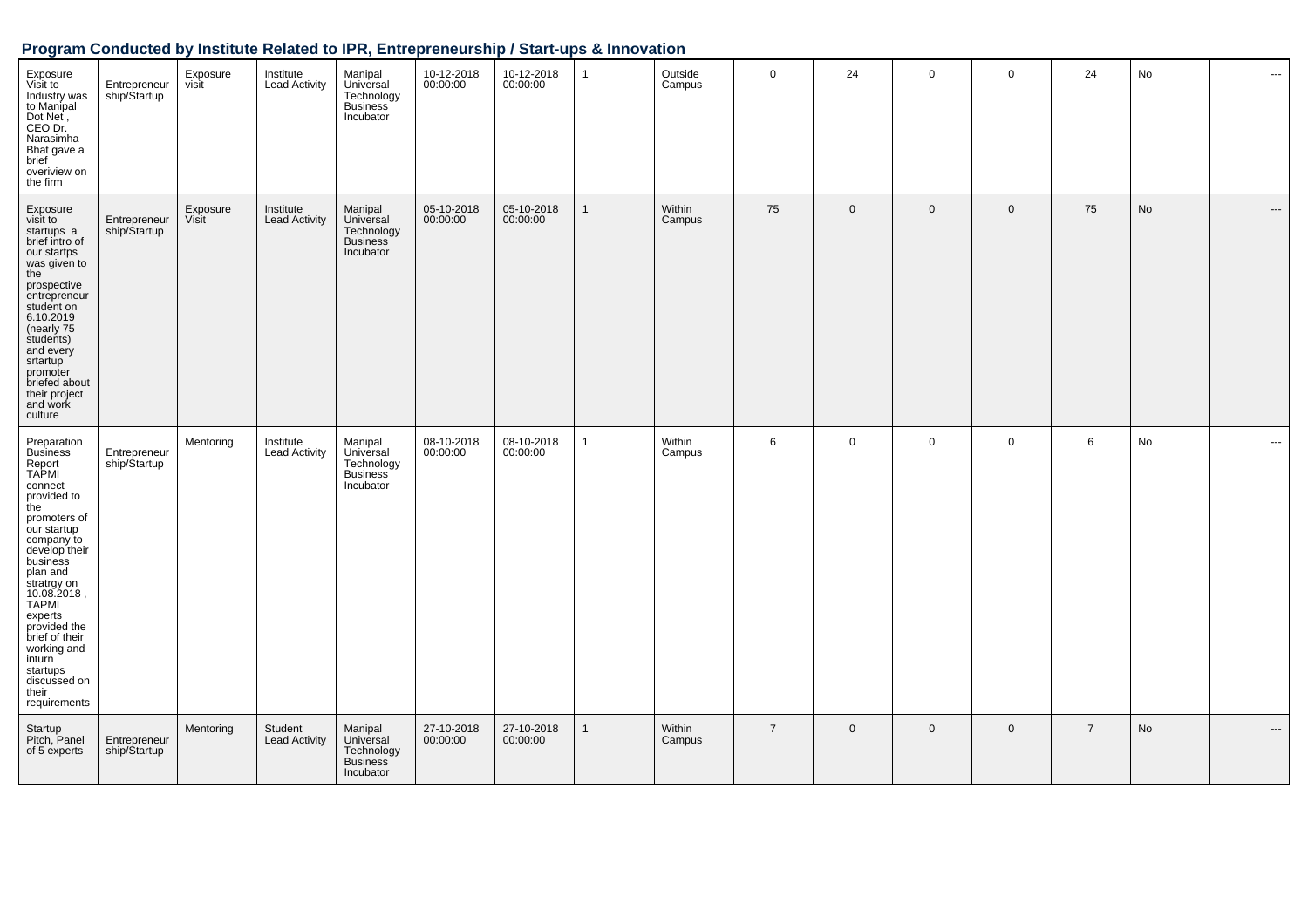| Grants for<br>startups by<br>Dr.<br>Rakshambik<br>ai R, Chief<br>Manager,<br>ICICI<br>Knowledge<br>Park (IKP)<br>on BIRAC<br>BIG on<br>7.01.2019 at<br>Innovation<br>Center | Entrepreneur<br>ship/Startup | Awareness                                  | Institute<br><b>Lead Activity</b> | Manipal<br>Universal<br>Technology<br>Business <sup>7</sup><br>Incubator | 07-01-2018<br>00:00:00 | 07-01-2018<br>00:00:00 | $\mathbf{1}$ | Within<br>Campus | 20           | $\mathbf 0$ | $\mathbf 0$  | $\mathbf 0$  | 20  | No  | ---  |
|-----------------------------------------------------------------------------------------------------------------------------------------------------------------------------|------------------------------|--------------------------------------------|-----------------------------------|--------------------------------------------------------------------------|------------------------|------------------------|--------------|------------------|--------------|-------------|--------------|--------------|-----|-----|------|
| Opportunitie<br>s for<br>Healthcare<br>Technology<br>and<br>Entrepreneur<br>ship in India,<br>Dr. Ramesh<br>S Ve, HOD,<br>Dept. of<br>Optometry,<br><b>SOAHS</b>            | Entrepreneur<br>ship/Startup | Seminar                                    | Institute<br><b>Lead Activity</b> | School of<br>Information<br>Sciences                                     | 15-03-2019<br>00:00:00 | 15-03-2019<br>00:00:00 | $\mathbf{1}$ | Within<br>Campus | $\mathbf{0}$ | 14          | $\mathbf{0}$ | $\mathbf{0}$ | 14  | Yes | 2000 |
| International<br>Conference<br>on Fostering<br>Economic<br>Transformati<br>on through<br>Inclusive<br><b>Business</b><br>Innovate and<br>Inspire                            | Innovation                   | Conference                                 | Student<br><b>Lead Activity</b>   | School of<br>Management                                                  | 22-02-2019<br>00:00:00 | 22-02-2019<br>00:00:00 | $\mathbf{1}$ | Within<br>Campus | 55           | 5           | $\mathbf 0$  | $\mathbf 0$  | 60  | Yes | 2000 |
| Anveshan -<br>Student<br>Innovative<br>Research<br>Competition                                                                                                              | Innovation                   | Workshop                                   | Institute<br><b>Lead Activity</b> | Manipal<br>Academy of<br>Higher<br>Education                             | 15-01-2019<br>00:00:00 | 15-01-2019<br>00:00:00 | $\mathbf{1}$ | Within<br>Campus | 76           | 29          | $\mathbf 0$  | $\mathbf{0}$ | 105 | Yes | 2000 |
| New<br>opportunities<br>in Pharma<br>Industry                                                                                                                               | Entrepreneur<br>ship/Startup | Motivational<br>speak skill<br>development | Institute<br><b>Lead Activity</b> | Manipal<br>College of<br>Pharmaceuti<br>cal<br>Sciences,<br><b>MAHE</b>  | 10-05-2018<br>00:00:00 | 10-05-2018<br>00:00:00 | $\mathbf{1}$ | Within<br>Campus | 20           | 5           | $\mathbf 0$  | $\mathbf 0$  | 25  | Yes | 5000 |
| One Day<br>Training<br>Program on<br>Campus to<br>Corporate<br>Transition                                                                                                   | Entrepreneur<br>ship/Startup | <b>Training skill</b><br>development       | Institute<br><b>Lead Activity</b> | Manipal<br>College of<br>Pharmaceuti<br>cal<br>Sciences,<br><b>MAHE</b>  | 04-06-2018<br>00:00:00 | 04-06-2018<br>00:00:00 | $\mathbf{1}$ | Within<br>Campus | 80           | 10          | $\mathbf 0$  | $\mathbf 0$  | 90  | Yes | 5000 |
| Research<br>Orientation                                                                                                                                                     | <b>IPR</b>                   | Workshop                                   | Student<br><b>Lead Activity</b>   | Innovative<br>Communicati<br>on Club<br>(I2C), MCOP<br>S                 | 04-08-2018<br>00:00:00 | 04-08-2018<br>00:00:00 | $\mathbf{1}$ | Within<br>Campus | 110          | 5           | $\mathbf 0$  | $\mathbf 0$  | 115 | Yes | 5000 |
| <b>Next Steps</b><br>Carrier<br>Opportunitie<br>s.                                                                                                                          | Entrepreneur<br>ship/Startup | Semianr                                    | Student<br><b>Lead Activity</b>   | <b>ISPOR</b><br>Manipal<br>Student<br>Chapter,<br><b>MCOPS</b>           | 02-06-2018<br>00:00:00 | 02-06-2018<br>00:00:00 | 1            | Within<br>Campus | 15           | 5           | $\mathbf{0}$ | $\mathbf{0}$ | 20  | Yes | 5000 |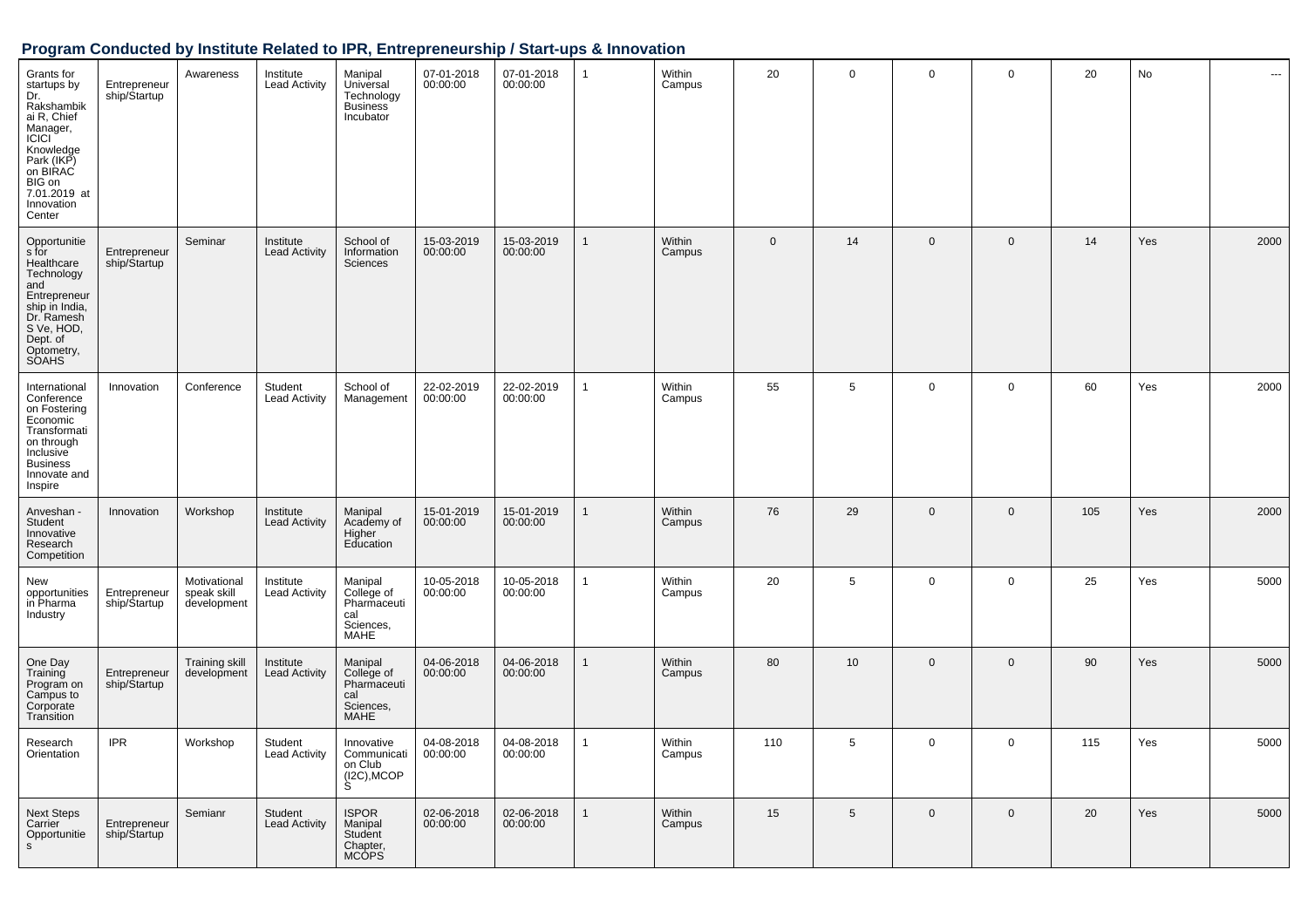| Importance<br>of<br>pharmacoec<br>onomics and<br>outcomes<br>research for<br>pharmacy<br>graduates.                                                             | Innovation | Seminar    | Student<br><b>Lead Activity</b>   | <b>ISPOR</b><br>Manipal<br>Student<br>Chapter,<br><b>MCOPS</b>                                                               | 28-09-2018<br>00:00:00 | 28-09-2018<br>00:00:00 | $\mathbf{1}$   | Within<br>Campus | 15 | 5           | $\mathbf 0$    | $\mathbf 0$  | 20  | Yes | 5000   |
|-----------------------------------------------------------------------------------------------------------------------------------------------------------------|------------|------------|-----------------------------------|------------------------------------------------------------------------------------------------------------------------------|------------------------|------------------------|----------------|------------------|----|-------------|----------------|--------------|-----|-----|--------|
| Opportunitie<br>s in Health<br>Economics<br>and<br>Outcomes<br>Research in<br>India                                                                             | Innovation | Seminar    | Student<br><b>Lead Activity</b>   | <b>ISPOR</b><br>Manipal<br>Student<br>Chapter,<br><b>MCOPS</b>                                                               | 26-11-2018<br>00:00:00 | 26-11-2018<br>00:00:00 | $\mathbf{1}$   | Within<br>Campus | 80 | 10          | $\overline{0}$ | $\mathbf{0}$ | 90  | Yes | 5000   |
| Vigilance<br>Awareness<br>Week on<br>Eradicate<br>corruption<br>build a new<br>India                                                                            | Innovation | Awareness  | Institute<br><b>Lead Activity</b> | Manipal<br>College of<br>Pharmaceuti<br>cal<br>Sciences,<br>MAHE                                                             | 29-10-2018<br>00:00:00 | 03-11-2018<br>00:00:00 | 6              | Within<br>Campus | 10 | 5           | $\mathbf 0$    | $\mathbf 0$  | 15  | Yes | 5000   |
| Patient<br>Solidarity<br>Day Safe<br>Medication<br>and Health<br>care for all.                                                                                  | Innovation | Awareness  | Student<br><b>Lead Activity</b>   | International<br>Alliance of<br>patients<br>organization<br>IAPO, United<br>Kingdom                                          | 07-12-2018<br>00:00:00 | 07-12-2018<br>00:00:00 | $\mathbf{1}$   | Within<br>Campus | 25 | 12          | $\Omega$       | $\mathbf 0$  | 37  | Yes | 5000   |
| Peptides<br>from animal<br>venom as<br>source of<br>pharmacolog<br>ically active<br>molecules<br><b>MCOPS</b><br>Golden<br>Jubilee<br>Commemora<br>tion Lecture | Innovation | Seminar    | Institute<br><b>Lead Activity</b> | Manipal<br>College of<br>Pharmaceuti<br>cal<br>Sciences.<br>MAHE                                                             | 25-02-2019<br>00:00:00 | 28-02-2019<br>00:00:00 | $\overline{4}$ | Within<br>Campus | 50 | $\mathbf 0$ | $\mathbf 0$    | $\mathbf 0$  | 50  | Yes | 5000   |
| 4th<br>International<br>Conference<br>on Clinical<br>Pharmacy<br>CPCON-<br>2019<br>Transitioning<br>Towards<br>Multidisciplin<br>ary Care and<br>Research.      | Innovation | Conference | Institute<br><b>Lead Activity</b> | Manipal<br>College of<br>Pharmaceuti<br>cal<br>Sciences,<br><b>MAHE</b>                                                      | 05-01-2019<br>00:00:00 | 06-01-2019<br>00:00:00 | $\overline{2}$ | Within<br>Campus | 50 | 12          | 550            | $\mathbf{0}$ | 612 | Yes | 5000   |
| 6th<br>International<br>Congress of<br>the Society<br>for<br>Ethnopharm<br>acology                                                                              | Innovation | Conference | Institute<br><b>Lead Activity</b> | Centre for<br>Integrative<br>Medicine<br>and<br>Research<br>(CIMR) and<br>MAHE, with<br>Society for<br>Ethnopharm<br>acology | 08-02-2019<br>00:00:00 | 09-02-2019<br>00:00:00 | $\overline{2}$ | Within<br>Campus | 70 | 30          | 310            | 190          | 600 | Yes | 170000 |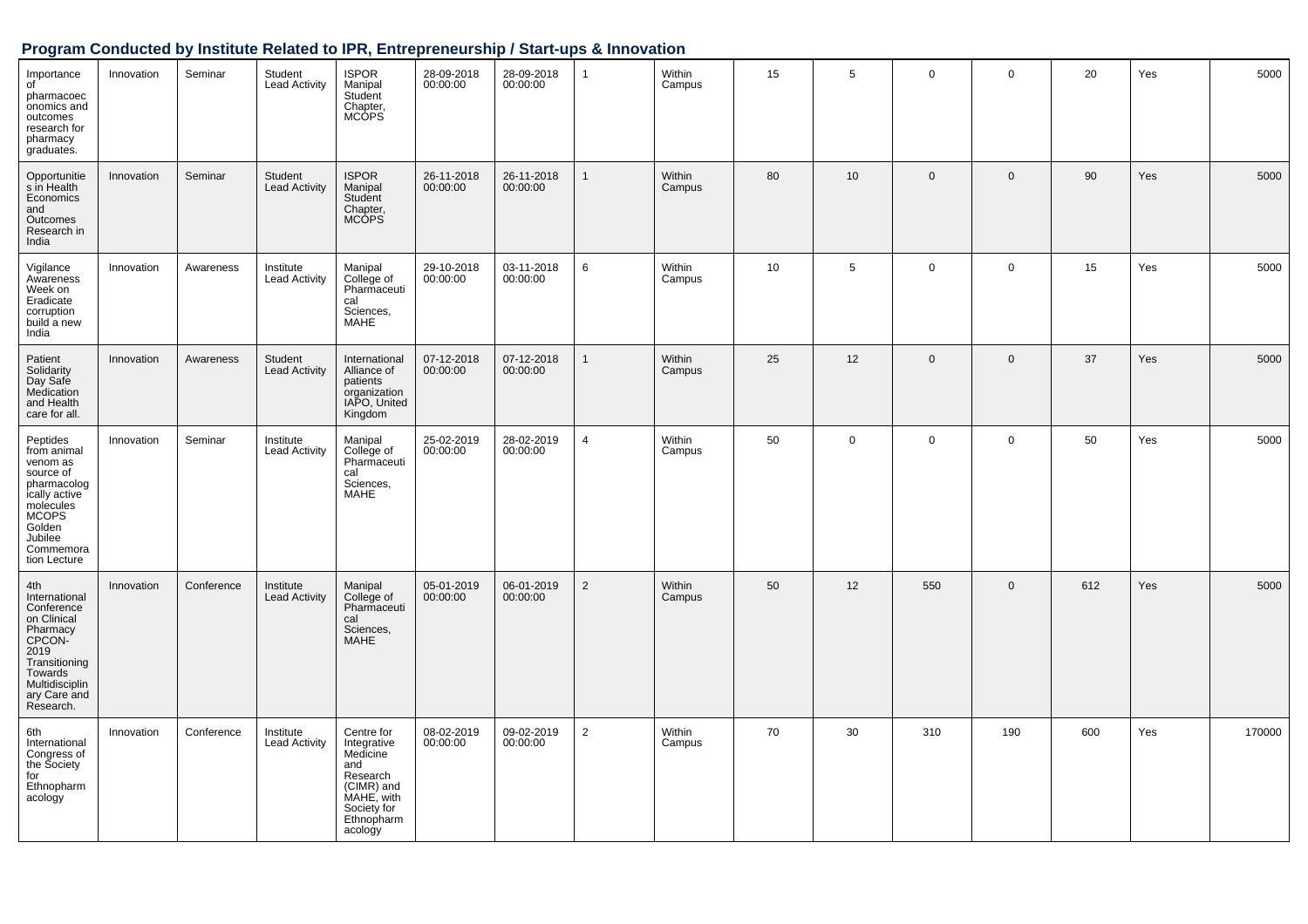| Molecular<br>Docking,<br>Virtual<br>Screening<br>and<br>Computation<br>al Biology                                                          | Innovation                   | Workshop             | Institute<br><b>Lead Activity</b> | Manipal<br>College of<br>Pharmaceuti<br>cal Sciences                                                                           | 04-02-2019<br>00:00:00 | 07-02-2019<br>00:00:00 | $\overline{4}$ | Within<br>Campus | 100 | 25           | $\mathbf 0$ | $\mathbf 0$    | 125 | Yes | 5000   |
|--------------------------------------------------------------------------------------------------------------------------------------------|------------------------------|----------------------|-----------------------------------|--------------------------------------------------------------------------------------------------------------------------------|------------------------|------------------------|----------------|------------------|-----|--------------|-------------|----------------|-----|-----|--------|
| Holistic<br>Approach for<br>Evidence-<br>based<br>Medicine in<br>the Era of<br>New<br>Healthcare<br>Reforms in<br>India                    | Innovation                   | Training             | Institute<br>Lead Activity        | Manipal<br>College of<br>Pharmaceuti<br>cal<br>Sciences,<br>MAHE, Mani<br>pal                                                  | 18-03-2019<br>00:00:00 | 30-03-2019<br>00:00:00 | 13             | Within<br>Campus | 15  | 30           | $\mathbf 0$ | $\mathbf 0$    | 45  | Yes | 900000 |
| Concept of<br>PK-PD<br>modelling,<br>Drug<br>metabolism<br>studies,                                                                        | Innovation                   | Workshop<br>Training | Institute<br><b>Lead Activity</b> | Manipal<br>College of<br>Pharmaceuti<br>cal<br>Sciences,<br>MAHE, Mani<br>pal                                                  | 31-03-2019<br>00:00:00 | 31-03-2019<br>00:00:00 | $\mathbf{1}$   | Within<br>Campus | 50  | $\mathbf{0}$ | $\mathbf 0$ | $\overline{0}$ | 50  | Yes | 5000   |
| Design<br>Thinking                                                                                                                         | Innovation                   | Workshop             | Student<br><b>Lead Activity</b>   | <b>ISPOR</b><br>Manipal<br>Student<br>Chapter<br>Manipal<br>College of<br>Pharmaceuti<br>cal<br>Sciences,<br>MAHE, Mani<br>pal | 23-02-2019<br>00:00:00 | 23-02-2019<br>00:00:00 | 1              | Within<br>Campus | 50  | $\mathbf 0$  | 0           | $\mathbf 0$    | 50  | Yes | 5000   |
| International<br>career and<br>fellowship<br>opportunities                                                                                 | Entrepreneur<br>ship/Startup | Seminar              | Institute<br><b>Lead Activity</b> | Manipal<br>College of<br>Pharmaceuti<br>cal<br>Sciences,<br>MAHE, Mani<br>pal                                                  | 05-01-2019<br>00:00:00 | 05-01-2019<br>00:00:00 | 1              | Within<br>Campus | 25  | 12           | $\mathbf 0$ | $\mathbf 0$    | 37  | Yes | 5000   |
| Pharmacy<br>education,<br>Research<br>and Career<br>Opportunity<br>in Australia                                                            | Innovation                   | Seminar              | Institute<br><b>Lead Activity</b> | Manipal<br>College of<br>Pharmaceuti<br>cal<br>Sciences,<br>MAHE, Mani<br>pal                                                  | 15-01-2019<br>00:00:00 | 15-01-2019<br>00:00:00 | $\mathbf{1}$   | Within<br>Campus | 30  | 2            | 0           | $\mathbf 0$    | 32  | Yes | 5000   |
| Lessons in<br>drug hunting                                                                                                                 | Innovation                   | Seminar              | Institute<br><b>Lead Activity</b> | Manipal<br>College of<br>Pharmaceuti<br>cal<br>Sciences,<br>MAHE, Mani<br>pal                                                  | 16-01-2019<br>00:00:00 | 16-01-2019<br>00:00:00 | $\mathbf{1}$   | Within<br>Campus | 25  | 5            | $\mathbf 0$ | $\overline{0}$ | 30  | Yes | 5000   |
| Importance<br>of skill<br>development<br>and skills<br>required in<br>pharmaceuti<br>cal industry<br>in different<br>functional<br>domains | Innovation                   | Training             | Institute<br><b>Lead Activity</b> | Manipal<br>College of<br>Pharmaceuti<br>cal<br>Sciences,<br>MAHE, Mani<br>pal                                                  | 17-01-2019<br>00:00:00 | 17-01-2019<br>00:00:00 | $\mathbf{1}$   | Within<br>Campus | 8   | 2            | $\mathbf 0$ | $\mathbf 0$    | 10  | Yes | 5000   |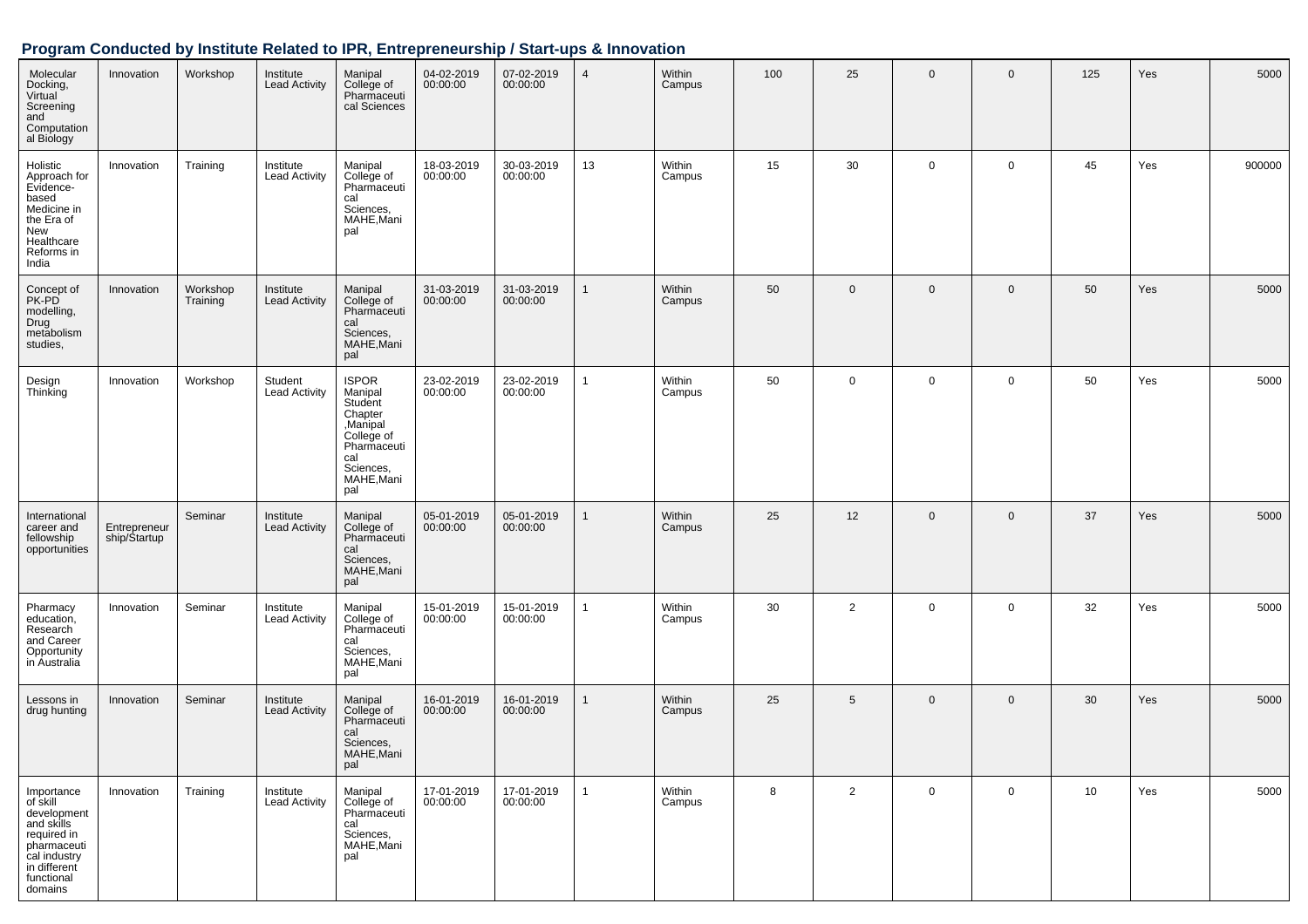| Smart India<br>Hackathon<br>2019                                        | Innovation                   | Hackathon                               | Institute<br><b>Lead Activity</b> | <b>MIT Manipal</b>                   | 02-03-2019<br>00:00:00 | 03-03-2019<br>00:00:00 | $\overline{2}$ | <b>Within</b><br>Campus | $\Omega$     | $\Omega$       | 130            | 23           | 153 | Yes | 700000 |
|-------------------------------------------------------------------------|------------------------------|-----------------------------------------|-----------------------------------|--------------------------------------|------------------------|------------------------|----------------|-------------------------|--------------|----------------|----------------|--------------|-----|-----|--------|
| Importance<br>of coating                                                | Innovation                   | Seminar                                 | Institute<br><b>Lead Activity</b> | Department<br>of Media<br>Technology | 04-01-2018<br>00:00:00 | 04-01-2018<br>00:00:00 | 1              | Outside<br>Campus       | $\Omega$     | 1              | 20             | -1           | 22  | No  | ---    |
| Smart<br>Packaging                                                      | Innovation                   | seminar                                 | Institute<br><b>Lead Activity</b> | Department<br>of Media<br>Technology | 08-02-2018<br>00:00:00 | 08-02-2018<br>00:00:00 |                | Outside<br>Campus       | $\mathbf{0}$ | $\mathbf{1}$   | 20             | $\mathbf{1}$ | 22  | No  | ---    |
| Media<br>Carnival                                                       | Innovation                   | Technical<br>Fest-<br>National<br>Level | Institute<br><b>Lead Activity</b> | Department<br>of Media<br>Technology | 12-02-2018<br>00:00:00 | 13-02-2018<br>00:00:00 | $\overline{2}$ | Within<br>Campus        | 100          | 15             | 50             | 3            | 168 | Yes | 50000  |
| Life skills<br>Developmen<br>t Series 2                                 | Innovation                   | Skill<br>Developmen                     | Institute<br><b>Lead Activity</b> | Department<br>of Media<br>Technology | 24-02-2018<br>00:00:00 | 24-02-2018<br>00:00:00 |                | Within<br>Campus        | 100          | $\overline{4}$ | $\mathbf{0}$   | $\Omega$     | 104 | Yes | 2000   |
| Guest<br>Lecture                                                        | Entrepreneur<br>ship/Startup | Mentoring<br>Session                    | Institute<br><b>Lead Activity</b> | Department<br>of Media<br>Technology | 30-03-2018<br>00:00:00 | 30-03-2018<br>00:00:00 |                | Within<br>Campus        | 50           | $\overline{2}$ | $\mathbf 0$    | $\Omega$     | 52  | No  | ---    |
| Celebrating<br>Print<br>Technology                                      | Innovation                   | Technical<br>seminar                    | Institute<br><b>Lead Activity</b> | Department<br>of Media<br>Technology | 21-03-2018<br>00:00:00 | 21-03-2018<br>00:00:00 | $\mathbf{1}$   | Outside<br>Campus       | 20           | $\overline{2}$ | 100            | 3            | 125 | Yes | 100000 |
| <b>Stop Motion</b><br>Animation                                         | Innovation                   | Workshop                                | Institute<br><b>Lead Activity</b> | Department<br>of Media<br>Technology | 02-05-2018<br>00:00:00 | 03-05-2018<br>00:00:00 | $\overline{2}$ | Within<br>Campus        | 30           | $\overline{2}$ | 10             | 0            | 42  | Yes | 5000   |
| Digital<br>Photography                                                  | Entrepreneur<br>ship/Startup | Skill<br>Developmen                     | Institute<br><b>Lead Activity</b> | Department<br>of Media<br>Technology | 05-04-2018<br>00:00:00 | 05-04-2018<br>00:00:00 |                | Within<br>Campus        | 20           | $\overline{2}$ | $\Omega$       | $\Omega$     | 22  | No  | ---    |
| Emerging<br>Technologie<br>s Video and<br>Broadcasting                  | Innovation                   | Skill<br>Developmen                     | Institute<br><b>Lead Activity</b> | Department<br>of Media<br>Technology | 04-04-2018<br>00:00:00 | 04-04-2018<br>00:00:00 | -1             | Within<br>Campus        | 20           | $\overline{2}$ | $\mathbf 0$    | $\Omega$     | 22  | No  | ---    |
| Department<br>Orientation                                               | Innovation                   | Orientation<br>Programme                | Institute<br><b>Lead Activity</b> | Department<br>of Media<br>Technology | 18-07-2018<br>00:00:00 | 18-07-2018<br>00:00:00 |                | Within<br>Campus        | 60           | 15             | $\overline{0}$ | $\Omega$     | 75  | Yes | 5000   |
| Epic<br>Formula for<br>Playwriting                                      | Innovation                   | Skill<br>Developmen                     | Institute<br><b>Lead Activity</b> | Department<br>of Media<br>Technology | 07-09-2018<br>00:00:00 | 07-09-2018<br>00:00:00 | -1             | Within<br>Campus        | 100          | 5              | $\mathbf 0$    | $\Omega$     | 105 | Yes | 2000   |
| Media<br>Showcase                                                       | Innovation                   | Workshop                                | Institute<br><b>Lead Activity</b> | Department<br>of Media<br>Technology | 31-10-2018<br>00:00:00 | 31-10-2018<br>00:00:00 |                | Within<br>Campus        | 100          | 15             | $\overline{0}$ | $\Omega$     | 115 | Yes | 10000  |
| Condensed<br>Matter<br>Physics and<br>Applications<br>2018 CMPA<br>2018 | Innovation                   | National<br>Conference                  | Institute<br><b>Lead Activity</b> | Physics                              | 10-09-2018<br>00:00:00 | 11-09-2018<br>00:00:00 | $\overline{2}$ | Within<br>Campus        | 90           | 20             | 30             | 10           | 150 | Yes | 218000 |
| Blockchain<br>Technology<br>and its<br>Applications<br>P.I.N.G.<br>2019 | Innovation                   | Workshop                                | Institute<br><b>Lead Activity</b> | <b>MIT Manipal</b>                   | 22-02-2019<br>00:00:00 | 23-02-2019<br>00:00:00 | $\overline{2}$ | Within<br>Campus        | 56           | 5              | $\mathbf 0$    | $\mathbf 0$  | 61  | Yes | 40000  |
| Basics of<br>Python                                                     | Innovation                   | Workshop                                | Institute<br><b>Lead Activity</b> | Govt.Agency                          | 10-07-2018<br>00:00:00 | 12-07-2018<br>00:00:00 | 3              | Within<br>Campus        | 32           | 0              | $\mathbf 0$    | 0            | 32  | No  | ---    |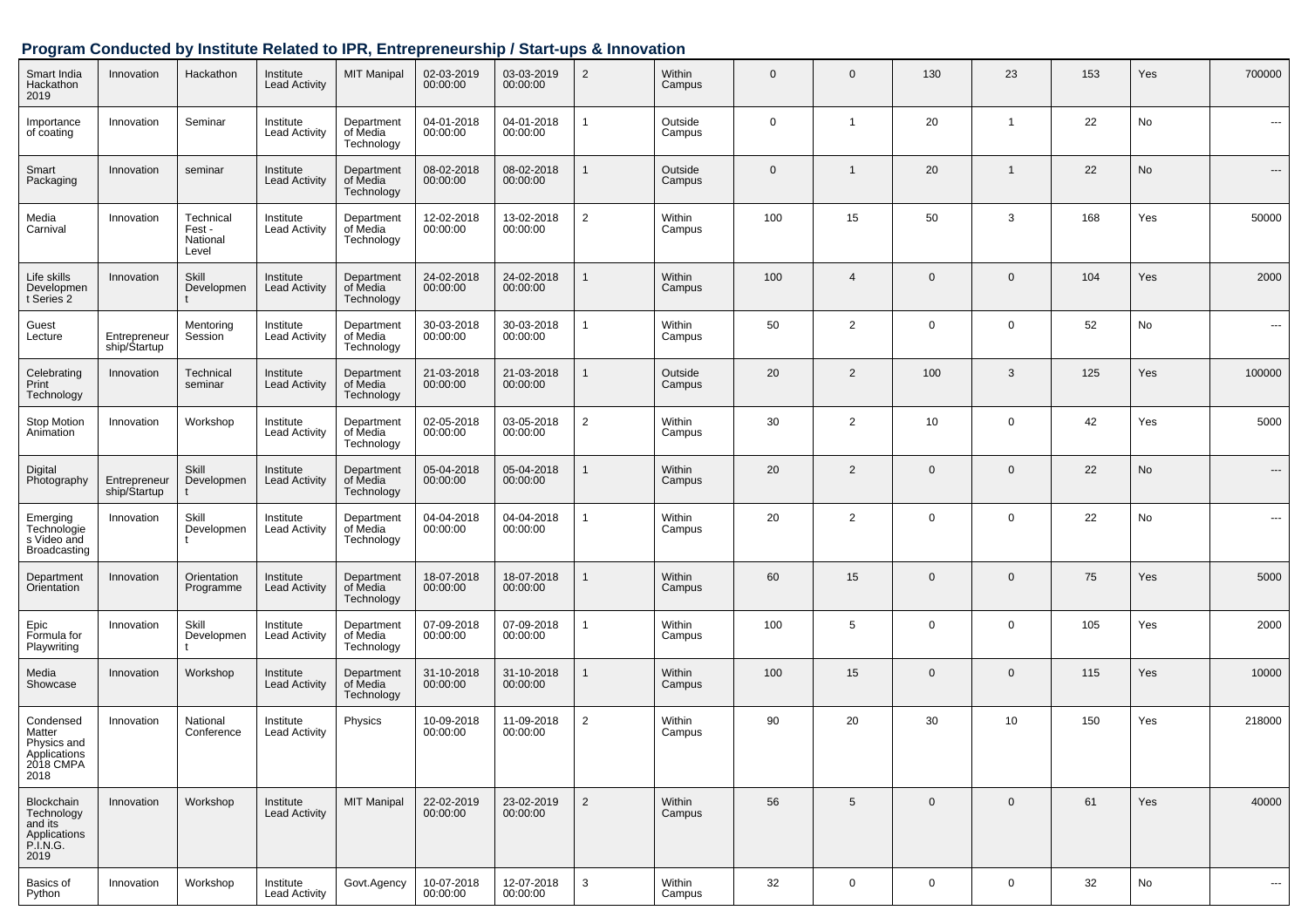| Developmen<br>Opportunitie<br>s in the<br>World of<br>Cloud<br>Computing                                           | Innovation | <b>Guest Talk</b>                  | Institute<br><b>Lead Activity</b> | Non<br>Govt.Agency                                | 27-10-2018<br>00:00:00 | 27-10-2018<br>00:00:00 | $\mathbf{1}$   | Within<br>Campus | 35           | $\mathbf{0}$   | $\mathbf 0$    | $\mathbf{0}$ | 35 | <b>No</b> | $---$          |
|--------------------------------------------------------------------------------------------------------------------|------------|------------------------------------|-----------------------------------|---------------------------------------------------|------------------------|------------------------|----------------|------------------|--------------|----------------|----------------|--------------|----|-----------|----------------|
| Application<br>of semantic<br>web<br>technologies<br>to data<br>intensive<br>systems<br>(Capsenta<br>labs, Austin) | Innovation | <b>Guest Talk</b>                  | Institute<br><b>Lead Activity</b> | Non<br>Govt.Agency                                | 12-03-2018<br>00:00:00 | 12-03-2018<br>00:00:00 | 1              | Within<br>Campus | 60           | $\mathsf{O}$   | $\mathbf 0$    | $\mathbf 0$  | 60 | No        | ---            |
| A peak into<br>the Future<br>with Artificial<br>Intelligence(<br>AI) (Manipal<br>Pro Learn<br>team,<br>Bangalore)  | Innovation | <b>Guest Talk</b>                  | Institute<br><b>Lead Activity</b> | Non<br>Govt.Agency                                | 05-10-2018<br>00:00:00 | 05-10-2018<br>00:00:00 | 1              | Within<br>Campus | 35           | $\mathbf 0$    | $\mathbf 0$    | $\Omega$     | 35 | <b>No</b> | $\overline{a}$ |
| Security<br>from the<br>Cloud                                                                                      | Innovation | <b>Guest Talk</b>                  | Institute<br><b>Lead Activity</b> | Non<br>Govt.Agency                                | 09-10-2018<br>00:00:00 | 09-10-2018<br>00:00:00 | 1              | Within<br>Campus | 66           | $\mathbf 0$    | $\mathbf 0$    | $\mathbf 0$  | 66 | Yes       | 2000           |
| Control<br>Instrumentati<br>on and<br>Systems<br>Conference -<br>18                                                | Innovation | Conference                         | Institute<br><b>Lead Activity</b> | Instrumentati<br>on and<br>Control<br>Engineering | 08-11-2018<br>00:00:00 | 09-11-2018<br>00:00:00 | $\overline{2}$ | Within<br>Campus | $\mathbf{1}$ | 3              | $\overline{1}$ | 10           | 15 | Yes       | 96420.18       |
| Installation<br>and working<br>of<br>Distributed<br>Control<br>System                                              | Innovation | Faculty<br>Developmen<br>t Program | Institute<br><b>Lead Activity</b> | Instrumentati<br>on and<br>Control<br>Engineering | 01-01-2019<br>00:00:00 | 02-01-2019<br>00:00:00 | $\overline{2}$ | Within<br>Campus | 30           | 30             | $\mathbf 0$    | $\mathbf 0$  | 60 | Yes       | 10000          |
| Fundamental<br>s of PID<br>control,<br>necessity of<br>anti-windup<br>integrators                                  | Innovation | Seminar                            | Institute<br><b>Lead Activity</b> | Instrumentati<br>on and<br>Control<br>Engineering | 08-02-2019<br>00:00:00 | 09-02-2019<br>00:00:00 | $\overline{2}$ | Within<br>Campus | 20           | 20             | $\mathbf{0}$   | $\mathbf{0}$ | 40 | Yes       | 10000          |
| Light<br>Combat<br>Aircraft                                                                                        | Innovation | Seminar                            | Institute<br><b>Lead Activity</b> | Instrumentati<br>on and<br>Control<br>Engineering | 29-03-2019<br>00:00:00 | 29-03-2019<br>00:00:00 | 1              | Within<br>Campus | 20           | 20             | $\mathbf 0$    | $\mathbf 0$  | 40 | Yes       | 10000          |
| Basics of<br>Python                                                                                                | Innovation | Workshop                           | Institute<br><b>Lead Activity</b> | Instrumentati<br>on and<br>Control<br>Engineering | 10-07-2018<br>00:00:00 | 13-07-2018<br>00:00:00 | $\overline{4}$ | Within<br>Campus | 32           | $\overline{0}$ | $\mathbf{0}$   | $\mathbf{0}$ | 32 | Yes       | 3200           |
| Workshop<br>on Advanced<br>utilities in<br>Matlab                                                                  | Innovation | Workshop                           | Institute<br><b>Lead Activity</b> | Instrumentati<br>on and<br>Control<br>Engineering | 11-08-2018<br>00:00:00 | 11-08-2018<br>00:00:00 | 1              | Within<br>Campus | 74           | $\mathbf 0$    | $\mathbf 0$    | $\mathbf 0$  | 74 | Yes       | 7400           |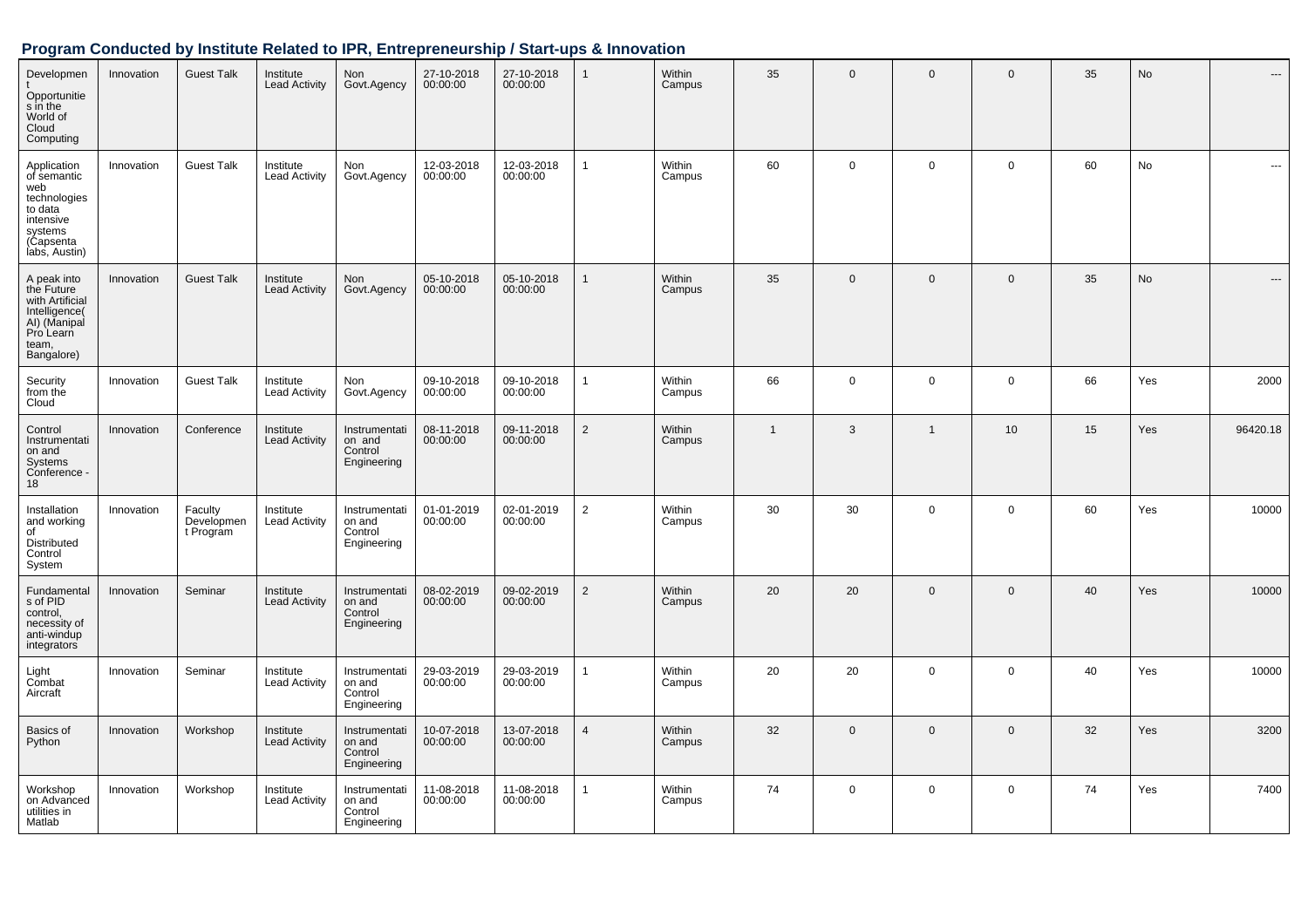| Cryptograph<br>y,<br>Cryptanalysi<br>s and<br>Network<br>Security<br>Current<br>Challenges<br>and Future<br><b>Directions</b> | Innovation                   | Workshop                 | Institute<br><b>Lead Activity</b> | Instrumentati<br>on and<br>Control<br>Engineering | 14-09-2018<br>00:00:00 | 21-09-2018<br>00:00:00 | 8              | Within<br>Campus | 42           | $\mathbf{0}$ | $\mathbf 0$ | $\mathbf 0$  | 42   | Yes | 4200    |
|-------------------------------------------------------------------------------------------------------------------------------|------------------------------|--------------------------|-----------------------------------|---------------------------------------------------|------------------------|------------------------|----------------|------------------|--------------|--------------|-------------|--------------|------|-----|---------|
| <b>LEED Green</b><br>Associate<br>Credentialin<br>g                                                                           | Innovation                   | Workshop                 | Institute<br><b>Lead Activity</b> | Instrumentati<br>on and<br>Control<br>Engineering | 05-09-2018<br>00:00:00 | 07-09-2018<br>00:00:00 | $\mathbf{3}$   | Within<br>Campus | 60           | 0            | $\mathbf 0$ | $\mathbf 0$  | 60   | Yes | 6000    |
| Wind<br>Turbine<br>Generators<br>and Related<br><b>Issues</b>                                                                 | Innovation                   | Workshop                 | Institute<br><b>Lead Activity</b> | Instrumentati<br>on and<br>Control<br>Engineering | 06-10-2018<br>00:00:00 | 06-10-2018<br>00:00:00 | $\mathbf{1}$   | Within<br>Campus | 75           | $\mathbf{0}$ | $\mathbf 0$ | $\mathbf{0}$ | 75   | Yes | 7500    |
| Research<br>and<br>Innovation<br>Awareness<br>programme                                                                       | Innovation                   | Awareness<br>Programme   | Institute<br><b>Lead Activity</b> | MAHE,<br>Manipal                                  | 08-06-2018<br>00:00:00 | 08-06-2018<br>00:00:00 | $\mathbf{1}$   | Within<br>Campus | $\mathbf 0$  | 35           | $\mathbf 0$ | $\mathbf 0$  | 35   | Yes | 15000   |
| Research<br>and<br>Innovation<br>Awareness<br>programme                                                                       | Innovation                   | Awareness<br>programme   | Institute<br><b>Lead Activity</b> | MAHE,<br>Manipal                                  | 15-06-2018<br>00:00:00 | 15-06-2018<br>00:00:00 | $\mathbf{1}$   | Within<br>Campus | $\mathbf 0$  | 30           | $\mathbf 0$ | $\mathbf 0$  | 30   | Yes | 15000   |
| Sculpting an<br>Academic<br>Teaching<br>portfolio                                                                             | Innovation                   | National<br>Workshop     | Institute<br><b>Lead Activity</b> | MAHE,<br>Manipal                                  | 19-06-2018<br>00:00:00 | 19-06-2018<br>00:00:00 | $\mathbf{1}$   | Within<br>Campus | 0            | 25           | $\mathbf 0$ | $\mathbf 0$  | 25   | Yes | 10000   |
| Science<br>Academies<br>Lecture<br>Workshop                                                                                   | Innovation                   | National<br>Workshop     | Institute<br><b>Lead Activity</b> | MAHE,<br>Manipal                                  | 06-08-2018<br>00:00:00 | 08-08-2018<br>00:00:00 | $\mathbf{3}$   | Within<br>Campus | $\mathbf{0}$ | 25           | $\mathbf 0$ | $\mathbf 0$  | 25   | Yes | 10000   |
| <b>SYMBIOT</b><br>2018<br>(Institute of<br>Engineers<br>Biotechnolog<br>y Manipal<br>Chapter)                                 | Innovation                   | Conference               | Institute<br><b>Lead Activity</b> | Dept of<br>Biotechnolog<br>y, MIT                 | 19-10-2018<br>00:00:00 | 20-10-2018<br>00:00:00 | $\overline{2}$ | Within<br>Campus | 100          | 25           | $\mathbf 0$ | $\mathbf 0$  | 125  | Yes | 50000   |
| Smart India<br>Hackathon<br>2019                                                                                              | Entrepreneur<br>ship/Startup | Hackathon                | Institute<br><b>Lead Activity</b> | <b>MIT Manipal</b>                                | 01-03-2019<br>00:00:00 | 03-03-2019<br>00:00:00 | 3              | Within<br>Campus | $\mathbf 0$  | $\mathbf 0$  | 130         | 23           | 153  | Yes | 1400000 |
| <b>Tech Tatva</b>                                                                                                             | Innovation                   | Innovation<br>Exhibition | Student<br><b>Lead Activity</b>   | <b>MIT Manipal</b>                                | 06-10-2018<br>00:00:00 | 12-10-2018<br>00:00:00 | $\overline{7}$ | Within<br>Campus | 1550         | 40           | 450         | $\mathbf 0$  | 2040 | Yes | 3200000 |
| Nutrition<br>Program                                                                                                          | Innovation                   | Awareness                | Institute<br><b>Lead Activity</b> | <b>MCON</b>                                       | 01-04-2018<br>00:00:00 | 01-04-2018<br>00:00:00 | $\mathbf{1}$   | Within<br>Campus | 15           | 6            | $\mathbf 0$ | $\mathbf 0$  | 21   | Yes | 2000    |
| World Health<br>Day (for self<br>help groups<br>ASHA<br>workers<br>Anganwadi<br>workers)                                      | Innovation                   | Awareness<br>Program     | Institute<br><b>Lead Activity</b> | <b>MCON</b>                                       | 07-04-2018<br>00:00:00 | 07-04-2018<br>00:00:00 | $\mathbf{1}$   | Within<br>Campus | 50           | 8            | $\mathbf 0$ | $\mathbf 0$  | 58   | Yes | 2000    |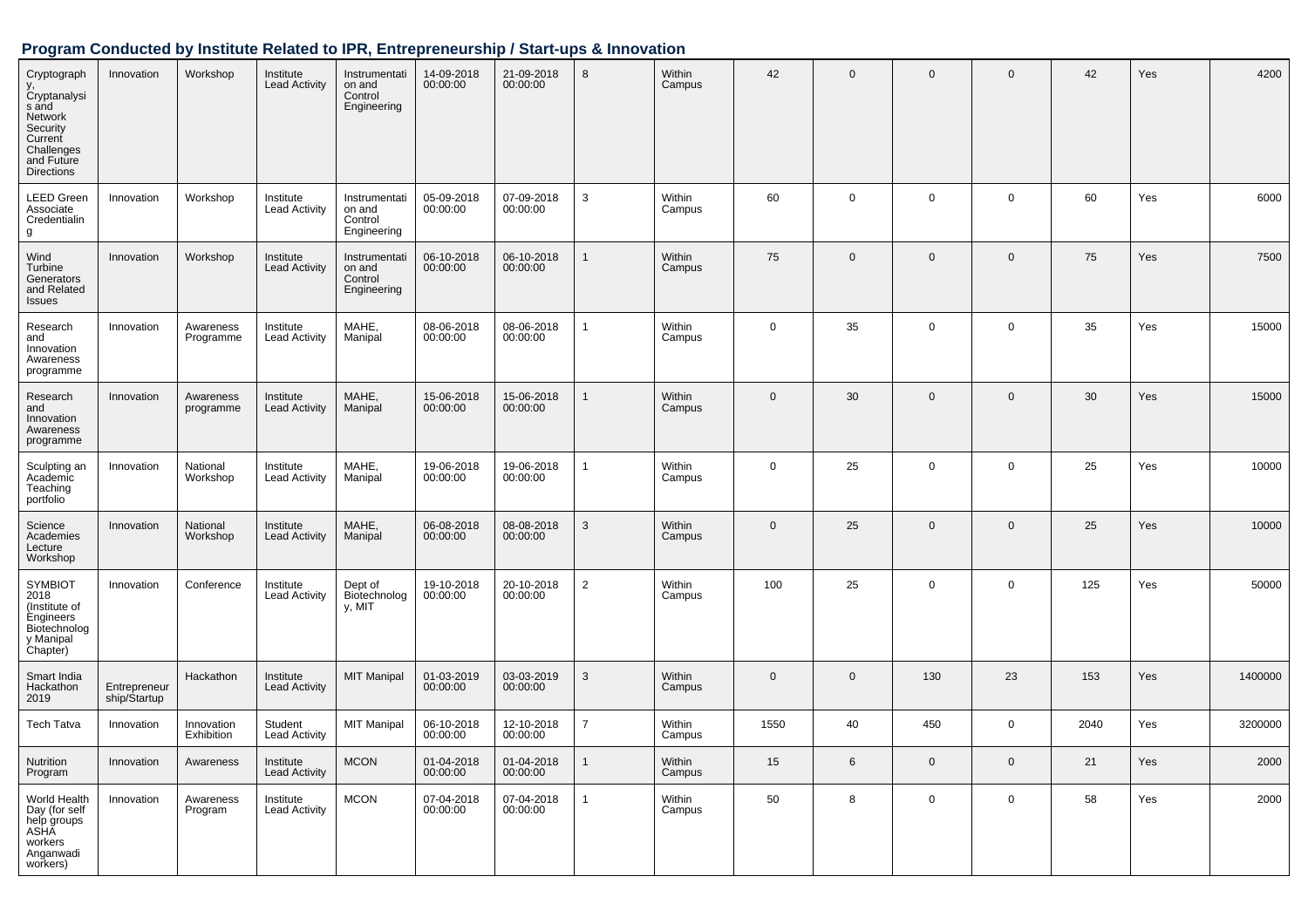| International<br>Midwives<br>Day                                                 | Innovation | Awarenss                             | Institute<br><b>Lead Activity</b> | <b>MCON</b> | 05-05-2018<br>00:00:00 | 05-05-2018<br>00:00:00 | $\mathbf{1}$   | Within<br>Campus | 48              | $\overline{7}$  | 5              | $\mathbf 0$    | 60  | Yes | 2000 |
|----------------------------------------------------------------------------------|------------|--------------------------------------|-----------------------------------|-------------|------------------------|------------------------|----------------|------------------|-----------------|-----------------|----------------|----------------|-----|-----|------|
| International<br><b>Nurses</b><br>Week                                           | Innovation | Awarenss                             | Institute<br><b>Lead Activity</b> | <b>MCON</b> | 06-05-2018<br>00:00:00 | 11-05-2018<br>00:00:00 | 6              | Within<br>Campus | 15              | 68              | 486            | $\mathbf 0$    | 569 | Yes | 5000 |
| Evidence<br>Informed<br>Public<br>Writing for<br>Academics<br>and<br>Researchers | Innovation | Training                             | Institute<br><b>Lead Activity</b> | <b>MCON</b> | 25-06-2018<br>00:00:00 | 25-06-2018<br>00:00:00 | $\mathbf{1}$   | Within<br>Campus | 10 <sup>1</sup> | $\mathbf 0$     | $\mathbf 0$    | $\mathbf 0$    | 10  | Yes | 2000 |
| Faculty<br>Developmen<br>t Programme                                             | Innovation | Training                             | Institute<br><b>Lead Activity</b> | <b>MCON</b> | 26-07-2018<br>00:00:00 | 27-07-2018<br>00:00:00 | $\overline{2}$ | Within<br>Campus | $\mathbf 0$     | 60              | $\mathbf 0$    | $\mathbf 0$    | 60  | Yes | 3000 |
| <b>World Breast</b><br>Feeding<br>Week<br>Celebration<br>2018                    | Innovation | Awareness                            | Institute<br><b>Lead Activity</b> | <b>MCON</b> | 01-08-2018<br>00:00:00 | 07-08-2018<br>00:00:00 | $\overline{7}$ | Within<br>Campus | 5               | 8               | $\overline{0}$ | $\mathbf 0$    | 13  | Yes | 1000 |
| 4th<br>Curriculum<br>convention<br>on<br>Competency<br><b>Based</b><br>Education | Innovation | Training                             | Institute<br><b>Lead Activity</b> | <b>MCON</b> | 22-08-2018<br>00:00:00 | 22-08-2018<br>00:00:00 | $\mathbf{1}$   | Within<br>Campus | 13              | 68              | $\overline{0}$ | 4              | 85  | Yes | 3000 |
| Nutrition<br>Week<br>Nursing<br>Innovations                                      | Innovation | Awareness                            | Institute<br><b>Lead Activity</b> | <b>MCON</b> | 01-09-2018<br>00:00:00 | 07-09-2018<br>00:00:00 | $\overline{7}$ | Within<br>Campus | 15              | 6               | $\mathbf 0$    | $\mathbf 0$    | 21  | Yes | 2000 |
| World<br>Suicide<br>Prevention<br>Day 2018                                       | Innovation | Awareness                            | Institute<br><b>Lead Activity</b> | <b>MCON</b> | 12-09-2018<br>00:00:00 | 12-09-2018<br>00:00:00 | 1              | Within<br>Campus | 30              | 8               | $\overline{0}$ | $\mathbf 0$    | 38  | Yes | 2000 |
| World<br>Alzheimers<br>Day 2018                                                  | Innovation | Awareness                            | Institute<br><b>Lead Activity</b> | <b>MCON</b> | 24-09-2018<br>00:00:00 | 27-09-2018<br>00:00:00 | $\overline{4}$ | Within<br>Campus | 35              | 8               | $\overline{0}$ | $\mathbf 0$    | 43  | Yes | 2000 |
| Cardio<br>Pulmonary<br>Resuscitatio<br>n (CPR)<br>Training<br>Programme          | Innovation | Training and<br>Skill<br>development | Institute<br><b>Lead Activity</b> | <b>MCON</b> | 25-09-2018<br>00:00:00 | 25-09-2018<br>00:00:00 | 1              | Within<br>Campus | 25              | 8               | $\mathbf 0$    | $\mathbf 0$    | 33  | Yes | 2000 |
| World Heart<br>Day 2018                                                          | Innovation | Awareness                            | Institute<br><b>Lead Activity</b> | <b>MCON</b> | 27-09-2018<br>00:00:00 | 27-09-2018<br>00:00:00 | 1              | Within<br>Campus | 100             | 10 <sup>°</sup> | $\mathbf 0$    | $\mathbf 0$    | 110 | Yes | 5000 |
| Workshop<br>on<br>Systematic<br>Review and<br>Meta<br>analysis                   | Innovation | Training                             | Institute<br><b>Lead Activity</b> | $MCON$      | 04-10-2018<br>00:00:00 | 05-10-2018<br>00:00:00 | 2              | Within<br>Campus | 15              | $\mathbf 0$     | 35             | $\mathbf{0}$   | 50  | Yes | 2000 |
| World<br>Mental<br>Health Day<br>2018                                            | Innovation | Awareness                            | Institute<br><b>Lead Activity</b> | <b>MCON</b> | 10-10-2018<br>00:00:00 | 10-10-2018<br>00:00:00 | $\mathbf{1}$   | Within<br>Campus | 15              | 8               | $\mathbf 0$    | $\overline{0}$ | 23  | Yes | 2000 |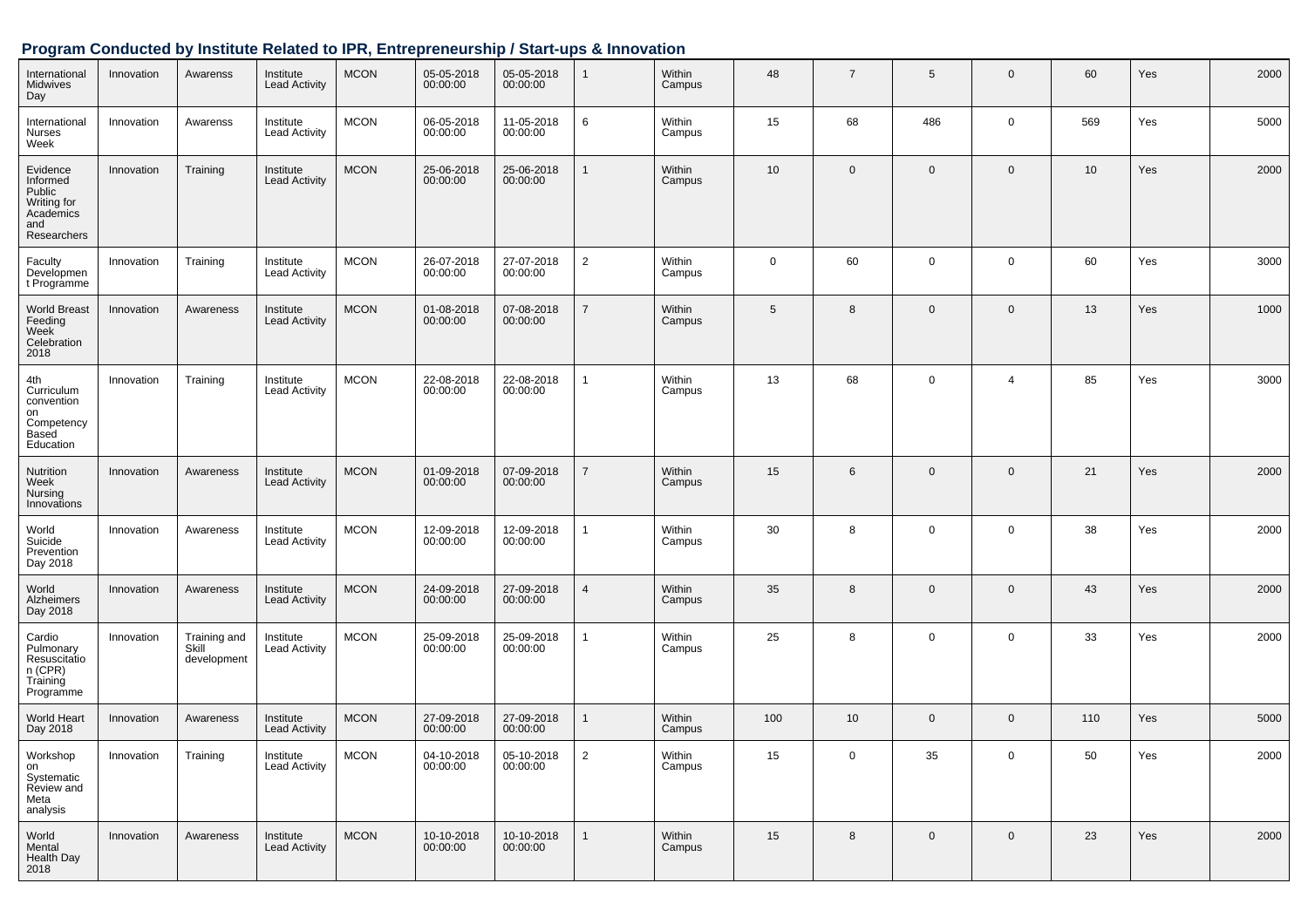| Adolescent<br>Medicine<br>and<br>Childhood<br>Cancer                                                                               | Innovation | Awareness                         | Institute<br><b>Lead Activity</b> | <b>MCON</b> | 22-10-2018<br>00:00:00 | 22-10-2018<br>00:00:00 | $\mathbf{1}$   | Within<br>Campus | 30       | $\overline{2}$ | $\mathsf 0$    | $\mathbf 0$ | 32  | Yes | 2000 |
|------------------------------------------------------------------------------------------------------------------------------------|------------|-----------------------------------|-----------------------------------|-------------|------------------------|------------------------|----------------|------------------|----------|----------------|----------------|-------------|-----|-----|------|
| Workshop<br>on OSCE                                                                                                                | Innovation | Training                          | Institute<br><b>Lead Activity</b> | <b>MCON</b> | 02-11-2018<br>00:00:00 | 02-11-2018<br>00:00:00 |                | Within<br>Campus | 8        | $\mathbf 0$    | 40             | $\mathbf 0$ | 48  | Yes | 2000 |
| Integrated<br>Learning<br>Programme<br>on First Aid<br>CPR and<br>Dietary and<br>Therapeutic<br>Botanical<br>Product<br>Developmen | Innovation | Training,<br>Skill<br>development | Institute<br><b>Lead Activity</b> | <b>MCON</b> | 09-11-2018<br>00:00:00 | 09-11-2018<br>00:00:00 | $\mathbf{1}$   | Within<br>Campus | 24       | $\mathbf 0$    | $\mathbf 0$    | $\mathbf 0$ | 24  | Yes | 2000 |
| World<br><b>Diabetes</b><br>Day 2018                                                                                               | Innovation | Awareness                         | Institute<br><b>Lead Activity</b> | <b>MCON</b> | 14-11-2018<br>00:00:00 | 14-11-2018<br>00:00:00 | $\mathbf{1}$   | Within<br>Campus | 30       | 8              | $\mathbf{0}$   | $\mathbf 0$ | 38  | Yes | 2000 |
| Newborn<br>Week<br>Celebrations                                                                                                    | Innovation | Awareness                         | Institute<br><b>Lead Activity</b> | <b>MCON</b> | 15-11-2018<br>00:00:00 | 21-11-2018<br>00:00:00 | $\overline{7}$ | Within<br>Campus | 45       | 8              | $\mathsf 0$    | $\mathsf 0$ | 53  | Yes | 2000 |
| World AIDS<br>Day 2018                                                                                                             | Innovation | Awareness                         | Institute<br><b>Lead Activity</b> | <b>MCON</b> | 01-12-2018<br>00:00:00 | 01-12-2018<br>00:00:00 | $\mathbf{1}$   | Within<br>Campus | 100      | 9              | $\overline{0}$ | $\mathbf 0$ | 109 | Yes | 2000 |
| Graduate<br>Certificate<br>training<br>center at<br>MCON,<br>MAHE,<br>Manipal                                                      | Innovation | Motivational<br>speak             | Institute<br><b>Lead Activity</b> | <b>MCON</b> | 01-12-2018<br>00:00:00 | 01-12-2018<br>00:00:00 | $\mathbf{1}$   | Within<br>Campus | 100      | 6              | $\mathbf 0$    | $\mathbf 0$ | 106 | Yes | 2000 |
| Workshop<br>on<br>Developmen<br>tal<br>Supportive<br>Care (DSC)                                                                    | Innovation | Training                          | Institute<br><b>Lead Activity</b> | <b>MCON</b> | 08-12-2018<br>00:00:00 | 08-12-2018<br>00:00:00 | $\mathbf{1}$   | Within<br>Campus | $\Omega$ | 8              | $\mathbf 0$    | 40          | 48  | Yes | 2000 |
| Personal<br>and<br>Professional<br>Developmen                                                                                      | Innovation | Training                          | Institute<br><b>Lead Activity</b> | <b>MCON</b> | 15-12-2018<br>00:00:00 | 15-12-2018<br>00:00:00 | $\mathbf{1}$   | Within<br>Campus | 100      | $\mathsf{O}$   | 100            | $\mathbf 0$ | 200 | Yes | 5000 |
| Change<br>management<br>and health<br>care<br>overseas                                                                             | Innovation | Motivational<br>speak             | Institute<br><b>Lead Activity</b> | <b>MCON</b> | 05-01-2019<br>00:00:00 | 05-01-2019<br>00:00:00 | $\mathbf{1}$   | Within<br>Campus | 53       | $\mathbf 0$    | 53             | $\mathbf 0$ | 106 | Yes | 2000 |
| Interactive<br>Session of<br>Nurse<br>Practitioner<br>Students<br>from Boston                                                      | Innovation | Motivational<br>speak             | Institute<br><b>Lead Activity</b> | <b>MCON</b> | 07-01-2019<br>00:00:00 | 07-01-2019<br>00:00:00 | $\mathbf{1}$   | Within<br>Campus | 50       | $\mathbf 0$    | 50             | $\mathbf 0$ | 100 | Yes | 2000 |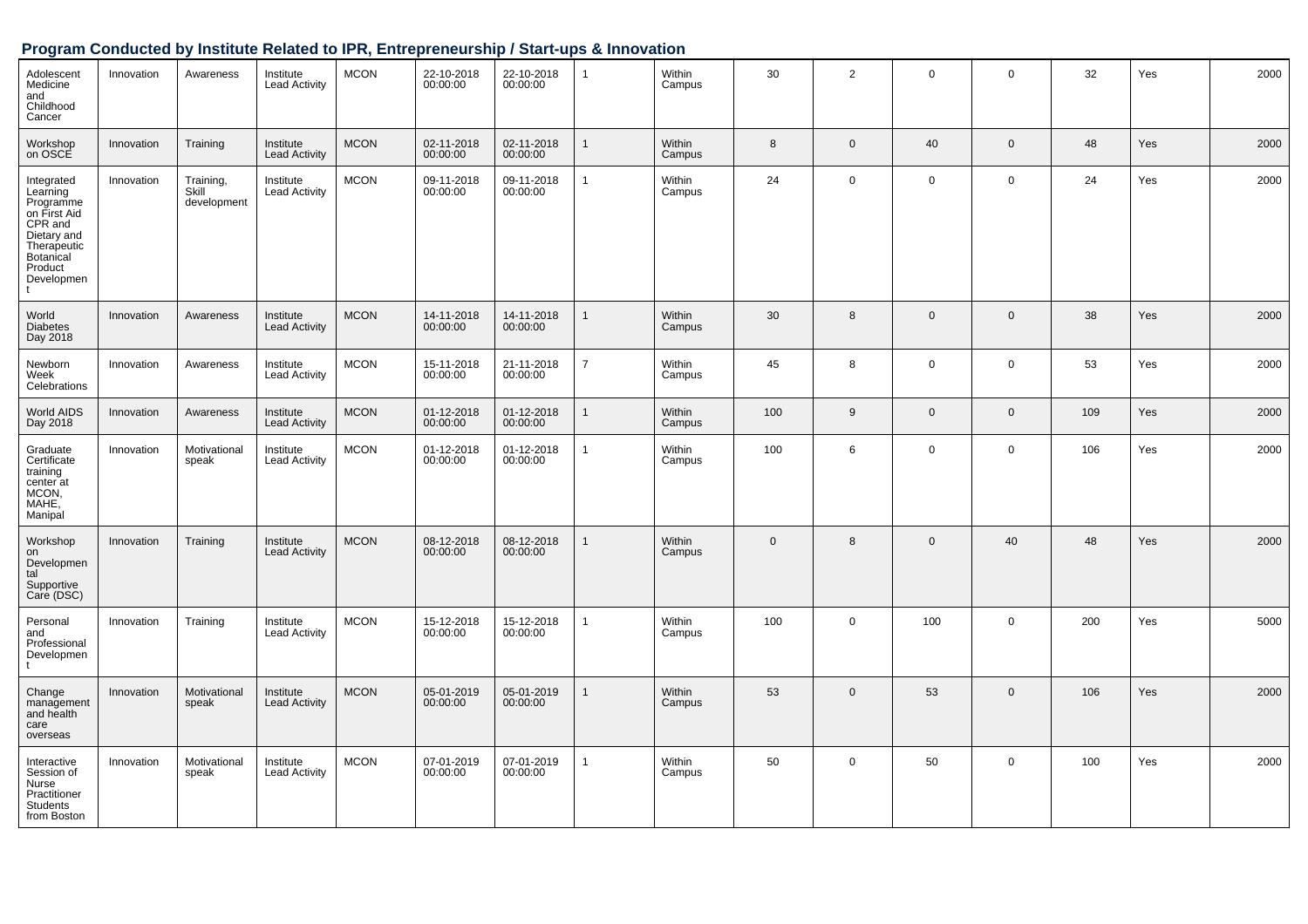| Interactive<br>Session of<br>Paediatric<br>Nurse<br>Practitioner<br>Scope and<br>Practice                               | Innovation | Motivational<br>speak | Institute<br><b>Lead Activity</b> | <b>MCON</b> | 10-01-2019<br>00:00:00 | 11-01-2019<br>00:00:00 | $\overline{2}$ | Within<br>Campus | 50           | $\mathbf 0$    | 50             | $\mathbf 0$    | 100 | Yes | 2000 |
|-------------------------------------------------------------------------------------------------------------------------|------------|-----------------------|-----------------------------------|-------------|------------------------|------------------------|----------------|------------------|--------------|----------------|----------------|----------------|-----|-----|------|
| Demonstrati<br>on of<br>Comprehens<br>ive<br>Assessment<br>by Nurse<br>Practitioner<br>Students<br>from Boston          | Innovation | Awareness             | Institute<br><b>Lead Activity</b> | <b>MCON</b> | 12-01-2019<br>00:00:00 | 12-01-2019<br>00:00:00 | 1              | Within<br>Campus | 5            | 5              | 5              | $\mathbf 0$    | 15  | Yes | 2000 |
| First aid and<br><b>CPR</b><br>program for<br>the Anti<br>Naxal Group                                                   | Innovation | Skill<br>Developmen   | Institute<br><b>Lead Activity</b> | <b>MCON</b> | 16-01-2019<br>00:00:00 | 17-01-2019<br>00:00:00 | $\overline{2}$ | Within<br>Campus | $\mathbf{0}$ | $\overline{4}$ | $\mathbf 0$    | 40             | 44  | Yes | 2000 |
| CNE<br>programme<br>on Health<br>Policy<br>Research                                                                     | Innovation | Awareness             | Institute<br><b>Lead Activity</b> | <b>MCON</b> | 24-01-2019<br>00:00:00 | 24-01-2019<br>00:00:00 | 1              | Within<br>Campus | 12           | 68             | 10             | $\overline{2}$ | 92  | Yes | 2000 |
| Live<br>Webcast of<br>Pariksha Pe<br>Charcha 2.0<br>by Honble<br>Prime<br>Minister of<br>India                          | Innovation | Motivational<br>speak | Institute<br><b>Lead Activity</b> | <b>MCON</b> | 29-01-2019<br>00:00:00 | 29-01-2019<br>00:00:00 | 1              | Within<br>Campus | 110          | 3              | $\overline{0}$ | $\mathbf 0$    | 113 | Yes | 2000 |
| World<br>Cancer Day<br>2019                                                                                             | Innovation | Awareness             | Institute<br><b>Lead Activity</b> | <b>MCON</b> | 04-02-2019<br>00:00:00 | 04-02-2019<br>00:00:00 | 1              | Within<br>Campus | 50           | $\mathbf 0$    | 50             | $\mathbf 0$    | 100 | Yes | 2000 |
| First aid<br>program for<br>the students<br>of Govt.<br>Polytechnic<br>College,<br>Karkala                              | Innovation | Skill and<br>Training | Institute<br><b>Lead Activity</b> | <b>MCON</b> | 05-02-2019<br>00:00:00 | 05-02-2019<br>00:00:00 | $\mathbf{1}$   | Within<br>Campus | 3            | 100            | $\overline{0}$ | $\mathbf 0$    | 103 | Yes | 3000 |
| Health<br>Awareness<br>Program For<br>Primary<br>School<br>Children                                                     | Innovation | Awareness             | Institute<br><b>Lead Activity</b> | <b>MCON</b> | 05-02-2019<br>00:00:00 | 05-02-2019<br>00:00:00 | 1              | Within<br>Campus | 45           | $\overline{4}$ | 60             | $\mathbf 0$    | 109 | Yes | 2000 |
| State level<br>Conference<br>on Disaster<br>Management<br>A<br>preparation<br>to react and<br>a decision to<br>overcome | Innovation | Awareness             | Institute<br><b>Lead Activity</b> | <b>MCON</b> | 08-02-2019<br>00:00:00 | 08-02-2019<br>00:00:00 | $\mathbf{1}$   | Within<br>Campus | 13           | $\mathbf 0$    | 100            | 12             | 125 | Yes | 3000 |
| International<br>Childhood<br>Cancer day<br>2019                                                                        | Innovation | Awareness             | Institute<br><b>Lead Activity</b> | <b>MCON</b> | 15-02-2019<br>00:00:00 | 15-02-2019<br>00:00:00 | 1              | Within<br>Campus | 45           | 8              | $\mathbf 0$    | $\mathbf 0$    | 53  | Yes | 2000 |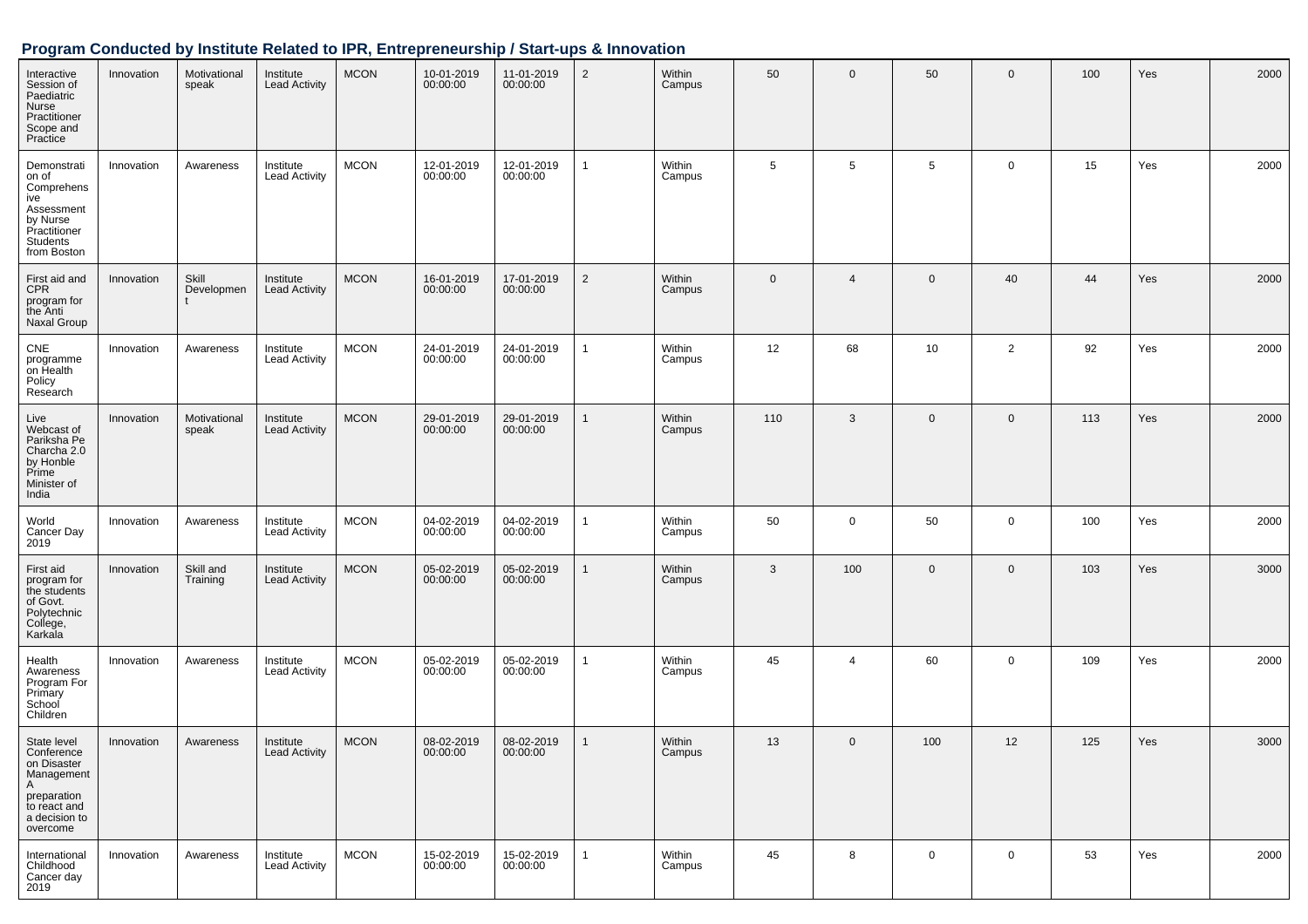| <b>CNE</b><br>regarding<br>Aggression<br>Management<br>and Drug<br><b>Toxicity</b>                                                                                    | Innovation                    | Awareness             | Institute<br><b>Lead Activity</b> | <b>MCON</b>                                                                                                                                                           | 20-02-2019<br>00:00:00 | 21-02-2019<br>00:00:00 | $\overline{2}$ | Within<br>Campus | 60           | 6            | $\mathbf 0$    | $\mathbf 0$         | 66  | Yes | 2000 |
|-----------------------------------------------------------------------------------------------------------------------------------------------------------------------|-------------------------------|-----------------------|-----------------------------------|-----------------------------------------------------------------------------------------------------------------------------------------------------------------------|------------------------|------------------------|----------------|------------------|--------------|--------------|----------------|---------------------|-----|-----|------|
| Nutritional<br>Programme                                                                                                                                              | Innovation                    | Awareness             | Institute<br><b>Lead Activity</b> | <b>MCON</b>                                                                                                                                                           | 01-03-2019<br>00:00:00 | 01-03-2019<br>00:00:00 | $\mathbf{1}$   | Within<br>Campus | 22           | 6            | $\mathbf 0$    | $\mathsf{O}\xspace$ | 28  | Yes | 2000 |
| Quench your<br>thirst<br>Interactive<br>lecture<br>series                                                                                                             | Innovation                    | Motivational<br>speak | Institute<br><b>Lead Activity</b> | <b>MCON</b>                                                                                                                                                           | 04-03-2019<br>00:00:00 | 05-03-2019<br>00:00:00 | $\overline{2}$ | Within<br>Campus | 28           | 68           | $\Omega$       | $\mathbf 0$         | 96  | Yes | 2000 |
| International<br>Womens<br>Day 2019                                                                                                                                   | Innovation                    | Awareness             | Institute<br><b>Lead Activity</b> | <b>MCON</b>                                                                                                                                                           | 06-03-2019<br>00:00:00 | 06-03-2019<br>00:00:00 | $\mathbf{1}$   | Within<br>Campus | 5            | 8            | $\mathbf 0$    | 120                 | 133 | Yes | 5000 |
| World<br>Tuberculosis<br>Day 2019<br>Theme Its<br>Time                                                                                                                | Innovation                    | Awareness             | Institute<br><b>Lead Activity</b> | <b>MCON</b>                                                                                                                                                           | 24-03-2019<br>00:00:00 | 24-03-2019<br>00:00:00 | $\mathbf{1}$   | Within<br>Campus | 30           | 6            | $\overline{0}$ | $\mathbf 0$         | 36  | Yes | 2000 |
| Workshop<br>on Research<br>Methodology<br>and<br>Statistics                                                                                                           | Innovation                    | Training              | Institute<br><b>Lead Activity</b> | <b>MCON</b>                                                                                                                                                           | 28-03-2019<br>00:00:00 | 30-03-2019<br>00:00:00 | $\mathbf{3}$   | Within<br>Campus | 8            | 8            | 3              | 35                  | 54  | Yes | 2000 |
| Hands on<br>workshops -<br>drug<br>compoundin<br>g,<br>medication<br>therapy<br>management<br>, herbal<br>formulations,<br>CPR,<br>antibiotics<br>standardizati<br>on | Innovation                    | Workshop              | Student<br><b>Lead Activity</b>   | Asia Pacific<br>Region of<br>International<br>Pharmaceuti<br>cal Students<br>Federation<br>(IPSF).<br><b>MAPS</b><br>(MAHE<br>Association<br>of Pharmacy<br>Students) | 02-03-2019<br>00:00:00 | 05-03-2019<br>00:00:00 | $\overline{4}$ | Within<br>Campus | $\mathbf{0}$ | $\mathbf{0}$ | 50             | $\mathbf 0$         | 50  | Yes | 5000 |
| Seminar<br>related to<br>Student<br>orientation<br>towards<br>industry                                                                                                | Entrepreneur<br>ship/\$tartup | Awareness<br>Program  | Institute<br><b>Lead Activity</b> | Manipal<br>School of<br>Life<br>Sciences,<br>MAHE,<br>Manipal                                                                                                         | 09-05-2018<br>00:00:00 | 09-05-2018<br>00:00:00 | $\mathbf{1}$   | Within<br>Campus | 250          | 26           | 25             | 10                  | 311 | Yes | 5000 |
| Interaction<br>related to the<br>Startups and<br>job<br>opportunities                                                                                                 | Entrepreneur<br>ship/Startup  | Awareness<br>Program  | Institute<br><b>Lead Activity</b> | Manipal<br>School of<br>Life<br>Sciences,<br>MAHE,<br>Manipal                                                                                                         | 11-07-2018<br>00:00:00 | 11-07-2018<br>00:00:00 | $\mathbf{1}$   | Within<br>Campus | 250          | 26           | 25             | 10                  | 311 | Yes | 5000 |
| Interaction<br>related to<br>industrial<br>atmosphere,<br>R AND D<br>programs<br>and job<br>opportunities                                                             | Entrepreneur<br>ship/Startup  | Awareness<br>Program  | Institute<br><b>Lead Activity</b> | Manipal<br>School of<br>Life<br>Sciences,<br>MAHE,<br>Manipal                                                                                                         | 16-07-2018<br>00:00:00 | 16-07-2018<br>00:00:00 | $\mathbf{1}$   | Within<br>Campus | 250          | 26           | 25             | 10                  | 311 | Yes | 5000 |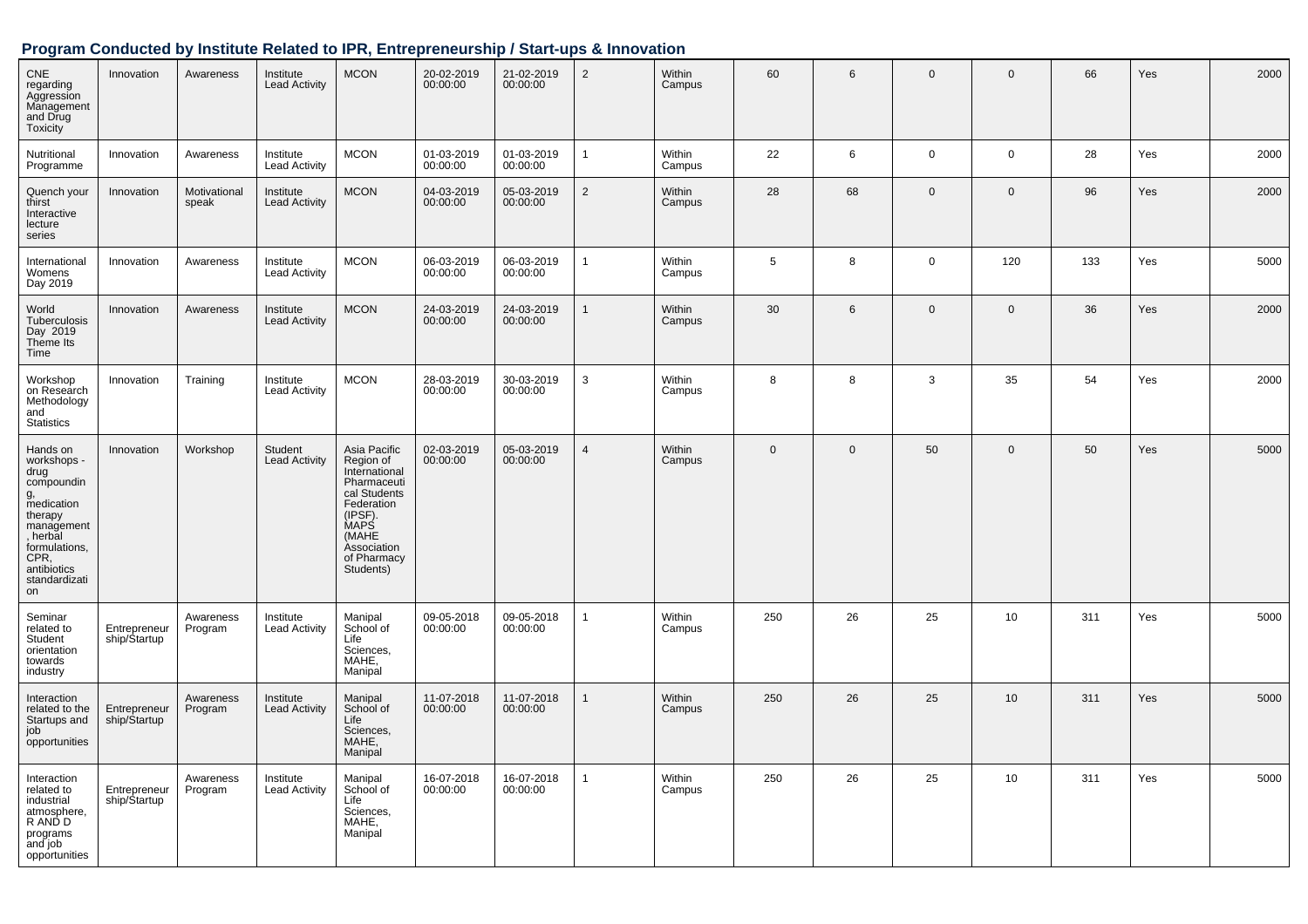| Discussion<br>about Biocon<br>Academy<br>initiatives<br>and<br>programs<br>and<br>interaction<br>with the<br>students on<br><b>BT</b> Industry<br>career<br>prospects<br>opportunities | Innovation                   | Awareness<br>Program | Institute<br><b>Lead Activity</b> | Manipal<br>School of<br>Life<br>Sciences,<br>MAHE,<br>Manipal | 23-08-2018<br>00:00:00 | 23-08-2018<br>00:00:00 | $\mathbf{1}$ | Within<br>Campus | 250 | 26 | 25 | 10              | 311 | Yes | 5000 |
|----------------------------------------------------------------------------------------------------------------------------------------------------------------------------------------|------------------------------|----------------------|-----------------------------------|---------------------------------------------------------------|------------------------|------------------------|--------------|------------------|-----|----|----|-----------------|-----|-----|------|
| IPR related<br>Seminar                                                                                                                                                                 | <b>IPR</b>                   | Awareness<br>Program | Institute<br><b>Lead Activity</b> | Manipal<br>School of<br>Life<br>Sciences,<br>MAHE,<br>Manipal | 25-11-2018<br>00:00:00 | 25-11-2018<br>00:00:00 | $\mathbf{1}$ | Within<br>Campus | 250 | 26 | 25 | 10              | 311 | Yes | 5000 |
| Seminar<br>related to<br>Student<br>orientation<br>towards<br>industry                                                                                                                 | Entrepreneur<br>ship/Startup | Awareness<br>Program | Institute<br><b>Lead Activity</b> | Manipal<br>School of<br>Life<br>Sciences,<br>MAHE,<br>Manipal | 26-11-2018<br>00:00:00 | 26-11-2018<br>00:00:00 | $\mathbf{1}$ | Within<br>Campus | 250 | 26 | 25 | 10 <sup>1</sup> | 311 | Yes | 5000 |
| Seminar and<br>interaction<br>with BiSEP<br>students<br>related to<br>bridging the<br>gap between<br>academic,<br>industry and<br>research                                             | Entrepreneur<br>ship/Startup | Awareness<br>Program | Institute<br><b>Lead Activity</b> | Manipal<br>School of<br>Life<br>Sciences,<br>MAHE,<br>Manipal | 26-11-2018<br>00:00:00 | 26-11-2018<br>00:00:00 | $\mathbf{1}$ | Within<br>Campus | 250 | 26 | 25 | 10              | 311 | Yes | 5000 |
| Seminar<br>related to<br>identification<br>and<br>development<br>of personal<br>skills for<br>research in<br>academia<br>and industry                                                  | Innovation                   | Awareness<br>Program | Institute<br><b>Lead Activity</b> | Manipal<br>School of<br>Life<br>Sciences,<br>MAHE,<br>Manipal | 27-11-2018<br>00:00:00 | 27-11-2018<br>00:00:00 | 1            | Within<br>Campus | 250 | 26 | 25 | 10              | 311 | Yes | 5000 |
| Seminar<br>related to<br>industrial<br>exposure                                                                                                                                        | Entrepreneur<br>ship/Startup | Awareness<br>Program | Institute<br><b>Lead Activity</b> | Manipal<br>School of<br>Life<br>Sciences,<br>MAHE,<br>Manipal | 27-11-2018<br>00:00:00 | 27-11-2018<br>00:00:00 | $\mathbf{1}$ | Within<br>Campus | 250 | 26 | 25 | 10              | 311 | Yes | 5000 |
| Seminar<br>and<br>interactions<br>related to<br>advancemen<br>t of<br>molecular<br>technologies<br>utilized in<br>industries to<br>provide<br>better health<br>care                    | Innovation                   | Awareness<br>Program | Institute<br><b>Lead Activity</b> | Manipal<br>School of<br>Life<br>Sciences,<br>MAHE,<br>Manipal | 03-12-2018<br>00:00:00 | 03-12-2018<br>00:00:00 | $\mathbf{1}$ | Within<br>Campus | 250 | 26 | 25 | 10              | 311 | Yes | 5000 |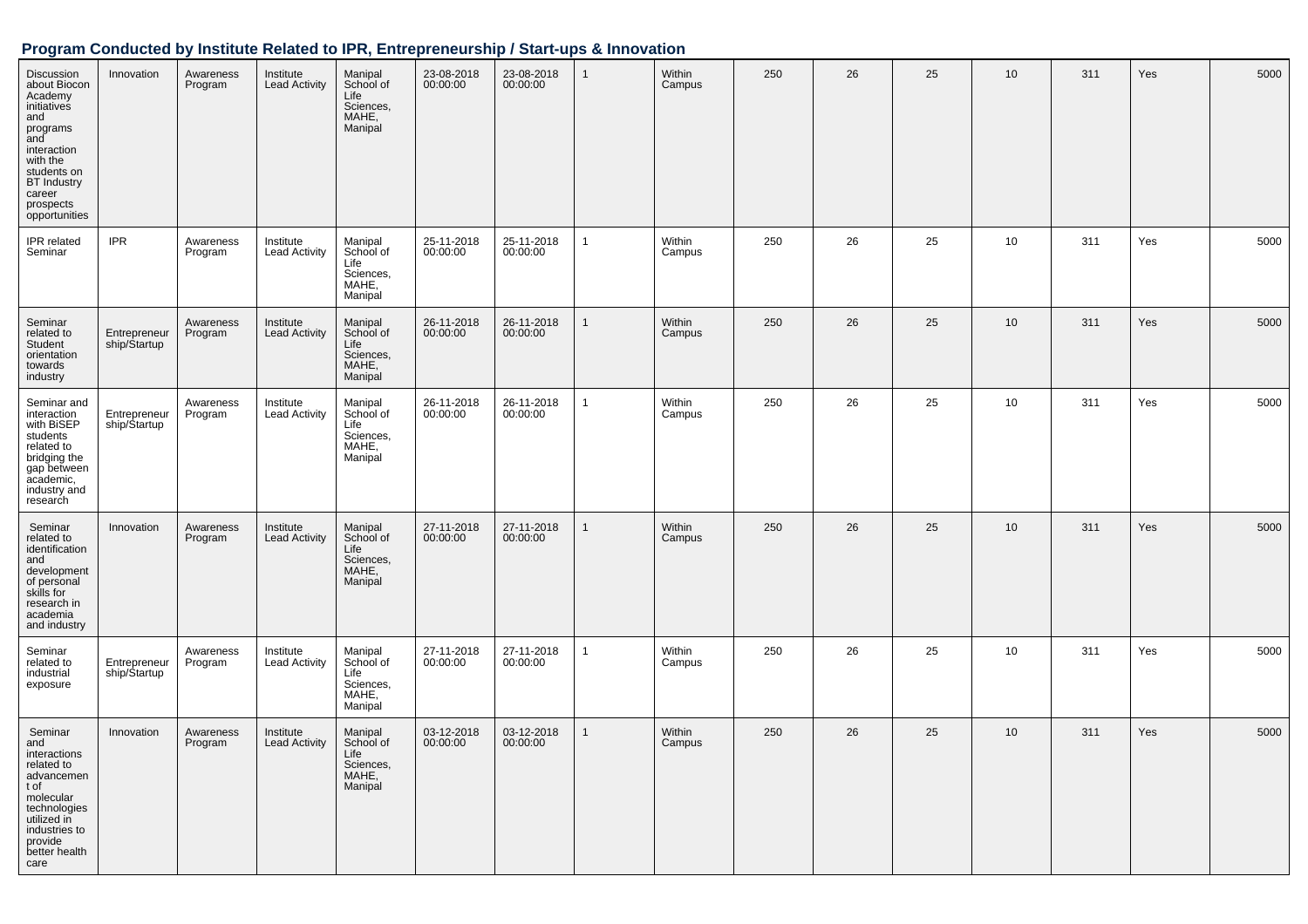| Seminar and<br>interaction<br>related to<br>neuronal<br>disorders<br>and future in<br>academical<br>research and<br>industrial<br>research                                     | Innovation                   | Awareness<br>Program | Institute<br><b>Lead Activity</b> | Manipal<br>School of<br>Life<br>Sciences,<br>MAHE,<br>Manipal | 20-12-2018<br>00:00:00 | 20-12-2018<br>00:00:00 | $\overline{1}$ | Within<br>Campus | 250          | 26           | 25  | 10              | 311 | Yes | 5000   |
|--------------------------------------------------------------------------------------------------------------------------------------------------------------------------------|------------------------------|----------------------|-----------------------------------|---------------------------------------------------------------|------------------------|------------------------|----------------|------------------|--------------|--------------|-----|-----------------|-----|-----|--------|
| Seminar and<br>interaction<br>related to<br>candidates<br>research<br>knowledge<br>as a demand<br>of industries                                                                | Entrepreneur<br>ship/Startup | Awareness<br>Program | Institute<br><b>Lead Activity</b> | Manipal<br>School of<br>Life<br>Sciences,<br>MAHE,<br>Manipal | 11-01-2019<br>00:00:00 | 11-01-2019<br>00:00:00 | $\mathbf{1}$   | Within<br>Campus | 250          | 26           | 25  | 10              | 311 | Yes | 5000   |
| Lecture<br>entitled<br>Innovation<br>and<br>Entrepreneur<br>ship                                                                                                               | Entrepreneur<br>ship/Startup | Awareness<br>Program | Institute<br><b>Lead Activity</b> | Manipal<br>School of<br>Life<br>Sciences,<br>MAHE,<br>Manipal | 14-01-2019<br>00:00:00 | 14-01-2019<br>00:00:00 | 1              | Within<br>Campus | 250          | 26           | 25  | 10              | 311 | Yes | 5000   |
| Seminar and<br>interaction<br>on start up of<br>industries<br>and<br>government<br>support                                                                                     | Entrepreneur<br>ship/Startup | Awareness<br>Program | Institute<br><b>Lead Activity</b> | Manipal<br>School of<br>Life<br>Sciences,<br>MAHE,<br>Manipal | 02-02-2019<br>00:00:00 | 02-02-2019<br>00:00:00 | $\mathbf{1}$   | Within<br>Campus | 250          | 26           | 25  | 10 <sup>°</sup> | 311 | Yes | 5000   |
| Seminar,<br>interaction<br>and<br>counselling<br>on planning<br>strategies to<br>perform the<br>experiments<br>in industry<br>and<br>development<br>of leadership<br>qualities | Entrepreneur<br>ship/Startup | Awareness<br>Program | Institute<br><b>Lead Activity</b> | Manipal<br>School of<br>Life<br>Sciences.<br>MAHE,<br>Manipal | 13-02-2019<br>00:00:00 | 13-02-2019<br>00:00:00 | $\mathbf{1}$   | Within<br>Campus | 250          | 26           | 25  | 10              | 311 | Yes | 5000   |
| SIH 2019                                                                                                                                                                       | Innovation                   | Hackathon            | Institute<br><b>Lead Activity</b> | <b>MIT Manipal</b>                                            | 01-03-2019<br>00:00:00 | 03-03-2019<br>00:00:00 | 3              | Within<br>Campus | $\mathbf{0}$ | $\mathbf{0}$ | 130 | 23              | 153 | Yes | 850000 |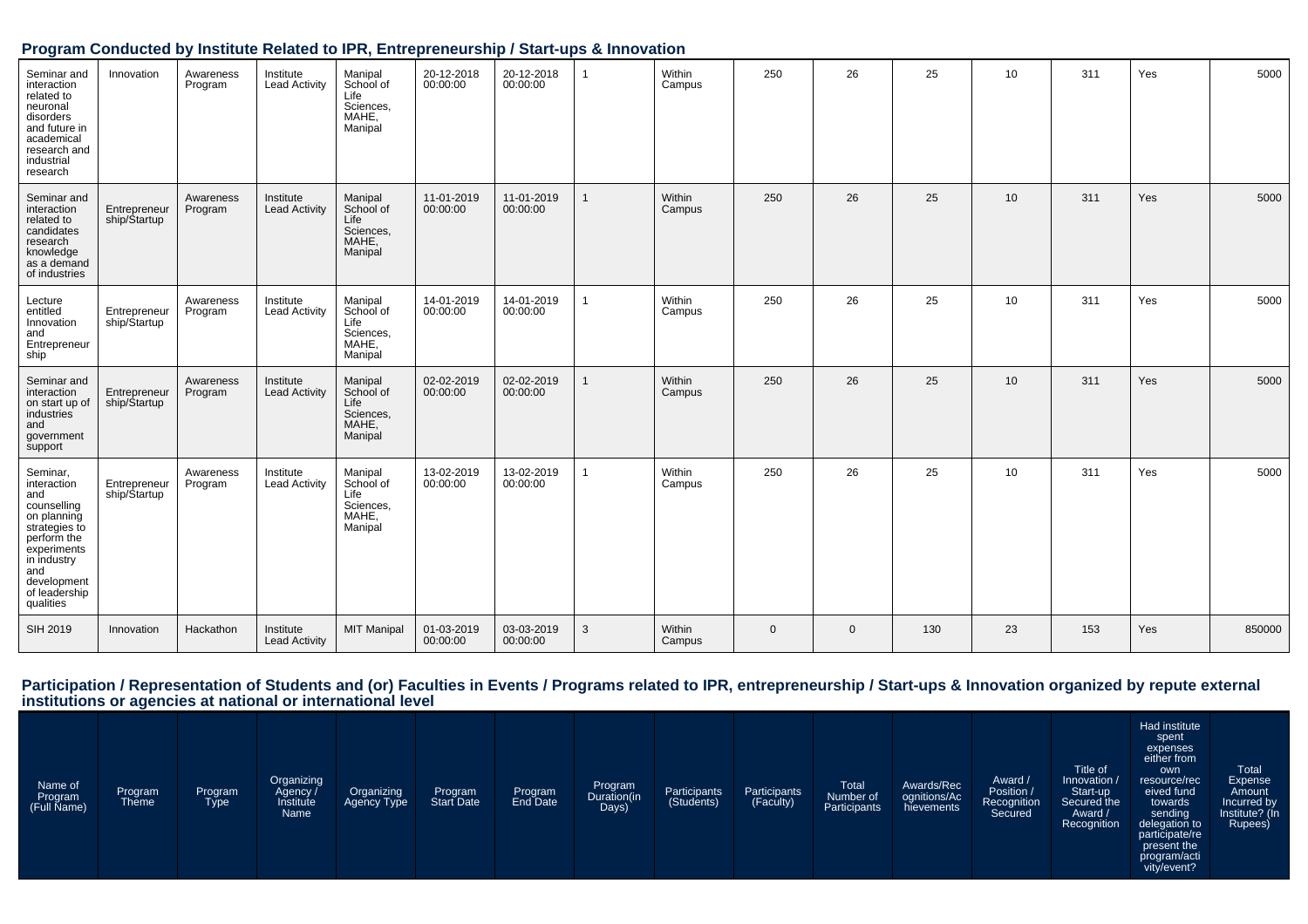| Stanford<br>Health<br>Hackathon                                     | Innovation                   | Hackathon              | Stanford<br>University                                                                                       | International<br>Agencies    | 01-11-2018<br>00:00:00 | 04-11-2018<br>00:00:00 | $\overline{4}$ | $\overline{2}$ | $\overline{1}$  | 3              | No        | ---            | ---                      | Yes | 500000 |
|---------------------------------------------------------------------|------------------------------|------------------------|--------------------------------------------------------------------------------------------------------------|------------------------------|------------------------|------------------------|----------------|----------------|-----------------|----------------|-----------|----------------|--------------------------|-----|--------|
| Stanford<br>Neo Design                                              | Innovation                   | Workshop               | MAHE,<br>Stanford<br>University                                                                              | Educational<br>Institute     | 28-03-2019<br>00:00:00 | 28-03-2019<br>00:00:00 | 1              | 130            | $5\phantom{.0}$ | 135            | No        | ---            | $---$                    | Yes | 15000  |
| Defence<br>India Start<br>up<br>Challenge<br>(DISC 2018)            | Innovation                   | Awareness              | <b>DRDO</b>                                                                                                  | Govt.<br>Agency<br>(Central) | 10-08-2018<br>00:00:00 | 10-08-2018<br>00:00:00 | 1              | $\mathbf 0$    | $\overline{1}$  | $\mathbf 1$    | No        | ---            | $\overline{a}$           | No  | ---    |
| Smart India<br>Hackathon<br>2019                                    | Innovation                   | Hackathon              | <b>MIT</b>                                                                                                   | Govt.<br>Agency<br>(Central) | 02-03-2019<br>00:00:00 | 03-03-2019<br>00:00:00 | 2              | $\overline{2}$ | $\mathbf 0$     | $\overline{2}$ | Yes       | <b>WINNER</b>  | PY society               | Yes | 5000   |
| Scope of<br>Media<br>Technology                                     | Innovation                   | Awareness<br>programme | ChannelU.in                                                                                                  | Non-Govt.<br>Agencies        | 12-04-2018<br>00:00:00 | 13-04-2018<br>00:00:00 | $\overline{2}$ | $\mathbf 0$    | -1              | $\mathbf 1$    | No        | ---            | ---                      | Yes | 10000  |
| <b>BIS - Buerau</b><br>of Indian<br>standards<br>meeting            | Entrepreneur<br>ship/Startup | Workshop               | <b>BIS - Buerau</b><br>of Indian<br>standards                                                                | Govt.<br>Agency<br>(Central) | 03-08-2018<br>00:00:00 | 03-08-2018<br>00:00:00 | $\overline{1}$ | $\Omega$       | 2               | 2              | <b>No</b> | ---            | ---                      | Yes | 40000  |
| International<br>conference<br>on 3D<br>printing                    | Innovation                   | Conference             | Additive<br>Manufacturin<br>g Society of<br>India,<br>Bangalore                                              | Non-Govt.<br>Agencies        | 07-09-2018<br>00:00:00 | 08-09-2018<br>00:00:00 | 2              | 3              |                 | $\overline{4}$ | No        | ---            | $\overline{a}$           | Yes | 15000  |
| International<br>Conference<br>on Media<br>and<br>communicati<br>on | Innovation                   | Conference             | Symbiosis<br>Institute of<br>Media and<br>Communicati<br>on                                                  | Educational<br>Institute     | 21-09-2018<br>00:00:00 | 22-09-2018<br>00:00:00 | $\overline{2}$ | $\mathbf{0}$   |                 | 1              | <b>No</b> | ---            | $---$                    | Yes | 5000   |
| Print<br>Olympiad                                                   | Innovation                   | Conference             | Offset<br>Printers<br>Association,<br>Ludhiana                                                               | Non-Govt.<br>Agencies        | 15-12-2018<br>00:00:00 | 16-12-2018<br>00:00:00 | $\overline{2}$ | $\mathbf 0$    | -1              | $\mathbf{1}$   | No        | ---            | $\overline{a}$           | Yes | 10000  |
| Thin Films<br>Fabrication<br>and<br>Applications                    | Innovation                   | Seminar                | Govinda<br>Dasa<br>College                                                                                   | Educational<br>Institute     | 08-02-2018<br>00:00:00 | 08-02-2018<br>00:00:00 | $\mathbf{1}$   | $\Omega$       |                 |                | No        | $\overline{a}$ | $---$                    | Yes | 5000   |
| The Making<br>of Great<br>Scientists                                | Innovation                   | Motivational<br>Talk   | Smt.<br>Rukmini<br>Shedthi<br>Memorial<br>National<br>Government<br><b>First Grade</b><br>College and<br>P.G | Educational<br>Institute     | 28-02-2018<br>00:00:00 | 28-02-2018<br>00:00:00 | $\mathbf{1}$   | $\mathbf 0$    |                 | 1              | No        | $\overline{a}$ | $\overline{\phantom{a}}$ | Yes | 5000   |
| Research<br>Based<br>Pedagogical<br>Tools <sup>-</sup>              | Innovation                   | National<br>Workshop   | <b>IISER-Pune</b>                                                                                            | Educational<br>Institute     | 14-02-2018<br>00:00:00 | 16-02-2018<br>00:00:00 | $\mathbf{3}$   | $\Omega$       |                 | $\mathbf 1$    | No        | $\overline{a}$ | $---$                    | Yes | 5000   |
| Radiation<br>Physics                                                | Innovation                   | National<br>Symposium  | Indore                                                                                                       | Govt.<br>Agency<br>(Central) | 05-03-2018<br>00:00:00 | 07-03-2018<br>00:00:00 | 3              | $\Omega$       |                 | $\mathbf{1}$   | No        | ---            | $\overline{\phantom{a}}$ | Yes | 5000   |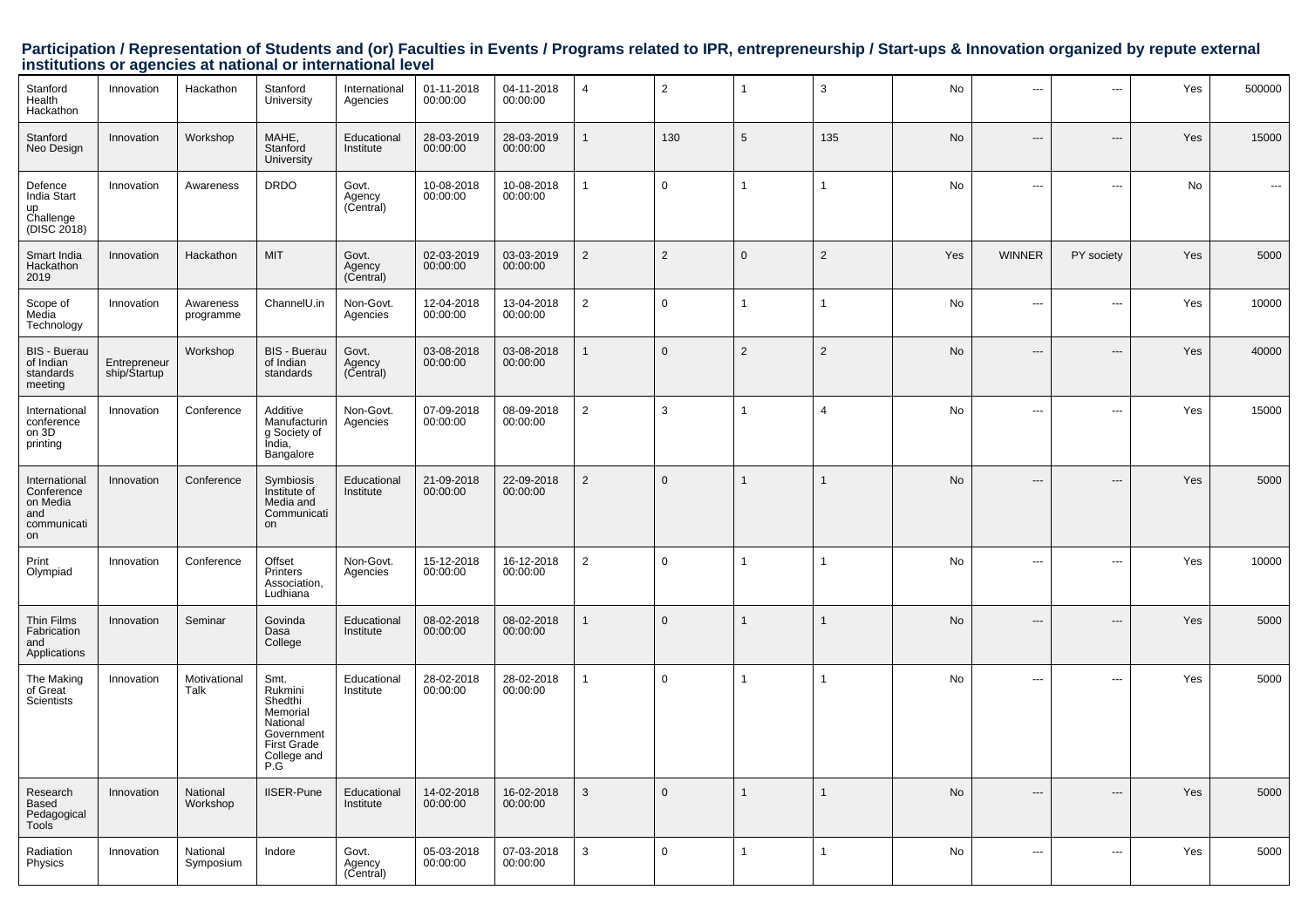| Research<br>and<br>Innovation<br>Awareness<br>programme                                                                                                                                   | Innovation                   | Awareness<br>Programme              | MAHE,<br>MANIPAL                                                | Educational<br>Institute     | 16-03-2018<br>00:00:00 | 16-03-2018<br>00:00:00 | $\overline{1}$  | $\mathbf 0$  | 1            |                | No        | $---$                    | $---$                    | No  |                                          |
|-------------------------------------------------------------------------------------------------------------------------------------------------------------------------------------------|------------------------------|-------------------------------------|-----------------------------------------------------------------|------------------------------|------------------------|------------------------|-----------------|--------------|--------------|----------------|-----------|--------------------------|--------------------------|-----|------------------------------------------|
| On Quantum<br>Mechanics                                                                                                                                                                   | Innovation                   | Fifteen days<br>Refresher<br>Course | VIT, Chennai                                                    | Educational<br>Institute     | 12-05-2018<br>00:00:00 | 26-05-2018<br>00:00:00 | 15              | $\mathbf 0$  | $\mathbf{1}$ | $\overline{1}$ | No        | $\hspace{0.05cm} \cdots$ | $\hspace{0.05cm} \ldots$ | Yes | 5000                                     |
| International<br>conference<br>on<br>Commerce<br>and Pharma<br>Management                                                                                                                 | Innovation                   | Conference                          | Manipal<br>College of<br>Pharmaceuti<br>cal Sciences            | Educational<br>Institute     | 27-09-2018<br>00:00:00 | 28-09-2018<br>00:00:00 | $\overline{2}$  | $\mathbf{1}$ | $\mathbf 0$  | $\overline{1}$ | <b>No</b> | $\hspace{0.05cm} \cdots$ | $\hspace{0.05cm} \ldots$ | Yes | 5000                                     |
| Understandi<br>ng our<br>adolescents,<br>suicide<br>prevention<br>and<br>introduction<br>to thrapeutic<br>counselling<br>for Teachers<br>and<br>administrator<br>s in higher<br>education | Innovation                   | National<br>workshop                | NMAMIT,<br>Nitte                                                | Educational<br>Institute     | 21-05-2018<br>00:00:00 | 24-05-2018<br>00:00:00 | $\overline{4}$  | $\mathbf 0$  | $\mathbf{1}$ | $\mathbf 1$    | No        | ---                      | $\hspace{0.05cm} \ldots$ | No  | $\hspace{0.05cm} \ldots \hspace{0.05cm}$ |
| Thermoelect<br>ric Material<br>and its<br>applications                                                                                                                                    | Entrepreneur<br>ship/Startup | National<br>Workshop                | IISc,<br>Bangalore                                              | Govt.<br>Agency<br>(Central) | 04-06-2018<br>00:00:00 | 08-06-2018<br>00:00:00 | $\sqrt{5}$      | $\mathbf{0}$ | $\mathbf{1}$ | 1              | No        | ---                      | ---                      | Yes | 25000                                    |
| Research<br>based<br>pedagogical<br>Tools (Level<br>1)                                                                                                                                    | Innovation                   | National<br>Workshop                | MHRD, Gol                                                       | Govt.<br>Agency<br>(Central) | 28-09-2018<br>00:00:00 | 01-10-2018<br>00:00:00 | $\overline{a}$  | 0            | 1            | $\overline{1}$ | No        | $\sim$ $\sim$            | $\sim$ $\sim$            | Yes | 5000                                     |
| Challenges<br>and<br>prospects of<br>thermoelectri<br>c technology<br>for waster<br>heat<br>harvesting<br>and the<br>Demark-<br>india<br>networking<br>meeting                            | Innovation                   | International<br>Workshop           | DTU,<br>Denmark                                                 | International<br>Agencies    | 08-11-2018<br>00:00:00 | 12-11-2018<br>00:00:00 | $5\phantom{.0}$ | $\mathbf{0}$ | 1            | 1              | No        | $\hspace{0.05cm} \ldots$ | $\hspace{0.05cm} \ldots$ | Yes | 50000                                    |
| Recent<br>advances in<br>Engineering,<br>Technology<br>and Science                                                                                                                        | Innovation                   | Internationl<br>Confrence           | Advanced<br>research<br>society for<br>science and<br>sociology | Educational<br>Institute     | 21-10-2018<br>00:00:00 | 21-10-2018<br>00:00:00 | $\mathbf{1}$    | 0            | 1            | $\overline{1}$ | No        | $\hspace{0.05cm} \cdots$ | $\hspace{0.05cm} \ldots$ | Yes | 10000                                    |
| Nanostructur<br>e based<br>wide band<br>gap<br>semiconduct<br>ors for<br>sensor<br>applications                                                                                           | Innovation                   | Faculty<br>Developmen<br>t Program  | HRD, Gol,<br>Mangalore<br>University                            | Govt.<br>Agency<br>(State)   | 11-10-2018<br>00:00:00 | 17-10-2018<br>00:00:00 | $\overline{7}$  | $\mathbf 0$  | $\mathbf{1}$ | $\mathbf{1}$   | No        | $\hspace{0.05cm} \ldots$ | $\hspace{0.05cm} \ldots$ | Yes | 10000                                    |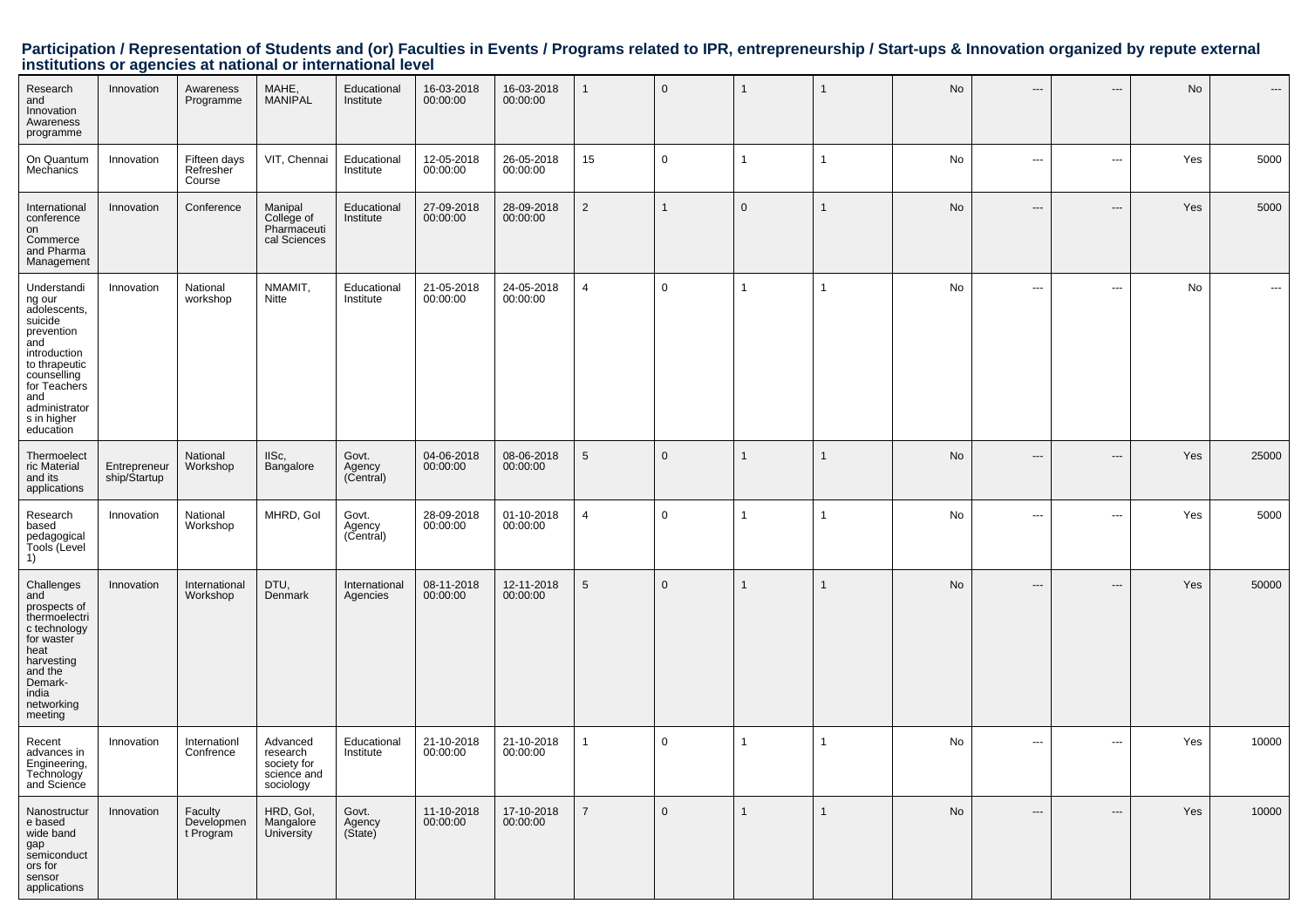| Advances in<br>Nuclear<br>Physics                                                                                              | Innovation                   | International<br>Symposium  | <b>BRNS</b> and<br>BARC,<br>MUMBAI                                                      | Govt.<br>Agency<br>(Central) | 09-12-2018<br>00:00:00 | 14-12-2018<br>00:00:00 | 6               | $\mathbf 0$  | $\overline{1}$ | $\mathbf{1}$   | No        | ---                                                                   | ---                                                                                                 | Yes       | 25795 |
|--------------------------------------------------------------------------------------------------------------------------------|------------------------------|-----------------------------|-----------------------------------------------------------------------------------------|------------------------------|------------------------|------------------------|-----------------|--------------|----------------|----------------|-----------|-----------------------------------------------------------------------|-----------------------------------------------------------------------------------------------------|-----------|-------|
| Magnetic<br>Materials<br>and<br>applications                                                                                   | Innovation                   | International<br>Conference | MSI,<br>Bhubaneswa                                                                      | Educational<br>Institute     | 09-12-2018<br>00:00:00 | 13-12-2018<br>00:00:00 | $5\phantom{.0}$ | $\mathbf{0}$ | $\overline{1}$ | $\mathbf{1}$   | No        | $---$                                                                 | ---                                                                                                 | Yes       | 25106 |
| 63rd DAE<br>Solid State<br>Physics                                                                                             | Innovation                   | National<br>Symposium       | DAE SSPS<br>2018,<br>Mumbai                                                             | Govt.<br>Agency<br>(Central) | 18-12-2018<br>00:00:00 | 22-12-2018<br>00:00:00 | $5\phantom{.0}$ | $\mathbf 0$  | $\overline{1}$ | $\overline{1}$ | No        | ---                                                                   | ---                                                                                                 | Yes       | 42231 |
| Level 2 of<br>the stem<br>teacher<br>training<br>workshop on<br>Research-<br>based<br>pedagogical<br>tools                     | Innovation                   | National<br>workshop        | DBT, Gol,<br><b>British</b><br>Council<br>MHRD,<br><b>IISER</b> Pune                    | Govt.<br>Agency<br>(Central) | 17-01-2019<br>00:00:00 | 19-01-2019<br>00:00:00 | 3               | $\Omega$     | $\overline{1}$ | $\mathbf{1}$   | <b>No</b> | ---                                                                   | ---                                                                                                 | Yes       | 10000 |
| 8<br>international<br>Engineering<br>symposium<br>(IES 2019)                                                                   | Innovation                   | International<br>Workshop   | <b>IES 2019</b>                                                                         | International<br>Agencies    | 13-03-2019<br>00:00:00 | 15-03-2019<br>00:00:00 | 3               | $\Omega$     | $\mathbf{1}$   | 1              | <b>No</b> | $\overline{a}$                                                        | $\overline{a}$                                                                                      | <b>No</b> | ---   |
| Indus<br>Synchrotron<br>s users<br>Meeting<br>(ISUM)                                                                           | Innovation                   | National<br>Workshop        | UGC-DAE<br>Consortium<br>for Scientific<br>Research,<br>University<br>Campus,<br>Indore | Govt.<br>Agency<br>(Central) | 27-03-2019<br>00:00:00 | 29-03-2019<br>00:00:00 | $\mathbf{3}$    | $\Omega$     | $\mathbf{1}$   |                | No        | $---$                                                                 | $---$                                                                                               | No        |       |
| International<br>Conference<br>on Advances<br>in<br>Mathematics<br>, Computers<br>and Physical<br>Sciences<br>Thailand<br>2019 | Innovation                   | International<br>Conference | Asian<br>Institute of<br>Technology<br>Conference<br>Center,<br>Bangkok                 | International<br>Agencies    | 29-03-2019<br>00:00:00 | 30-03-2019<br>00:00:00 | 2               | $\mathbf 0$  | $\overline{1}$ | $\mathbf{1}$   | No        | $\overline{a}$                                                        | $\overline{a}$                                                                                      | Yes       | 12500 |
| International<br>Conference<br>on Science,<br>Technology<br>Engineering<br>and<br>Management                                   | Innovation                   | International<br>Converence | Academicser<br>a Paris,<br>France                                                       | International<br>Agencies    | 25-05-2019<br>00:00:00 | 26-05-2019<br>00:00:00 | $\overline{2}$  | $\mathbf{0}$ | $\overline{1}$ | $\mathbf{1}$   | <b>No</b> | $---$                                                                 | $---$                                                                                               | Yes       | 29000 |
| Gordon<br>Research<br>Conference<br>on Image<br>Science                                                                        | Innovation                   | Conference                  | National<br>Institute of<br>Health, and<br>Frontiers of<br>Science,<br><b>USA</b>       | International<br>Agencies    | 17-06-2018<br>00:00:00 | 22-06-2018<br>00:00:00 | 6               | $\mathbf 0$  | $\overline{1}$ | $\mathbf{1}$   | Yes       | Receceived<br>Carl Storm<br>Underrepres<br>ented minory<br>fellowship | Analysis of<br>Colon polyps<br>in CT<br>Colonograph<br>y using<br>Image<br>Processing<br>Techniques | Yes       | 50000 |
| Faculty<br>exchange<br>program                                                                                                 | Entrepreneur<br>ship/Startup | Training and<br>Teaching    | Erasmus of<br>European<br>Commission                                                    | Govt.<br>Agency<br>(Central) | 11-03-2019<br>00:00:00 | 15-03-2019<br>00:00:00 | 5               | $\mathbf{0}$ | $\overline{1}$ | $\mathbf{1}$   | Yes       | International<br>Credit<br>Mobility<br>Scholarship                    | Medical<br>image<br>product<br>development                                                          | No        |       |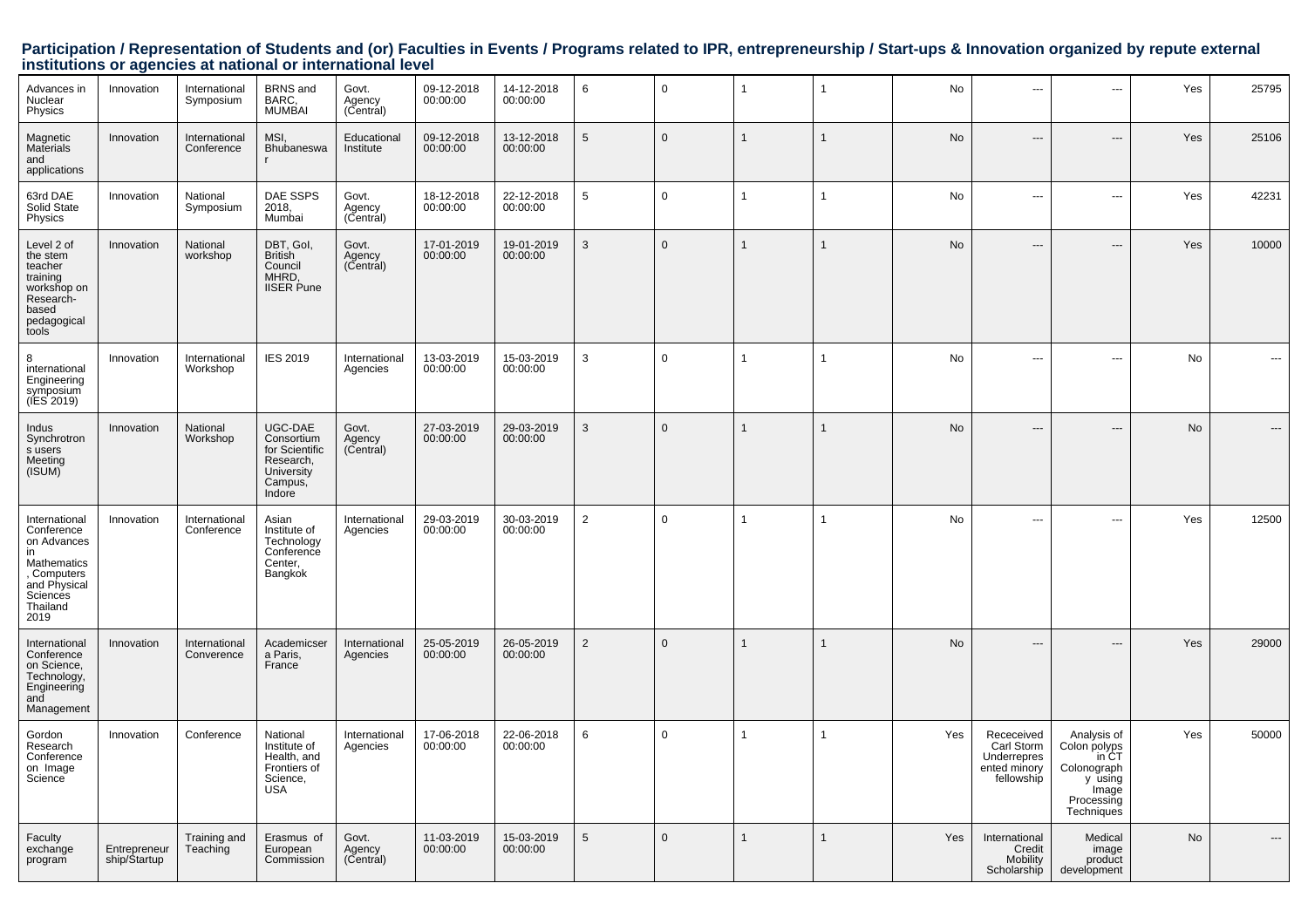| Faculty<br>Developmen<br>t Program                                                                                                                                                                                    | Entrepreneur<br>ship/Startup | Training                                                                                                           | VTU,<br>Belgaum                                                                           | Educational<br>Institute | 29-01-2019<br>00:00:00 | 29-01-2019<br>00:00:00 | $\mathbf{1}$ | $\mathbf 0$    | $\overline{1}$ | $\overline{1}$ | Yes       | How to<br>publish the<br>papers in<br>SCOPUS<br>WebOfScien<br>ce Journal | How to<br>publish the<br>papers in<br><b>SCOPUS</b><br>WebOfScien<br>ce Journal                  | No        | $\overline{a}$ |
|-----------------------------------------------------------------------------------------------------------------------------------------------------------------------------------------------------------------------|------------------------------|--------------------------------------------------------------------------------------------------------------------|-------------------------------------------------------------------------------------------|--------------------------|------------------------|------------------------|--------------|----------------|----------------|----------------|-----------|--------------------------------------------------------------------------|--------------------------------------------------------------------------------------------------|-----------|----------------|
| Future -<br>Relevance<br>Analysis and<br>Future<br>Reduction of<br>UNSW NB-<br>15 Using<br>Neural<br>Networks on<br><b>MAMLS</b><br>(Smitha<br>Rajagopal,<br>Hareesha<br>K.s, and Dr.<br>Poornima<br>Panduranga<br>K) | Innovation                   | 3rd<br>International<br>Conference<br>on Advanced<br>Computing<br>and Intellient<br>Engineering<br>(ICACIE<br>2018 | Siksha O<br>Anusandhan<br>Deemed to<br>be<br>University,<br><b>Bhubaneswa</b><br>r, India | Educational<br>Institute | 22-12-2018<br>00:00:00 | 24-12-2018<br>00:00:00 | $\mathbf{3}$ | $\mathbf 0$    | $\overline{1}$ | $\mathbf{1}$   | No        | $\cdots$                                                                 | $\overline{a}$                                                                                   | Yes       | 5000           |
| An Attempt<br>to Bridge the<br>Inter -<br>Professional<br>Dived A<br>Student<br>Collaborative<br>Perspective<br>at<br>International<br>Conference(I<br>CON IPEPC<br>2018)                                             | Innovation                   | International<br>Conference                                                                                        | Melaka<br>Manipal<br>Medical<br>College<br>(MMMC),<br>Melaka<br>Malaysia                  | Educational<br>Institute | 16-12-2018<br>00:00:00 | 21-12-2018<br>00:00:00 | 6            | $\mathbf 0$    | $\mathbf{1}$   | $\mathbf{1}$   | No        | ---                                                                      | ---                                                                                              | Yes       | 50000          |
| Assessment<br>of step<br>Accuracy<br>and Usability<br>of Activity<br>Trackers                                                                                                                                         | Innovation                   | 3rd<br>International<br>Conference<br>on<br>Contempory<br>Computing<br>and<br>Informatics<br>(IC3 1 2018)          | Amity<br>University,<br>Gurgaon                                                           | Educational<br>Institute | 10-10-2018<br>00:00:00 | 12-10-2018<br>00:00:00 | $\mathbf{3}$ | 2              | $\Omega$       | 2              | <b>No</b> | $---$                                                                    | $---$                                                                                            | Yes       | 12000          |
| <b>IGNIUM</b><br>2019                                                                                                                                                                                                 | Innovation                   | Project<br>Compitition                                                                                             | National<br>Institute of<br>Technology,<br>Trichi                                         | Educational<br>Institute | 15-03-2019<br>00:00:00 | 17-03-2019<br>00:00:00 | $\mathbf{3}$ | $\mathbf 1$    | $\mathbf 0$    | 1              | No        | ---                                                                      | $\overline{\phantom{a}}$                                                                         | Yes       | 5000           |
| Short term<br>Fellowship                                                                                                                                                                                              | Innovation                   | Visiting<br>professor                                                                                              | Ryerson<br>University                                                                     | Educational<br>Institute | 15-04-2018<br>00:00:00 | 15-07-2018<br>00:00:00 | 92           | $\overline{0}$ | $\overline{1}$ | $\mathbf{1}$   | No        | $---$                                                                    | $---$                                                                                            | <b>No</b> | $\cdots$       |
| World<br>Summit on<br>Advances in<br>Science,<br>Engineering<br>and<br>Technology                                                                                                                                     | Innovation                   | Conference                                                                                                         | University of<br>Cambridge,<br>UK                                                         | Educational<br>Institute | 04-01-2018<br>00:00:00 | 06-01-2018<br>00:00:00 | 3            | $\mathbf 0$    | $\overline{1}$ | $\mathbf{1}$   | Yes       | <b>Best Paper</b>                                                        | AMIGO PID<br>Controller<br>Design and<br>Analysis for<br>Binary<br><b>Distillation</b><br>Column | Yes       | 50000          |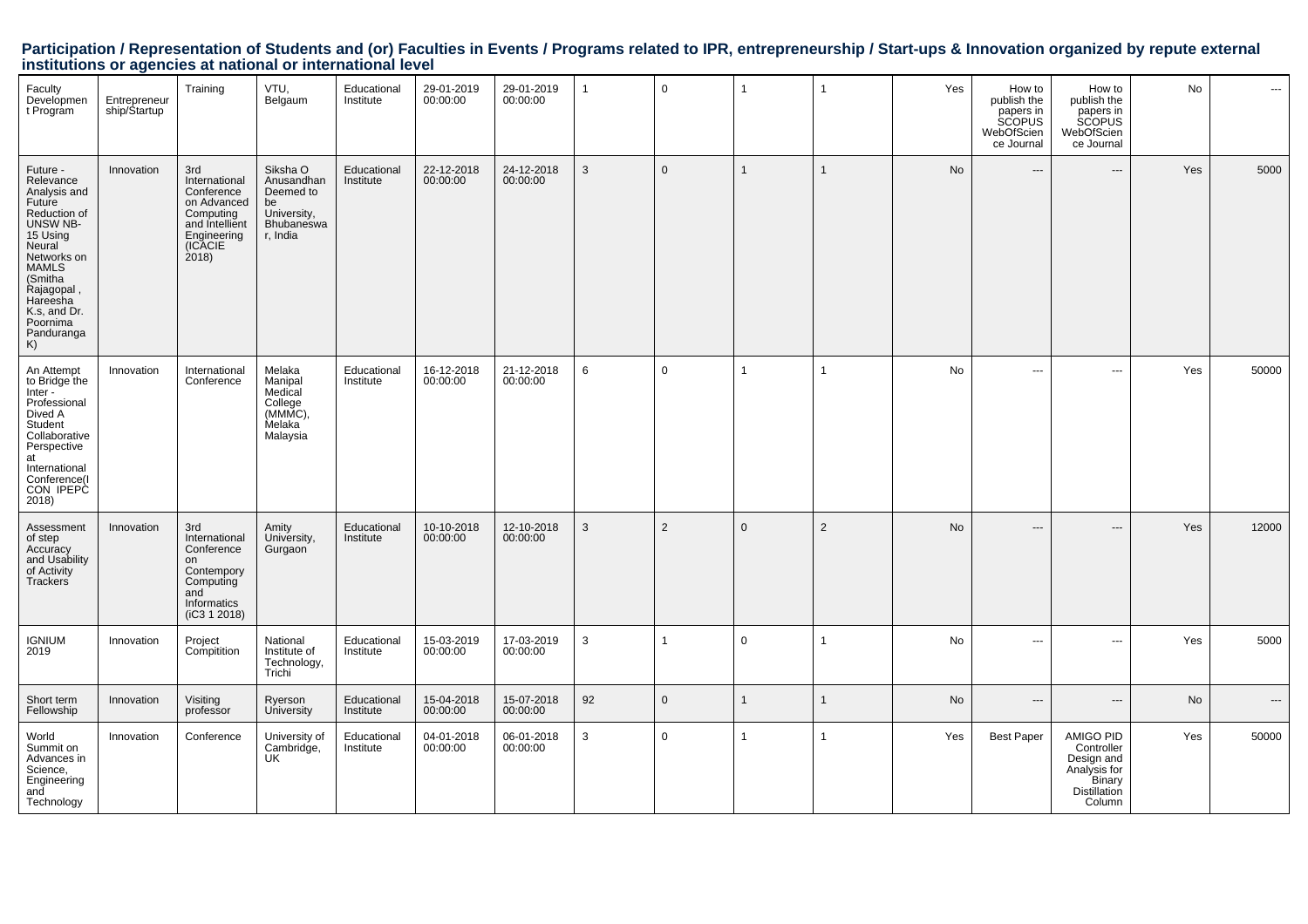| An Attempt<br>to Bridge the<br>Inter<br>Professional<br>Dived A<br>Student<br>Collaborative<br>Perspective<br>at ICON -<br><b>IPEPC 2018)</b>   | Innovation                   | International<br>Conference | Melaka<br>Manipal<br>Medical<br>College<br>(MMMC),<br>Melaka<br>Malaysia                                                                       | Educational<br>Institute     | 16-12-2018<br>00:00:00 | 21-12-2018<br>00:00:00 | $6\phantom{.}6$ | $\mathbf 0$ | $\overline{1}$ | $\mathbf{1}$   | No  | ---                                                                    | ---                                                                    | Yes | 50000 |
|-------------------------------------------------------------------------------------------------------------------------------------------------|------------------------------|-----------------------------|------------------------------------------------------------------------------------------------------------------------------------------------|------------------------------|------------------------|------------------------|-----------------|-------------|----------------|----------------|-----|------------------------------------------------------------------------|------------------------------------------------------------------------|-----|-------|
| 3rd<br>International<br>Conference<br>on Advanced<br>Computing<br>and<br>Inttelligent<br>Engineering<br>(ICACIE<br>2018,<br>Chaired<br>Session) | Innovation                   | Seminar                     | Melaka<br>Manipal<br>Medical<br>College<br>(MMMC),<br>Melaka<br>Malaysia                                                                       | Educational<br>Institute     | 10-10-2018<br>00:00:00 | 12-10-2018<br>00:00:00 | $\mathbf{3}$    | $\mathbf 0$ | $\overline{2}$ | $\overline{2}$ | No  | $\overline{a}$                                                         | $\overline{\phantom{a}}$                                               | Yes | 12000 |
| Automotive<br>Cyber<br>Security<br>(Coventry<br>University,<br>UK)                                                                              | Innovation                   | Seminar                     | Institute<br><b>Lead Activity</b>                                                                                                              | Educational<br>Institute     | 07-09-2018<br>00:00:00 | 07-09-2018<br>00:00:00 | 1               | $\Omega$    | 50             | 50             | No  | $---$                                                                  | $---$                                                                  | Yes | 50000 |
| 3rd<br>International<br>Conference<br>on Advanced<br>Computing<br>and<br>Inttelligent<br>Engineering<br>(ICACIE<br>2018,<br>Chaired<br>Session) | Innovation                   | Seminar                     | Department<br>of Computer<br>Science and<br>Engineering,<br>Siksha O<br>Anusandhan<br>Deemed to<br>be<br>University,<br>Bhubaneswa<br>r, India | Educational<br>Institute     | 22-12-2018<br>00:00:00 | 24-12-2018<br>00:00:00 | 3               | $\mathbf 0$ | 20             | 20             | No  | $\cdots$                                                               | ---                                                                    | Yes | 50000 |
| <b>BIRAC</b><br>SEED Fund<br>Committee                                                                                                          | Innovation                   | Ideation                    | Venture<br>Center,<br>Pune                                                                                                                     | Govt.<br>Agency<br>(Central) | 23-03-2019<br>00:00:00 | 23-03-2019<br>00:00:00 | 1               | $\mathbf 0$ | $\overline{2}$ | $\overline{2}$ | Yes | development<br>of an<br>Oxygen<br>Blender for<br>use in<br>Neonatology | development<br>of an<br>Oxygen<br>Blender for<br>use in<br>Neonatology | Yes | 25532 |
| One day<br>Immersion<br>Program For<br>Managers of<br>new<br>incubation<br>centers                                                              | Entrepreneur<br>ship/Startup | Workshop                    | <b>BIRAC</b><br>Regional<br>BioInnovatio<br>n Center                                                                                           | Govt.<br>Agency<br>(Central) | 15-02-2019<br>00:00:00 | 15-02-2019<br>00:00:00 | $\mathbf{1}$    | $\mathbf 0$ | $\overline{1}$ | $\mathbf{1}$   | Yes | One day<br>Immersion<br>Program                                        | One day<br>Immersion<br>Program                                        | Yes | 29977 |
| MHRD IIC<br>invitation to<br>participate in<br>inaugural<br>function                                                                            | Innovation                   | Inaugural<br>function       | Innovation<br>Cell, Ministry<br>of HRD                                                                                                         | Govt.<br>Agency<br>(Central) | 21-11-2018<br>00:00:00 | 21-11-2018<br>00:00:00 | 1               | $\Omega$    | $\overline{2}$ | 2              | Yes | Institution<br>Innovation<br>Council (IIC)                             | Institution<br>Innovation<br>Council (IIC)                             | Yes | 67064 |
| Celebrating<br>60 years of<br>Phototherap                                                                                                       | <b>IPR</b>                   | Exhibition                  | India<br>NeoDesigns,<br>India Habitat<br>Centre,<br>NewDelhi                                                                                   | Govt.<br>Agency<br>(Central) | 28-07-2018<br>00:00:00 | 28-07-2018<br>00:00:00 | $\mathbf{1}$    | $\mathbf 0$ | 3              | 3              | Yes | Certificate of<br>Appreciation<br>- MAHE                               | Certificate of<br>Appreciation<br>- MAHE                               | Yes | 67800 |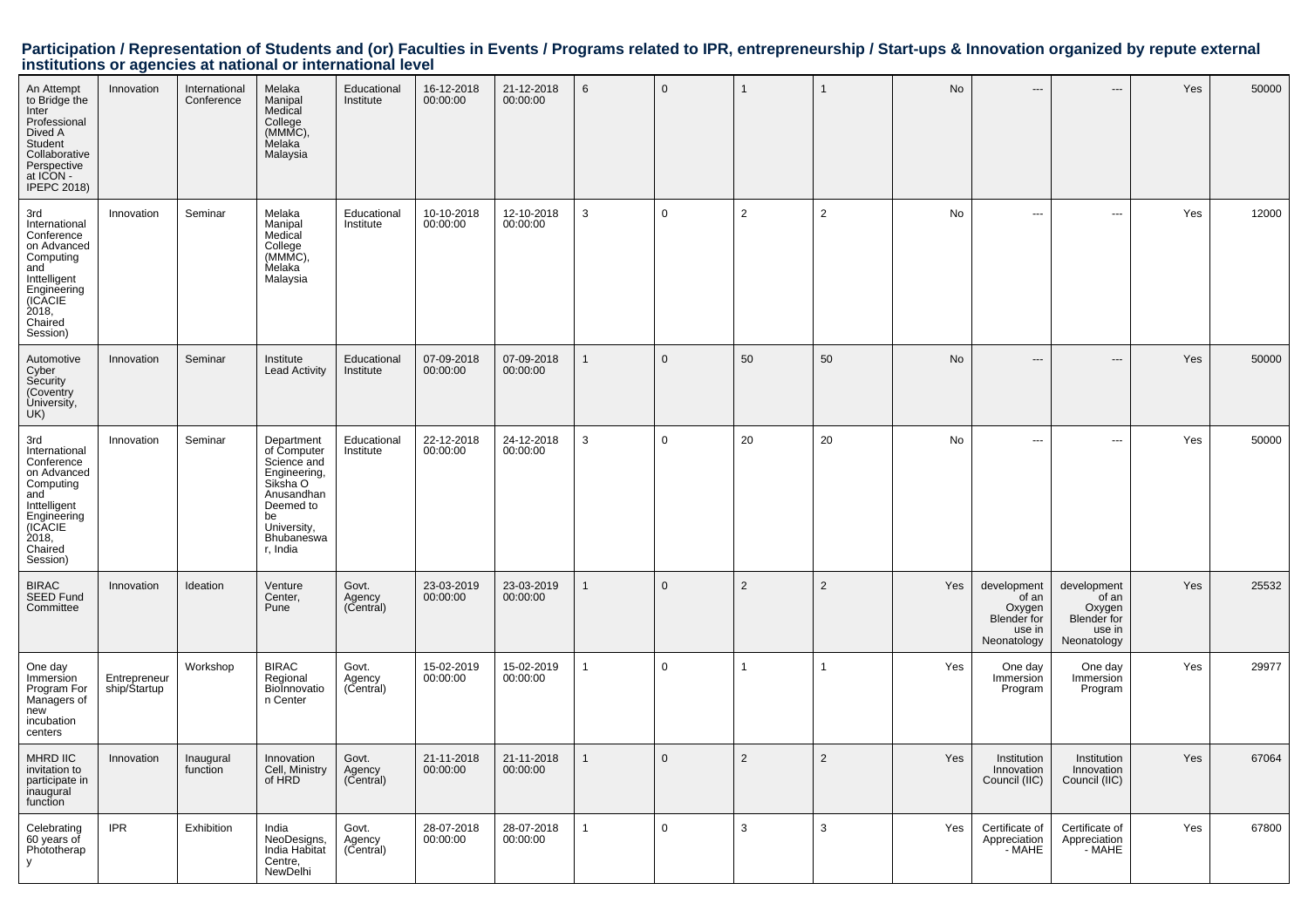| Defence<br><b>India Start</b><br>up<br>Challenge<br>(DISC 2018)                                                                                                             | Entrepreneur<br>ship/Startup | awareness<br>start up<br>conclave | <b>DRDO</b>                                                                                        | Govt.<br>Agency<br>(Central) | 08-10-2018<br>00:00:00 | 08-10-2018<br>00:00:00 | $\mathbf{1}$   | $\mathbf{0}$ |                |                | No        | ---                      | $\overline{\phantom{a}}$ | Yes | 9000   |
|-----------------------------------------------------------------------------------------------------------------------------------------------------------------------------|------------------------------|-----------------------------------|----------------------------------------------------------------------------------------------------|------------------------------|------------------------|------------------------|----------------|--------------|----------------|----------------|-----------|--------------------------|--------------------------|-----|--------|
| Smart India<br>Hackathon                                                                                                                                                    | Innovation                   | Hackathon                         | All India<br>Council for<br>Technical<br>Education                                                 | Govt.<br>Agency<br>(Central) | 02-03-2018<br>00:00:00 | 03-03-2018<br>00:00:00 | 2              | 5            | $\mathbf{1}$   | 6              | <b>No</b> | ---                      | $\overline{\phantom{a}}$ | No  | $\sim$ |
| Controlled<br>Release<br>Society<br>Annual<br>Meeting and<br>Exposition<br>2018                                                                                             | Innovation                   | Confererenc<br>e                  | Controlled<br>Release<br>Society, NJ,<br>U.S.A.                                                    | International<br>Agencies    | 22-07-2018<br>00:00:00 | 24-07-2018<br>00:00:00 | 3              | $\mathbf{0}$ | $\overline{1}$ |                | <b>No</b> | ---                      | $\qquad \qquad \cdots$   | Yes | 140000 |
| 7th World<br>Conference<br>on Physio<br>Chemical<br>Methods in<br>Drug<br>Discovery<br>and<br>Developmen<br>t and<br>Physico<br>Chemical<br>Forum<br>Japan Joint<br>Meeting | Innovation                   | Confererenc<br>e                  | International<br>Association<br>of Physical<br>Chemist and<br>Physio<br>Chemical<br>Forum<br>Japan | International<br>Agencies    | 28-08-2018<br>00:00:00 | 30-08-2018<br>00:00:00 | $\mathbf{3}$   | $\mathbf 0$  | $\overline{2}$ | $\overline{2}$ | No        | $\overline{\phantom{a}}$ | $\sim$ $\sim$            | Yes | 78218  |
| 2018<br>PharmSci<br>360<br>American<br>Association<br>of<br>Pharmaceuti<br>cal Scientists<br>Annual<br>Meeting and<br>Exposition                                            | Innovation                   | Confererenc<br>e                  | American<br>Association<br>of<br>Pharmaceuti<br>cal<br>Scientists,<br>VA, USA                      | International<br>Agencies    | 04-11-2018<br>00:00:00 | 07-11-2018<br>00:00:00 | $\overline{4}$ |              | $\mathbf 1$    | $\overline{2}$ | <b>No</b> | ---                      | $---$                    | Yes | 50000  |
| Current<br>Trends in<br>Bio<br>Availability<br>and<br>Bioequivalen<br>ce Studies                                                                                            | Innovation                   | Seminar                           | <b>JSS College</b><br>of<br>Pharmacy,<br>Mysuru,<br>India                                          | Educational<br>Institute     | 12-04-2018<br>00:00:00 | 13-04-2018<br>00:00:00 | $\overline{2}$ | $\mathbf 0$  | 1              | 1              | <b>No</b> | $\overline{a}$           | $\sim$ $\sim$            | Yes | 11947  |
| International<br>Conference<br>on Startup<br>Ventures<br>Technology<br>Developmen<br>ts and<br>Future<br><b>Strategies</b>                                                  | Entrepreneur<br>ship/Startup | Conference                        | Manipal<br>University,<br>Jaipur, India                                                            | Educational<br>Institute     | 08-10-2018<br>00:00:00 | 09-10-2018<br>00:00:00 | $\overline{2}$ | 3            | $\overline{2}$ | 5              | <b>No</b> | ---                      | $---$                    | Yes | 57154  |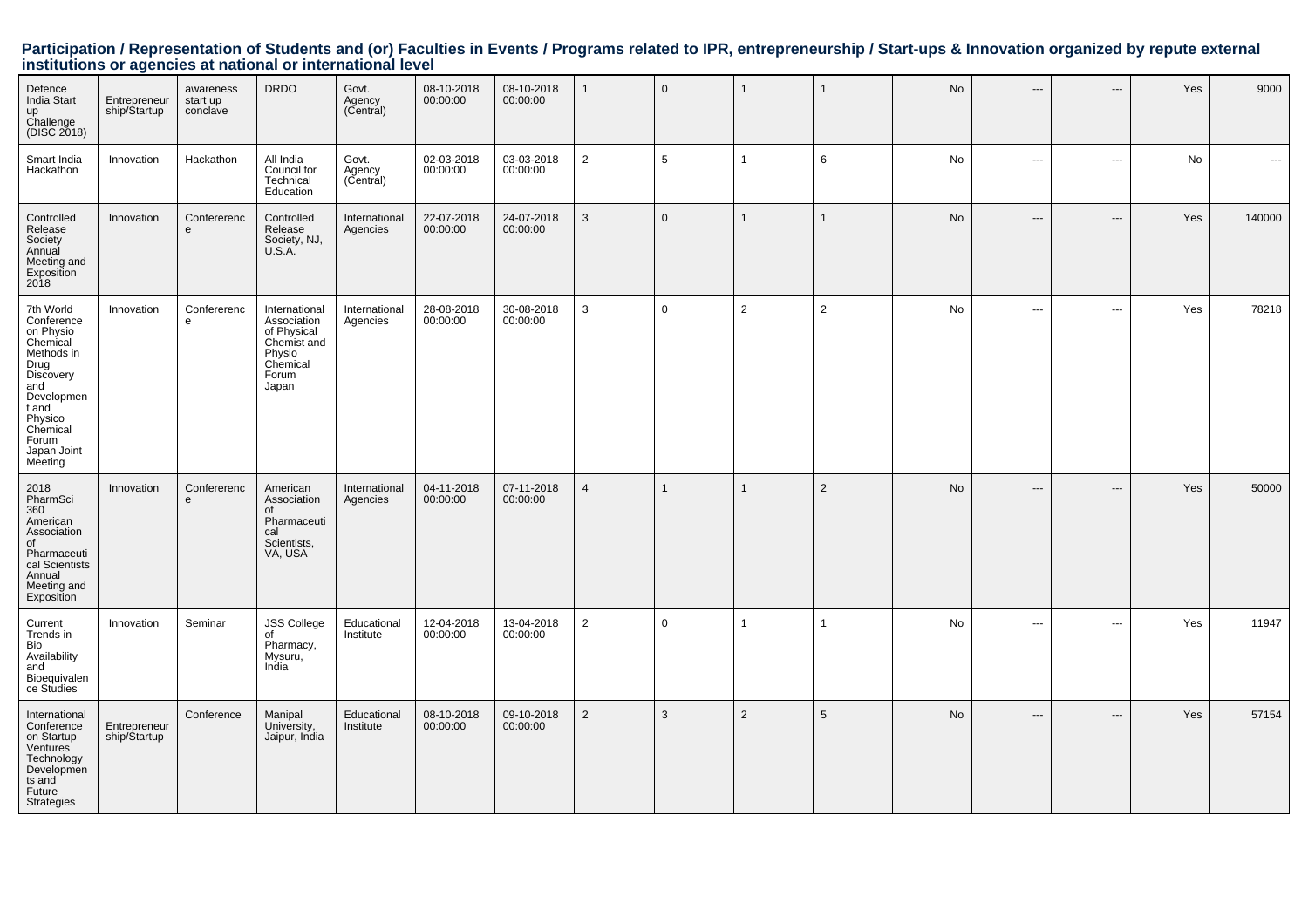| 3rd<br>International<br>Conference<br>on Academic<br>and<br>Industrial<br>Innovations<br>Transitions<br>in<br>Pharmaceuti<br>cal, Medical<br>and<br><b>Biosciences</b>                                                      | Innovation | Conference            | Innovare<br>Academic<br>Sciences                                                                                  | Non-Govt.<br>Agencies      | 22-10-2018<br>00:00:00 | 23-10-2018<br>00:00:00 | $\overline{2}$ | $\mathbf{1}$   | $\overline{4}$ | 5              | No  | ---                                  | ---                                                                | Yes | 96038   |
|-----------------------------------------------------------------------------------------------------------------------------------------------------------------------------------------------------------------------------|------------|-----------------------|-------------------------------------------------------------------------------------------------------------------|----------------------------|------------------------|------------------------|----------------|----------------|----------------|----------------|-----|--------------------------------------|--------------------------------------------------------------------|-----|---------|
| 16th<br>International<br>Symposium<br>on Advances<br>in<br>Technology<br>and<br><b>Business</b><br>Potential of<br>New Drug<br>Delivery<br>Systems<br>(Controlled<br>Release<br>Society-<br>Indian <sup>®</sup><br>Chapter) | Innovation | Conference            | Controlled<br>Release<br>Society<br>Indian <sup>®</sup><br>Chapter                                                | Non-Govt.<br>Agencies      | 23-02-2019<br>00:00:00 | 24-02-2019<br>00:00:00 | $\overline{2}$ | $\overline{2}$ | $\mathsf 0$    | $\overline{2}$ | No  | $\qquad \qquad -\qquad$              | $---$                                                              | Yes | 10000   |
| Third<br>International<br>Conference<br>on<br>Nanomateria<br>ls Synthesis,<br>Characteriza<br>tion and<br>Applications                                                                                                      | Innovation | Conference            | Centre for<br>Nanoscience<br>and<br>Nanotechnol<br>ogy,<br>Mahatma<br>Gandhi<br>University,<br>Kottayam,<br>India | Educational<br>Institute   | 11-05-2018<br>00:00:00 | 13-05-2018<br>00:00:00 | $\mathsf 3$    |                | $\mathbf 0$    | -1             | No  | ---                                  | ---                                                                | Yes | 5000    |
| 10th<br>Bengaluru<br><b>INDIA NANO</b>                                                                                                                                                                                      | Innovation | Conference            | Jawaharlal<br>Nehru<br>Centre for<br>Advanced<br>Scientific<br>Research,<br>Bengaluru,<br>India                   | Govt.<br>Agency<br>(State) | 05-12-2018<br>00:00:00 | 07-12-2018<br>00:00:00 | $\mathsf 3$    |                | $\mathbf 0$    | $\mathbf{1}$   | No  | ---                                  | ---                                                                | Yes | 5000    |
| Baja India<br>2018                                                                                                                                                                                                          | Innovation | innovation<br>contest | <b>IIT Ropar</b>                                                                                                  | Educational<br>Institute   | 08-03-2018<br>00:00:00 | 12-03-2018<br>00:00:00 | 5              | 15             | $\mathbf 0$    | 15             | Yes | 3rd in<br>Suspension<br>and traction | Suspension<br>system                                               | Yes | 500000  |
| SAE Aero<br>Design 2018                                                                                                                                                                                                     | Innovation | innovation<br>contest | SAE<br>International,<br>Lakeland,<br>Florida, USA                                                                | International<br>Agencies  | 09-03-2018<br>00:00:00 | 11-03-2018<br>00:00:00 | 3              | 10             | $\mathbf 0$    | 10             | Yes | World Rank<br>7 Overall              | Best flight<br>design                                              | Yes | 1000000 |
| Tata<br>Makerthon                                                                                                                                                                                                           | Innovation | innovation<br>contest | <b>IIT Bombay</b>                                                                                                 | Educational<br>Institute   | 11-12-2018<br>00:00:00 | 11-12-2018<br>00:00:00 | $\overline{1}$ | 8              | $\mathbf 0$    | 8              | Yes | 2nd Prize                            | Computer<br>vision based<br>goal-directed<br>autonomous<br>systems | Yes | 25000   |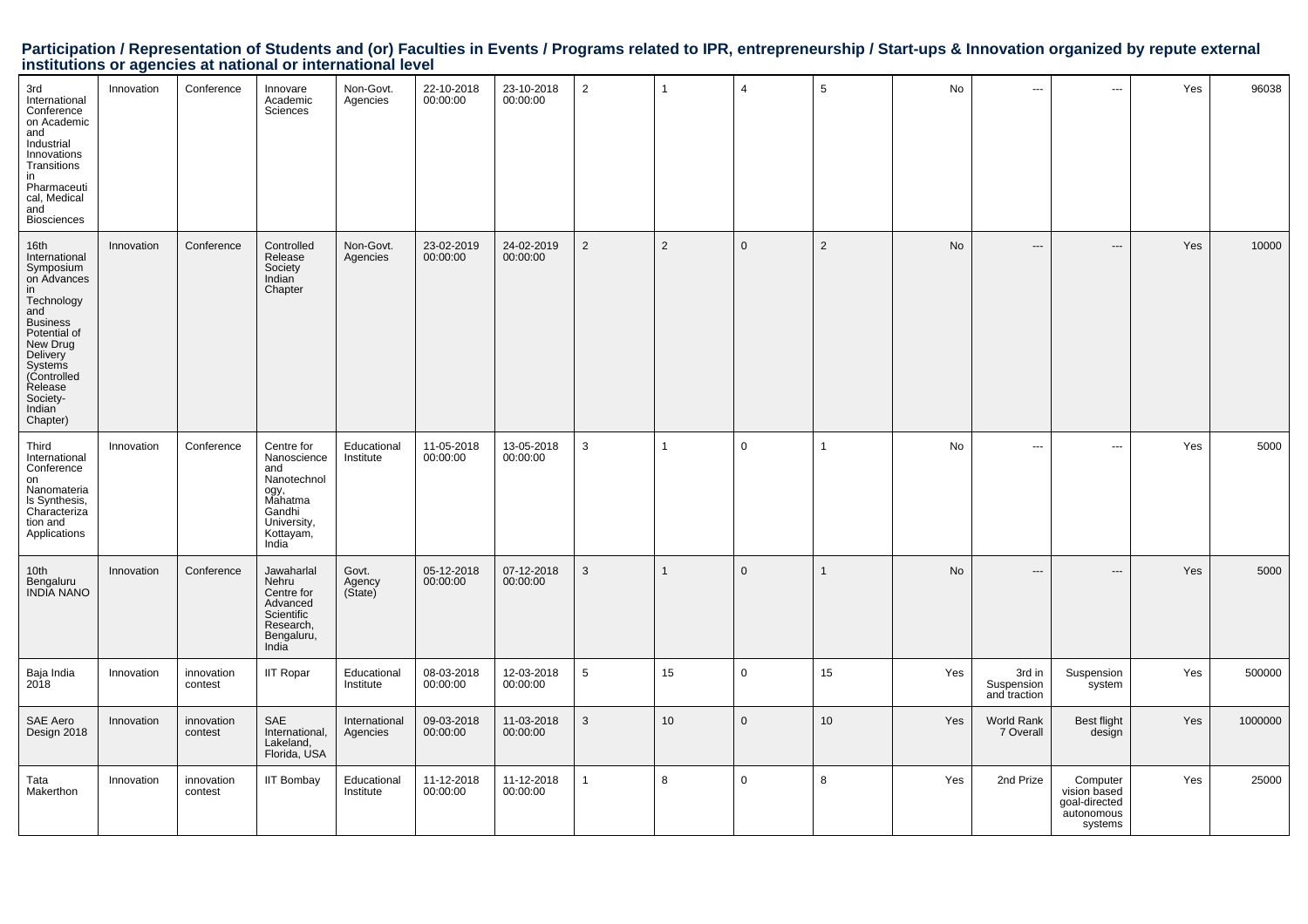| Tata<br>Makerthon                                                                                                                                                                  | Innovation | innovation<br>contest | <b>IIT Bombay</b>                                                       | Educational<br>Institute     | 11-12-2018<br>00:00:00 | 11-12-2018<br>00:00:00 | $\mathbf{1}$   | 8              | $\overline{0}$  | 8              | Yes | 1st Prize                | Enforcing<br>safety and<br>compliance<br>in<br>autonomous<br>systems | Yes | 25000 |
|------------------------------------------------------------------------------------------------------------------------------------------------------------------------------------|------------|-----------------------|-------------------------------------------------------------------------|------------------------------|------------------------|------------------------|----------------|----------------|-----------------|----------------|-----|--------------------------|----------------------------------------------------------------------|-----|-------|
| World Robot<br>Olympiad<br>(WRO                                                                                                                                                    | Innovation | innovation<br>contest | Ahmedabad                                                               | Educational<br>Institute     | 15-09-2018<br>00:00:00 | 16-09-2018<br>00:00:00 | $\overline{2}$ | 12             | $\mathbf 0$     | 12             | Yes | 2nd position             | Advanced<br>Robotics                                                 | Yes | 50000 |
| Workshop<br>on Capacity<br>Building for<br><b>NPCC</b><br>Program for<br>Teaching<br>faculty                                                                                       | <b>IPR</b> | workshop              | Indian<br>Nursing<br>Council                                            | Govt.<br>Agency<br>(Central) | 28-06-2018<br>00:00:00 | 28-06-2018<br>00:00:00 | $\mathbf{1}$   | 2              | $\overline{2}$  | $\overline{4}$ | No  | $\overline{\phantom{a}}$ | $\overline{\phantom{a}}$                                             | Yes | 10000 |
| International<br>Nursing<br>Conference<br>on Is our<br>Nursing<br>Practice<br>Evidence<br>Based A<br>review of<br>essential<br>skills in<br>Healthcare<br>and Nursing<br>Education | Innovation | Conference            | <b>KLE Intitute</b><br>of Nursing<br>Sciences,<br>Belagavi              | Educational<br>Institute     | 23-11-2018<br>00:00:00 | 24-11-2018<br>00:00:00 | 2              | $\overline{2}$ | $\overline{2}$  | $\overline{4}$ | No  | $\overline{\phantom{a}}$ | ÷÷.                                                                  | Yes | 10000 |
| International<br>Conference<br>on the<br><b>Essentials of</b><br>Stroke Care.                                                                                                      | Innovation | Conference            | Sree Chitra<br>Tirunal for<br>Mideical<br>Sciences<br>and<br>Technology | Educational<br>Institute     | 17-11-2018<br>00:00:00 | 18-11-2018<br>00:00:00 | 2              | $\mathbf{1}$   | $\overline{1}$  | $\overline{2}$ | No  | $---$                    | $---$                                                                | Yes | 5000  |
| SUN<br>Conference<br>on<br>Simulation in<br>Nursing<br>Education                                                                                                                   | Innovation | Conference            | SGT<br>University,<br>Gurugram                                          | Educational<br>Institute     | 27-10-2018<br>00:00:00 | 28-10-2018<br>00:00:00 | $\overline{2}$ | $\mathbf 0$    | $\overline{1}$  |                | No  | $\overline{\phantom{a}}$ | $\overline{\phantom{a}}$                                             | Yes | 5000  |
| International<br>Conference<br>Nurses and<br>Midwives for<br>Universal<br>Health                                                                                                   | Innovation | Conference            | Indian<br>Nursing<br>Council                                            | Educational<br>Institute     | 29-12-2018<br>00:00:00 | 01-01-2019<br>00:00:00 | $\overline{4}$ | $\mathbf{0}$   | $6\phantom{1}6$ | 6              | No  | ---                      | $---$                                                                | Yes | 30000 |
| Research<br>Methodology<br>and<br><b>Biostatistics</b>                                                                                                                             | Innovation | workshop              | <b>ICMR</b><br>National<br>Institute of<br>Nutrition,<br>Hyderabad      | Educational<br>Institute     | 20-06-2018<br>00:00:00 | 22-06-2018<br>00:00:00 | 3              | $\mathbf 0$    | 3               | 3              | No  | $\sim$                   | $\overline{\phantom{a}}$                                             | Yes | 15000 |
| International<br>Conference<br>on Voyage<br>Towards<br>Excellence<br>and<br>Advocacy                                                                                               | Innovation | Conference            | Krupanidhi<br>College of<br>Nursing,<br>Bengaluru                       | Educational<br>Institute     | 10-12-2018<br>00:00:00 | 10-12-2018<br>00:00:00 | $\mathbf{1}$   | $\mathbf{0}$   | $\overline{4}$  | $\overline{4}$ | No  | ---                      | ---                                                                  | Yes | 20000 |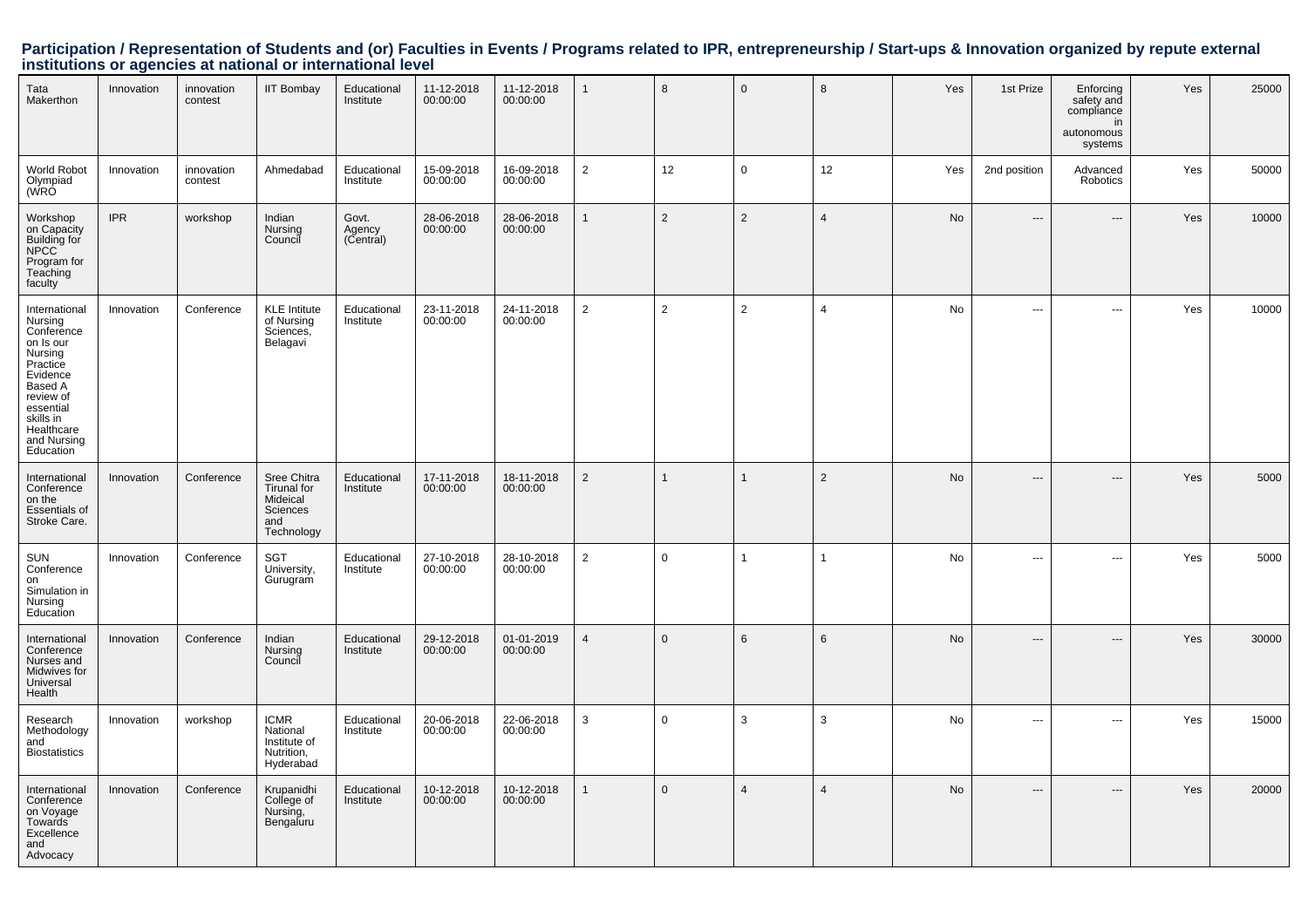| International<br>Conference<br>on Radiation<br>Biology<br>under the<br>auspices of<br>Indian<br>Society of<br>Radiation<br>Biology<br>theme being<br>Advances in<br>Radiation<br>Biology<br>Radiotherap<br>y and<br>Radiation<br>Countermea<br>sures | Innovation | Conference | K.S Hegde<br>Medical<br>Academy,<br>Deralakatte,<br>Mangaluru                             | Educational<br>Institute  | 04-10-2018<br>00:00:00 | 06-10-2018<br>00:00:00 | $\mathbf{3}$   | $\mathbf 0$  | $\overline{1}$ | $\mathbf{1}$ | No        | ---                     | ÷÷.            | Yes | 5000  |
|------------------------------------------------------------------------------------------------------------------------------------------------------------------------------------------------------------------------------------------------------|------------|------------|-------------------------------------------------------------------------------------------|---------------------------|------------------------|------------------------|----------------|--------------|----------------|--------------|-----------|-------------------------|----------------|-----|-------|
| World<br>Congress of<br>Cardiology<br>and<br>Cardiovascul<br>ar Health<br>2018                                                                                                                                                                       | Innovation | Conference | The<br>European<br>Board for<br>Accreditation<br>in Cardiology<br>(EBAC),<br><b>Dubai</b> | International<br>Agencies | 05-12-2018<br>00:00:00 | 08-12-2018<br>00:00:00 | $\overline{4}$ | $\mathbf{0}$ | $\mathbf{1}$   | $\mathbf{1}$ | <b>No</b> | $\qquad \qquad -\qquad$ | $---$          | Yes | 5000  |
| 8th Euro<br>India<br>International<br>Conference<br>on Holistic<br>Medicine                                                                                                                                                                          | Innovation | Conference | Institute for<br>Holistic<br>Medical<br>Sciences,<br>Kottayam<br>Kerala                   | Educational<br>Institute  | 09-09-2018<br>00:00:00 | 09-09-2018<br>00:00:00 | $\overline{1}$ | $\mathbf 0$  | $\overline{1}$ | $\mathbf{1}$ | No        | $\overline{a}$          | ---            | Yes | 5000  |
| 12th Biennial<br>Conference<br>of the Global<br>Network of<br><b>WHO</b><br>Collaboratin<br>g Centres for<br>Nursing and<br>Midwifery<br>Universal<br>Health<br>Coverage<br>SDG <sub>s</sub> are<br>everyones<br>business                            | Innovation | Conference | Cairns<br>Convention<br>Centre,<br>Cairns, Far<br>North<br>Queensland,<br>Australia       | Educational<br>Institute  | 18-07-2018<br>00:00:00 | 19-07-2018<br>00:00:00 | $\overline{2}$ | $\mathbf 0$  | $\overline{2}$ | 2            | No        | $---$                   | $\overline{a}$ | Yes | 10000 |
| 21st Annual<br>State<br>Conference<br>of NNF<br>Karnataka<br><b>(KARNECO)</b><br>N 2019)                                                                                                                                                             | Innovation | Conference | Vijayapura                                                                                | Educational<br>Institute  | 06-01-2019<br>00:00:00 | 06-01-2019<br>00:00:00 | $\mathbf{1}$   | $\mathbf 0$  | $\mathbf{1}$   | $\mathbf 1$  | No        | $\overline{a}$          | ---            | Yes | 5000  |
| International<br>Conference<br>on the theme<br>Interprofessi<br>onal Team<br>Communicati<br>on<br>Framework<br>and<br>Challenges<br>in Indian<br>Scenario                                                                                            | Innovation | Conference | CMC<br>College of<br>Nursing and<br>Hospital,<br>Koirengei,<br>Imphal East,<br>Manipur.   | Educational<br>Institute  | 20-02-2019<br>00:00:00 | 22-02-2019<br>00:00:00 | 3              | $\mathbf 0$  | $\mathbf{1}$   | $\mathbf{1}$ | No        | $\qquad \qquad -\qquad$ | ---            | Yes | 5000  |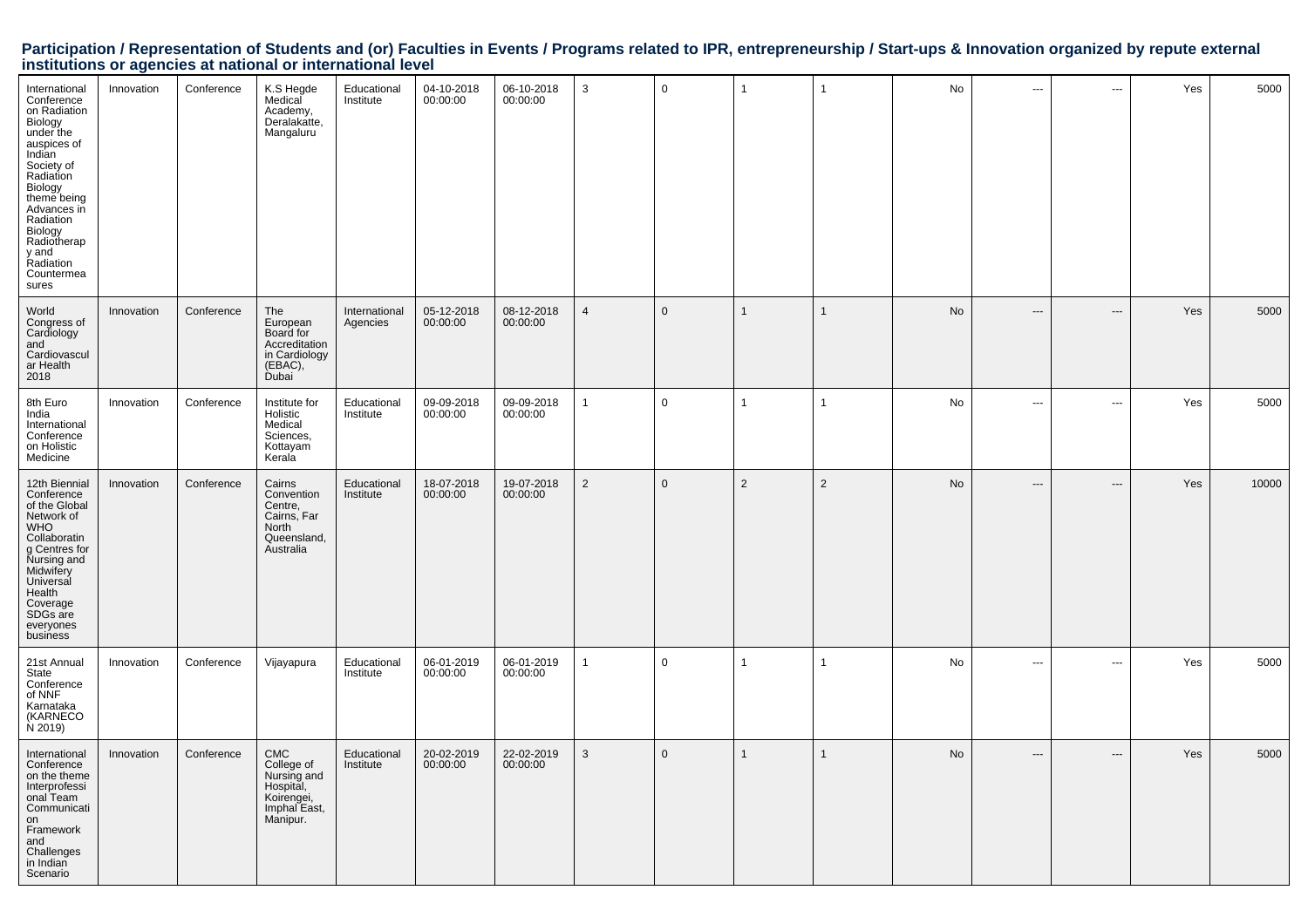| International<br>Conference<br>on Public<br>Health A<br>Workforce<br>for<br>Countdown<br>2030<br>(SDGs).                                                                                                              | Innovation | Conference                                                                                                         | <b>MTIN</b><br>Charusat in<br>collaboration<br>with<br>SOCHNI and<br>IIPHG.<br>Gujarat                                 | Educational<br>Institute     | 15-02-2019<br>00:00:00 | 16-02-2019<br>00:00:00 | $\overline{2}$  | $\mathbf 0$ | 1            | -1           | No | $\hspace{0.05cm} \cdots$      | $\hspace{0.05cm} \ldots$      | Yes | 5000     |
|-----------------------------------------------------------------------------------------------------------------------------------------------------------------------------------------------------------------------|------------|--------------------------------------------------------------------------------------------------------------------|------------------------------------------------------------------------------------------------------------------------|------------------------------|------------------------|------------------------|-----------------|-------------|--------------|--------------|----|-------------------------------|-------------------------------|-----|----------|
| Course in<br>Continuing<br>Education on<br>Emerging<br>Role of<br><b>Nurses</b>                                                                                                                                       | Innovation | workshop                                                                                                           | Rajkumari<br>Amrit Kaur<br>College of<br>Nursing,<br>New Delhi                                                         | Educational<br>Institute     | 25-02-2019<br>00:00:00 | 01-03-2019<br>00:00:00 | $5\phantom{.0}$ | $\mathbf 0$ | $\mathbf{1}$ | $\mathbf{1}$ | No | $---$                         | $\hspace{1.5cm} \textbf{---}$ | Yes | 5000     |
| National Pre<br>Conference<br>Conference<br>on Quant-<br>Qual                                                                                                                                                         | Innovation | workshop                                                                                                           | Laxmi<br>Memorial<br>College of<br>Nursing,<br>Mangalore                                                               | Educational<br>Institute     | 20-02-2019<br>00:00:00 | 21-02-2019<br>00:00:00 | $\overline{2}$  | $\mathbf 0$ | 1            | 1            | No | $\hspace{1.5cm} \textbf{---}$ | $\scriptstyle\cdots$          | Yes | 5000     |
| 1st<br>International<br>RFCCN<br>SAARC<br>Conference                                                                                                                                                                  | Innovation | workshop                                                                                                           | <b>Critical Care</b><br><b>Nurses</b><br>Society<br>Member<br>World<br>Federation<br>of Critical<br><b>Care Nurses</b> | Educational<br>Institute     | 07-02-2019<br>00:00:00 | 09-02-2019<br>00:00:00 | $\mathbf{3}$    | $\Omega$    | $\mathbf{1}$ | $\mathbf{1}$ | No | $\hspace{0.05cm} \cdots$      | ---                           | Yes | 5000     |
| Techniques<br>and<br>Instrumentati<br>on in<br>Materials<br>research                                                                                                                                                  | Innovation | National<br>Workshop                                                                                               | UGC, DAE                                                                                                               | Govt.<br>Agency<br>(Central) | 12-05-2018<br>00:00:00 | 26-05-2018<br>00:00:00 | 15              | $\mathbf 0$ | 1            | -1           | No | $\cdots$                      | $\hspace{0.05cm} \ldots$      | No  | $\cdots$ |
| International<br>Conference<br>on Cloud<br>Computing,<br>Data<br>Science and<br>Engineering<br>(Confluence<br>2019                                                                                                    | Innovation | Conference                                                                                                         | Amity<br>University                                                                                                    | Educational<br>Institute     | 10-01-2019<br>00:00:00 | 11-01-2019<br>00:00:00 | $\overline{2}$  | 3           | $\mathbf 0$  | 3            | No | $\hspace{1.5cm} \textbf{---}$ | ---                           | Yes | 5000     |
| Future -<br>Relevance<br>Analysis and<br>Future<br>Reduction of<br>UNSW NB-<br>15 Using<br>Neural<br>Networks on<br><b>MAMLS</b><br>(Smitha<br>Rajagopal,<br>Hareesha<br>K.s, and Dr.<br>Poornima<br>Panduranga<br>K) | Innovation | 3rd<br>International<br>Conference<br>on Advanced<br>Computing<br>and Intellient<br>Engineering<br>(ICACIE<br>2018 | Siksha O<br>Anusandhan<br>Deemed to<br>be<br>University,<br>Bhubaneswa<br>r, India                                     | Educational<br>Institute     | 22-12-2018<br>00:00:00 | 24-12-2018<br>00:00:00 | 3               | $\mathbf 0$ | 1            | $\mathbf 1$  | No | $\sim$ $\sim$                 | $\cdots$                      | Yes | 5000     |
| <b>IEEE</b><br><b>DISCOVER</b><br>2018                                                                                                                                                                                | Innovation | Conference                                                                                                         | MITE<br>Moodbidri<br>and IEEE<br>Mangalore<br>Subsection                                                               | Non-Govt.<br>Agencies        | 13-08-2018<br>00:00:00 | 14-08-2018<br>00:00:00 | $\overline{2}$  | $\mathbf 0$ | $\mathbf{1}$ | $\mathbf{1}$ | No | $---$                         | $---$                         | Yes | 9500     |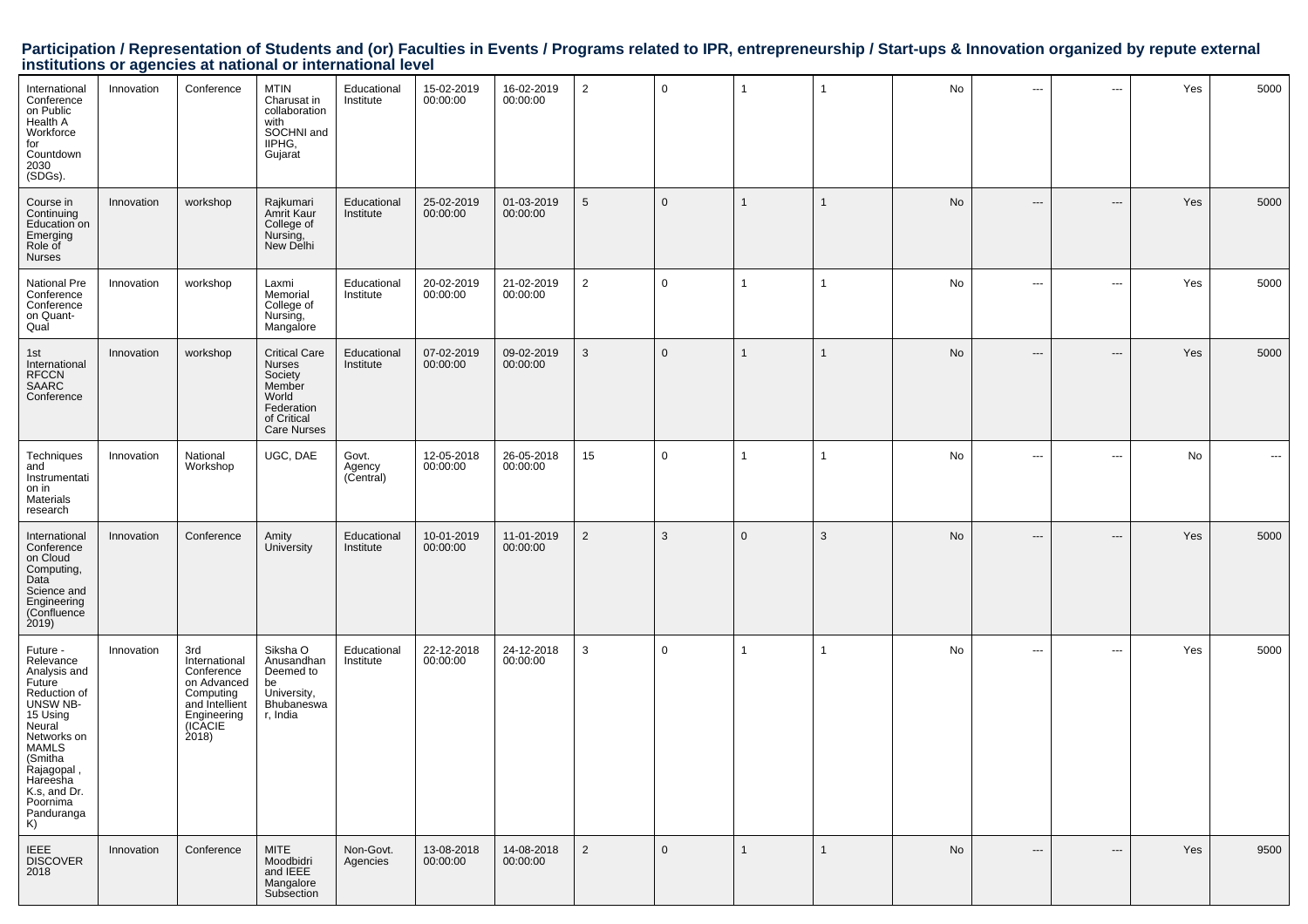## **Courses on Innovation, IPR and Entrepreneurship Development Offered During the Academic Period 2018-19**

| <b>Title of Course/Subject</b><br>Offered             | Program Theme            | Type of Course                        | Level of Course | Program Start<br>Date  | Program End<br>Date    | Program<br>Duration(in<br>Days) | <b>Mode of Delivery</b> | <b>Total Enrolment</b><br><b>Number</b> | <b>Total Number of</b><br><b>Students</b><br>Completed | <b>Total Numbers of</b><br><b>Contact Hours of</b><br>Course |
|-------------------------------------------------------|--------------------------|---------------------------------------|-----------------|------------------------|------------------------|---------------------------------|-------------------------|-----------------------------------------|--------------------------------------------------------|--------------------------------------------------------------|
| ME (Cloud Computing)                                  | Entrepreneurship/Startup | Elective/Core Credit<br>Course        | Master          | 27-12-2018<br>00:00:00 | 11-04-2019<br>00:00:00 | 106                             | Offline                 | 14                                      | 14                                                     | 39                                                           |
| <b>Profitability and Performance</b>                  | Entrepreneurship/Startup | <b>Elective/Core Credit</b><br>Course | Bachelor        | 04-02-2018<br>00:00:00 | 26-05-2018<br>00:00:00 | 112                             | Offline                 | 32                                      | 32                                                     | 40                                                           |
| <b>Profitability and Performance</b>                  | Entrepreneurship/Startup | Elective/Core Credit<br>Course        | Bachelor        | 27-08-2018<br>00:00:00 | 14-12-2018<br>00:00:00 | 110                             | Offline                 | 27                                      | 27                                                     | 40                                                           |
| Profitability and Performance                         | Entrepreneurship/Startup | <b>Elective/Core Credit</b><br>Course | Bachelor        | 04-02-2019<br>00:00:00 | 24-05-2019<br>00:00:00 | 110                             | Offline                 | 34                                      | 34                                                     | 40                                                           |
| iOS Software Development -<br>Program Elective        | Entrepreneurship/Startup | Elective/Core Credit<br>Course        | Bachelor        | 23-07-2018<br>00:00:00 | 03-12-2018<br>00:00:00 | 134                             | Offline                 | 24                                      | 24                                                     | 40                                                           |
| iOS Software Development -<br>Open Elective           | Entrepreneurship/Startup | <b>Elective/Core Credit</b><br>Course | Bachelor        | 03-01-2019<br>00:00:00 | 03-05-2019<br>00:00:00 | 121                             | Offline                 | 24                                      | 24                                                     | 40                                                           |
| Physics Training and Talent<br>Search                 | Innovation               | Short term<br>Certificate             | Bachelor        | 23-05-2018<br>00:00:00 | 12-06-2018<br>00:00:00 | 21                              | Offline                 | 85                                      | 85                                                     | 130                                                          |
| Cetificate course in<br><b>Translational Research</b> | Innovation               | Short term<br>Certificate             | PhD             | 16-01-2019<br>00:00:00 | 28-02-2019<br>00:00:00 | 44                              | Offline                 | 28                                      | 20                                                     | 48                                                           |
| Certificate course in<br>Intellectual property Rights | <b>IPR</b>               | Short term<br>Certificate             | Master          | 03-03-2019<br>00:00:00 | 09-03-2019<br>00:00:00 | $\overline{7}$                  | Offline                 | 40                                      | 40                                                     | 36                                                           |
| Generic drug development                              | Innovation               | <b>Elective/Core Credit</b><br>Course | Master          | 14-05-2018<br>00:00:00 | 06-06-2018<br>00:00:00 | 24                              | Offline                 | 5                                       | 5                                                      | 30                                                           |
| Particulate drug delivery<br>system                   | Innovation               | Elective/Core Credit<br>Course        | Master          | 14-05-2018<br>00:00:00 | 06-06-2018<br>00:00:00 | 24                              | Offline                 | 5                                       | 5                                                      | 30                                                           |
| 3D printing in Pharmaceutical<br>Manufacturing        | Innovation               | <b>Elective/Core Credit</b><br>Course | Master          | 14-05-2018<br>00:00:00 | 06-06-2018<br>00:00:00 | 24                              | Offline                 | 5                                       | 5                                                      | 30                                                           |
| Molecular Modeling and drug<br>design                 | Innovation               | Short term<br>Certificate             | Master          | 14-05-2018<br>00:00:00 | 06-06-2018<br>00:00:00 | 24                              | Offline                 | 5                                       | 5                                                      | 30                                                           |
| Professional development                              | Entrepreneurship/Startup | <b>Elective/Core Credit</b><br>Course | Master          | 14-05-2018<br>00:00:00 | 06-06-2018<br>00:00:00 | 24                              | Offline                 | 5                                       | 5                                                      | 30                                                           |
| Principles of gene cloning                            | Innovation               | Elective/Core Credit<br>Course        | Master          | 14-05-2018<br>00:00:00 | 07-06-2018<br>00:00:00 | 25                              | Offline                 | 5                                       | 5                                                      | 30                                                           |
| Tissue engineering                                    | Innovation               | <b>Elective/Core Credit</b><br>Course | Master          | 14-05-2018<br>00:00:00 | 06-06-2018<br>00:00:00 | 24                              | Offline                 | 5                                       | 5                                                      | 30                                                           |
| Screening methods for drug<br>development             | Innovation               | Short term<br>Certificate             | Master          | 14-05-2018<br>00:00:00 | 06-06-2018<br>00:00:00 | 24                              | Offline                 | 5                                       | 5                                                      | 30                                                           |
| Cancer biology                                        | Innovation               | Elective/Core Credit<br>Course        | Master          | 14-05-2018<br>00:00:00 | 06-06-2018<br>00:00:00 | 24                              | Offline                 | 5                                       | 5                                                      | 30                                                           |
| Free radical bilogy and<br>medicine                   | Innovation               | Elective/Core Credit<br>Course        | Master          | 14-05-2018<br>00:00:00 | 06-06-2018<br>00:00:00 | 24                              | Offline                 | 5                                       | 5                                                      | 30                                                           |
| Nanophytopharmaceuticals                              | Innovation               | Elective/Core Credit<br>Course        | Master          | 14-05-2018<br>00:00:00 | 06-06-2018<br>00:00:00 | 24                              | Offline                 | 5                                       | 5                                                      | 30                                                           |
| Entrepreneurship<br>development                       | Entrepreneurship/Startup | Elective/Core Credit<br>Course        | Master          | 14-05-2018<br>00:00:00 | 06-06-2018<br>00:00:00 | 24                              | Offline                 | 5                                       | 5                                                      | 30                                                           |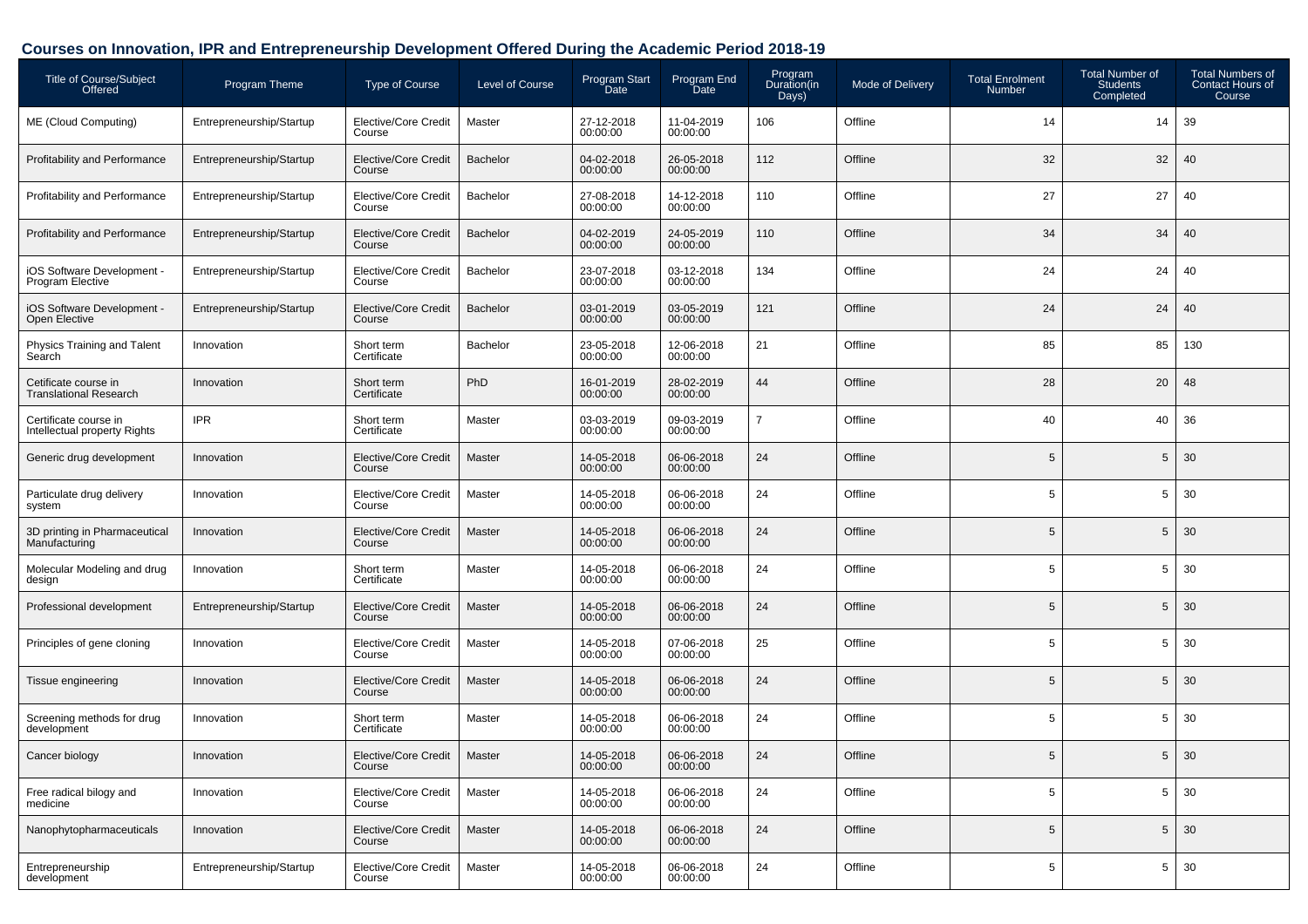| Certificate course on Novel<br>drug delivery and<br>nanopharmaceuticals | Innovation               | Short term<br>Certificate      | Master   | 03-01-2018<br>00:00:00 | 30-11-2018<br>00:00:00 | 332 | Offline | 28  | $28 \mid 30$ |  |
|-------------------------------------------------------------------------|--------------------------|--------------------------------|----------|------------------------|------------------------|-----|---------|-----|--------------|--|
| Certificate course on<br>fundamentals of digital<br>marketing           | Innovation               | Short term<br>Certificate      | Master   | 01-09-2018<br>00:00:00 | 30-11-2018<br>00:00:00 | 91  | Offline | 28  | $28 \mid 30$ |  |
| Innovation and start up<br>management                                   | Entrepreneurship/Startup | Elective/Core Credit<br>Course | Bachelor | 01-01-2019<br>00:00:00 | 04-04-2019<br>00:00:00 | 94  | Offline | 115 | $105$ 36     |  |

| Name of Centre                     | <b>Type of Facility</b>          | Year of Facility<br>Creation | Facility Location /<br>Address                  | Facility Incharge                                                                                                                                                                               | <b>Carpet Area of Facility</b> | Had institute spent expenses either<br>from own resource/received fund<br>towards Establishment/Operation of<br>Pre-Incubation & Incubation<br>Centre/Facilities? | Had institute Generated Income either from<br>Services Offered by Pre-Incubation &<br>Incubation Centre/Facilities?                                                                                                                                                                                                                                                             |
|------------------------------------|----------------------------------|------------------------------|-------------------------------------------------|-------------------------------------------------------------------------------------------------------------------------------------------------------------------------------------------------|--------------------------------|-------------------------------------------------------------------------------------------------------------------------------------------------------------------|---------------------------------------------------------------------------------------------------------------------------------------------------------------------------------------------------------------------------------------------------------------------------------------------------------------------------------------------------------------------------------|
| Centre for Software<br>Development | <b>Pre-Incubation Centre</b>     | 2013                         | MSOIS, LG-02, AB-<br>05, MIT Campus,<br>Manipal | Facility<br>Sudhakar<br>a Upadya<br>Incharge<br>Namĕ<br>sudhakar<br>Facility<br>a.upadya<br>Incharge<br>@manipa<br>Email<br>I.edu<br>96111170<br>5<br>Facility<br>Incharge<br>Phone             | 150 Sq. Ft.                    | Yes<br><b>Annual Capital</b><br>500000<br>Expenditure (In<br>Rupees)<br>3735294.96<br>Annual<br>Operational<br>Expenditure (In<br>Rupees)                         | Yes<br><b>Total Annual Income</b><br>4738800<br>from Training and<br>Skill Development<br>Services (In Rupees)<br><b>Total Annual Income</b><br>$\mathbf 0$<br>from (Technical and<br><b>Business)</b> Mentoring<br>Services (In Rupees)<br>$\mathbf 0$<br><b>Total Annual Income</b><br>from Office Space<br>and Rental Services<br>to Start-<br>ups/Innovators (In<br>Rupees) |
| <b>MSOIS Private Cloud</b>         | Research<br>Park/Innovation Park | 2018                         | MSOIS, AB5 MIT<br>campus Manipal                | Sreepath<br>y H V<br>Facility<br>Incharge<br>Chaitany<br>Name<br>a CVS<br>Facility<br>sreepathy<br>.hv@man<br>Incharge<br>Email<br>ipal.edu<br>99805555<br>504<br>Facility<br>Incharge<br>Phone | 30 Sq. Ft.                     | Yes<br><b>Annual Capital</b><br>150000<br>Expenditure (In<br>Rupees)<br>10000<br>Annual<br>Operational<br>Expenditure (In<br>Rupees)                              | Yes<br><b>Total Annual Income</b><br>$\mathbf 0$<br>from Training and<br>Skill Development<br>Services (In Rupees)<br>$\mathbf{0}$<br><b>Total Annual Income</b><br>from (Technical and<br>Business) Mentoring<br>Services (In Rupees)<br>$\mathbf{0}$<br>Total Annual Income<br>from Office Space<br>and Rental Services<br>to Start-<br>ups/Innovators (In<br>Rupees)         |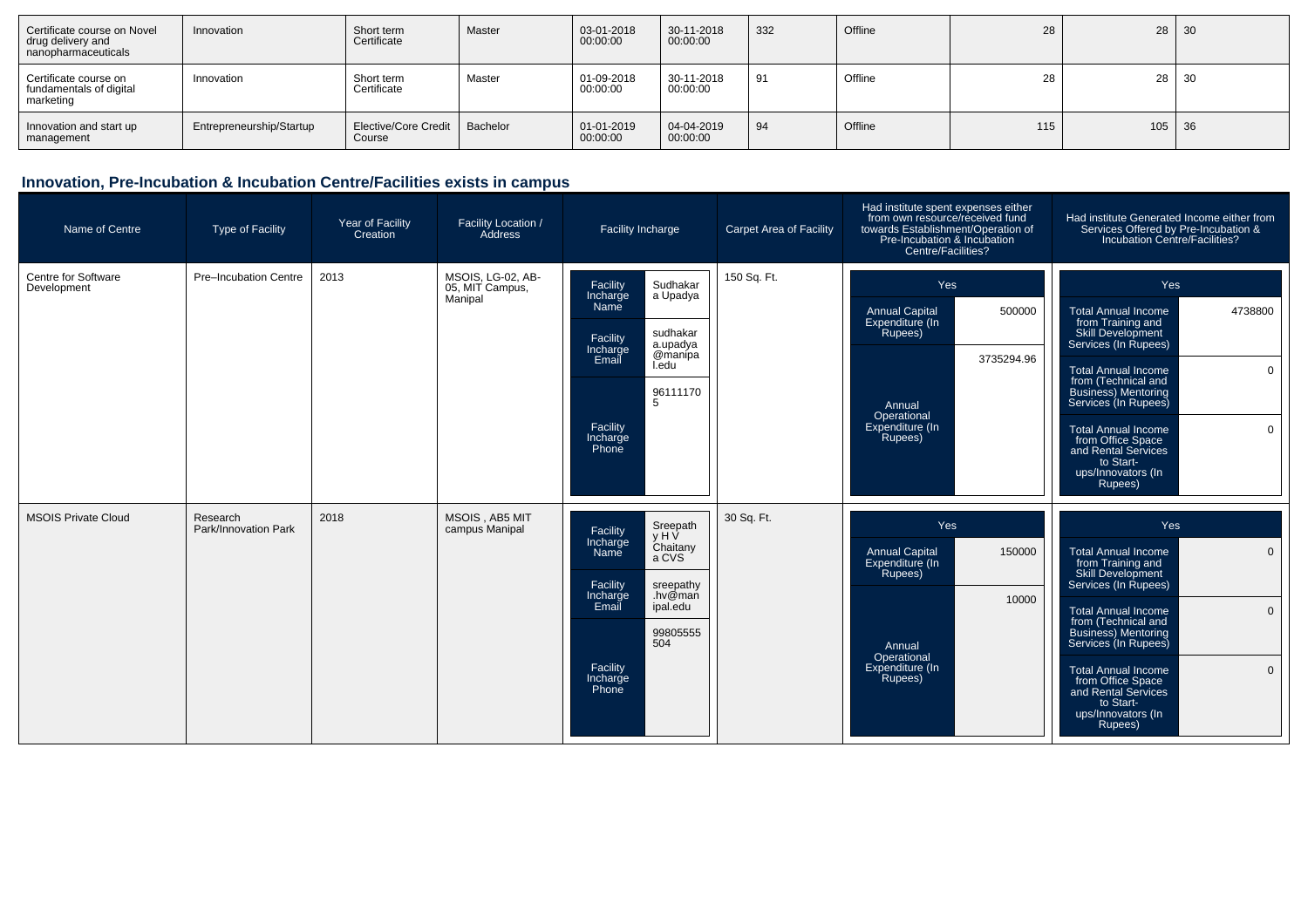| Manipal Universal Technology<br>Business Incubator | Incubation Unit                  | 2010 | Advanced Research<br>Center, Madhav<br>Nagar, Manipal | Dr. Y<br>Facility<br>Shrihari<br>Incharge<br>Name<br>Upadhya<br>ya<br>ys.upadh<br>Facility<br>yaya@m<br>anipal.ed<br>Incharge<br>Email<br><b>u</b><br>94491045<br>25<br>Facility<br>Incharge<br>Phone | 9763 Sq. Ft. | Yes<br><b>Annual Capital</b><br>$\mathbf 0$<br>Expenditure (In<br>Rupees)<br>1486997<br>Annual<br>Operational<br>Expenditure (In<br>Rupees) | <b>Yes</b><br>$\mathbf 0$<br><b>Total Annual Income</b><br>from Training and<br>Skill Development<br>Services (In Rupees)<br><b>Total Annual Income</b><br>63033<br>from (Technical and<br>Business) Mentoring<br>Services (In Rupees)<br>678750<br>Total Annual Income<br>from Office Space<br>and Rental Services<br>to Start-<br>ups/Innovators (In<br>Rupees) |
|----------------------------------------------------|----------------------------------|------|-------------------------------------------------------|-------------------------------------------------------------------------------------------------------------------------------------------------------------------------------------------------------|--------------|---------------------------------------------------------------------------------------------------------------------------------------------|-------------------------------------------------------------------------------------------------------------------------------------------------------------------------------------------------------------------------------------------------------------------------------------------------------------------------------------------------------------------|
| Manipal Government of<br>Karnataka Bioincubator    | <b>Incubation Unit</b>           | 2018 | Advanced Research<br>Center, Madhav<br>Nagar, Manipal | Facility<br>Dr.<br>Manesh<br>Incharge<br>Name<br>Thomas<br>ceo.bioin<br>Facility<br>cubator@<br>Incharge<br>Email<br>manipal.e<br>du<br>Facility<br>99095773<br>23<br>Incharge<br>Phone               | 9763 Sq. Ft. | Yes<br>Annual Capital<br>Expenditure (In<br>18857833<br>Rupees)<br>1914666<br>Annual<br>Operational<br>Expenditure (In<br>Rupees)           | No                                                                                                                                                                                                                                                                                                                                                                |
| Rapid Protoyping Center                            | Research<br>Park/Innovation Park | 2019 | Ground Floor,<br>Innovation Center                    | Dr. Arun<br>Facility<br>Shanbha<br>Incharge<br>Name<br>g<br>Facility<br>arun.shan<br>Incharge<br>bhag@g<br>mail.com<br>Email<br>Facility<br>08202925<br>053<br>Incharge<br>Phone                      | 250 Sq. Ft.  | Yes<br>208000<br><b>Annual Capital</b><br>Expenditure (In<br>Rupees)<br>18520<br>Annual<br>Operational<br>Expenditure (In<br>Rupees)        | No                                                                                                                                                                                                                                                                                                                                                                |
| Idea Cafe                                          | Research<br>Park/Innovation Park | 2019 | Marena                                                | Facility<br>Dr. Arun<br>Incharge<br>Shanbha<br>Name<br>g<br>Facility<br>arun.shan<br>bhag@g<br>Incharge<br>Email<br>mail.com<br>Facility<br>Incharge<br>82029250<br>53<br>Phone                       | 3290 Sq. Ft. | Yes<br>Annual Capital<br>Expenditure (In<br>2784729<br>Rupees)<br>343657<br>Annual<br>Operational<br>Expenditure (In<br>Rupees)             | <b>No</b>                                                                                                                                                                                                                                                                                                                                                         |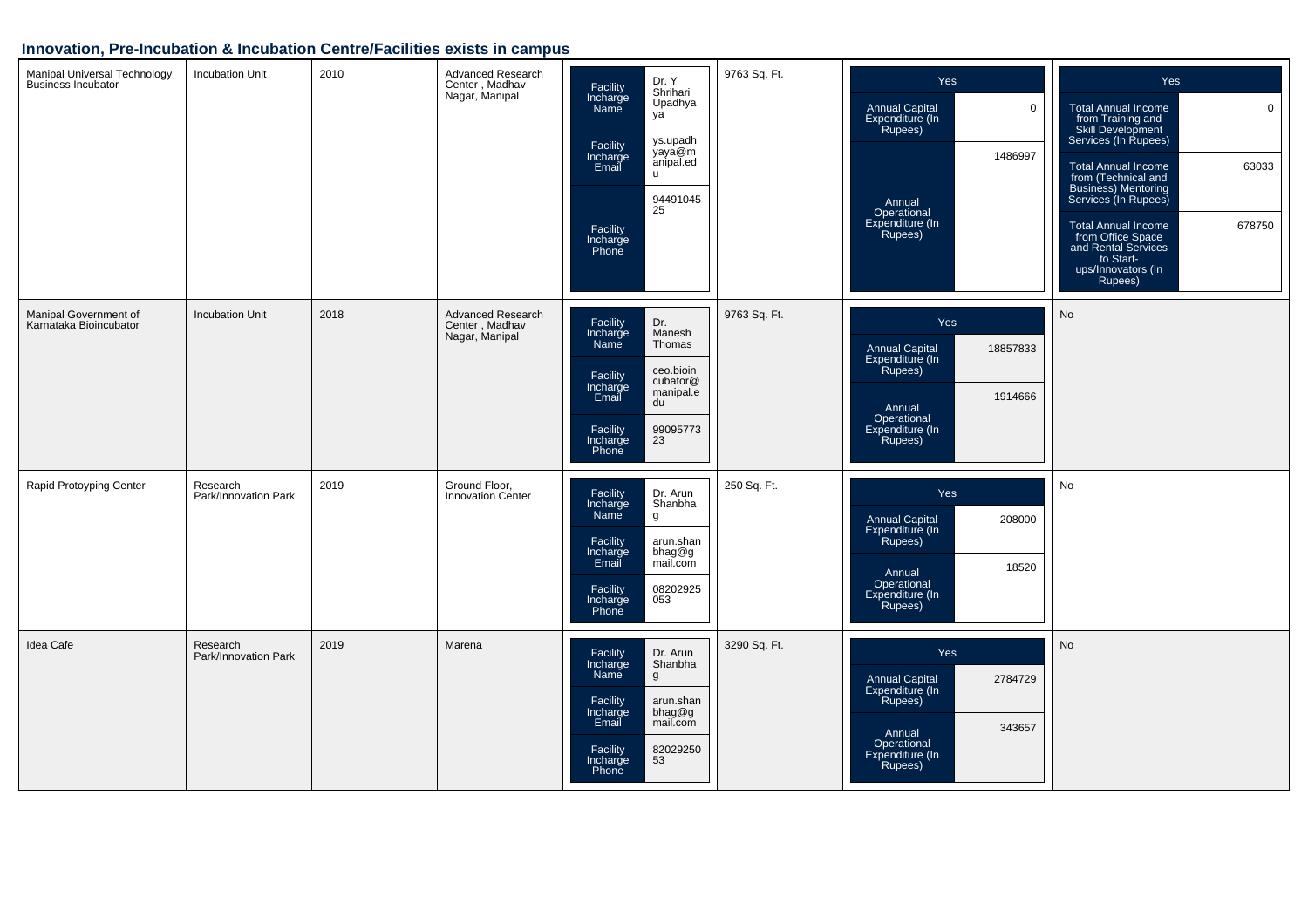| Makerspace Space Lab                        | Research<br>Park/Innovation Park | 2018 | First Floor, Innovation<br>Center                                                       | Facility<br>Incharge<br>Name<br>Dr. Arun<br>Shanbha<br>$\boldsymbol{g}$<br>Facility<br>arun.shan<br>bhag@g<br>Incharge<br>Email<br>mail.com<br>Facility<br>82029250<br>53<br>Incharge<br>Phone          | 600 Sq. Ft. | Yes<br>Annual Capital<br>Expenditure (In<br>1868999<br>Rupees)<br>184453<br>Annual<br>Operational<br>Expenditure (In<br>Rupees)        | No        |
|---------------------------------------------|----------------------------------|------|-----------------------------------------------------------------------------------------|---------------------------------------------------------------------------------------------------------------------------------------------------------------------------------------------------------|-------------|----------------------------------------------------------------------------------------------------------------------------------------|-----------|
| Co-working Space                            | Research<br>Park/Innovation Park | 2018 | First Floor, Innovation<br>Center                                                       | Facility<br>Incharge<br>Dr. Arun<br>Shanbha<br>Name<br>g<br>Facility<br>arun.shan<br>Incharge<br>Email<br>bhag@g<br>mail.com<br>Facility<br>08202925<br>Incharge<br>053<br>Phone                        | 600 Sq. Ft. | Yes<br>Annual Capital<br>Expenditure (In<br>300000<br>Rupees)<br>42008<br>Annual<br>Operational<br>Expenditure (In<br>Rupees)          | <b>No</b> |
| Apple Creative Studio                       | Research<br>Park/Innovation Park | 2018 | Second Floor,<br>Innovation Center                                                      | Facility<br>Dr. Arun<br>Incharge<br>Name<br>Shanbha<br>g<br>Facility<br>arun.shan<br>Incharge<br>Email<br>bhag@g<br>mail.com<br>Facility<br>82029250<br>53<br>Incharge<br>Phone                         | 600 Sq. Ft. | Yes<br><b>Annual Capital</b><br>5654051<br>Expenditure (In<br>Rupees)<br>10000<br>Annual<br>Operational<br>Expenditure (In<br>Rupees)  | No        |
| Central Instrumentation<br>Facility (MUTBI) | Research<br>Park/Innovation Park | 2012 | Ground & Second<br>Floor Innovation<br>Center & Ground<br>Floor, NLHAcademic<br>Block 3 | Dr.<br>Shrihari<br>Facility<br>Incharge<br>Upadhya<br>Name<br>ya<br>ys.upadh<br>Facility<br>yaya@m<br>Incharge<br>Email<br>anipal.ed<br>$\mathsf{u}$<br>Facility<br>Incharge<br>Phone<br>82029250<br>52 | 600 Sq. Ft. | Yes<br><b>Annual Capital</b><br>8541753<br>Expenditure (In<br>Rupees)<br>183550<br>Annual<br>Operational<br>Expenditure (In<br>Rupees) | No        |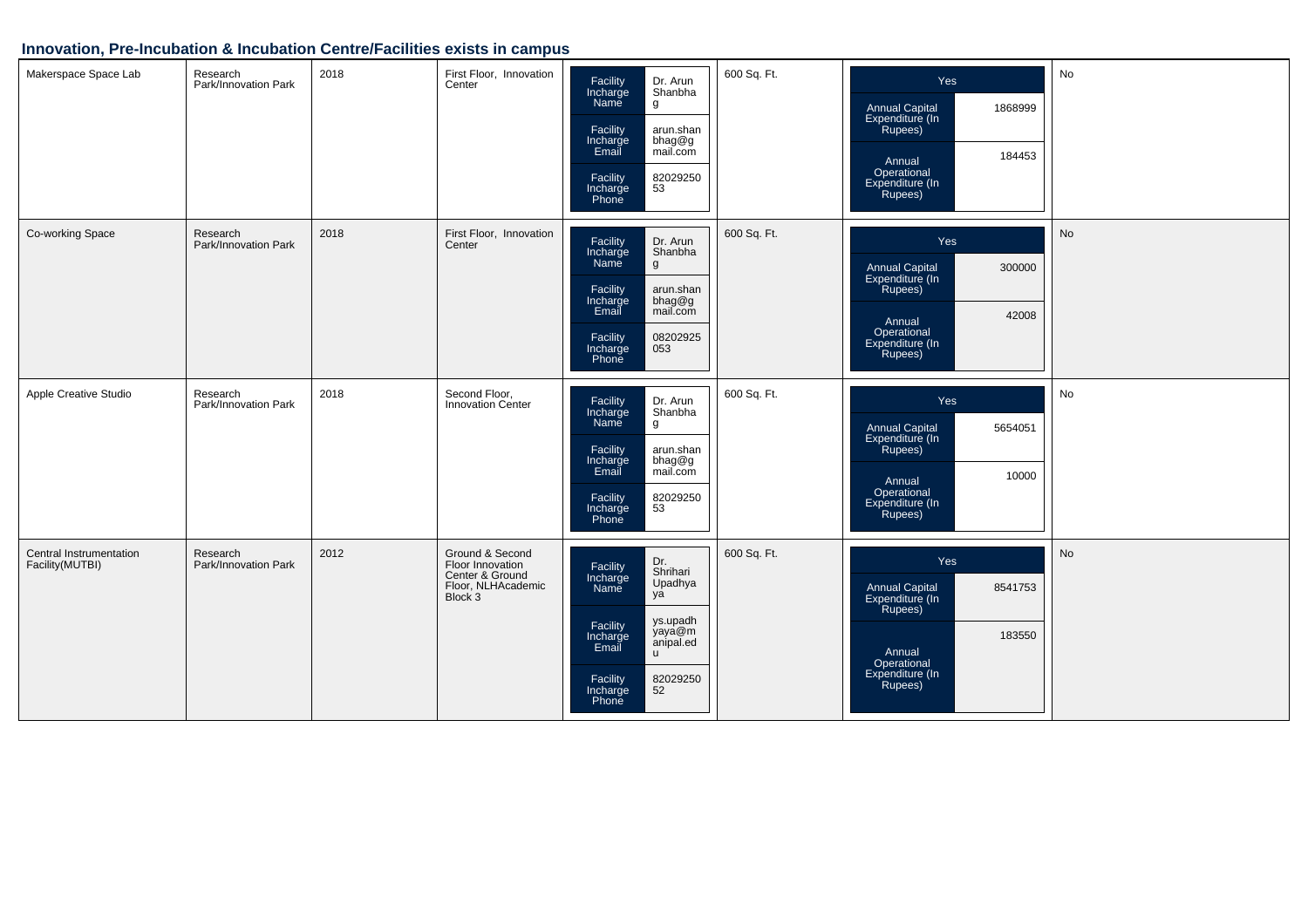| <b>CENTER FOR DRUG</b><br><b>DELIVERY TECHNOLOGIES</b>                | Pre-Incubation Centre | 2016 | Manipal College of<br>Pharmaceutical<br>Sciences (MCOPS),<br>MAHE, Karnataka | Dr<br>Facility<br>Srinivas<br>Incharge<br>Name<br>Mutalik<br>Facility<br>Incharge<br>Email<br>I.edu<br>90<br>Facility<br>Incharge<br>Phone | ss.mutalik<br>@manipa<br>96631169                                | 500 Sq. Ft. | Yes<br><b>Annual Capital</b><br>Expenditure (In<br>Rupees)<br>Annual<br>Operational<br>Expenditure (In<br>Rupees) | 3000000<br>750000 | Yes<br>100000<br><b>Total Annual Income</b><br>from Training and<br>Skill Development<br>Services (In Rupees)<br>$\mathbf 0$<br><b>Total Annual Income</b><br>from (Technical and<br><b>Business</b> ) Mentoring<br>Services (In Rupees)<br>$\mathbf 0$<br>Total Annual Income<br>from Office Space<br>and Rental Services<br>to Start-<br>ups/Innovators (In<br>Rupees)          |
|-----------------------------------------------------------------------|-----------------------|------|------------------------------------------------------------------------------|--------------------------------------------------------------------------------------------------------------------------------------------|------------------------------------------------------------------|-------------|-------------------------------------------------------------------------------------------------------------------|-------------------|-----------------------------------------------------------------------------------------------------------------------------------------------------------------------------------------------------------------------------------------------------------------------------------------------------------------------------------------------------------------------------------|
| <b>CENTRE FOR</b><br><b>TOXICOVIGILANCE AND</b><br><b>DRUG SAFETY</b> | Pre-Incubation Centre | 2016 | Manipal College of<br>Pharmaceutical<br>Sciences (MCOPS),<br>MAHE, Karnataka | Facility<br>Incharge<br>Name<br>Thunga<br>Facility<br>Incharge<br>Email<br>Facility<br>Incharge<br>Phone                                   | Dr.Girish<br>girish.thu<br>nga@ma<br>nipal.edu<br>98801511<br>27 | 150 Sq. Ft. | Yes<br><b>Annual Capital</b><br>Expenditure (In<br>Rupees)<br>Annual<br>Operational<br>Expenditure (In<br>Rupees) | 440000<br>300000  | Yes<br>170000<br><b>Total Annual Income</b><br>from Training and<br>Skill Development<br>Services (In Rupees)<br>$\mathbf{0}$<br><b>Total Annual Income</b><br>from (Technical and<br><b>Business</b> ) Mentoring<br>Services (In Rupees)<br>$\mathbf{0}$<br><b>Total Annual Income</b><br>from Office Space<br>and Rental Services<br>to Start-<br>ups/Innovators (In<br>Rupees) |
| Centre for Drug Testing                                               | Pre-Incubation Centre | 2016 | Manipal College of<br>Pharmaceutical<br>Sciences (MCOPS),<br>MAHE, Karnataka | Facility<br>Dr.M<br>Incharge<br>a Reddy<br>Name<br>Facility<br>Incharge<br>Email<br>I.edu<br>Facility<br>81<br>Incharge<br>Phone           | Sreenivas<br>ms.reddy<br>@manipa<br>94481778                     | 600 Sq. Ft. | Yes<br><b>Annual Capital</b><br>Expenditure (In<br>Rupees)<br>Annual<br>Operational<br>Expenditure (In<br>Rupees) | 1043333<br>600000 | No                                                                                                                                                                                                                                                                                                                                                                                |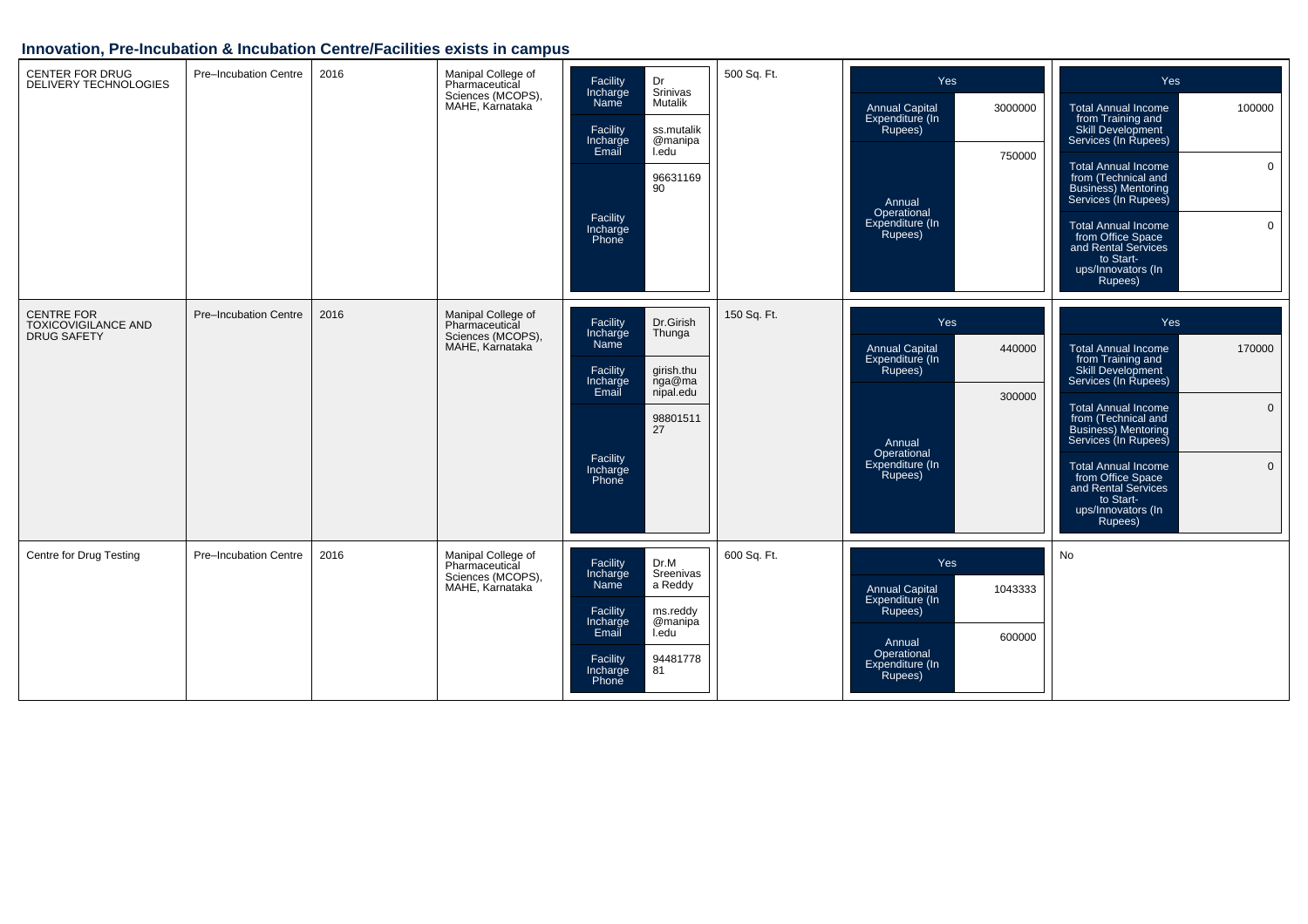| Manipal Schrodinger Centre<br>for Molecular Simulations                                                               | Pre-Incubation Centre        | 2018 | Manipal College of<br>Pharmaceutical<br>Sciences (MCOPS),<br>MAHE, Karnataka | Facility<br>Dr. G<br>Incharge<br>Gautham<br>Name<br>Shenoy<br>Facility<br>gautham.<br>gs@man<br>Incharge<br>Email<br>pal.edu<br>94481694<br>74<br>Facility<br>Incharge<br>Phone           | 150 Sq. Ft.  | <b>Yes</b><br><b>Annual Capital</b><br>2600000<br>Expenditure (In<br>Rupees)<br>150000<br>Annual<br>Operational<br>Expenditure (In<br>Rupees) | Yes<br><b>Total Annual Income</b><br>26000<br>from Training and<br>Skill Development<br>Services (In Rupees)<br><b>Total Annual Income</b><br>$\mathbf{0}$<br>from (Technical and<br>Business) Mentoring<br>Services (In Rupees)<br>$\overline{0}$<br>Total Annual Income<br>from Office Space<br>and Rental Services<br>to Start-<br>ups/Innovators (In<br>Rupees) |
|-----------------------------------------------------------------------------------------------------------------------|------------------------------|------|------------------------------------------------------------------------------|-------------------------------------------------------------------------------------------------------------------------------------------------------------------------------------------|--------------|-----------------------------------------------------------------------------------------------------------------------------------------------|---------------------------------------------------------------------------------------------------------------------------------------------------------------------------------------------------------------------------------------------------------------------------------------------------------------------------------------------------------------------|
| Centre for Excellence in Drug<br><b>Regulatory Affairs</b>                                                            | Pre-Incubation Centre        | 2016 | Manipal College of<br>Pharmaceutical<br>Sciences (MCOPS),<br>MAHE, Karnataka | Dr<br>Facility<br>Krishnam<br>Incharge<br>urthy<br><b>Name</b><br>Bhat<br>Facility<br>km.bhat<br>@manipa<br>Incharge<br>I.edu<br>Email<br>98458015<br>75<br>Facility<br>Incharge<br>Phone | 1500 Sq. Ft. | <b>Yes</b><br>Annual Capital<br>Expenditure (In<br>633000<br>Rupees)<br>150000<br>Annual<br>Operational<br>Expenditure (In<br>Rupees)         | No                                                                                                                                                                                                                                                                                                                                                                  |
| Parikshit - Centre for<br>Development of Nano Satellite<br>(in collaboration with ISRO<br>Bangalore)                  | <b>Pre-Incubation Centre</b> | 2007 | Automotive<br>Workshops                                                      | Dr.<br>Facility<br>Incharge<br>Dayanan<br>da Pai<br>Name<br>dayanand<br>Facility<br>Incharge<br>.pai@ma<br>Email<br>nipal.edu<br>97310416<br>Facility<br>46<br>Incharge<br>Phone          | 540 Sq. Ft.  | <b>Yes</b><br><b>Annual Capital</b><br>250000<br>Expenditure (In<br>Rupees)<br>1000000<br>Annual<br>Operational<br>Expenditure (In<br>Rupees) | No                                                                                                                                                                                                                                                                                                                                                                  |
| Formula Manipal Combustion -<br>Centre for Innovations in<br>Aerodynamics and Low Cost<br><b>Composite Structures</b> | Pre-Incubation Centre        | 2008 | Automotive<br>Workshops                                                      | Dr.<br>Facility<br>Incharge<br>Mahesha<br>G T<br>Name<br>Facility<br>mahesh.g<br>t@manip<br>Incharge<br>Email<br>al.edu<br>Facility<br>Incharge<br>94805727<br>02<br>Phone                | 540 Sq. Ft.  | <b>Yes</b><br>Annual Capital<br>375000<br>Expenditure (In<br>Rupees)<br>150001500000<br>Annual<br>Operational<br>Expenditure (In<br>Rupees)   | No                                                                                                                                                                                                                                                                                                                                                                  |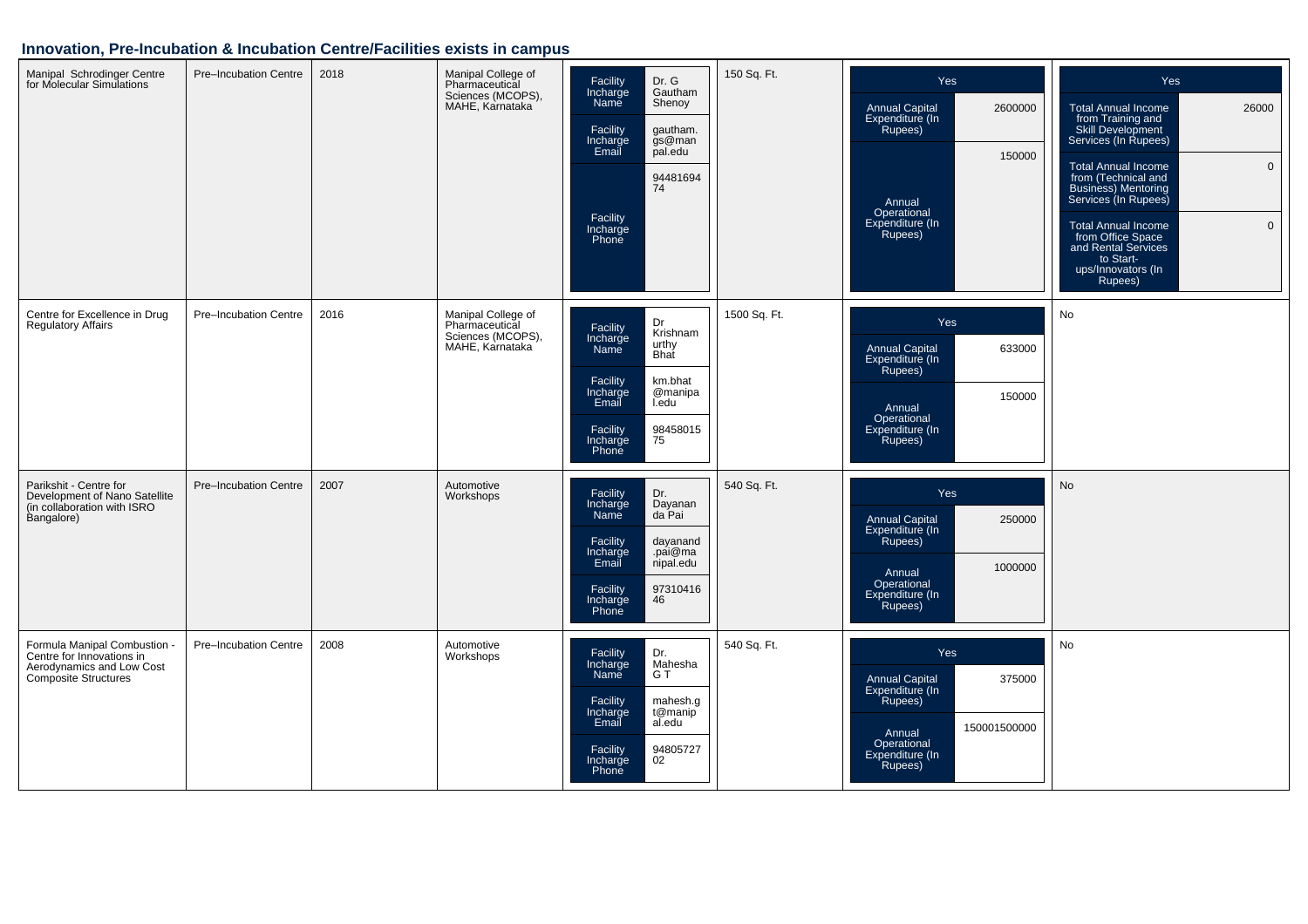| Team Manipal Racing Centre<br>for Innovations in Rugged<br><b>Terrain Vehicles</b>                 | <b>Pre-Incubation Centre</b> | 2009 | Automotive<br>Workshops | Facility<br>Incharge<br>Mr.<br>Kamlesh<br>Name<br>Kumar<br>kamlesh.<br>Facility<br>kumar@<br>Incharge<br>manipal.e<br>Email<br>du<br>99012497<br>43<br>Facility<br>Incharge<br>Phone         | 540 Sq. Ft. | Yes<br><b>Annual Capital</b><br>268750<br>Expenditure (In<br>Rupees)<br>1075000<br>Annual<br>Operational<br>Expenditure (In<br>Rupees) | No |
|----------------------------------------------------------------------------------------------------|------------------------------|------|-------------------------|----------------------------------------------------------------------------------------------------------------------------------------------------------------------------------------------|-------------|----------------------------------------------------------------------------------------------------------------------------------------|----|
| AeroMIT - Centre for UAV and<br>Drones for Agricultural and<br>Disaster Management<br>Applications | Pre-Incubation Centre        | 2009 | Automotive<br>Workshops | Mr.<br>Facility<br>Mukund<br>Incharge<br>Kumar<br>Name<br>Menon<br>mukund.<br>Facility<br>menon@<br>Incharge<br>Email<br>manipal.e<br>du<br>Facility<br>Incharge<br>08202925<br>152<br>Phone | 450 Sq. Ft. | Yes<br>Annual Capital<br>Expenditure (In<br>142500<br>Rupees)<br>570000<br>Annual<br>Operational<br>Expenditure (In<br>Rupees)         | No |
| RoboManipal Innovations in<br>multidegree robotics and<br>robotic arms                             | Pre-Incubation Centre        | 2010 | Automotive<br>Workshops | Dr<br>Facility<br>Shreesha<br>Incharge<br>Chokkadi<br>Name<br>Facility<br>shreesha.<br>Incharge<br>Email<br>c@manip<br>al.edu<br>Facility<br>08202925<br>Incharge<br>152<br>Phone            | 540 Sq. Ft. | Yes<br>125000<br><b>Annual Capital</b><br>Expenditure (In<br>Rupees)<br>500000<br>Annual<br>Operational<br>Expenditure (In<br>Rupees)  | No |
| Solar Mobil - Centre for<br>Innovation and Development in<br>Solar powered Car                     | Pre-Incubation Centre        | 2012 | Automotive<br>Workshops | Mr.<br>Facility<br>Incharge<br>Name<br>Umanand<br>a KV<br>Facility<br>umanand<br>Incharge<br>Email<br>a.kv@ma<br>nipal.edu<br>Facility<br>98864236<br>23<br>Incharge<br>Phone                | 540 Sq. Ft. | Yes<br>Annual Capital<br>687500<br>Expenditure (In<br>Rupees)<br>2750000<br>Annual<br>Operational<br>Expenditure (In<br>Rupees)        | No |
| Project Manas - Advances in<br>Artificial Intelligence for<br>Autonomous Vehicles                  | Pre-Incubation Centre        | 2014 | Automotive<br>Workshops | Dr.<br>Facility<br>Ashalatha<br>Incharge<br>Name<br>Nayak<br>Facility<br>asha.nay<br>ak@mani<br>Incharge<br>Email<br>pal.edu<br>08202924<br>Facility<br>Incharge<br>Phone<br>511             | 540 Sq. Ft. | Yes<br>Annual Capital<br>Expenditure (In<br>Rupees)<br>330000<br>1320000<br>Annual<br>Operational<br>Expenditure (In<br>Rupees)        | No |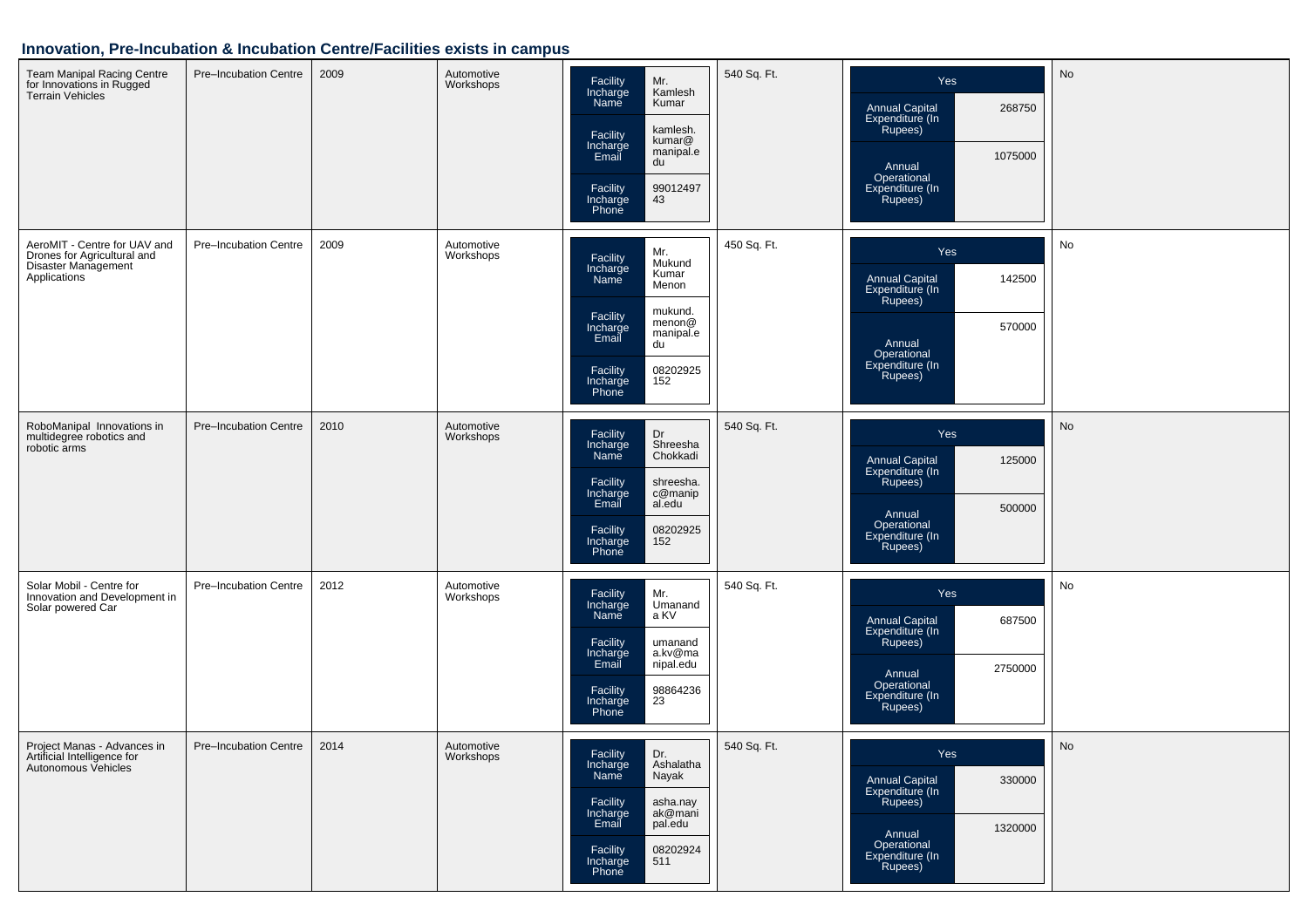| Formula Manipal Electric -<br>Developing fully electric<br>vehicles and innovations in<br>battery management | Pre-Incubation Centre | 2016 | Automotive<br>Workshops | Facility<br>Incharge<br>Dr.<br>Dayanan<br>da Pai<br>Name<br>Facility<br>dayanand<br>Incharge<br>Email<br>.pai@ma<br>nipal.edu<br>97310416<br>Facility<br>Incharge<br>Phone<br>46                | 540 Sq. Ft. | <b>Yes</b><br>200000<br><b>Annual Capital</b><br>Expenditure (In<br>Rupees)<br>800000<br>Annual<br>Operational<br>Expenditure (In<br>Rupees) | No |
|--------------------------------------------------------------------------------------------------------------|-----------------------|------|-------------------------|-------------------------------------------------------------------------------------------------------------------------------------------------------------------------------------------------|-------------|----------------------------------------------------------------------------------------------------------------------------------------------|----|
| Rugved Centre for Deveoping<br>Defense Systems and Vehicles                                                  | Pre-Incubation Centre | 2016 | Automotive<br>Workshops | Mr.<br>Facility<br>Incharge<br>Satyakam<br>Name<br>eee<br>Facility<br>satyakam<br>Incharge<br>Email<br>.deo@ma<br>nipal.edu<br>08202925<br>Facility<br>Incharge<br>122<br>Phone                 | 540 Sq. Ft. | Yes<br>Annual Capital<br>Expenditure (In<br>512500<br>Rupees)<br>2050000<br>Annual<br>Operational<br>Expenditure (In<br>Rupees)              | No |
| ThrustMIT - Developing<br>Advanced Sounding Rockets<br>for Weather Forecasting                               | Pre-Incubation Centre | 2016 | Automotive<br>Workshops | Mr.<br>Facility<br>Incharge<br>Name<br>Srinivas<br>G<br>Facility<br>srinivas.g<br>@manipa<br>Incharge<br>Email<br>I.edu<br>Facility<br>81236777<br>Incharge<br>06<br>Phone                      | 540 Sq. Ft. | Yes<br>Annual Capital<br>Expenditure (In<br>425000<br>Rupees)<br>1700000<br>Annual<br>Operational<br>Expenditure (In<br>Rupees)              | No |
| Dron Aid Development of<br><b>Medical Drones</b>                                                             | Pre-Incubation Centre | 2017 | Automotive<br>Workshops | Facility<br>Mr.<br>Incharge<br>Kamlesh<br>Name<br>Kumar<br>kamlesh.<br>Facility<br>kumar@<br>Incharge<br>Email<br>manipal.e<br>du<br>99012497<br>Facility<br>43<br>Incharge<br>Phone            | 450 Sq. Ft. | Yes<br><b>Annual Capital</b><br>125000<br>Expenditure (In<br>Rupees)<br>500000<br>Annual<br>Operational<br>Expenditure (In<br>Rupees)        | No |
| SWARM Robotics Cooperative<br>Tasking of Multiple Mini<br>Robots.                                            | Pre-Incubation Centre | 2018 | Automotive<br>Workshops | Facility<br>Ms.<br>Incharge<br>Shwetha<br>Name<br>Vincent<br>shweta.vi<br>Facility<br>ncent@m<br>Incharge<br>anipal.ed<br>Email<br><b>u</b><br>08202925<br>Facility<br>442<br>Incharge<br>Phone | 450 Sq. Ft. | <b>Yes</b><br>Annual Capital<br>Expenditure (In<br>50000<br>Rupees)<br>200000<br>Annual<br>Operational<br>Expenditure (In<br>Rupees)         | No |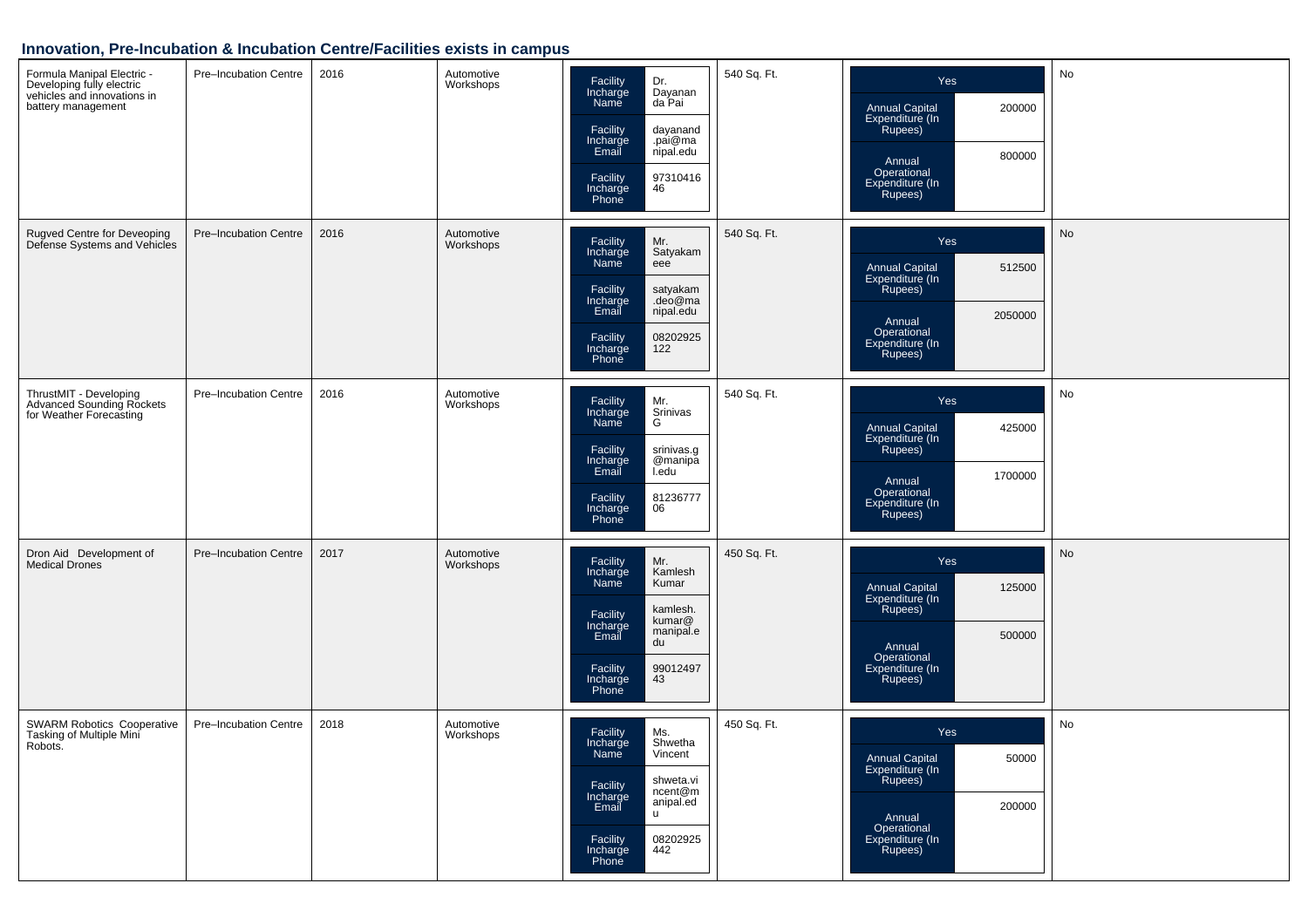| MotoManipal Innovation in<br><b>Electric Bikes</b>                                      | Pre-Incubation Centre                                     | 2018 | Automotive<br>Workshops                                                        | Facility<br>Incharge<br>Mr.<br>Augustine<br>Name<br>Barboza<br>Facility<br>a.barboza<br>Incharge<br>Email<br>@manipa<br>l.ed<br>93431619<br>Facility<br>04<br>Incharge<br>Phone              | 540 Sq. Ft. | Yes<br>Annual Capital<br>Expenditure (In<br>Rupees)<br>125000<br>500000<br>Annual<br>Operational<br>Expenditure (In<br>Rupees)         | No        |
|-----------------------------------------------------------------------------------------|-----------------------------------------------------------|------|--------------------------------------------------------------------------------|----------------------------------------------------------------------------------------------------------------------------------------------------------------------------------------------|-------------|----------------------------------------------------------------------------------------------------------------------------------------|-----------|
| VISION - Centre for<br>innovations in Virtual Reality<br>for Medical Applications       | Pre-Incubation Centre                                     | 2018 | <b>ICE 505</b>                                                                 | Facility<br>Dr.<br>Incharge<br>Harisha K<br>Name<br>S<br>Facility<br>hareesh.k<br>Incharge<br>Email<br>s@manip<br>al.edu<br>08202925<br>Facility<br>Incharge<br>Phone<br>382                 | 540 Sq. Ft. | Yes<br><b>Annual Capital</b><br>22500<br>Expenditure (In<br>Rupees)<br>90000<br>Annual<br>Operational<br>Expenditure (In<br>Rupees)    | No        |
| Aerial Wind Turbine Center for<br>Innovative Floating Wind<br><b>Turbines</b>           | Pre-Incubation Centre                                     | 2017 | Aero Lab                                                                       | Mr.<br>Facility<br>Incharge<br>Name<br>Jayakrish<br>nan<br>jayakrish<br>Facility<br>nan.r@m<br>Incharge<br>Email<br>anipal.ed<br><b>u</b><br>89702216<br>Facility<br>Incharge<br>Phone<br>02 | 450 Sq. Ft. | Yes<br>Annual Capital<br>Expenditure (In<br>125000<br>Rupees)<br>500000<br>Annual<br>Operational<br>Expenditure (In<br>Rupees)         | No        |
| Mars Rover Manipal<br>Manufacturing Innovative<br>Rovers                                | Pre-Incubation Centre                                     | 2015 | Automotive<br>Workshops                                                        | Facility<br>Navaneet<br>Incharge<br>h Krishna<br>Name<br>Vernekar<br>Facility<br>navaneet<br>Incharge<br>Email<br>h.kv@ma<br>nipal.edu<br>82029254<br>72<br>Facility<br>Incharge             | 540 Sq. Ft. | Yes<br>375000<br>Annual Capital<br>Expenditure (In<br>Rupees)<br>1500000<br>Annual<br>Operational<br>Expenditure (In<br>Rupees)        | No        |
| Advanced Microscopy for<br>Tissue Characterization and<br><b>Interrogating Proteins</b> | Centre of Excellence<br>with Advance Tools &<br>Equipment | 2017 | Manipal School of Life<br>Sciences, Planetarium<br>Complex, Manipal 576<br>104 | Facility<br>Dr. K.<br>Incharge<br>Satyamo<br>Name<br>orthy<br>Facility<br>mlsc@ma<br>Incharge<br>Email<br>nipal.edu<br>98457186<br>Facility<br>Incharge<br>04<br>Phone                       | 462 Sq. Ft. | Yes<br><b>Annual Capital</b><br>1400000<br>Expenditure (In<br>Rupees)<br>100000<br>Annual<br>Operational<br>Expenditure (In<br>Rupees) | <b>No</b> |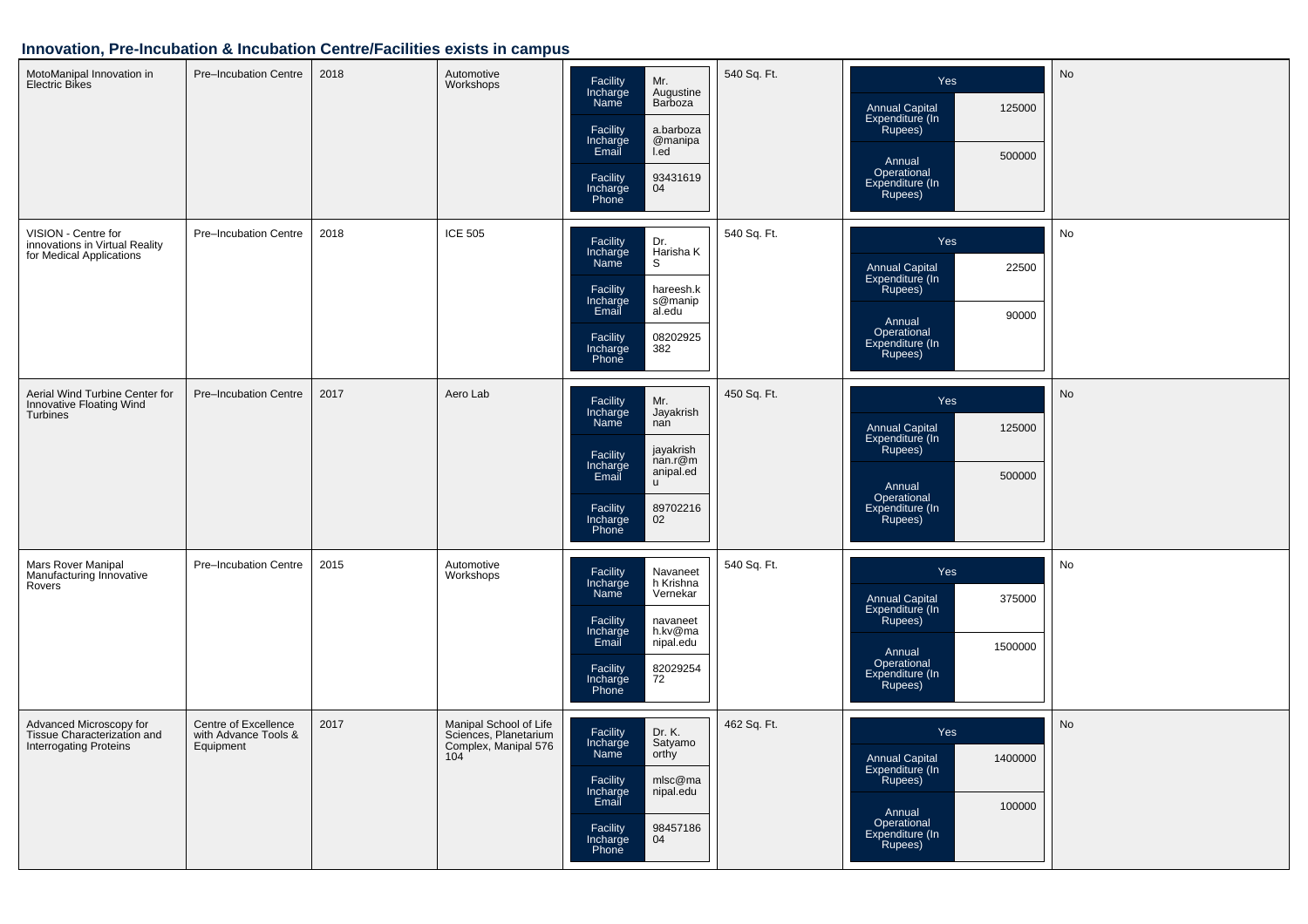| Center for Managing Family<br><b>Business</b> | 2016<br>Dept of Commerce,<br>Research<br>Park/Innovation Park<br>MIT Campus, Near<br>10th Block Hostel |  | Facility<br>Incharge<br>Name | Dr<br>Mukesh<br>H <sub>V</sub> | 0 Sq. Ft.                     | No | Yes |                                                                                                                              |
|-----------------------------------------------|--------------------------------------------------------------------------------------------------------|--|------------------------------|--------------------------------|-------------------------------|----|-----|------------------------------------------------------------------------------------------------------------------------------|
|                                               |                                                                                                        |  |                              | Facility<br>Incharge<br>Email  | mukesh.h<br>v@manip<br>al.edu |    |     | 5000<br><b>Total Annual Income</b><br>from Training and<br>Skill Development<br>Services (In Rupees)                         |
|                                               |                                                                                                        |  |                              |                                | 98442458<br>52                |    |     | Total Annual Income<br>from (Technical and<br><b>Business</b> ) Mentoring<br>Services (In Rupees)                            |
|                                               |                                                                                                        |  |                              | Facility<br>Incharge<br>Phone  |                               |    |     | 5000<br><b>Total Annual Income</b><br>from Office Space<br>and Rental Services<br>to Start-<br>ups/Innovators (In<br>Rupees) |

## **Grants / Funds Received by Pre-Incubation & Incubation Centre / Facilities exists in Campus**

| Name of Centre                                                                                              | Source of Grant / Fund | <b>Agency Name</b> | Agency Type                  | Had Received Grants / Funds by Pre-<br>Incubation & Incubation Centre /<br>Facilities exists in Campus? | Total Grants / Funds Received by<br>Pre-Incubation & Incubation Centre /<br>Facilities exists in Campus (In<br>Rupees) |
|-------------------------------------------------------------------------------------------------------------|------------------------|--------------------|------------------------------|---------------------------------------------------------------------------------------------------------|------------------------------------------------------------------------------------------------------------------------|
| Centre for Software Development                                                                             | <b>Funding Agency</b>  | <b>MAHE</b>        | <b>Educational Institute</b> | Yes                                                                                                     | 4738800                                                                                                                |
| <b>MSOIS Private Cloud</b>                                                                                  | <b>Funding Agency</b>  | <b>MAHE</b>        | <b>Educational Institute</b> | <b>No</b>                                                                                               | $---$                                                                                                                  |
| Manipal Universal Technology Business Incubator                                                             | <b>Funding Agency</b>  | <b>NSTEDB</b>      | Govt. Agency (Central)       | Yes                                                                                                     | 3168000                                                                                                                |
| Manipal Government of Karnataka Bioincubator                                                                | <b>Funding Agency</b>  | EDII. Ahmedabad    | Govt. Agency (Central)       | Yes                                                                                                     | 216000                                                                                                                 |
| Parikshit - Centre for Development of Nano Satellite<br>(in collaboration with ISRO Bangalore)              | <b>Funding Agency</b>  | <b>MAHE</b>        | <b>Educational Institute</b> | Yes                                                                                                     | 500000                                                                                                                 |
| Formula Manipal Combustion - Centre for<br>Innovations in Aerodynamics and Low Cost<br>Composite Structures | <b>Funding Agency</b>  | <b>MAHE</b>        | <b>Educational Institute</b> | Yes                                                                                                     | 1000000                                                                                                                |
| Team Manipal Racing Centre for Innovations in<br><b>Rugged Terrain Vehicles</b>                             | <b>Funding Agency</b>  | <b>MAHE</b>        | <b>Educational Institute</b> | Yes                                                                                                     | 1500000                                                                                                                |
| AeroMIT - Centre for UAV and Drones for<br>Agricultural and Disaster Management Applications                | <b>Funding Agency</b>  | <b>MAHE</b>        | <b>Educational Institute</b> | Yes                                                                                                     | 1075000                                                                                                                |
| RoboManipal Innovations in multidegree robotics<br>and robotic arms                                         | <b>Funding Agency</b>  | <b>MAHE</b>        | <b>Educational Institute</b> | Yes                                                                                                     | 570000                                                                                                                 |
| Solar Mobil - Centre for Innovation and<br>Development in Solar powered Car                                 | <b>Funding Agency</b>  | <b>MAHE</b>        | <b>Educational Institute</b> | Yes                                                                                                     | 2750000                                                                                                                |
| Project Manas - Advances in Artificial Intelligence<br>for Autonomous Vehicles                              | <b>Funding Agency</b>  | <b>MAHE</b>        | <b>Educational Institute</b> | Yes                                                                                                     | 1320000                                                                                                                |
| Formula Manipal Electric - Developing fully electric<br>vehicles and innovations in battery management      | <b>Funding Agency</b>  | <b>MAHE</b>        | <b>Educational Institute</b> | Yes                                                                                                     | 800000                                                                                                                 |
| Rugved Centre for Deveoping Defense Systems<br>and Vehicles                                                 | <b>Funding Agency</b>  | <b>MAHE</b>        | <b>Educational Institute</b> | Yes                                                                                                     | 2050000                                                                                                                |
| ThrustMIT - Developing Advanced Sounding<br>Rockets for Weather Forecasting                                 | <b>Funding Agency</b>  | <b>MAHE</b>        | <b>Educational Institute</b> | Yes                                                                                                     | 1700000                                                                                                                |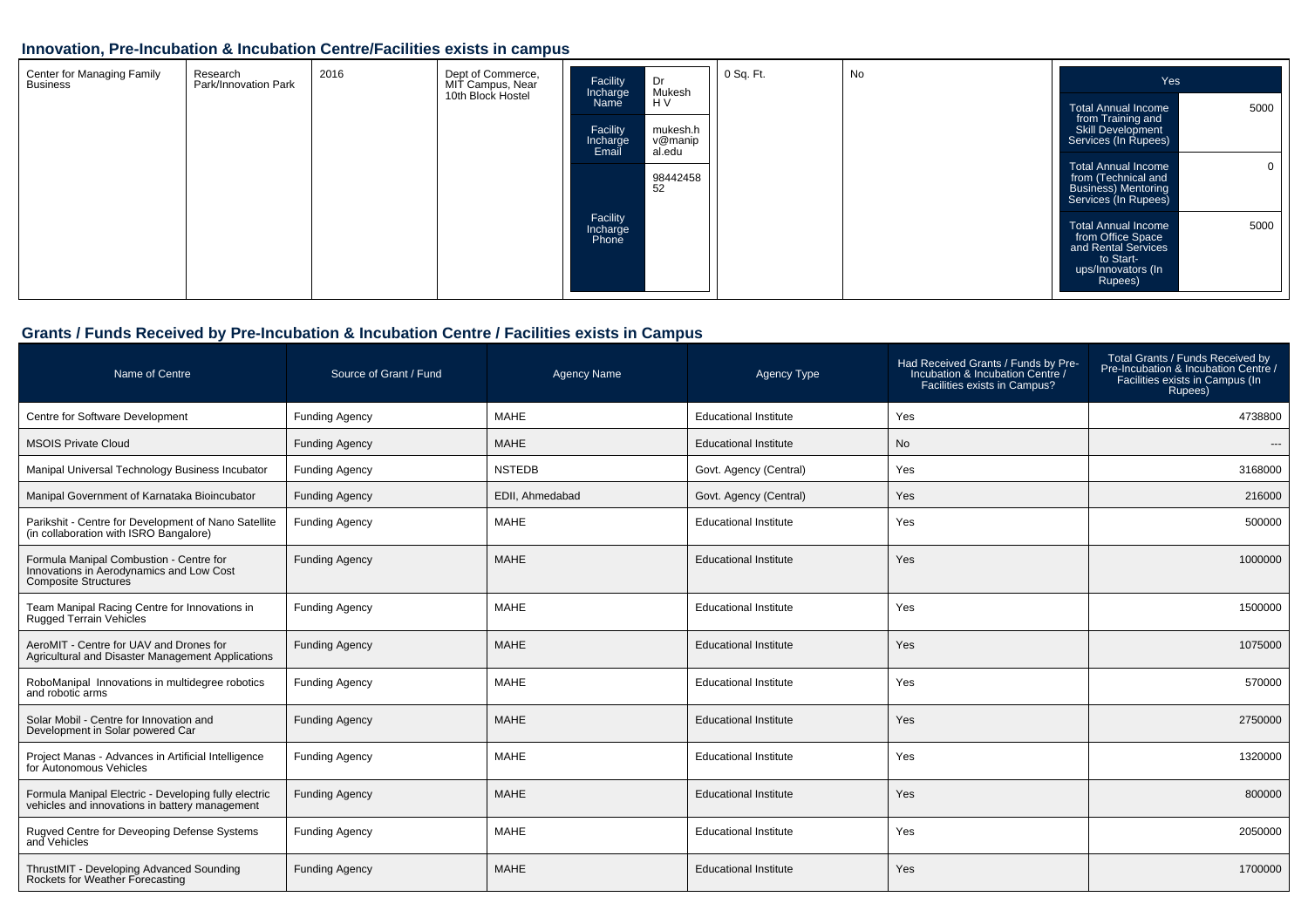#### **Grants / Funds Received by Pre-Incubation & Incubation Centre / Facilities exists in Campus**

| Dron Aid Development of Medical Drones                                                | <b>Funding Agency</b> | MAHE                                                                                | <b>Educational Institute</b>     | Yes | 500000  |
|---------------------------------------------------------------------------------------|-----------------------|-------------------------------------------------------------------------------------|----------------------------------|-----|---------|
| SWARM Robotics Cooperative Tasking of Multiple<br>Mini Robots.                        | <b>Funding Agency</b> | <b>MAHE</b>                                                                         | <b>Educational Institute</b>     | Yes | 200000  |
| MotoManipal Innovation in Electric Bikes                                              | <b>Funding Agency</b> | MAHE                                                                                | <b>Educational Institute</b>     | Yes | 500000  |
| VISION - Centre for innovations in Virtual Reality for<br><b>Medical Applications</b> | <b>Funding Agency</b> | <b>MAHE</b>                                                                         | <b>Educational Institute</b>     | Yes | 90000   |
| Aerial Wind Turbine Center for Innovative Floating<br><b>Wind Turbines</b>            | <b>Funding Agency</b> | MAHE                                                                                | <b>Educational Institute</b>     | Yes | 500000  |
| CENTER FOR DRUG DELIVERY TECHNOLOGIES                                                 | <b>Funding Agency</b> | 1. Steer Life, Bangalore 2. Life Scient,<br><b>USA</b>                              | Corporate / Industry Association | Yes | 939000  |
| CENTRE FOR TOXICOVIGILANCE AND DRUG<br>SAFETY                                         | <b>Funding Agency</b> | <b>IDRS Lab Pvt Ltd</b><br>2. Larenon<br>Healthcare Pvt Ltd<br>3. Sydney University | Corporate / Industry Association | Yes | 2700000 |
| Mars Rover Manipal Manufacturing Innovative<br>Rovers                                 | <b>Funding Agency</b> | <b>MAHE</b>                                                                         | <b>Educational Institute</b>     | Yes | 1500000 |

| Name of Idea / POC /<br>Innovation / Prototype<br>Received Funding / Grant<br>from Centre | Name of Centre                                                      | Stage of Innovation<br>(TRL Stage)                                      | Innovation<br>Developed by | Year of Innovation /<br><b>Project Started</b> | Type of Innovation                      | <b>Current Status Pre-</b><br>Incubation/Incubati<br>on Support<br>Received | <b>Current Status of</b><br>Innovation, Stage<br>of TRL it has<br>reached                       | Had Centre/institute<br>provided any<br>Financial support<br>(either own<br>resource or fund<br>received from<br>agencies) in terms<br>of Seed Grant/Fund<br>Support to Idea /<br>Prototype /<br>Innovations<br>Development<br>during the financial<br>period 2018-19 | Had the<br>Idea/Prototype/Inno<br>vations raised any<br>Seed fund/Angel<br>Investment/VC<br>during the period of<br>receiving pre-<br>incubation/incubatio<br>n support at your<br>Pre-<br>incubation/incubatio<br>n or institute during<br>the financial period<br>2018-19 | Had the Incubation<br>Centre/institute<br>received any<br>income/revenue<br>from<br>Idea/Prototype/Inno<br>vations for the pre-<br>incubation/incubatio<br>n support and the<br>services offered by<br>Pre-<br>incubation/incubatio<br>n or institute during<br>the financial period<br>2018-19?      |
|-------------------------------------------------------------------------------------------|---------------------------------------------------------------------|-------------------------------------------------------------------------|----------------------------|------------------------------------------------|-----------------------------------------|-----------------------------------------------------------------------------|-------------------------------------------------------------------------------------------------|-----------------------------------------------------------------------------------------------------------------------------------------------------------------------------------------------------------------------------------------------------------------------|-----------------------------------------------------------------------------------------------------------------------------------------------------------------------------------------------------------------------------------------------------------------------------|-------------------------------------------------------------------------------------------------------------------------------------------------------------------------------------------------------------------------------------------------------------------------------------------------------|
| Drug Delivery via<br>Intraocular Lens for Post<br><b>Cataract Treatment</b>               | <b>Manipal Universal</b><br>Technology<br><b>Business Incubator</b> | TRL 0 : Idea.<br>Unproven concept,<br>no testing has been<br>performed. | Faculty and<br>Student     | 2017                                           | Non-IP / Non-<br>Patented<br>Technology | Still Under<br>Development<br>Process                                       | TRL 4 : Small scale<br>prototype built in a<br>laboratory<br>environment ("ugly"<br>prototype). | Yes<br><b>Total Seed</b><br>Grant/Fund<br>Amount<br>Disbursed to<br>above<br>Idea/Prototype/I<br>nnovations<br>Development by<br>Centre (In<br>Rupees)<br>90000                                                                                                       | No                                                                                                                                                                                                                                                                          | Yes<br><b>Total Seed</b><br>Fund/Angel<br>Investment/VC<br>Fund raised by<br>Idea/Prototype/I<br>nnovations<br>during the<br>period of pre-<br>incubation/incub<br>ation support at<br>your Pre-<br>incubation/incub<br>ation or institute<br>financial period<br>$2018 - 19$ (in<br>Rupees)<br>90000 |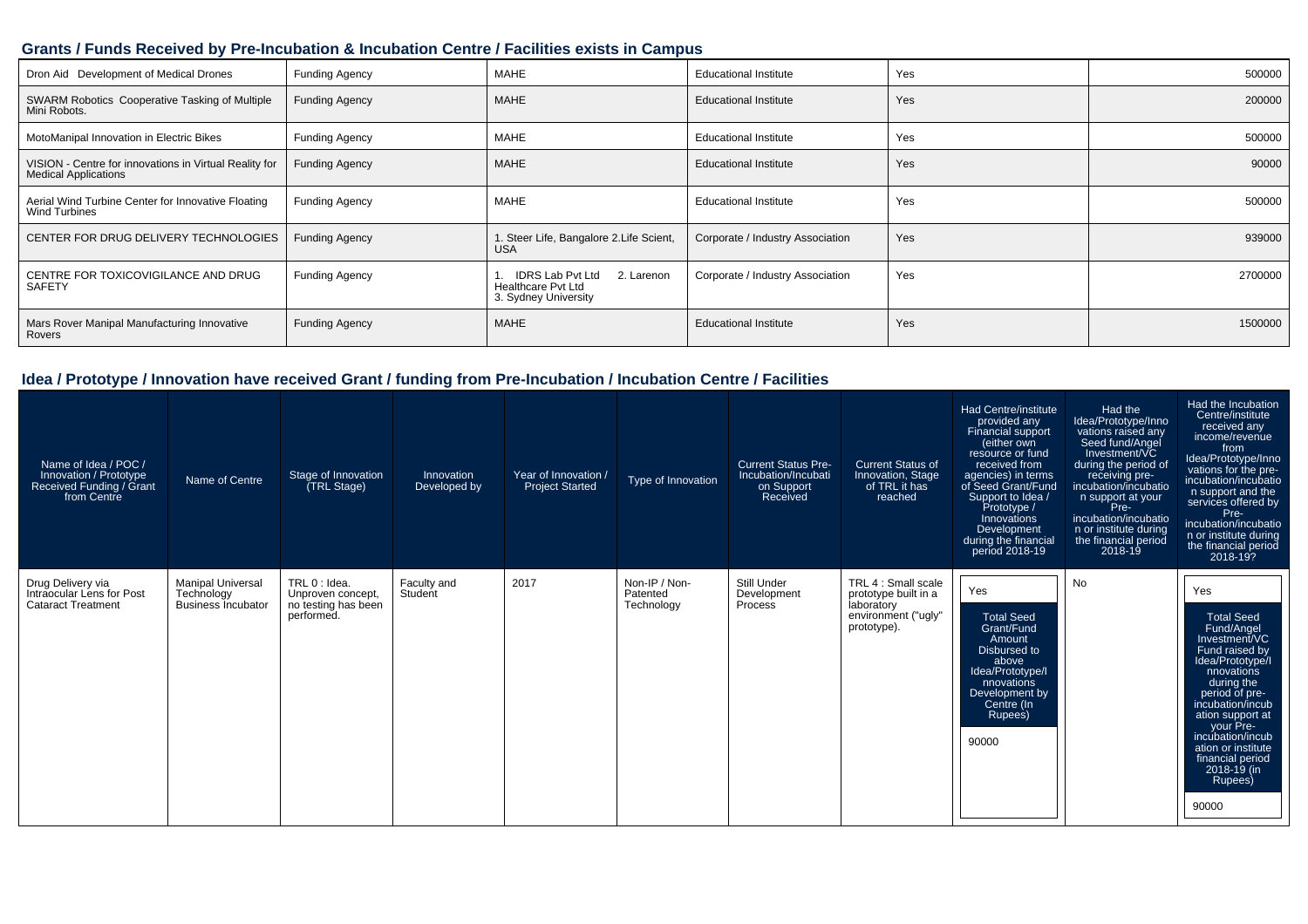| Name of Idea / POC /<br>Innovation / Prototype<br>Received Funding / Grant<br>from Centre | Name of Centre                                                      | Stage of Innovation<br>(TRL Stage)                                      | Innovation<br>Developed by | Year of Innovation /<br><b>Project Started</b> | Type of Innovation                      | <b>Current Status Pre-</b><br>Incubation/Incubati<br>on Support<br>Received | <b>Current Status of</b><br>Innovation, Stage<br>of TRL it has<br>reached                                      | Had Centre/institute<br>provided any<br>Financial support<br>(either own<br>resource or fund<br>received from<br>agencies) in terms<br>of Seed Grant/Fund<br>Support to Idea /<br>Prototype /<br>Innovations<br>Development<br>during the financial<br>period 2018-19 | Had the<br>Idea/Prototype/Inno<br>vations raised any<br>Seed fund/Angel<br>Investment/VC<br>during the period of<br>receiving pre-<br>incubation/incubatio<br>n support at your<br>Pre-<br>incubation/incubatio<br>n or institute during<br>the financial period<br>2018-19 | Had the Incubation<br>Centre/institute<br>received any<br>income/revenue<br>from<br>Idea/Prototype/Inno<br>vations for the pre-<br>incubation/incubatio<br>n support and the<br>services offered by<br>Pre-<br>incubation/incubatio<br>n or institute during<br>the financial period<br>2018-19?       |
|-------------------------------------------------------------------------------------------|---------------------------------------------------------------------|-------------------------------------------------------------------------|----------------------------|------------------------------------------------|-----------------------------------------|-----------------------------------------------------------------------------|----------------------------------------------------------------------------------------------------------------|-----------------------------------------------------------------------------------------------------------------------------------------------------------------------------------------------------------------------------------------------------------------------|-----------------------------------------------------------------------------------------------------------------------------------------------------------------------------------------------------------------------------------------------------------------------------|--------------------------------------------------------------------------------------------------------------------------------------------------------------------------------------------------------------------------------------------------------------------------------------------------------|
|                                                                                           | <b>Principal Innovator</b>                                          |                                                                         |                            |                                                |                                         |                                                                             |                                                                                                                |                                                                                                                                                                                                                                                                       |                                                                                                                                                                                                                                                                             |                                                                                                                                                                                                                                                                                                        |
|                                                                                           |                                                                     | Name                                                                    |                            | Type                                           |                                         | Gender                                                                      |                                                                                                                | Email                                                                                                                                                                                                                                                                 |                                                                                                                                                                                                                                                                             | Contact                                                                                                                                                                                                                                                                                                |
|                                                                                           | Joyce Pinto                                                         |                                                                         |                            | Student                                        |                                         | Female                                                                      |                                                                                                                | joyce.pinto17@gmail.com                                                                                                                                                                                                                                               | 7795631971                                                                                                                                                                                                                                                                  |                                                                                                                                                                                                                                                                                                        |
|                                                                                           | <b>Co-Innovator</b>                                                 |                                                                         |                            |                                                |                                         |                                                                             |                                                                                                                |                                                                                                                                                                                                                                                                       |                                                                                                                                                                                                                                                                             |                                                                                                                                                                                                                                                                                                        |
|                                                                                           |                                                                     | Name                                                                    |                            | Type                                           |                                         | Gender                                                                      |                                                                                                                | Email                                                                                                                                                                                                                                                                 |                                                                                                                                                                                                                                                                             | Contact                                                                                                                                                                                                                                                                                                |
|                                                                                           | <b>Bharat Raja Guru</b>                                             |                                                                         |                            | Faculty                                        |                                         | Male                                                                        |                                                                                                                | bharathrguru@gmail.com                                                                                                                                                                                                                                                | 9845628940                                                                                                                                                                                                                                                                  |                                                                                                                                                                                                                                                                                                        |
| Portable water extractor<br>from Snow and Sea water                                       | <b>Manipal Universal</b><br>Technology<br><b>Business Incubator</b> | TRL 0 : Idea.<br>Unproven concept,<br>no testing has been<br>performed. | Alumni<br>Entrepreneur     | 2017                                           | Non-IP / Non-<br>Patented<br>Technology | Still Under<br>Development<br>Process                                       | TRL 1 : Basic<br>research. Principles<br>postulated and<br>observed but no<br>experimental proof<br>available. | Yes<br><b>Total Seed</b><br>Grant/Fund<br>Amount<br>Disbursed to<br>above<br>Idea/Prototype/I<br>nnovations<br>Development by<br>Centre (In<br>Rupees)<br>150000                                                                                                      | No                                                                                                                                                                                                                                                                          | Yes<br><b>Total Seed</b><br>Fund/Angel<br>Investment/VC<br>Fund raised by<br>Idea/Prototype/I<br>nnovations<br>during the<br>period of pre-<br>incubation/incub<br>ation support at<br>your Pre-<br>incubation/incub<br>ation or institute<br>financial period<br>$2018 - 19$ (in<br>Rupees)<br>150000 |
|                                                                                           | <b>Principal Innovator</b>                                          |                                                                         |                            |                                                |                                         |                                                                             |                                                                                                                |                                                                                                                                                                                                                                                                       |                                                                                                                                                                                                                                                                             |                                                                                                                                                                                                                                                                                                        |
|                                                                                           |                                                                     | Name                                                                    |                            | <b>Type</b>                                    |                                         | Gender                                                                      |                                                                                                                | Email                                                                                                                                                                                                                                                                 |                                                                                                                                                                                                                                                                             | Contact                                                                                                                                                                                                                                                                                                |
|                                                                                           | Ishani Dutta                                                        |                                                                         |                            | Alumni Entrepreneur                            |                                         | Female                                                                      |                                                                                                                | duttaishani@yahoo.com                                                                                                                                                                                                                                                 | 9035245485                                                                                                                                                                                                                                                                  |                                                                                                                                                                                                                                                                                                        |
|                                                                                           | <b>Co-Innovator</b>                                                 |                                                                         |                            |                                                |                                         |                                                                             |                                                                                                                |                                                                                                                                                                                                                                                                       |                                                                                                                                                                                                                                                                             |                                                                                                                                                                                                                                                                                                        |
|                                                                                           |                                                                     | Name                                                                    |                            | Type                                           |                                         | Gender                                                                      |                                                                                                                | Email                                                                                                                                                                                                                                                                 |                                                                                                                                                                                                                                                                             | Contact                                                                                                                                                                                                                                                                                                |
|                                                                                           | Shrihari Upadhyaya                                                  |                                                                         |                            | Faculty                                        |                                         | Male                                                                        |                                                                                                                | ys.upadhyaya@manipal.edu                                                                                                                                                                                                                                              | 9449104525                                                                                                                                                                                                                                                                  |                                                                                                                                                                                                                                                                                                        |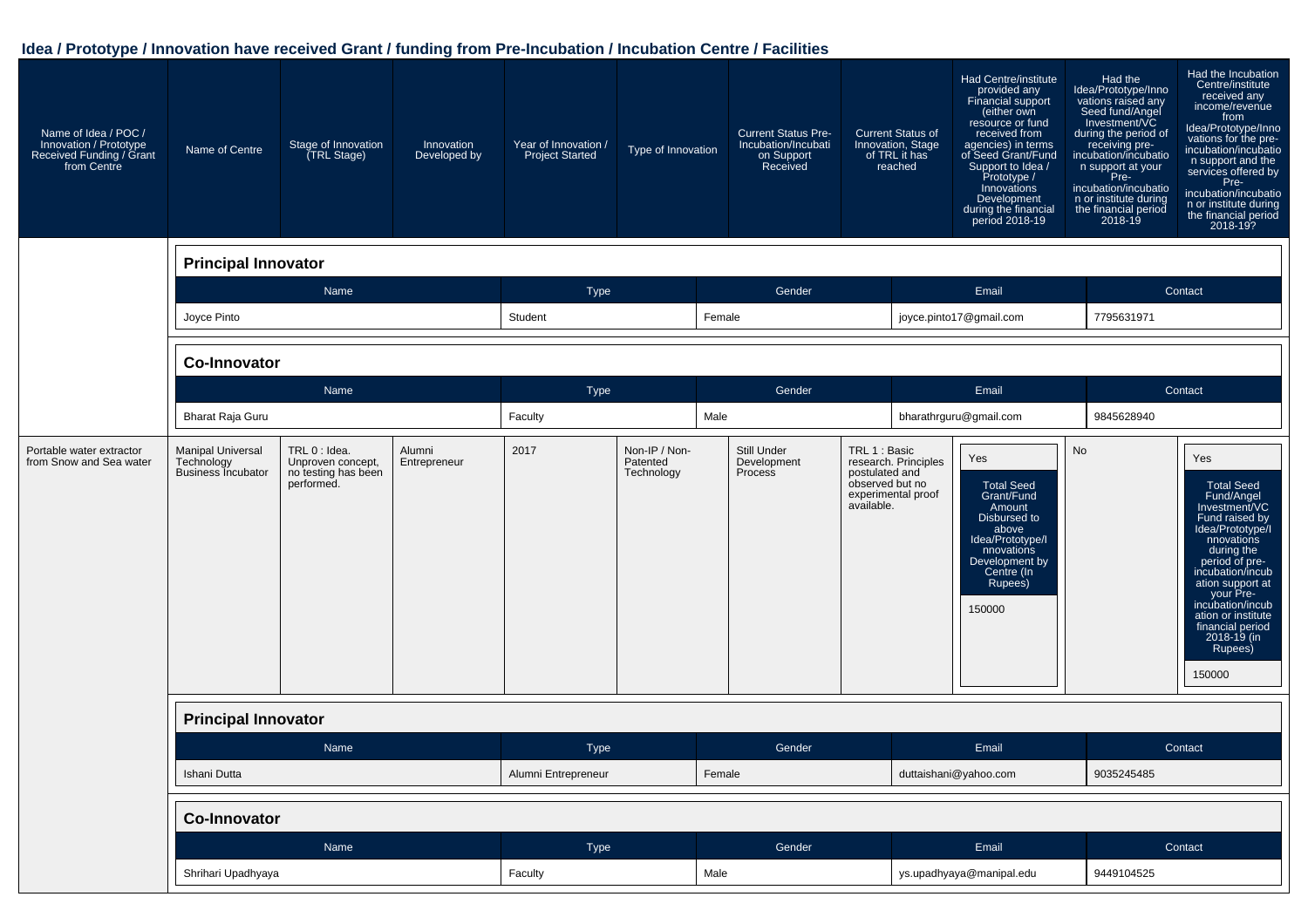| Name of Idea / POC /<br>Innovation / Prototype<br>Received Funding / Grant<br>from Centre | Name of Centre                                                      | Stage of Innovation<br>(TRL Stage)                                                                             | Innovation<br>Developed by | Year of Innovation /<br><b>Project Started</b> | Type of Innovation                      | <b>Current Status Pre-</b><br>Incubation/Incubati<br>on Support<br>Received | <b>Current Status of</b><br>Innovation, Stage<br>of TRL it has<br>reached                 | <b>Had Centre/institute</b><br>provided any<br>Financial support<br>(either own<br>resource or fund<br>received from<br>agencies) in terms<br>of Seed Grant/Fund<br>Support to Idea /<br>Prototype /<br><b>Innovations</b><br>Development<br>during the financial<br>period 2018-19 | Had the<br>Idea/Prototype/Inno<br>vations raised any<br>Seed fund/Angel<br>Investment/VC<br>during the period of<br>receiving pre-<br>incubation/incubatio<br>n support at your<br>Pre-<br>incubation/incubatio<br>n or institute during<br>the financial period<br>2018-19 | Had the Incubation<br>Centre/institute<br>received any<br>income/revenue<br>from<br>Idea/Prototype/Inno<br>vations for the pre-<br>incubation/incubatio<br>n support and the<br>services offered by<br>Pre-<br>incubation/incubatio<br>n or institute during<br>the financial period<br>2018-19?       |
|-------------------------------------------------------------------------------------------|---------------------------------------------------------------------|----------------------------------------------------------------------------------------------------------------|----------------------------|------------------------------------------------|-----------------------------------------|-----------------------------------------------------------------------------|-------------------------------------------------------------------------------------------|-------------------------------------------------------------------------------------------------------------------------------------------------------------------------------------------------------------------------------------------------------------------------------------|-----------------------------------------------------------------------------------------------------------------------------------------------------------------------------------------------------------------------------------------------------------------------------|--------------------------------------------------------------------------------------------------------------------------------------------------------------------------------------------------------------------------------------------------------------------------------------------------------|
| BioLarvicide                                                                              | <b>Manipal Universal</b><br>Technology<br><b>Business Incubator</b> | TRL 1 : Basic<br>research. Principles<br>postulated and<br>observed but no<br>experimental proof<br>available. | Alumni<br>Entrepreneur     | 2018                                           | Non-IP / Non-<br>Patented<br>Technology | Still Under<br>Development<br>Process                                       | TRL 2 : Technology<br>formulation.<br>Concept and<br>application have<br>been formulated. | Yes<br><b>Total Seed</b><br>Grant/Fund<br>Amount<br>Disbursed to<br>above<br>Idea/Prototype/I<br>nnovations<br>Development by<br>Centre (In<br>Rupees)<br>190000                                                                                                                    | No                                                                                                                                                                                                                                                                          | Yes<br><b>Total Seed</b><br>Fund/Angel<br>Investment/VC<br>Fund raised by<br>Idea/Prototype/I<br>nnovations<br>during the<br>period of pre-<br>incubation/incub<br>ation support at<br>your Pre-<br>incubation/incub<br>ation or institute<br>financial period<br>$2018 - 19$ (in<br>Rupees)<br>190000 |
|                                                                                           | <b>Principal Innovator</b>                                          |                                                                                                                |                            |                                                |                                         |                                                                             |                                                                                           |                                                                                                                                                                                                                                                                                     |                                                                                                                                                                                                                                                                             |                                                                                                                                                                                                                                                                                                        |
|                                                                                           |                                                                     | Name                                                                                                           |                            | <b>Type</b>                                    |                                         | Gender                                                                      |                                                                                           | Email                                                                                                                                                                                                                                                                               |                                                                                                                                                                                                                                                                             | Contact                                                                                                                                                                                                                                                                                                |
|                                                                                           | Prachetha Shetty                                                    |                                                                                                                |                            | Alumni Entrepreneur                            |                                         | Female                                                                      |                                                                                           | prachethashetty@gmail.com                                                                                                                                                                                                                                                           | 9632750340                                                                                                                                                                                                                                                                  |                                                                                                                                                                                                                                                                                                        |
|                                                                                           | Co-Innovator                                                        |                                                                                                                |                            |                                                |                                         |                                                                             |                                                                                           |                                                                                                                                                                                                                                                                                     |                                                                                                                                                                                                                                                                             |                                                                                                                                                                                                                                                                                                        |
|                                                                                           | Name                                                                |                                                                                                                |                            | <b>Type</b>                                    |                                         | Gender                                                                      |                                                                                           | Email                                                                                                                                                                                                                                                                               |                                                                                                                                                                                                                                                                             | Contact                                                                                                                                                                                                                                                                                                |
|                                                                                           | Arun Shanbhag                                                       |                                                                                                                |                            | Faculty                                        |                                         | Male                                                                        |                                                                                           | arun.shanbhag@manipal.edu                                                                                                                                                                                                                                                           |                                                                                                                                                                                                                                                                             |                                                                                                                                                                                                                                                                                                        |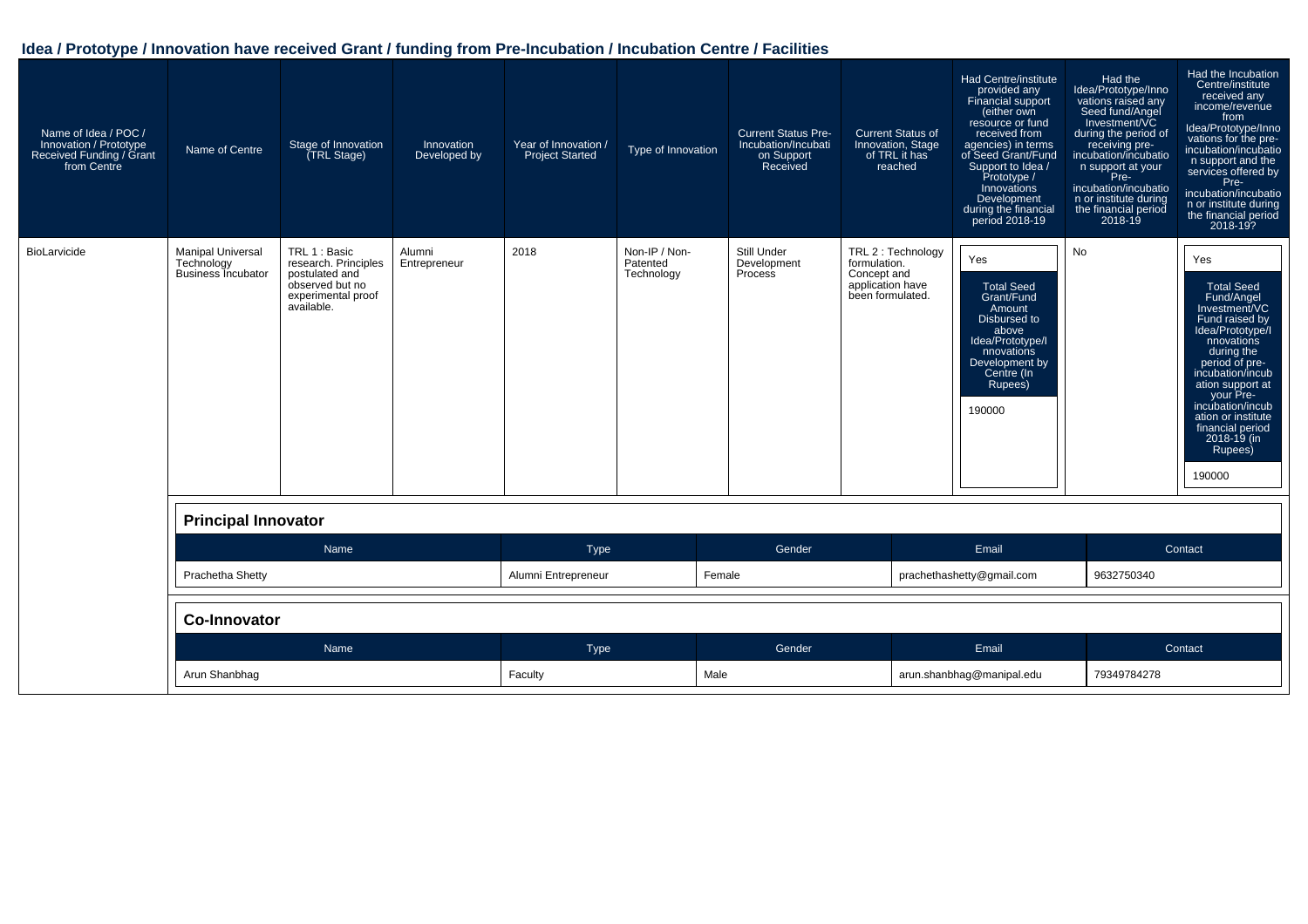| Name of Idea / POC /<br>Innovation / Prototype<br>Received Funding / Grant<br>from Centre | Name of Centre                                                      | Stage of Innovation<br>(TRL Stage)                                      | Innovation<br>Developed by | Year of Innovation /<br><b>Project Started</b> | Type of Innovation                      | <b>Current Status Pre-</b><br>Incubation/Incubati<br>on Support<br>Received | <b>Current Status of</b><br>Innovation, Stage<br>of TRL it has<br>reached                 | Had Centre/institute<br>provided any<br>Financial support<br>(either own<br>resource or fund<br>received from<br>agencies) in terms<br>of Seed Grant/Fund<br>Support to Idea /<br>Prototype /<br>Innovations<br>Development<br>during the financial<br>period 2018-19 | Had the<br>Idea/Prototype/Inno<br>vations raised any<br>Seed fund/Angel<br>Investment/VC<br>during the period of<br>receiving pre-<br>incubation/incubatio<br>n support at your<br>Pre-<br>incubation/incubatio<br>n or institute during<br>the financial period<br>$2018 - 19$ | Had the Incubation<br>Centre/institute<br>received any<br>income/revenue<br>from<br>Idea/Prototype/Inno<br>vations for the pre-<br>incubation/incubatio<br>n support and the<br>services offered by<br>Pre-<br>incubation/incubatio<br>n or institute during<br>the financial period<br>2018-19?       |
|-------------------------------------------------------------------------------------------|---------------------------------------------------------------------|-------------------------------------------------------------------------|----------------------------|------------------------------------------------|-----------------------------------------|-----------------------------------------------------------------------------|-------------------------------------------------------------------------------------------|-----------------------------------------------------------------------------------------------------------------------------------------------------------------------------------------------------------------------------------------------------------------------|---------------------------------------------------------------------------------------------------------------------------------------------------------------------------------------------------------------------------------------------------------------------------------|--------------------------------------------------------------------------------------------------------------------------------------------------------------------------------------------------------------------------------------------------------------------------------------------------------|
| Electromechanical cleaning<br>and drying of paddy                                         | <b>Manipal Universal</b><br>Technology<br><b>Business Incubator</b> | TRL 0 : Idea.<br>Unproven concept,<br>no testing has been<br>performed. | Alumni<br>Entrepreneur     | 2018                                           | Non-IP / Non-<br>Patented<br>Technology | Still Under<br>Development<br>Process                                       | TRL 3 : Applied<br>research. First<br>laboratory tests<br>completed; proof of<br>concept. | Yes<br><b>Total Seed</b><br>Grant/Fund<br>Amount<br>Disbursed to<br>above<br>Idea/Prototype/I<br>nnovations<br>Development by<br>Centre (In<br>Rupees)<br>180000                                                                                                      | <b>No</b>                                                                                                                                                                                                                                                                       | Yes<br><b>Total Seed</b><br>Fund/Angel<br>Investment/VC<br>Fund raised by<br>Idea/Prototype/I<br>nnovations<br>during the<br>period of pre-<br>incubation/incub<br>ation support at<br>your Pre-<br>incubation/incub<br>ation or institute<br>financial period<br>$2018 - 19$ (in<br>Rupees)<br>180000 |
|                                                                                           | <b>Principal Innovator</b>                                          |                                                                         |                            |                                                |                                         |                                                                             |                                                                                           |                                                                                                                                                                                                                                                                       |                                                                                                                                                                                                                                                                                 |                                                                                                                                                                                                                                                                                                        |
|                                                                                           |                                                                     | Name                                                                    |                            | Type                                           |                                         | Gender                                                                      |                                                                                           | Email                                                                                                                                                                                                                                                                 |                                                                                                                                                                                                                                                                                 | Contact                                                                                                                                                                                                                                                                                                |
|                                                                                           | Deepen Solanki                                                      |                                                                         |                            | Student                                        | Male                                    |                                                                             |                                                                                           | solanki.deepen@gmail.com                                                                                                                                                                                                                                              | 9964353096                                                                                                                                                                                                                                                                      |                                                                                                                                                                                                                                                                                                        |
|                                                                                           | <b>Co-Innovator</b>                                                 |                                                                         |                            |                                                |                                         |                                                                             |                                                                                           |                                                                                                                                                                                                                                                                       |                                                                                                                                                                                                                                                                                 |                                                                                                                                                                                                                                                                                                        |
|                                                                                           |                                                                     | Name                                                                    |                            | <b>Type</b>                                    |                                         | Gender                                                                      |                                                                                           | Email                                                                                                                                                                                                                                                                 |                                                                                                                                                                                                                                                                                 | Contact                                                                                                                                                                                                                                                                                                |
|                                                                                           | Arun Shanbhag                                                       |                                                                         |                            | Faculty                                        | Male                                    |                                                                             |                                                                                           | arun.shanbhaq@manipal.edu                                                                                                                                                                                                                                             | 734984278                                                                                                                                                                                                                                                                       |                                                                                                                                                                                                                                                                                                        |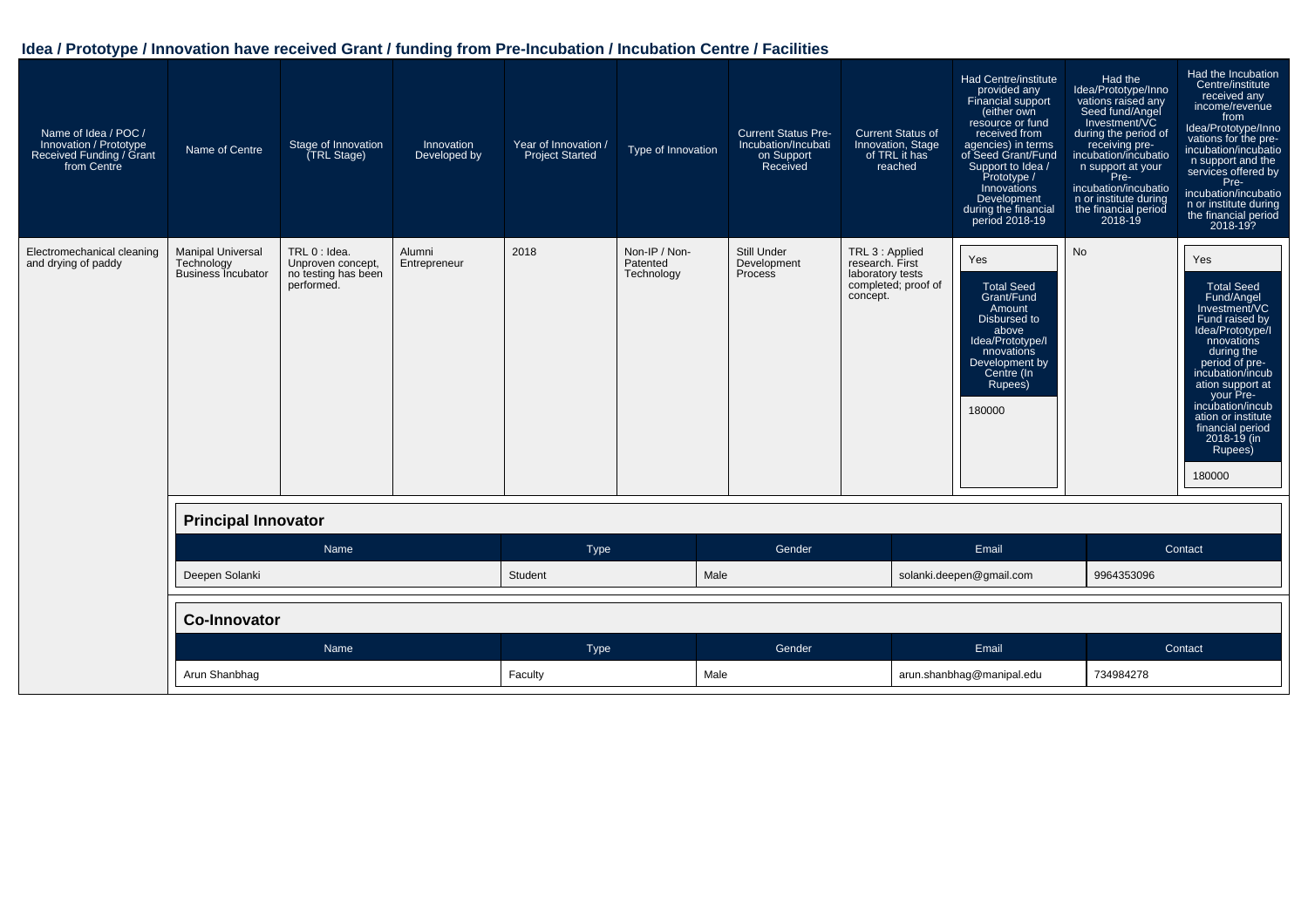| Name of Idea / POC /<br>Innovation / Prototype<br>Received Funding / Grant<br>from Centre | Name of Centre                                                      | Stage of Innovation<br><b>TRL Stage)</b>                                                                       | Innovation<br>Developed by | Year of Innovation /<br><b>Project Started</b> | Type of Innovation                                                                                                                                                                                                                                  | <b>Current Status Pre-</b><br>Incubation/Incubati<br>on Support<br>Received | <b>Current Status of</b><br>Innovation, Stage<br>of TRL it has<br>reached | <b>Had Centre/institute</b><br>provided any<br>Financial support<br>(either own<br>resource or fund<br>received from<br>agencies) in terms<br>of Seed Grant/Fund<br>Support to Idea /<br>Prototype /<br>Innovations<br>Development<br>during the financial<br>period 2018-19 | Had the<br>Idea/Prototype/Inno<br>vations raised any<br>Seed fund/Angel<br>Investment/VC<br>during the period of<br>receiving pre-<br>incubation/incubatio<br>n support at your<br>Pre-<br>incubation/incubatio<br>n or institute during<br>the financial period<br>$2018 - 19$ | Had the Incubation<br>Centre/institute<br>received any<br>income/revenue<br>from<br>Idea/Prototype/Inno<br>vations for the pre-<br>incubation/incubatio<br>n support and the<br>services offered by<br>Pre-<br>incubation/incubatio<br>n or institute during<br>the financial period<br>2018-19?       |
|-------------------------------------------------------------------------------------------|---------------------------------------------------------------------|----------------------------------------------------------------------------------------------------------------|----------------------------|------------------------------------------------|-----------------------------------------------------------------------------------------------------------------------------------------------------------------------------------------------------------------------------------------------------|-----------------------------------------------------------------------------|---------------------------------------------------------------------------|------------------------------------------------------------------------------------------------------------------------------------------------------------------------------------------------------------------------------------------------------------------------------|---------------------------------------------------------------------------------------------------------------------------------------------------------------------------------------------------------------------------------------------------------------------------------|--------------------------------------------------------------------------------------------------------------------------------------------------------------------------------------------------------------------------------------------------------------------------------------------------------|
| Aspiration Syringe puller                                                                 | <b>Manipal Universal</b><br>Technology<br><b>Business Incubator</b> | TRL 1 : Basic<br>research. Principles<br>postulated and<br>observed but no<br>experimental proof<br>available. | Alumni<br>Entrepreneur     | 2018                                           | IP / Patented<br>Technology<br>Yes<br><b>Applie</b><br>d for<br>Patent<br><b>MNP</b><br>L-DP-<br>IPO-<br>008 &<br>Patent<br><b>MNP</b><br>Applica<br>tion No<br>$\mathsf{L}$<br>NPA-<br>IPO-<br>033<br>2018<br>Year of<br>Patent<br>Applica<br>tion | Completed and<br>Commercialize as<br>Satrap/Company                         | TRL 5 : Large scale<br>prototype tested in<br>intended<br>environment.    | Yes<br><b>Total Seed</b><br>Grant/Fund<br>Amount<br>Disbursed to<br>above<br>Idea/Prototype/I<br>nnovations<br>Development by<br>Centre (In<br>Rupees)<br>180000                                                                                                             | No                                                                                                                                                                                                                                                                              | Yes<br><b>Total Seed</b><br>Fund/Angel<br>Investment/VC<br>Fund raised by<br>Idea/Prototype/I<br>nnovations<br>during the<br>period of pre-<br>incubation/incub<br>ation support at<br>your Pre-<br>incubation/incub<br>ation or institute<br>financial period<br>$2018 - 19$ (in<br>Rupees)<br>180000 |
|                                                                                           | <b>Principal Innovator</b>                                          |                                                                                                                |                            |                                                |                                                                                                                                                                                                                                                     |                                                                             |                                                                           |                                                                                                                                                                                                                                                                              |                                                                                                                                                                                                                                                                                 |                                                                                                                                                                                                                                                                                                        |
|                                                                                           |                                                                     | <b>Name</b>                                                                                                    |                            | Type                                           |                                                                                                                                                                                                                                                     | Gender                                                                      |                                                                           | Email                                                                                                                                                                                                                                                                        |                                                                                                                                                                                                                                                                                 | Contact                                                                                                                                                                                                                                                                                                |
|                                                                                           | Tanushree Jain                                                      |                                                                                                                |                            | Student                                        | Female                                                                                                                                                                                                                                              |                                                                             |                                                                           | tanushree02jain@gmail.com                                                                                                                                                                                                                                                    | 8197565797                                                                                                                                                                                                                                                                      |                                                                                                                                                                                                                                                                                                        |
|                                                                                           | <b>Co-Innovator</b>                                                 |                                                                                                                |                            |                                                |                                                                                                                                                                                                                                                     |                                                                             |                                                                           |                                                                                                                                                                                                                                                                              |                                                                                                                                                                                                                                                                                 |                                                                                                                                                                                                                                                                                                        |
|                                                                                           |                                                                     | Name                                                                                                           |                            | Type                                           |                                                                                                                                                                                                                                                     | Gender                                                                      |                                                                           | Email                                                                                                                                                                                                                                                                        |                                                                                                                                                                                                                                                                                 | Contact                                                                                                                                                                                                                                                                                                |
|                                                                                           | Arun Shanbhag                                                       |                                                                                                                |                            | Faculty                                        | Male                                                                                                                                                                                                                                                |                                                                             |                                                                           | arun.sqanbhaq@manipal.edu                                                                                                                                                                                                                                                    | 7349784278                                                                                                                                                                                                                                                                      |                                                                                                                                                                                                                                                                                                        |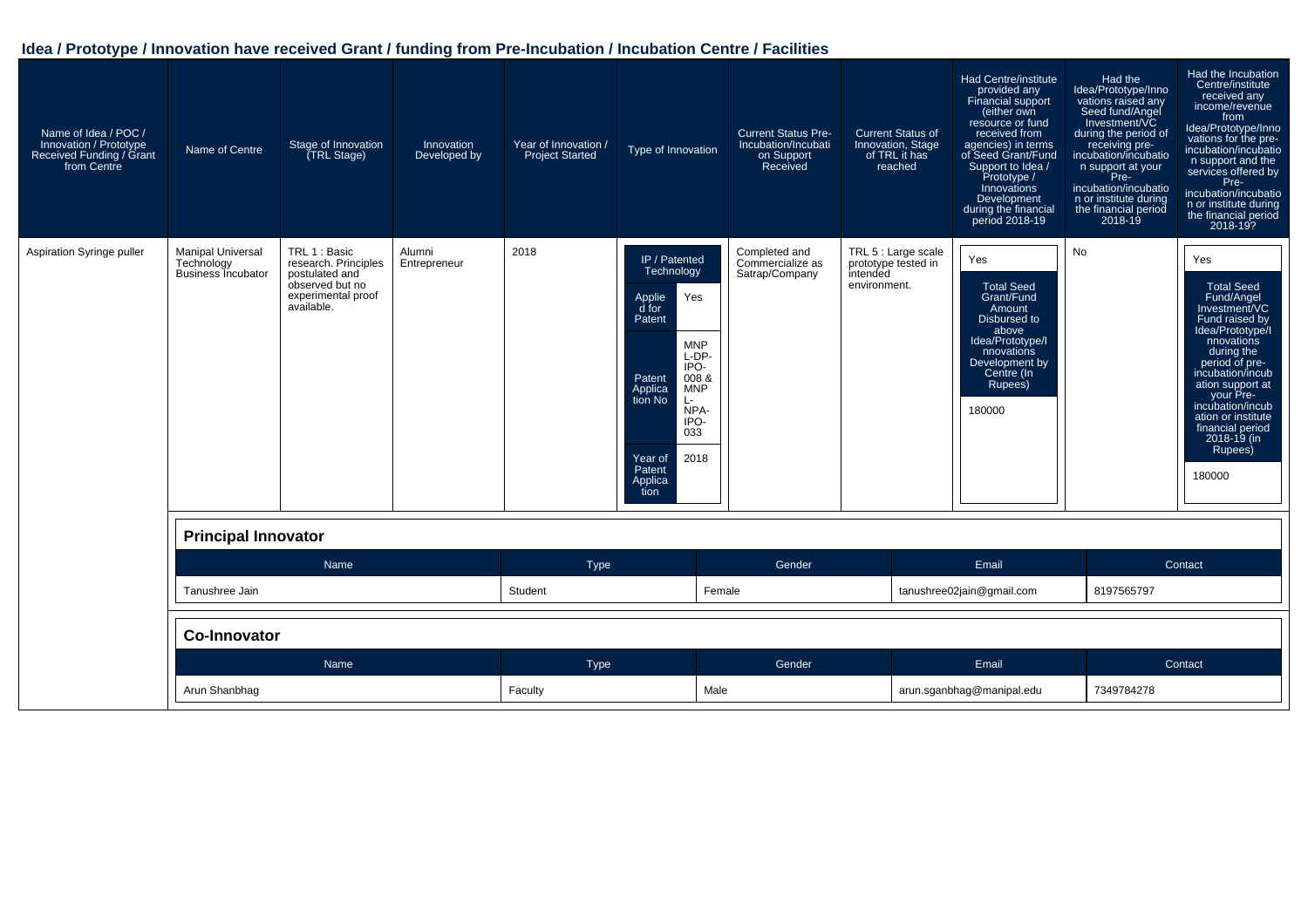| Name of Idea / POC /<br>Innovation / Prototype<br>Received Funding / Grant<br>from Centre | Name of Centre                                                      | Stage of Innovation<br>(TRL Stage)                                                        | Innovation<br>Developed by                          | Year of Innovation /<br><b>Project Started</b>  | Type of Innovation                      | <b>Current Status Pre-</b><br>Incubation/Incubati<br>on Support<br>Received | <b>Current Status of</b><br>Innovation, Stage<br>of TRL it has<br>reached                       | Had Centre/institute<br>provided any<br>Financial support<br>(either own<br>resource or fund<br>received from<br>agencies) in terms<br>of Seed Grant/Fund<br>Support to Idea /<br>Prototype /<br>Innovations<br>Development<br>during the financial<br>period 2018-19 | Had the<br>Idea/Prototype/Inno<br>vations raised any<br>Seed fund/Angel<br>Investment/VC<br>during the period of<br>receiving pre-<br>incubation/incubatio<br>n support at your<br>Pre-<br>incubation/incubatio<br>n or institute during<br>the financial period<br>$2018 - 19$ | Had the Incubation<br>Centre/institute<br>received any<br>income/revenue<br>from<br>Idea/Prototype/Inno<br>vations for the pre-<br>incubation/incubatio<br>n support and the<br>services offered by<br>Pre-<br>incubation/incubatio<br>n or institute during<br>the financial period<br>2018-19?  |
|-------------------------------------------------------------------------------------------|---------------------------------------------------------------------|-------------------------------------------------------------------------------------------|-----------------------------------------------------|-------------------------------------------------|-----------------------------------------|-----------------------------------------------------------------------------|-------------------------------------------------------------------------------------------------|-----------------------------------------------------------------------------------------------------------------------------------------------------------------------------------------------------------------------------------------------------------------------|---------------------------------------------------------------------------------------------------------------------------------------------------------------------------------------------------------------------------------------------------------------------------------|---------------------------------------------------------------------------------------------------------------------------------------------------------------------------------------------------------------------------------------------------------------------------------------------------|
| QME5                                                                                      | <b>Manipal Universal</b><br>Technology<br><b>Business Incubator</b> | TRL 2 : Technology<br>formulation.<br>Concept and<br>application have<br>been formulated. | Innovator/Entrepren<br>eur External to<br>Institute | 2018                                            | Non-IP / Non-<br>Patented<br>Technology | Still Under<br>Development<br><b>Process</b>                                | TRL 4 : Small scale<br>prototype built in a<br>laboratory<br>environment ("ugly"<br>prototype). | Yes<br><b>Total Seed</b><br>Grant/Fund<br>Amount<br>Disbursed to<br>above<br>Idea/Prototype/I<br>nnovations<br>Development by<br>Centre (In<br>Rupees)<br>16000                                                                                                       | No                                                                                                                                                                                                                                                                              | Yes<br><b>Total Seed</b><br>Fund/Angel<br>Investment/VC<br>Fund raised by<br>Idea/Prototype/I<br>nnovations<br>during the<br>period of pre-<br>incubation/incub<br>ation support at<br>your Pre-<br>incubation/incub<br>ation or institute<br>financial period<br>2018-19 (in<br>Rupees)<br>16000 |
|                                                                                           | <b>Principal Innovator</b>                                          |                                                                                           |                                                     |                                                 |                                         |                                                                             |                                                                                                 |                                                                                                                                                                                                                                                                       |                                                                                                                                                                                                                                                                                 |                                                                                                                                                                                                                                                                                                   |
|                                                                                           |                                                                     | Name                                                                                      |                                                     | Type                                            |                                         | Gender                                                                      |                                                                                                 | Email                                                                                                                                                                                                                                                                 |                                                                                                                                                                                                                                                                                 | Contact                                                                                                                                                                                                                                                                                           |
|                                                                                           | Rakesh Kothari                                                      |                                                                                           |                                                     | Innovator/Entrepreneur External to<br>Institute | Male                                    |                                                                             |                                                                                                 | rakeshnk000@gmail.com                                                                                                                                                                                                                                                 | 7899395293                                                                                                                                                                                                                                                                      |                                                                                                                                                                                                                                                                                                   |
|                                                                                           | <b>Co-Innovator</b>                                                 |                                                                                           |                                                     |                                                 |                                         |                                                                             |                                                                                                 |                                                                                                                                                                                                                                                                       |                                                                                                                                                                                                                                                                                 |                                                                                                                                                                                                                                                                                                   |
|                                                                                           |                                                                     | Name                                                                                      |                                                     | Type                                            |                                         | Gender                                                                      |                                                                                                 | Email                                                                                                                                                                                                                                                                 |                                                                                                                                                                                                                                                                                 | Contact                                                                                                                                                                                                                                                                                           |
|                                                                                           | Shrihari Upadhyaya                                                  |                                                                                           |                                                     | Faculty                                         | Male                                    |                                                                             |                                                                                                 | ys.Upadhyaya@manipal.edu                                                                                                                                                                                                                                              | 9449104525                                                                                                                                                                                                                                                                      |                                                                                                                                                                                                                                                                                                   |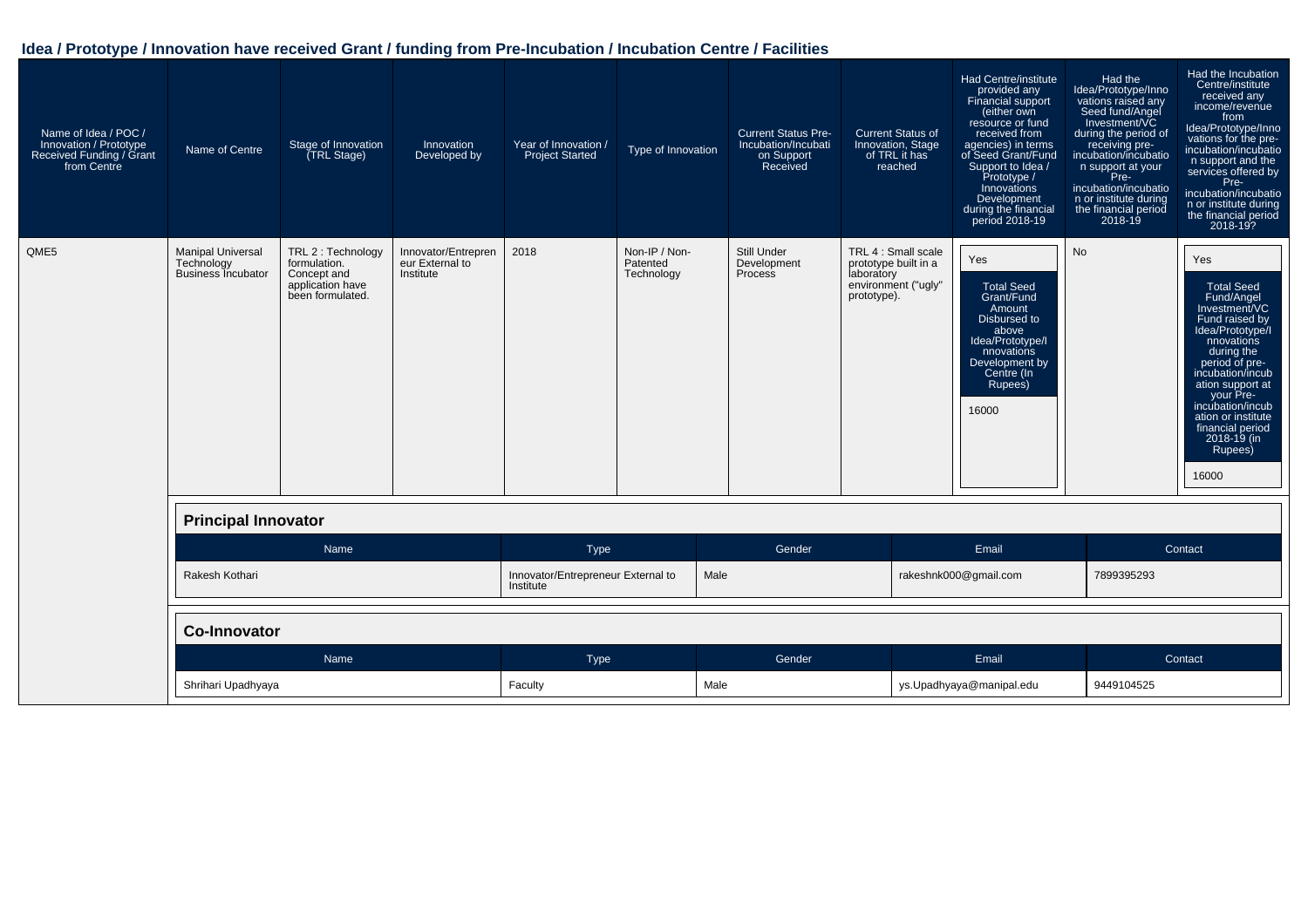| Name of Idea / POC /<br>Innovation / Prototype<br>Received Funding / Grant<br>from Centre | Name of Centre                                                      | Stage of Innovation<br>TRL Stage)                                       | Innovation<br>Developed by | Year of Innovation /<br><b>Project Started</b> | Type of Innovation                      | <b>Current Status Pre-</b><br>Incubation/Incubati<br>on Support<br>Received | <b>Current Status of</b><br>Innovation, Stage<br>of TRL it has<br>reached                             | Had Centre/institute<br>provided any<br>Financial support<br>(either own<br>resource or fund<br>received from<br>agencies) in terms<br>of Seed Grant/Fund<br>Support to Idea /<br>Prototype /<br>Innovations<br>Development<br>during the financial<br>period 2018-19 | Had the<br>Idea/Prototype/Inno<br>vations raised any<br>Seed fund/Angel<br>Investment/VC<br>during the period of<br>receiving pre-<br>incubation/incubatio<br>n support at your<br>Pre-<br>incubation/incubatio<br>n or institute during<br>the financial period<br>$2018 - 19$ | Had the Incubation<br>Centre/institute<br>received any<br>income/revenue<br>from<br>Idea/Prototype/Inno<br>vations for the pre-<br>incubation/incubatio<br>n support and the<br>services offered by<br>Pre-<br>incubation/incubatio<br>n or institute during<br>the financial period<br>2018-19?  |
|-------------------------------------------------------------------------------------------|---------------------------------------------------------------------|-------------------------------------------------------------------------|----------------------------|------------------------------------------------|-----------------------------------------|-----------------------------------------------------------------------------|-------------------------------------------------------------------------------------------------------|-----------------------------------------------------------------------------------------------------------------------------------------------------------------------------------------------------------------------------------------------------------------------|---------------------------------------------------------------------------------------------------------------------------------------------------------------------------------------------------------------------------------------------------------------------------------|---------------------------------------------------------------------------------------------------------------------------------------------------------------------------------------------------------------------------------------------------------------------------------------------------|
| Expedition                                                                                | <b>Manipal Universal</b><br>Technology<br><b>Business Incubator</b> | TRL 0 : Idea.<br>Unproven concept,<br>no testing has been<br>performed. | Alumni<br>Entrepreneur     | 2017                                           | Non-IP / Non-<br>Patented<br>Technology | Completed and<br>Commercialize as<br>Satrap/Company                         | TRL 6 : Prototype<br>system tested in<br>intended<br>environment close<br>to expected<br>performance. | Yes<br><b>Total Seed</b><br>Grant/Fund<br>Amount<br>Disbursed to<br>above<br>Idea/Prototype/I<br>nnovations<br>Development by<br>Centre (In<br>Rupees)<br>60000                                                                                                       | No                                                                                                                                                                                                                                                                              | Yes<br><b>Total Seed</b><br>Fund/Angel<br>Investment/VC<br>Fund raised by<br>Idea/Prototype/I<br>nnovations<br>during the<br>period of pre-<br>incubation/incub<br>ation support at<br>your Pre-<br>incubation/incub<br>ation or institute<br>financial period<br>2018-19 (in<br>Rupees)<br>60000 |
|                                                                                           | <b>Principal Innovator</b>                                          |                                                                         |                            |                                                |                                         |                                                                             |                                                                                                       |                                                                                                                                                                                                                                                                       |                                                                                                                                                                                                                                                                                 |                                                                                                                                                                                                                                                                                                   |
|                                                                                           |                                                                     | Name                                                                    |                            | <b>Type</b>                                    |                                         | Gender                                                                      |                                                                                                       | Email                                                                                                                                                                                                                                                                 |                                                                                                                                                                                                                                                                                 | Contact                                                                                                                                                                                                                                                                                           |
|                                                                                           | Anup Kayande                                                        |                                                                         |                            | Alumni Entrepreneur                            | Male                                    |                                                                             |                                                                                                       | arkayande@gmail.com                                                                                                                                                                                                                                                   | 9637573532                                                                                                                                                                                                                                                                      |                                                                                                                                                                                                                                                                                                   |
|                                                                                           | <b>Co-Innovator</b>                                                 |                                                                         |                            |                                                |                                         |                                                                             |                                                                                                       |                                                                                                                                                                                                                                                                       |                                                                                                                                                                                                                                                                                 |                                                                                                                                                                                                                                                                                                   |
|                                                                                           |                                                                     | Name                                                                    |                            | <b>Type</b>                                    |                                         | Gender                                                                      |                                                                                                       | Email                                                                                                                                                                                                                                                                 |                                                                                                                                                                                                                                                                                 | Contact                                                                                                                                                                                                                                                                                           |
|                                                                                           | Suarabh Bhandare                                                    |                                                                         |                            | Student                                        |                                         | Male                                                                        |                                                                                                       | arkayande@gmail.com                                                                                                                                                                                                                                                   |                                                                                                                                                                                                                                                                                 |                                                                                                                                                                                                                                                                                                   |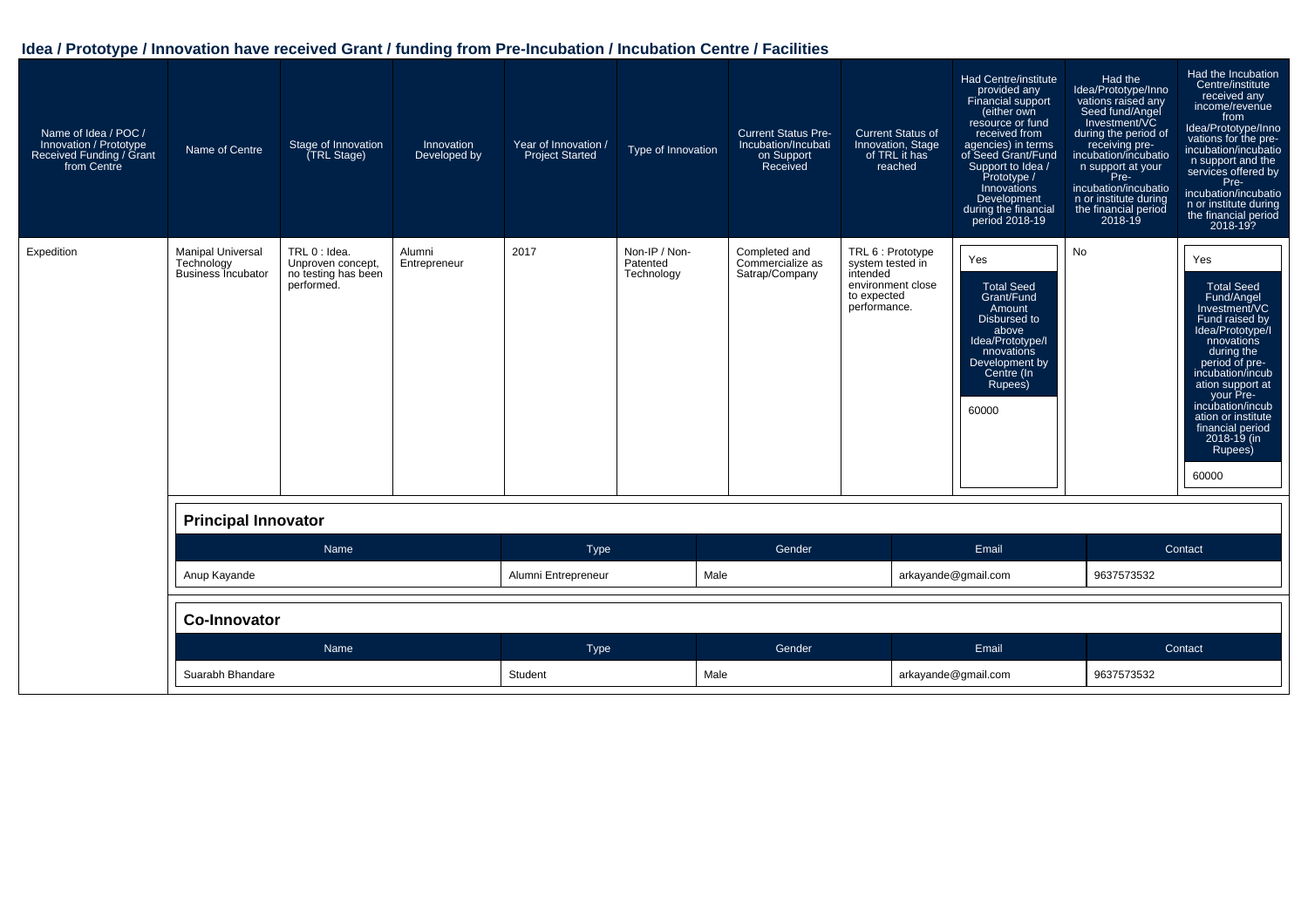| Name of Idea / POC /<br>Innovation / Prototype<br>Received Funding / Grant<br>from Centre | Name of Centre                                                      | Stage of Innovation<br>TRL Stage)                                                                              | Innovation<br>Developed by | Year of Innovation /<br><b>Project Started</b> | Type of Innovation                      | <b>Current Status Pre-</b><br>Incubation/Incubati<br>on Support<br>Received | <b>Current Status of</b><br>Innovation, Stage<br>of TRL it has<br>reached                 | <b>Had Centre/institute</b><br>provided any<br>Financial support<br>(either own<br>resource or fund<br>received from<br>agencies) in terms<br>of Seed Grant/Fund<br>Support to Idea /<br>Prototype /<br>Innovations<br>Development<br>during the financial<br>period 2018-19 | Had the<br>Idea/Prototype/Inno<br>vations raised any<br>Seed fund/Angel<br>Investment/VC<br>during the period of<br>receiving pre-<br>incubation/incubatio<br>n support at your<br>Pre-<br>incubation/incubatio<br>n or institute during<br>the financial period<br>$2018 - 19$ | Had the Incubation<br>Centre/institute<br>received any<br>income/revenue<br>from<br>Idea/Prototype/Inno<br>vations for the pre-<br>incubation/incubatio<br>n support and the<br>services offered by<br>Pre-<br>incubation/incubatio<br>n or institute during<br>the financial period<br>2018-19?       |
|-------------------------------------------------------------------------------------------|---------------------------------------------------------------------|----------------------------------------------------------------------------------------------------------------|----------------------------|------------------------------------------------|-----------------------------------------|-----------------------------------------------------------------------------|-------------------------------------------------------------------------------------------|------------------------------------------------------------------------------------------------------------------------------------------------------------------------------------------------------------------------------------------------------------------------------|---------------------------------------------------------------------------------------------------------------------------------------------------------------------------------------------------------------------------------------------------------------------------------|--------------------------------------------------------------------------------------------------------------------------------------------------------------------------------------------------------------------------------------------------------------------------------------------------------|
| <b>Automated Farming</b>                                                                  | <b>Manipal Universal</b><br>Technology<br><b>Business Incubator</b> | TRL 1 : Basic<br>research. Principles<br>postulated and<br>observed but no<br>experimental proof<br>available. | Alumni<br>Entrepreneur     | 2017                                           | Non-IP / Non-<br>Patented<br>Technology | Completed and<br>Ready for<br>Commercialization/I<br>ncubati                | TRL 3 : Applied<br>research. First<br>laboratory tests<br>completed; proof of<br>concept. | Yes<br><b>Total Seed</b><br>Grant/Fund<br>Amount<br>Disbursed to<br>above<br>Idea/Prototype/I<br>nnovations<br>Development by<br>Centre (In<br>Rupees)<br>150000                                                                                                             | <b>No</b>                                                                                                                                                                                                                                                                       | Yes<br><b>Total Seed</b><br>Fund/Angel<br>Investment/VC<br>Fund raised by<br>Idea/Prototype/I<br>nnovations<br>during the<br>period of pre-<br>incubation/incub<br>ation support at<br>your Pre-<br>incubation/incub<br>ation or institute<br>financial period<br>$2018 - 19$ (in<br>Rupees)<br>150000 |
|                                                                                           | <b>Principal Innovator</b>                                          |                                                                                                                |                            |                                                |                                         |                                                                             |                                                                                           |                                                                                                                                                                                                                                                                              |                                                                                                                                                                                                                                                                                 |                                                                                                                                                                                                                                                                                                        |
|                                                                                           |                                                                     | Name                                                                                                           |                            | Type                                           |                                         | Gender                                                                      |                                                                                           | Email                                                                                                                                                                                                                                                                        |                                                                                                                                                                                                                                                                                 | Contact                                                                                                                                                                                                                                                                                                |
|                                                                                           | Vaibhav Thacker                                                     |                                                                                                                |                            | Alumni Entrepreneur                            |                                         | Male                                                                        |                                                                                           | vaibhavthacker95@gmail.com                                                                                                                                                                                                                                                   | 7975638109                                                                                                                                                                                                                                                                      |                                                                                                                                                                                                                                                                                                        |
|                                                                                           | <b>Co-Innovator</b>                                                 |                                                                                                                |                            |                                                |                                         |                                                                             |                                                                                           |                                                                                                                                                                                                                                                                              |                                                                                                                                                                                                                                                                                 |                                                                                                                                                                                                                                                                                                        |
|                                                                                           |                                                                     | Name                                                                                                           |                            | Type                                           |                                         | Gender                                                                      |                                                                                           | Email                                                                                                                                                                                                                                                                        |                                                                                                                                                                                                                                                                                 | Contact                                                                                                                                                                                                                                                                                                |
|                                                                                           | Prachetha Shetty                                                    |                                                                                                                |                            | Alumni Entrepreneur                            |                                         | Female                                                                      |                                                                                           | prachethashetty@gmail.com                                                                                                                                                                                                                                                    | 9632750340                                                                                                                                                                                                                                                                      |                                                                                                                                                                                                                                                                                                        |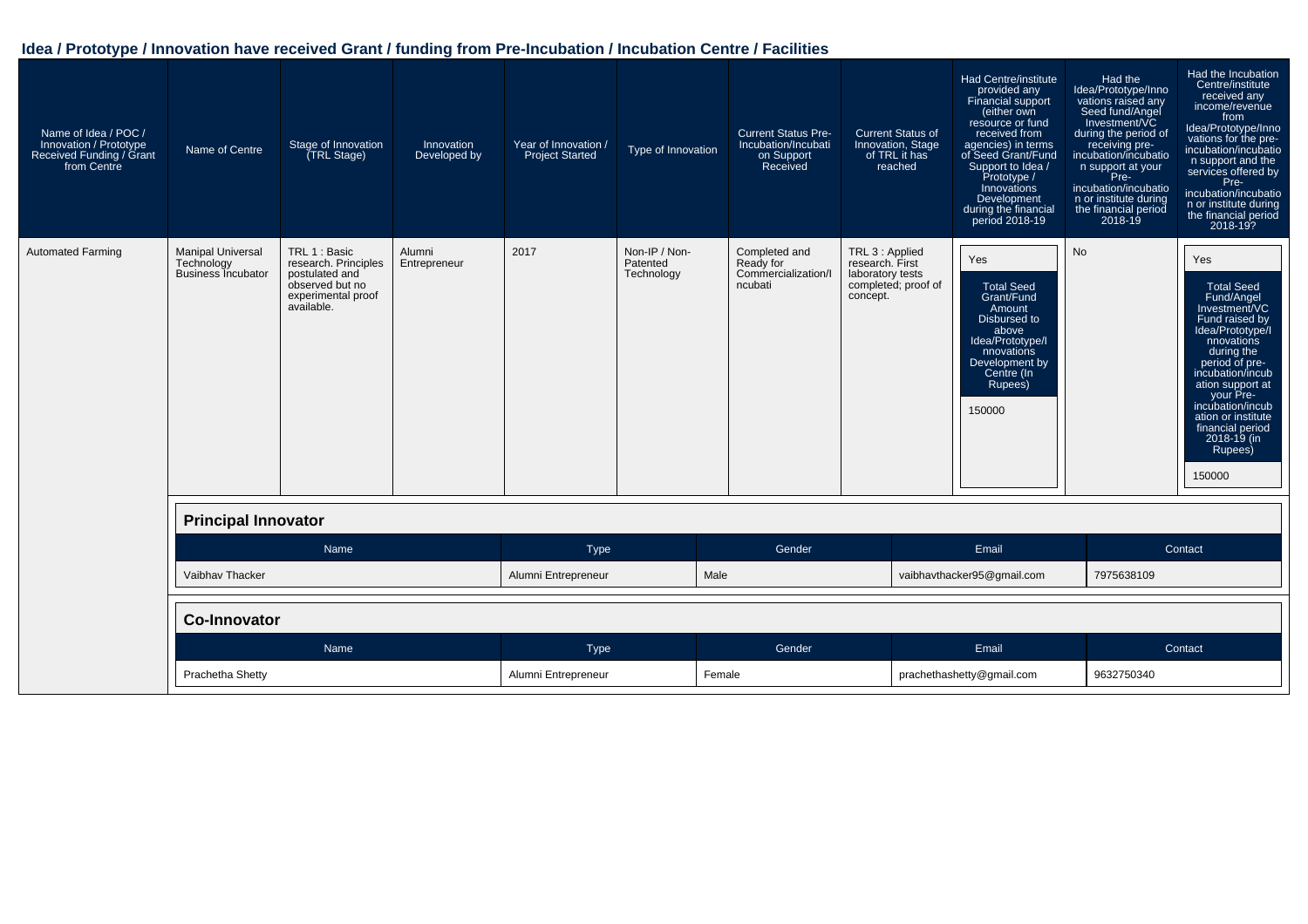| Name of Idea / POC /<br>Innovation / Prototype<br>Received Funding / Grant<br>from Centre | Name of Centre                                                      | Stage of Innovation<br>(TRL Stage)                                                        | Innovation<br>Developed by | Year of Innovation /<br><b>Project Started</b> | Type of Innovation                                                                                                                                                                                 | <b>Current Status Pre-</b><br>Incubation/Incubati<br>on Support<br>Received | <b>Current Status of</b><br>Innovation, Stage<br>of TRL it has<br>reached                 | Had Centre/institute<br>provided any<br>Financial support<br>(either own<br>resource or fund<br>received from<br>agencies) in terms<br>of Seed Grant/Fund<br>Support to Idea /<br>Prototype /<br>Innovations<br>Development<br>during the financial<br>period 2018-19 | Had the<br>Idea/Prototype/Inno<br>vations raised any<br>Seed fund/Angel<br>Investment/VC<br>during the period of<br>receiving pre-<br>incubation/incubatio<br>n support at your<br>Pre-<br>incubation/incubatio<br>n or institute during<br>the financial period<br>2018-19 | Had the Incubation<br>Centre/institute<br>received any<br>income/revenue<br>from<br>Idea/Prototype/Inno<br>vations for the pre-<br>incubation/incubatio<br>n support and the<br>services offered by<br>Pre-<br>incubation/incubatio<br>n or institute during<br>the financial period<br>2018-19?       |
|-------------------------------------------------------------------------------------------|---------------------------------------------------------------------|-------------------------------------------------------------------------------------------|----------------------------|------------------------------------------------|----------------------------------------------------------------------------------------------------------------------------------------------------------------------------------------------------|-----------------------------------------------------------------------------|-------------------------------------------------------------------------------------------|-----------------------------------------------------------------------------------------------------------------------------------------------------------------------------------------------------------------------------------------------------------------------|-----------------------------------------------------------------------------------------------------------------------------------------------------------------------------------------------------------------------------------------------------------------------------|--------------------------------------------------------------------------------------------------------------------------------------------------------------------------------------------------------------------------------------------------------------------------------------------------------|
| <b>VISINT Healthcare</b>                                                                  | <b>Manipal Universal</b><br>Technology<br><b>Business Incubator</b> | TRL 2 : Technology<br>formulation.<br>Concept and<br>application have<br>been formulated. | Faculty                    | 2018                                           | IP / Patented<br>Technology<br>Yes<br>Applie<br>d for<br>Patent<br>E-<br>Patent<br>$\overline{6}/23/$<br>Applica<br>2018/<br>tion No<br><b>CHE</b><br>2018<br>Year of<br>Patent<br>Applica<br>tion | Graduated from<br>Institute/Centre and<br>Pursuing on Ow                    | TRL 3 : Applied<br>research. First<br>laboratory tests<br>completed; proof of<br>concept. | Yes<br><b>Total Seed</b><br>Grant/Fund<br>Amount<br>Disbursed to<br>above<br>Idea/Prototype/I<br>nnovations<br>Development by<br>Centre (In<br>Rupees)<br>800000                                                                                                      | No                                                                                                                                                                                                                                                                          | Yes<br><b>Total Seed</b><br>Fund/Angel<br>Investment/VC<br>Fund raised by<br>Idea/Prototype/I<br>nnovations<br>during the<br>period of pre-<br>incubation/incub<br>ation support at<br>your Pre-<br>incubation/incub<br>ation or institute<br>financial period<br>$2018 - 19$ (in<br>Rupees)<br>800000 |
|                                                                                           | <b>Principal Innovator</b>                                          |                                                                                           |                            |                                                |                                                                                                                                                                                                    |                                                                             |                                                                                           |                                                                                                                                                                                                                                                                       |                                                                                                                                                                                                                                                                             |                                                                                                                                                                                                                                                                                                        |
|                                                                                           |                                                                     | Name                                                                                      |                            | <b>Type</b>                                    |                                                                                                                                                                                                    | Gender                                                                      |                                                                                           | Email                                                                                                                                                                                                                                                                 |                                                                                                                                                                                                                                                                             | Contact                                                                                                                                                                                                                                                                                                |
|                                                                                           | Dr. Ramesh S Ve                                                     |                                                                                           |                            | Faculty                                        | Male                                                                                                                                                                                               |                                                                             |                                                                                           | ramesh.sve@manipal.edu                                                                                                                                                                                                                                                | 8861330950                                                                                                                                                                                                                                                                  |                                                                                                                                                                                                                                                                                                        |
|                                                                                           | <b>Co-Innovator</b>                                                 |                                                                                           |                            |                                                |                                                                                                                                                                                                    |                                                                             |                                                                                           |                                                                                                                                                                                                                                                                       |                                                                                                                                                                                                                                                                             |                                                                                                                                                                                                                                                                                                        |
|                                                                                           |                                                                     | Name                                                                                      |                            | Type                                           |                                                                                                                                                                                                    | Gender                                                                      |                                                                                           | Email                                                                                                                                                                                                                                                                 |                                                                                                                                                                                                                                                                             | Contact                                                                                                                                                                                                                                                                                                |
|                                                                                           | Dr. Krtica                                                          |                                                                                           |                            | Faculty                                        | Female                                                                                                                                                                                             |                                                                             | skrithica@yahoo.com                                                                       |                                                                                                                                                                                                                                                                       | 8861330950                                                                                                                                                                                                                                                                  |                                                                                                                                                                                                                                                                                                        |
| InnoVendSmart vending<br>Machine                                                          | Makerspace Space<br>Lab                                             | TRL 0 : Idea.<br>Unproven concept,<br>no testing has been<br>performed.                   | Faculty and<br>Student     | 2018                                           | Non-IP / Non-<br>Patented<br>Technology                                                                                                                                                            | Still Under<br>Development<br>Process                                       | TRL 3 : Applied<br>research. First<br>laboratory tests<br>completed; proof of<br>concept. | Yes<br><b>Total Seed</b><br>Grant/Fund<br>Amount<br>Disbursed to<br>above<br>Idea/Prototype/I<br>nnovations<br>Development by<br>Centre (In<br>Rupees)<br>$\overline{0}$                                                                                              | No                                                                                                                                                                                                                                                                          | No                                                                                                                                                                                                                                                                                                     |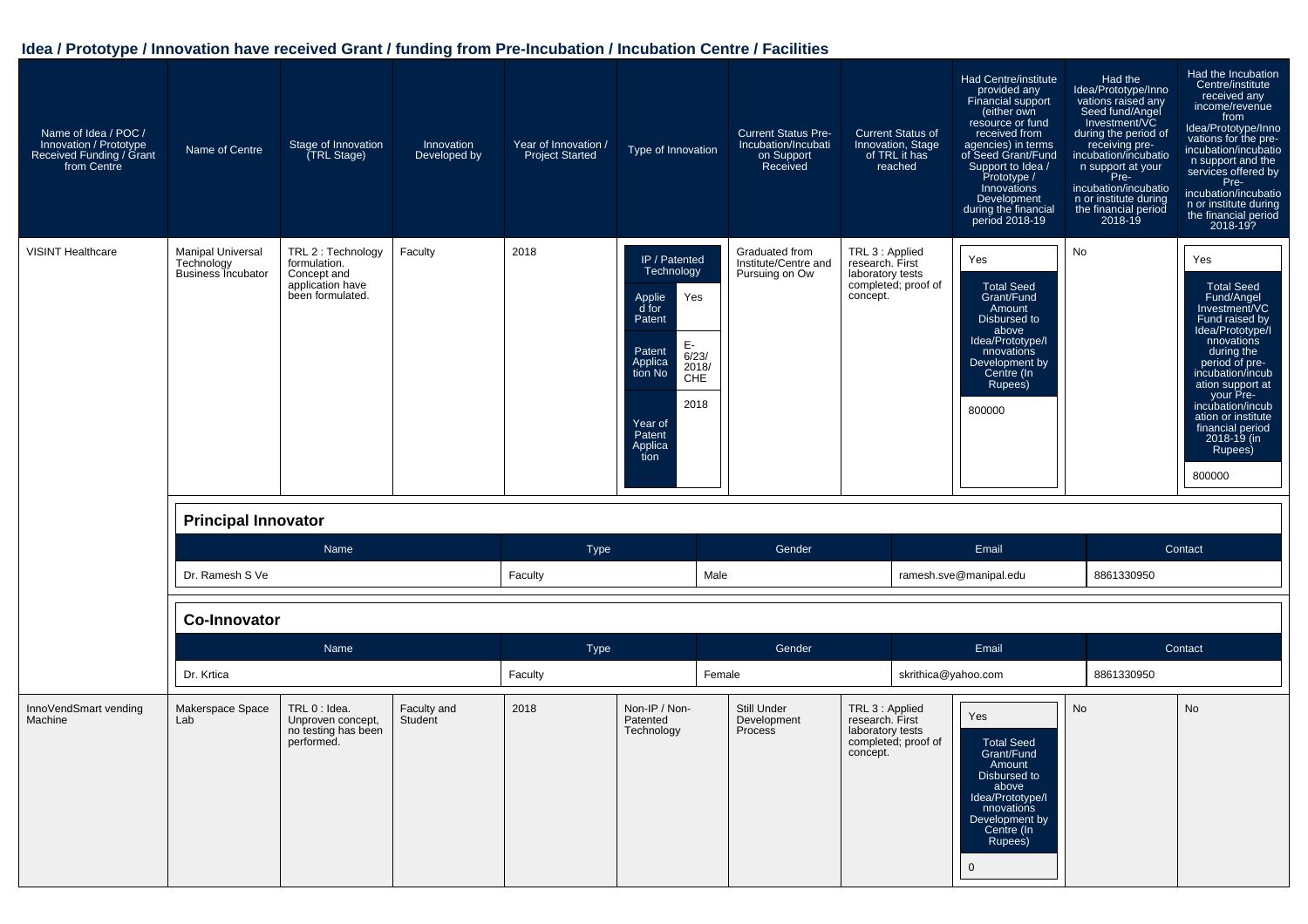| Name of Idea / POC /<br>Innovation / Prototype<br>Received Funding / Grant<br>from Centre | Name of Centre             | Stage of Innovation<br>(TRL Stage)                                                        | Innovation<br>Developed by | Year of Innovation /<br><b>Project Started</b> | Type of Innovation                      | <b>Current Status Pre-</b><br>Incubation/Incubati<br>on Support<br>Received | <b>Current Status of</b><br>Innovation, Stage<br>of TRL it has<br>reached                                      | Had Centre/institute<br>provided any<br>Financial support<br>(either own<br>resource or fund<br>received from<br>agencies) in terms<br>of Seed Grant/Fund<br>Support to Idea /<br>Prototype /<br>Innovations<br>Development<br>during the financial<br>period 2018-19 | Had the<br>Idea/Prototype/Inno<br>vations raised any<br>Seed fund/Angel<br>Investment/VC<br>during the period of<br>receiving pre-<br>incubation/incubatio<br>n support at your<br>Pre-<br>incubation/incubatio<br>n or institute during<br>the financial period<br>2018-19 | Had the Incubation<br>Centre/institute<br>received any<br>income/revenue<br>from<br>Idea/Prototype/Inno<br>vations for the pre-<br>incubation/incubatio<br>n support and the<br>services offered by<br>Pre-<br>incubation/incubatio<br>n or institute during<br>the financial period<br>2018-19? |  |
|-------------------------------------------------------------------------------------------|----------------------------|-------------------------------------------------------------------------------------------|----------------------------|------------------------------------------------|-----------------------------------------|-----------------------------------------------------------------------------|----------------------------------------------------------------------------------------------------------------|-----------------------------------------------------------------------------------------------------------------------------------------------------------------------------------------------------------------------------------------------------------------------|-----------------------------------------------------------------------------------------------------------------------------------------------------------------------------------------------------------------------------------------------------------------------------|--------------------------------------------------------------------------------------------------------------------------------------------------------------------------------------------------------------------------------------------------------------------------------------------------|--|
|                                                                                           | <b>Principal Innovator</b> |                                                                                           |                            |                                                |                                         |                                                                             |                                                                                                                |                                                                                                                                                                                                                                                                       |                                                                                                                                                                                                                                                                             |                                                                                                                                                                                                                                                                                                  |  |
|                                                                                           |                            | Name                                                                                      |                            | Type                                           |                                         | Gender                                                                      |                                                                                                                | Email                                                                                                                                                                                                                                                                 |                                                                                                                                                                                                                                                                             | Contact                                                                                                                                                                                                                                                                                          |  |
|                                                                                           | Akhil Jain                 |                                                                                           |                            | Student                                        | Male                                    |                                                                             |                                                                                                                | aj080796@gmail.com                                                                                                                                                                                                                                                    | 8310825032                                                                                                                                                                                                                                                                  |                                                                                                                                                                                                                                                                                                  |  |
|                                                                                           | <b>Co-Innovator</b>        |                                                                                           |                            |                                                |                                         |                                                                             |                                                                                                                |                                                                                                                                                                                                                                                                       |                                                                                                                                                                                                                                                                             |                                                                                                                                                                                                                                                                                                  |  |
|                                                                                           |                            | Name                                                                                      |                            | Type                                           |                                         | Gender                                                                      |                                                                                                                | Email                                                                                                                                                                                                                                                                 |                                                                                                                                                                                                                                                                             | Contact                                                                                                                                                                                                                                                                                          |  |
|                                                                                           | Arun Shanbhag              |                                                                                           |                            | Faculty                                        | Male                                    |                                                                             |                                                                                                                | arun.shanbhag@mail.com                                                                                                                                                                                                                                                | 7349784278                                                                                                                                                                                                                                                                  |                                                                                                                                                                                                                                                                                                  |  |
| LACTOSANS THE BLOAT<br><b>FREE MILK</b>                                                   | Idea Cafe                  | TRL 2 : Technology<br>formulation.<br>Concept and<br>application have<br>been formulated. | Faculty and<br>Student     | 2017                                           | Non-IP / Non-<br>Patented<br>Technology | Still Under<br>Development<br>Process                                       | TRL 1 : Basic<br>research. Principles<br>postulated and<br>observed but no<br>experimental proof<br>available. | Yes<br><b>Total Seed</b><br>Grant/Fund<br>Amount<br>Disbursed to<br>above<br>Idea/Prototype/I<br>nnovations<br>Development by<br>Centre (In<br>Rupees)<br>3222                                                                                                        | No                                                                                                                                                                                                                                                                          | Yes<br><b>Total Seed</b><br>Fund/Angel<br>Investment/VC<br>Fund raised by<br>Idea/Prototype/I<br>nnovations<br>during the<br>period of pre-<br>incubation/incub<br>ation support at<br>your Pre-<br>incubation/incub<br>ation or institute<br>financial period<br>2018-19 (in<br>Rupees)<br>3222 |  |
|                                                                                           | <b>Principal Innovator</b> |                                                                                           |                            |                                                |                                         |                                                                             |                                                                                                                |                                                                                                                                                                                                                                                                       |                                                                                                                                                                                                                                                                             |                                                                                                                                                                                                                                                                                                  |  |
|                                                                                           |                            | Name                                                                                      |                            | Type                                           |                                         | Gender                                                                      |                                                                                                                | Email                                                                                                                                                                                                                                                                 |                                                                                                                                                                                                                                                                             | Contact                                                                                                                                                                                                                                                                                          |  |
|                                                                                           | KOTESHWARA ANANTHAMURTHY   |                                                                                           |                            | Student                                        | Male                                    |                                                                             |                                                                                                                | anandha12@gmail.com                                                                                                                                                                                                                                                   | 8939154727                                                                                                                                                                                                                                                                  |                                                                                                                                                                                                                                                                                                  |  |
|                                                                                           | <b>Co-Innovator</b>        |                                                                                           |                            |                                                |                                         |                                                                             |                                                                                                                |                                                                                                                                                                                                                                                                       |                                                                                                                                                                                                                                                                             |                                                                                                                                                                                                                                                                                                  |  |
|                                                                                           |                            | Name                                                                                      |                            | Type                                           |                                         | Gender                                                                      |                                                                                                                | Email                                                                                                                                                                                                                                                                 |                                                                                                                                                                                                                                                                             | Contact                                                                                                                                                                                                                                                                                          |  |
|                                                                                           | Dr. JESIL MATHEW           |                                                                                           |                            | Faculty                                        | Male                                    |                                                                             |                                                                                                                | jesil.m@manipal.edu                                                                                                                                                                                                                                                   |                                                                                                                                                                                                                                                                             | 9342405959                                                                                                                                                                                                                                                                                       |  |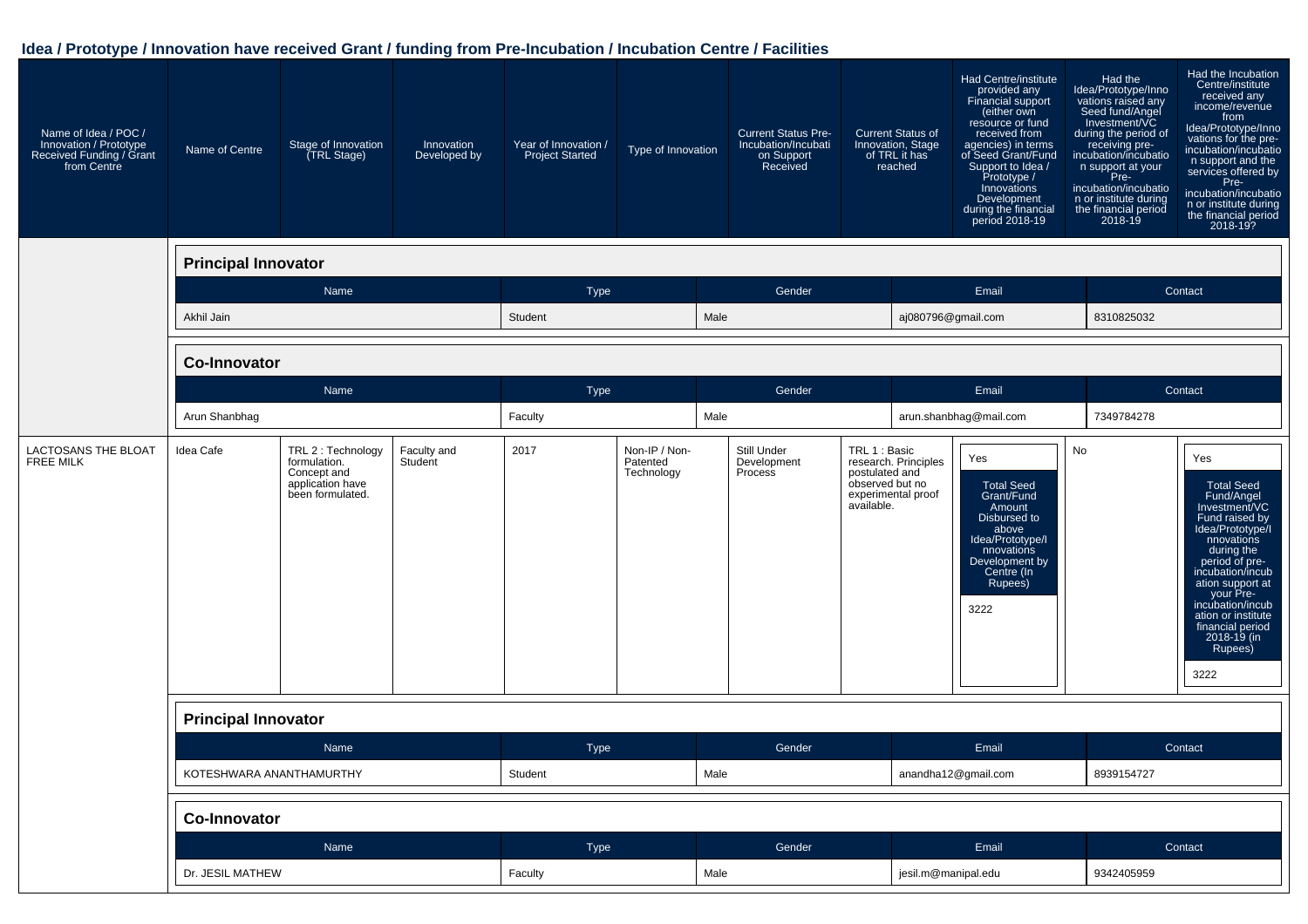| Name of Idea / POC /<br>Innovation / Prototype<br>Received Funding / Grant<br>from Centre | Name of Centre             | Stage of Innovation<br>(TRL Stage)                                      | Innovation<br>Developed by | Year of Innovation /<br><b>Project Started</b> | Type of Innovation                      | <b>Current Status Pre-</b><br>Incubation/Incubati<br>on Support<br>Received | <b>Current Status of</b><br>Innovation, Stage<br>of TRL it has<br>reached                 | Had Centre/institute<br>provided any<br>Financial support<br>(either own<br>resource or fund<br>received from<br>agencies) in terms<br>of Seed Grant/Fund<br>Support to Idea /<br>Prototype /<br>Innovations<br>Development<br>during the financial<br>period 2018-19 | Had the<br>Idea/Prototype/Inno<br>vations raised any<br>Seed fund/Angel<br>Investment/VC<br>during the period of<br>receiving pre-<br>incubation/incubatio<br>n support at your<br>Pre-<br>incubation/incubatio<br>n or institute during<br>the financial period<br>2018-19 | Had the Incubation<br>Centre/institute<br>received any<br>income/revenue<br>from<br>Idea/Prototype/Inno<br>vations for the pre-<br>incubation/incubatio<br>n support and the<br>services offered by<br>Pre-<br>incubation/incubatio<br>n or institute during<br>the financial period<br>2018-19? |
|-------------------------------------------------------------------------------------------|----------------------------|-------------------------------------------------------------------------|----------------------------|------------------------------------------------|-----------------------------------------|-----------------------------------------------------------------------------|-------------------------------------------------------------------------------------------|-----------------------------------------------------------------------------------------------------------------------------------------------------------------------------------------------------------------------------------------------------------------------|-----------------------------------------------------------------------------------------------------------------------------------------------------------------------------------------------------------------------------------------------------------------------------|--------------------------------------------------------------------------------------------------------------------------------------------------------------------------------------------------------------------------------------------------------------------------------------------------|
| InnoVend-Smart vending<br>Machine                                                         | Makerspace Space<br>Lab    | TRL 0 : Idea.<br>Unproven concept,<br>no testing has been<br>performed. | Faculty and<br>Student     | 2018                                           | Non-IP / Non-<br>Patented<br>Technology | Still Under<br>Development<br>Process                                       | TRL 3 : Applied<br>research. First<br>laboratory tests<br>completed; proof of<br>concept. | Yes<br><b>Total Seed</b><br>Grant/Fund<br>Amount<br>Disbursed to<br>above<br>Idea/Prototype/I<br>nnovations<br>Development by<br>Centre (In<br>Rupees)<br>11984.6                                                                                                     | <b>No</b>                                                                                                                                                                                                                                                                   | <b>No</b>                                                                                                                                                                                                                                                                                        |
|                                                                                           | <b>Principal Innovator</b> |                                                                         |                            |                                                |                                         |                                                                             |                                                                                           |                                                                                                                                                                                                                                                                       |                                                                                                                                                                                                                                                                             |                                                                                                                                                                                                                                                                                                  |
|                                                                                           |                            | Name                                                                    |                            | <b>Type</b>                                    |                                         | Gender                                                                      |                                                                                           | Email                                                                                                                                                                                                                                                                 |                                                                                                                                                                                                                                                                             | Contact                                                                                                                                                                                                                                                                                          |
|                                                                                           | Akhil Jain                 |                                                                         |                            | Student                                        |                                         | Male                                                                        |                                                                                           | aj080796@gmail.com                                                                                                                                                                                                                                                    | 8310825032                                                                                                                                                                                                                                                                  |                                                                                                                                                                                                                                                                                                  |
|                                                                                           | <b>Co-Innovator</b>        |                                                                         |                            |                                                |                                         |                                                                             |                                                                                           |                                                                                                                                                                                                                                                                       |                                                                                                                                                                                                                                                                             |                                                                                                                                                                                                                                                                                                  |
|                                                                                           |                            | Name                                                                    |                            | <b>Type</b>                                    |                                         | Gender                                                                      |                                                                                           | Email                                                                                                                                                                                                                                                                 |                                                                                                                                                                                                                                                                             | Contact                                                                                                                                                                                                                                                                                          |
|                                                                                           | Arun Shanbhag              |                                                                         |                            | Faculty                                        |                                         | Male                                                                        |                                                                                           | arun.shanbhag@manipal.edu                                                                                                                                                                                                                                             | 7349784278                                                                                                                                                                                                                                                                  |                                                                                                                                                                                                                                                                                                  |
| Silovation Warehouse<br>Management                                                        | Makerspace Space<br>Lab    | TRL 0 : Idea.<br>Unproven concept,<br>no testing has been<br>performed. | Faculty and<br>Student     | 2018                                           | Non-IP / Non-<br>Patented<br>Technology | Still Under<br>Development<br>Process                                       | TRL 3 : Applied<br>research. First<br>laboratory tests<br>completed; proof of<br>concept. | Yes<br><b>Total Seed</b><br>Grant/Fund<br>Amount<br>Disbursed to<br>above<br>Idea/Prototype/I<br>nnovations<br>Development by<br>Centre (In<br>Rupees)<br>13709.73                                                                                                    | <b>No</b>                                                                                                                                                                                                                                                                   | <b>No</b>                                                                                                                                                                                                                                                                                        |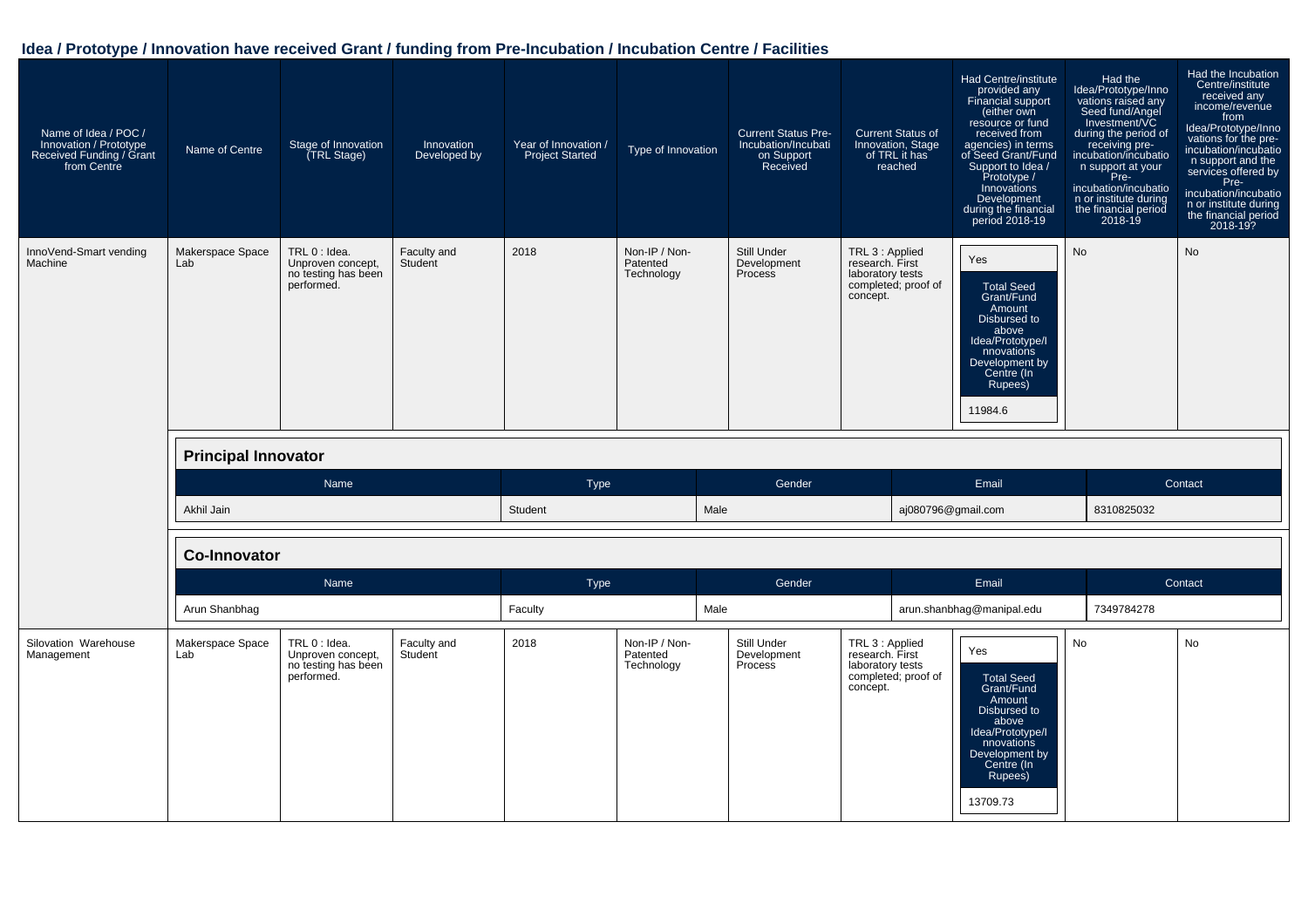| Name of Idea / POC /<br>Innovation / Prototype<br>Received Funding / Grant<br>from Centre | Name of Centre             | Stage of Innovation<br>(TRL Stage)                                      | Innovation<br>Developed by | Year of Innovation /<br><b>Project Started</b> | Type of Innovation                      | <b>Current Status Pre-</b><br>Incubation/Incubati<br>on Support<br>Received |                           | <b>Current Status of</b><br>Innovation, Stage<br>of TRL it has<br>reached | Had Centre/institute<br>provided any<br>Financial support<br>(either own<br>resource or fund<br>received from<br>agencies) in terms<br>of Seed Grant/Fund<br>Support to Idea /<br>Prototype /<br>Innovations<br>Development<br>during the financial<br>period 2018-19 | Had the<br>Idea/Prototype/Inno<br>vations raised any<br>Seed fund/Angel<br>Investment/VC<br>during the period of<br>receiving pre-<br>incubation/incubatio<br>n support at your<br>Pre-<br>incubation/incubatio<br>n or institute during<br>the financial period<br>2018-19 | Had the Incubation<br>Centre/institute<br>received any<br>income/revenue<br>from<br>Idea/Prototype/Inno<br>vations for the pre-<br>incubation/incubatio<br>n support and the<br>services offered by<br>Pre-<br>incubation/incubatio<br>n or institute during<br>the financial period<br>2018-19? |
|-------------------------------------------------------------------------------------------|----------------------------|-------------------------------------------------------------------------|----------------------------|------------------------------------------------|-----------------------------------------|-----------------------------------------------------------------------------|---------------------------|---------------------------------------------------------------------------|-----------------------------------------------------------------------------------------------------------------------------------------------------------------------------------------------------------------------------------------------------------------------|-----------------------------------------------------------------------------------------------------------------------------------------------------------------------------------------------------------------------------------------------------------------------------|--------------------------------------------------------------------------------------------------------------------------------------------------------------------------------------------------------------------------------------------------------------------------------------------------|
|                                                                                           | <b>Principal Innovator</b> |                                                                         |                            |                                                |                                         |                                                                             |                           |                                                                           |                                                                                                                                                                                                                                                                       |                                                                                                                                                                                                                                                                             |                                                                                                                                                                                                                                                                                                  |
|                                                                                           |                            | Name                                                                    |                            | <b>Type</b>                                    |                                         | Gender                                                                      |                           |                                                                           | Email                                                                                                                                                                                                                                                                 |                                                                                                                                                                                                                                                                             | Contact                                                                                                                                                                                                                                                                                          |
|                                                                                           | Tanusha Goswami            |                                                                         |                            | Student                                        |                                         | Female                                                                      |                           |                                                                           | tanusha1996@gmail.com                                                                                                                                                                                                                                                 | 9663604457                                                                                                                                                                                                                                                                  |                                                                                                                                                                                                                                                                                                  |
|                                                                                           | <b>Co-Innovator</b>        |                                                                         |                            |                                                |                                         |                                                                             |                           |                                                                           |                                                                                                                                                                                                                                                                       |                                                                                                                                                                                                                                                                             |                                                                                                                                                                                                                                                                                                  |
|                                                                                           |                            | Name                                                                    |                            | <b>Type</b>                                    |                                         | Gender                                                                      |                           |                                                                           | Email                                                                                                                                                                                                                                                                 |                                                                                                                                                                                                                                                                             | Contact                                                                                                                                                                                                                                                                                          |
|                                                                                           | Deepen Solanki             |                                                                         |                            | Student                                        |                                         | Male                                                                        |                           |                                                                           | solanki.deepen@gmail.com                                                                                                                                                                                                                                              | 9964353096                                                                                                                                                                                                                                                                  |                                                                                                                                                                                                                                                                                                  |
| Krishi Bot for small<br>Farmers (Birac Ignition<br>Grant)                                 | Makerspace Space<br>Lab    | TRL 0 : Idea.<br>Unproven concept,<br>no testing has been<br>performed. | Faculty and<br>Student     | 2018                                           | Non-IP / Non-<br>Patented<br>Technology | Still Under<br>Development<br>Process                                       | laboratory<br>prototype). | TRL 4 : Small scale<br>prototype built in a<br>environment ("ugly"        | Yes<br><b>Total Seed</b><br>Grant/Fund<br>Amount<br>Disbursed to<br>above<br>Idea/Prototype/I<br>nnovations<br>Development by<br>Centre (In<br>Rupees)<br>15374                                                                                                       | No                                                                                                                                                                                                                                                                          | No                                                                                                                                                                                                                                                                                               |
|                                                                                           | <b>Principal Innovator</b> |                                                                         |                            |                                                |                                         |                                                                             |                           |                                                                           |                                                                                                                                                                                                                                                                       |                                                                                                                                                                                                                                                                             |                                                                                                                                                                                                                                                                                                  |
|                                                                                           |                            | <b>Name</b>                                                             |                            | Type                                           |                                         | Gender                                                                      |                           |                                                                           | Email                                                                                                                                                                                                                                                                 |                                                                                                                                                                                                                                                                             | Contact                                                                                                                                                                                                                                                                                          |
|                                                                                           | Vaibhav Thacker            |                                                                         |                            | Student                                        |                                         | Male                                                                        |                           |                                                                           | vaibhavthacker95@gmail.com                                                                                                                                                                                                                                            | 7259624308                                                                                                                                                                                                                                                                  |                                                                                                                                                                                                                                                                                                  |
|                                                                                           | <b>Co-Innovator</b>        |                                                                         |                            |                                                |                                         |                                                                             |                           |                                                                           |                                                                                                                                                                                                                                                                       |                                                                                                                                                                                                                                                                             |                                                                                                                                                                                                                                                                                                  |
|                                                                                           |                            | Name                                                                    |                            | <b>Type</b>                                    |                                         | Gender                                                                      |                           |                                                                           | Email                                                                                                                                                                                                                                                                 |                                                                                                                                                                                                                                                                             | Contact                                                                                                                                                                                                                                                                                          |
|                                                                                           | Akhil Jain                 |                                                                         |                            | Student                                        |                                         | Male                                                                        |                           | aj080796@gmail.com                                                        |                                                                                                                                                                                                                                                                       | 8310825032                                                                                                                                                                                                                                                                  |                                                                                                                                                                                                                                                                                                  |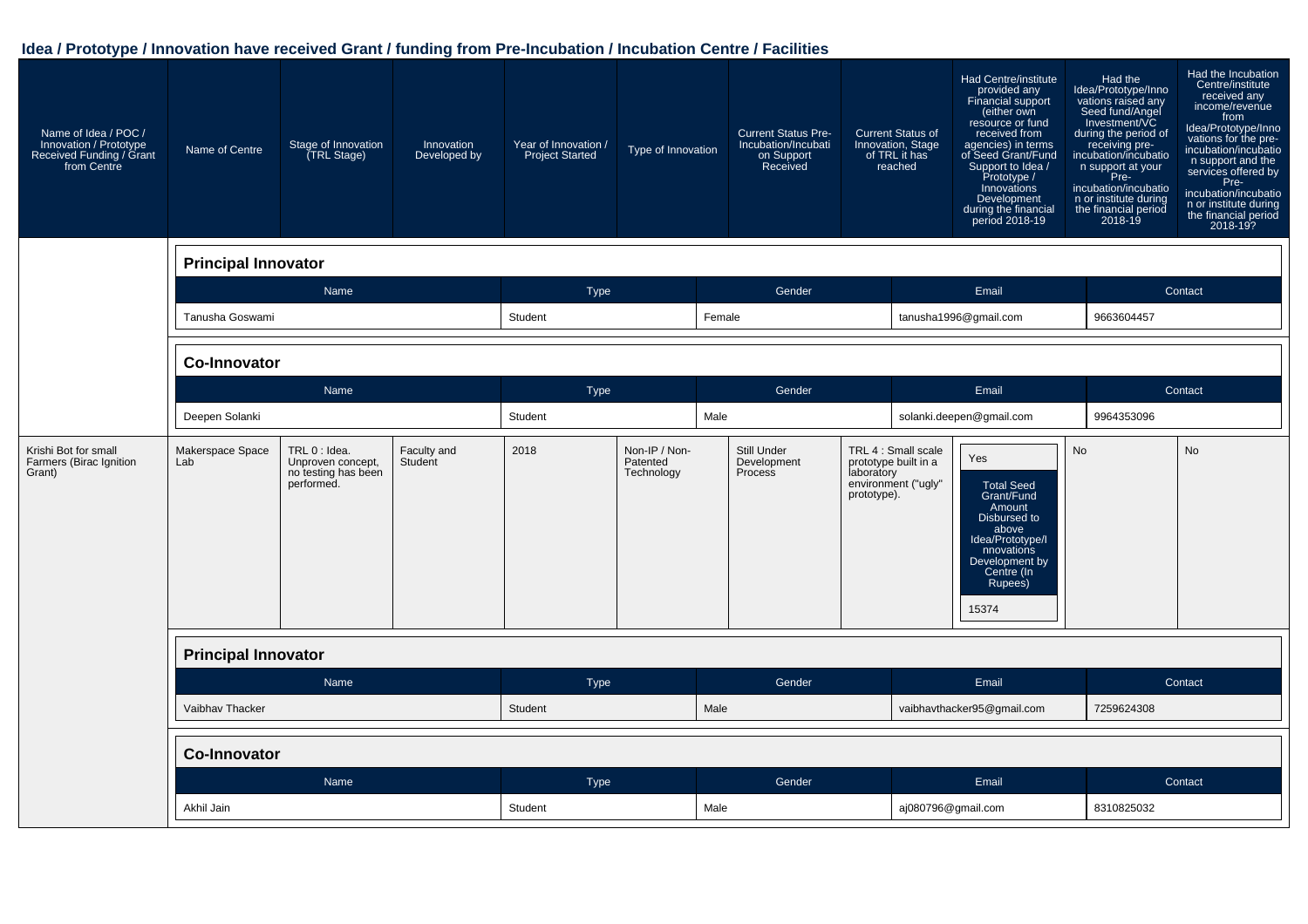| Name of Idea / POC /<br>Innovation / Prototype<br>Received Funding / Grant<br>from Centre | Name of Centre             | Stage of Innovation<br>(TRL Stage)                                      | Innovation<br>Developed by | Year of Innovation /<br><b>Project Started</b> | Type of Innovation                      | <b>Current Status Pre-</b><br>Incubation/Incubati<br>on Support<br>Received | <b>Current Status of</b><br>Innovation, Stage<br>of TRL it has<br>reached                       | Had Centre/institute<br>provided any<br><b>Financial support</b><br>(either own<br>resource or fund<br>received from<br>agencies) in terms<br>of Seed Grant/Fund<br>Support to Idea /<br>Prototype /<br>Innovations<br>Development<br>during the financial<br>period 2018-19 | Had the<br>Idea/Prototype/Inno<br>vations raised any<br>Seed fund/Angel<br>Investment/VC<br>during the period of<br>receiving pre-<br>incubation/incubatio<br>n support at your<br>Pre-<br>incubation/incubatio<br>n or institute during<br>the financial period<br>$2018 - 19$ | Had the Incubation<br>Centre/institute<br>received any<br>income/revenue<br>from<br>Idea/Prototype/Inno<br>vations for the pre-<br>incubation/incubatio<br>n support and the<br>services offered by<br>Pre-<br>incubation/incubatio<br>n or institute during<br>the financial period<br>2018-19? |
|-------------------------------------------------------------------------------------------|----------------------------|-------------------------------------------------------------------------|----------------------------|------------------------------------------------|-----------------------------------------|-----------------------------------------------------------------------------|-------------------------------------------------------------------------------------------------|------------------------------------------------------------------------------------------------------------------------------------------------------------------------------------------------------------------------------------------------------------------------------|---------------------------------------------------------------------------------------------------------------------------------------------------------------------------------------------------------------------------------------------------------------------------------|--------------------------------------------------------------------------------------------------------------------------------------------------------------------------------------------------------------------------------------------------------------------------------------------------|
| Revolden (A toothbrush for<br>the mentally and the<br>physically challenged)              | Makerspace Space<br>Lab    | TRL 0 : Idea.<br>Unproven concept,<br>no testing has been<br>performed. | Faculty and<br>Student     | 2018                                           | Non-IP / Non-<br>Patented<br>Technology | Still Under<br>Development<br>Process                                       | TRL 3 : Applied<br>research. First<br>laboratory tests<br>completed; proof of<br>concept.       | Yes<br><b>Total Seed</b><br>Grant/Fund<br>Amount<br>Disbursed to<br>above<br>Idea/Prototype/I<br>nnovations<br>Development by<br>Centre (In<br>Rupees)<br>9815.17                                                                                                            | No                                                                                                                                                                                                                                                                              | No                                                                                                                                                                                                                                                                                               |
|                                                                                           | <b>Principal Innovator</b> |                                                                         |                            |                                                |                                         |                                                                             |                                                                                                 |                                                                                                                                                                                                                                                                              |                                                                                                                                                                                                                                                                                 |                                                                                                                                                                                                                                                                                                  |
|                                                                                           |                            | Name                                                                    |                            | <b>Type</b>                                    |                                         | Gender                                                                      |                                                                                                 | Email                                                                                                                                                                                                                                                                        |                                                                                                                                                                                                                                                                                 | Contact                                                                                                                                                                                                                                                                                          |
|                                                                                           | Jaskirat Kaur              |                                                                         |                            | Student                                        |                                         | Female                                                                      |                                                                                                 | jaskirat4kaur@gmail.com                                                                                                                                                                                                                                                      | 9241065644                                                                                                                                                                                                                                                                      |                                                                                                                                                                                                                                                                                                  |
|                                                                                           | <b>Co-Innovator</b>        |                                                                         |                            |                                                |                                         |                                                                             |                                                                                                 |                                                                                                                                                                                                                                                                              |                                                                                                                                                                                                                                                                                 |                                                                                                                                                                                                                                                                                                  |
|                                                                                           |                            | Name                                                                    |                            | Type                                           |                                         | Gender                                                                      |                                                                                                 | Email                                                                                                                                                                                                                                                                        |                                                                                                                                                                                                                                                                                 | Contact                                                                                                                                                                                                                                                                                          |
|                                                                                           | Ayushman Choudhuri         |                                                                         |                            | Student                                        |                                         | Male                                                                        |                                                                                                 | ayushc205@gmail.com                                                                                                                                                                                                                                                          | 9482343658                                                                                                                                                                                                                                                                      |                                                                                                                                                                                                                                                                                                  |
| Ampoule Cutter                                                                            | Makerspace Space<br>Lab    | TRL 0 : Idea.<br>Unproven concept,<br>no testing has been<br>performed. | Faculty and<br>Student     | 2018                                           | Non-IP / Non-<br>Patented<br>Technology | Still Under<br>Development<br>Process                                       | TRL 4 : Small scale<br>prototype built in a<br>laboratory<br>environment ("ugly"<br>prototype). | Yes<br><b>Total Seed</b><br>Grant/Fund<br>Amount<br>Disbursed to<br>above<br>Idea/Prototype/I<br>nnovations<br>Development by<br>Centre (In<br>Rupees)<br>7019                                                                                                               | <b>No</b>                                                                                                                                                                                                                                                                       | <b>No</b>                                                                                                                                                                                                                                                                                        |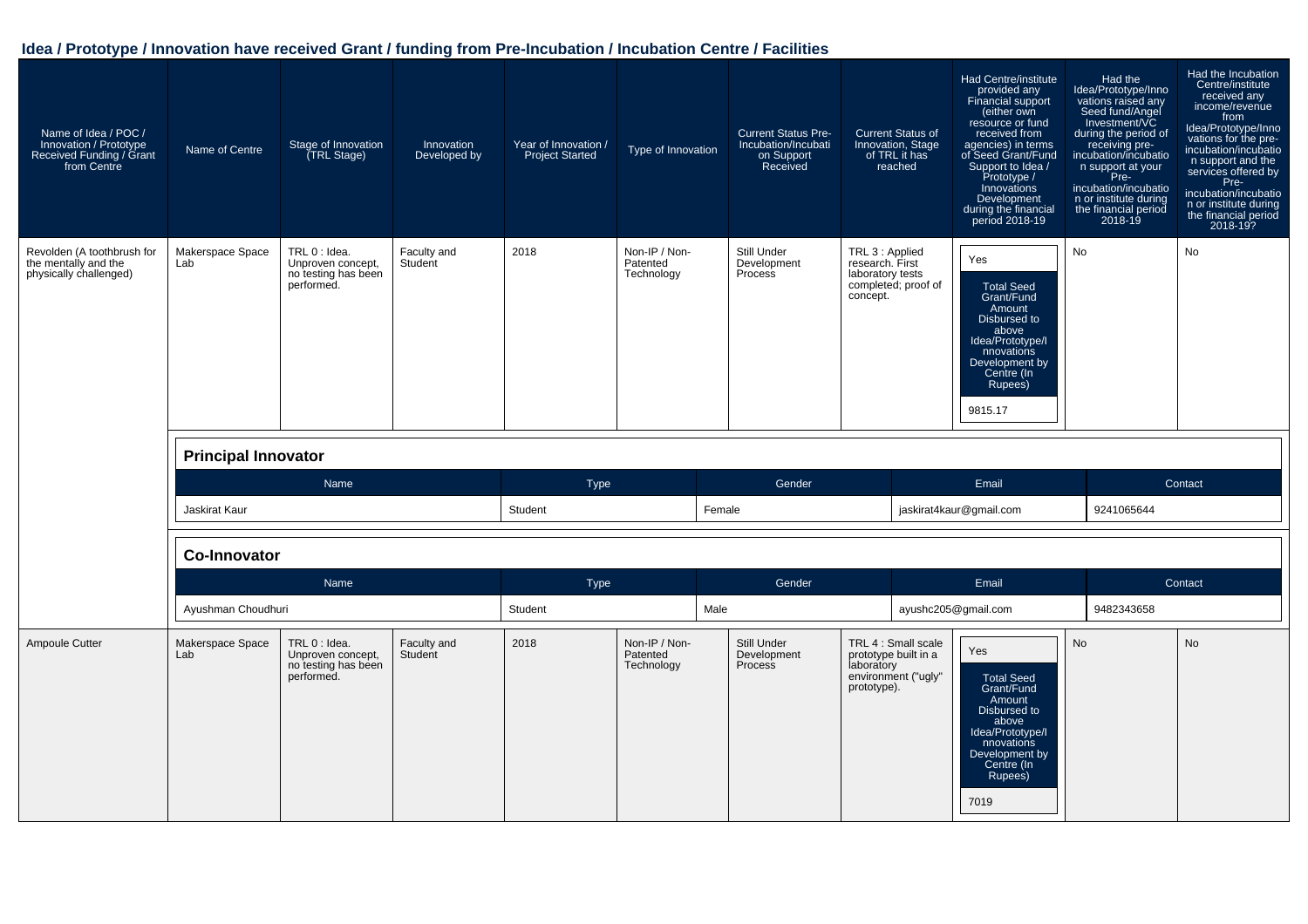| Name of Idea / POC /<br>Innovation / Prototype<br>Received Funding / Grant<br>from Centre | Name of Centre             | Stage of Innovation<br>(TRL Stage)                                      | Innovation<br>Developed by | Year of Innovation /<br><b>Project Started</b> | Type of Innovation                      |      | <b>Current Status Pre-</b><br>Incubation/Incubati<br>on Support<br>Received |                                                                    | <b>Current Status of</b><br>Innovation, Stage<br>of TRL it has<br>reached | Had Centre/institute<br>provided any<br>Financial support<br>(either own<br>resource or fund<br>received from<br>agencies) in terms<br>of Seed Grant/Fund<br>Support to Idea /<br>Prototype /<br>Innovations<br>Development<br>during the financial<br>period 2018-19 | Had the<br>Idea/Prototype/Inno<br>vations raised any<br>Seed fund/Angel<br>Investment/VC<br>during the period of<br>receiving pre-<br>incubation/incubatio<br>n support at your<br>Pre-<br>incubation/incubatio<br>n or institute during<br>the financial period<br>2018-19 | Had the Incubation<br>Centre/institute<br>received any<br>income/revenue<br>from<br>Idea/Prototype/Inno<br>vations for the pre-<br>incubation/incubatio<br>n support and the<br>services offered by<br>Pre-<br>incubation/incubatio<br>n or institute during<br>the financial period<br>2018-19? |
|-------------------------------------------------------------------------------------------|----------------------------|-------------------------------------------------------------------------|----------------------------|------------------------------------------------|-----------------------------------------|------|-----------------------------------------------------------------------------|--------------------------------------------------------------------|---------------------------------------------------------------------------|-----------------------------------------------------------------------------------------------------------------------------------------------------------------------------------------------------------------------------------------------------------------------|-----------------------------------------------------------------------------------------------------------------------------------------------------------------------------------------------------------------------------------------------------------------------------|--------------------------------------------------------------------------------------------------------------------------------------------------------------------------------------------------------------------------------------------------------------------------------------------------|
|                                                                                           | <b>Principal Innovator</b> |                                                                         |                            |                                                |                                         |      |                                                                             |                                                                    |                                                                           |                                                                                                                                                                                                                                                                       |                                                                                                                                                                                                                                                                             |                                                                                                                                                                                                                                                                                                  |
|                                                                                           |                            | Name                                                                    |                            | <b>Type</b>                                    |                                         |      | Gender                                                                      |                                                                    |                                                                           | Email                                                                                                                                                                                                                                                                 |                                                                                                                                                                                                                                                                             | Contact                                                                                                                                                                                                                                                                                          |
|                                                                                           | Atishay Jain               |                                                                         |                            | Student                                        |                                         | Male |                                                                             |                                                                    |                                                                           | atishay.jainofficials@gmail.com                                                                                                                                                                                                                                       | 9802694272                                                                                                                                                                                                                                                                  |                                                                                                                                                                                                                                                                                                  |
|                                                                                           | <b>Co-Innovator</b>        |                                                                         |                            |                                                |                                         |      |                                                                             |                                                                    |                                                                           |                                                                                                                                                                                                                                                                       |                                                                                                                                                                                                                                                                             |                                                                                                                                                                                                                                                                                                  |
|                                                                                           |                            | Name                                                                    |                            | <b>Type</b>                                    |                                         |      | Gender                                                                      |                                                                    |                                                                           | Email                                                                                                                                                                                                                                                                 |                                                                                                                                                                                                                                                                             | Contact                                                                                                                                                                                                                                                                                          |
|                                                                                           | Prateek Kapoor             |                                                                         |                            | Student                                        |                                         | Male |                                                                             |                                                                    |                                                                           | prateek.kapoor6@gmail.com                                                                                                                                                                                                                                             | 8900144615                                                                                                                                                                                                                                                                  |                                                                                                                                                                                                                                                                                                  |
| 021-Indigenous Oxygen-Air<br>blender                                                      | Makerspace Space<br>Lab    | TRL 0 : Idea.<br>Unproven concept,<br>no testing has been<br>performed. | Faculty and<br>Student     | 2018                                           | Non-IP / Non-<br>Patented<br>Technology |      | Still Under<br>Development<br>Process                                       | TRL 3 : Applied<br>research. First<br>laboratory tests<br>concept. | completed; proof of                                                       | Yes<br><b>Total Seed</b><br>Grant/Fund<br>Amount<br>Disbursed to<br>above<br>Idea/Prototype/I<br>nnovations<br>Development by<br>Centre (In<br>Rupees)<br>23006                                                                                                       | No                                                                                                                                                                                                                                                                          | No                                                                                                                                                                                                                                                                                               |
|                                                                                           | <b>Principal Innovator</b> |                                                                         |                            |                                                |                                         |      |                                                                             |                                                                    |                                                                           |                                                                                                                                                                                                                                                                       |                                                                                                                                                                                                                                                                             |                                                                                                                                                                                                                                                                                                  |
|                                                                                           |                            | Name                                                                    |                            | Type                                           |                                         |      | Gender                                                                      |                                                                    |                                                                           | Email                                                                                                                                                                                                                                                                 |                                                                                                                                                                                                                                                                             | Contact                                                                                                                                                                                                                                                                                          |
|                                                                                           | Vaibhav Thacker            |                                                                         |                            | Student                                        |                                         | Male |                                                                             |                                                                    |                                                                           | vaibhavthacker95@gmail.com                                                                                                                                                                                                                                            | 7259624308                                                                                                                                                                                                                                                                  |                                                                                                                                                                                                                                                                                                  |
|                                                                                           | Co-Innovator               |                                                                         |                            |                                                |                                         |      |                                                                             |                                                                    |                                                                           |                                                                                                                                                                                                                                                                       |                                                                                                                                                                                                                                                                             |                                                                                                                                                                                                                                                                                                  |
|                                                                                           |                            | Name                                                                    |                            | Type                                           |                                         |      | Gender                                                                      |                                                                    |                                                                           | Email                                                                                                                                                                                                                                                                 |                                                                                                                                                                                                                                                                             | Contact                                                                                                                                                                                                                                                                                          |
|                                                                                           | Leslie Lewis               |                                                                         |                            | Faculty                                        |                                         |      |                                                                             | leslie.lewis@manipal.edu                                           |                                                                           | 08202922892                                                                                                                                                                                                                                                           |                                                                                                                                                                                                                                                                             |                                                                                                                                                                                                                                                                                                  |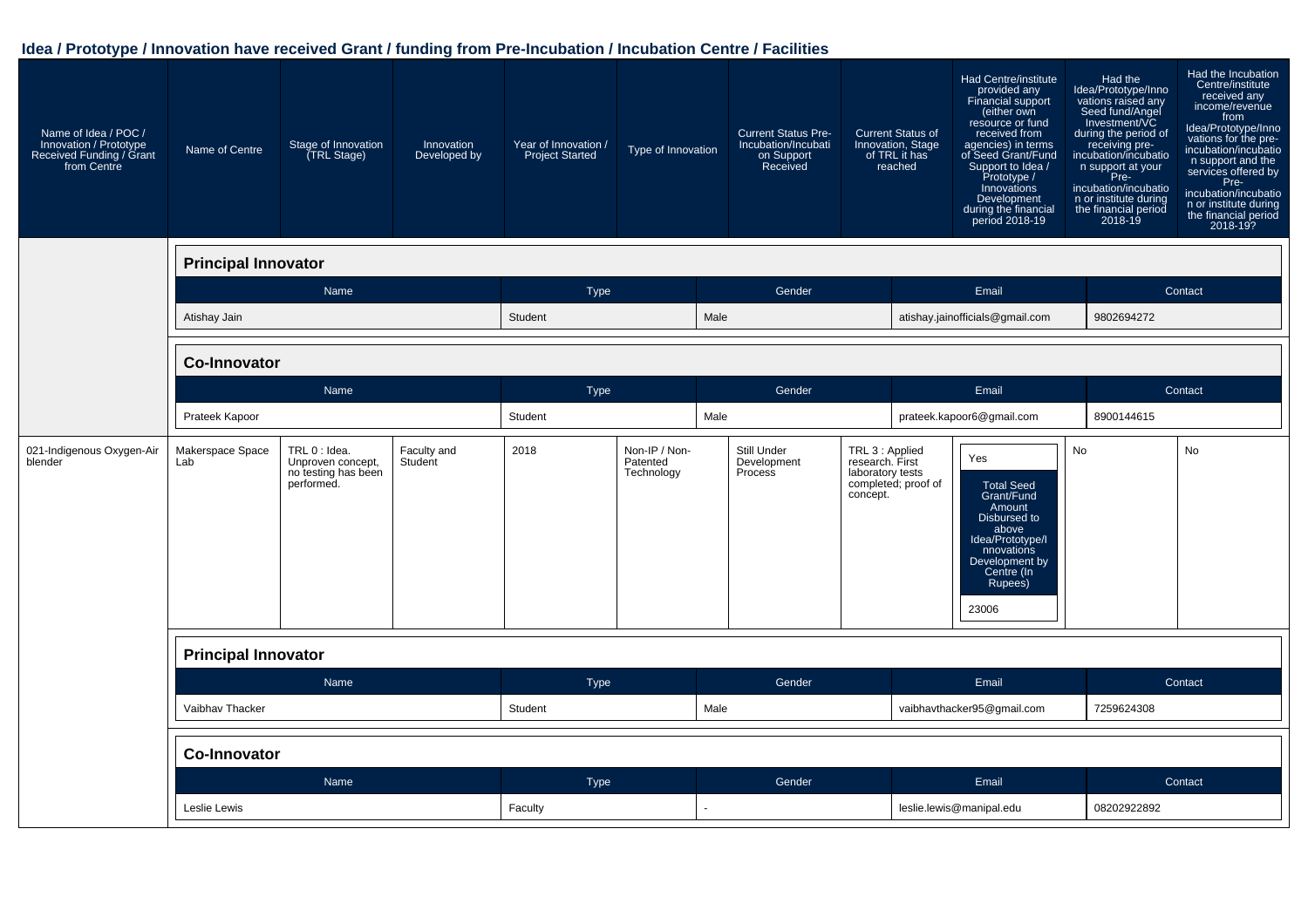| Name of Idea / POC /<br>Innovation / Prototype<br>Received Funding / Grant<br>from Centre | Name of Centre             | Stage of Innovation<br>(TRL Stage)                                      | Innovation<br>Developed by | Year of Innovation /<br><b>Project Started</b> | Type of Innovation                      | <b>Current Status Pre-</b><br>Incubation/Incubati<br>on Support<br>Received | <b>Current Status of</b><br>Innovation, Stage<br>of TRL it has<br>reached                       | Had Centre/institute<br>provided any<br><b>Financial support</b><br>(either own<br>resource or fund<br>received from<br>agencies) in terms<br>of Seed Grant/Fund<br>Support to Idea /<br>Prototype /<br>Innovations<br>Development<br>during the financial<br>period 2018-19 | Had the<br>Idea/Prototype/Inno<br>vations raised any<br>Seed fund/Angel<br>Investment/VC<br>during the period of<br>receiving pre-<br>incubation/incubatio<br>n support at your<br>Pre-<br>incubation/incubatio<br>n or institute during<br>the financial period<br>2018-19 | Had the Incubation<br>Centre/institute<br>received any<br>income/revenue<br>from<br>Idea/Prototype/Inno<br>vations for the pre-<br>incubation/incubatio<br>n support and the<br>services offered by<br>Pre-<br>incubation/incubatio<br>n or institute during<br>the financial period<br>2018-19? |
|-------------------------------------------------------------------------------------------|----------------------------|-------------------------------------------------------------------------|----------------------------|------------------------------------------------|-----------------------------------------|-----------------------------------------------------------------------------|-------------------------------------------------------------------------------------------------|------------------------------------------------------------------------------------------------------------------------------------------------------------------------------------------------------------------------------------------------------------------------------|-----------------------------------------------------------------------------------------------------------------------------------------------------------------------------------------------------------------------------------------------------------------------------|--------------------------------------------------------------------------------------------------------------------------------------------------------------------------------------------------------------------------------------------------------------------------------------------------|
| <b>Weather Station</b>                                                                    | Co-working Space           | TRL 0 : Idea.<br>Unproven concept,<br>no testing has been<br>performed. | Faculty and<br>Student     | 2018                                           | Non-IP / Non-<br>Patented<br>Technology | Still Under<br>Development<br>Process                                       | TRL 3 : Applied<br>research. First<br>laboratory tests<br>completed; proof of<br>concept.       | Yes<br><b>Total Seed</b><br>Grant/Fund<br>Amount<br>Disbursed to<br>above<br>Idea/Prototype/I<br>nnovations<br>Development by<br>Centre (In<br>Rupees)<br>3502                                                                                                               | <b>No</b>                                                                                                                                                                                                                                                                   | <b>No</b>                                                                                                                                                                                                                                                                                        |
|                                                                                           | <b>Principal Innovator</b> |                                                                         |                            |                                                |                                         |                                                                             |                                                                                                 |                                                                                                                                                                                                                                                                              |                                                                                                                                                                                                                                                                             |                                                                                                                                                                                                                                                                                                  |
|                                                                                           |                            | Name                                                                    |                            | <b>Type</b>                                    |                                         | Gender                                                                      |                                                                                                 | Email                                                                                                                                                                                                                                                                        |                                                                                                                                                                                                                                                                             | Contact                                                                                                                                                                                                                                                                                          |
|                                                                                           | Saurabh Pareek             |                                                                         |                            | Student                                        |                                         | Male                                                                        |                                                                                                 | saurabhpareek0000@gmail.com                                                                                                                                                                                                                                                  | 8073203511                                                                                                                                                                                                                                                                  |                                                                                                                                                                                                                                                                                                  |
|                                                                                           | <b>Co-Innovator</b>        |                                                                         |                            |                                                |                                         |                                                                             |                                                                                                 |                                                                                                                                                                                                                                                                              |                                                                                                                                                                                                                                                                             |                                                                                                                                                                                                                                                                                                  |
|                                                                                           |                            | Name                                                                    |                            | <b>Type</b>                                    |                                         | Gender                                                                      |                                                                                                 | Email                                                                                                                                                                                                                                                                        |                                                                                                                                                                                                                                                                             | Contact                                                                                                                                                                                                                                                                                          |
|                                                                                           | Trisha Celine Anil         |                                                                         |                            | Student                                        |                                         | Female                                                                      |                                                                                                 | trishaviking@gmail.com                                                                                                                                                                                                                                                       | 7337815999                                                                                                                                                                                                                                                                  |                                                                                                                                                                                                                                                                                                  |
| Hand Grip Dynamometer                                                                     | Co-working Space           | TRL 0 : Idea.<br>Unproven concept,<br>no testing has been<br>performed. | Faculty and<br>Student     | 2018                                           | Non-IP / Non-<br>Patented<br>Technology | Still Under<br>Development<br>Process                                       | TRL 4 : Small scale<br>prototype built in a<br>laboratory<br>environment ("ugly"<br>prototype). | Yes<br><b>Total Seed</b><br>Grant/Fund<br>Amount<br>Disbursed to<br>above<br>Idea/Prototype/I<br>nnovations<br>Development by<br>Centre (In<br>Rupees)<br>3857.45                                                                                                            | <b>No</b>                                                                                                                                                                                                                                                                   | <b>No</b>                                                                                                                                                                                                                                                                                        |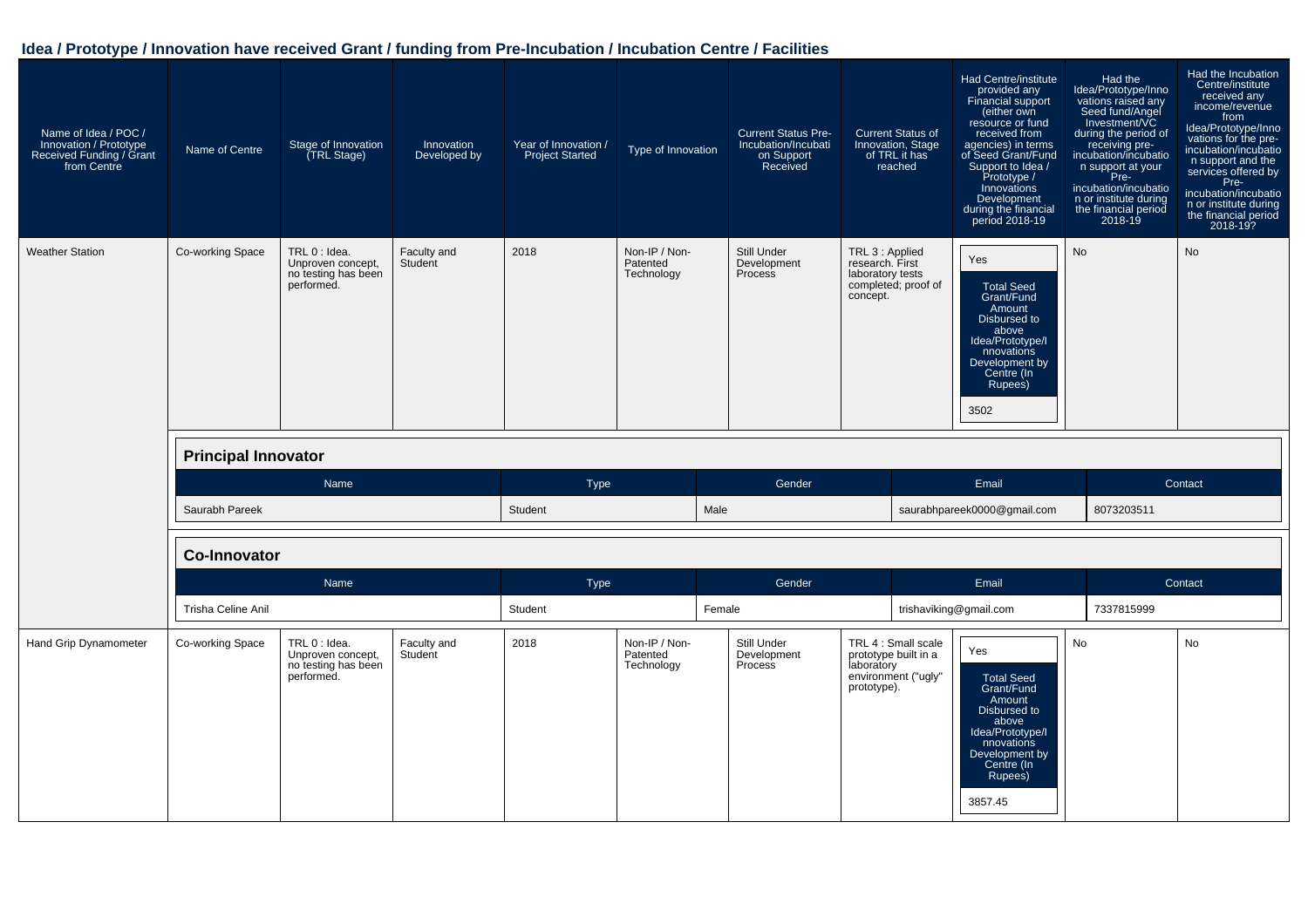| Name of Idea / POC /<br>Innovation / Prototype<br>Received Funding / Grant<br>from Centre | Name of Centre             | Stage of Innovation<br>(TRL Stage)                                      | Innovation<br>Developed by | Year of Innovation /<br><b>Project Started</b> | Type of Innovation                      | <b>Current Status Pre-</b><br>Incubation/Incubati<br>on Support<br>Received |                                                                    | <b>Current Status of</b><br>Innovation, Stage<br>of TRL it has<br>reached | Had Centre/institute<br>provided any<br>Financial support<br>(either own<br>resource or fund<br>received from<br>agencies) in terms<br>of Seed Grant/Fund<br>Support to Idea /<br>Prototype /<br>Innovations<br>Development<br>during the financial<br>period 2018-19 | Had the<br>Idea/Prototype/Inno<br>vations raised any<br>Seed fund/Angel<br>Investment/VC<br>during the period of<br>receiving pre-<br>incubation/incubatio<br>n support at your<br>Pre-<br>incubation/incubatio<br>n or institute during<br>the financial period<br>2018-19 | Had the Incubation<br>Centre/institute<br>received any<br>income/revenue<br>from<br>Idea/Prototype/Inno<br>vations for the pre-<br>incubation/incubatio<br>n support and the<br>services offered by<br>Pre-<br>incubation/incubatio<br>n or institute during<br>the financial period<br>2018-19? |
|-------------------------------------------------------------------------------------------|----------------------------|-------------------------------------------------------------------------|----------------------------|------------------------------------------------|-----------------------------------------|-----------------------------------------------------------------------------|--------------------------------------------------------------------|---------------------------------------------------------------------------|-----------------------------------------------------------------------------------------------------------------------------------------------------------------------------------------------------------------------------------------------------------------------|-----------------------------------------------------------------------------------------------------------------------------------------------------------------------------------------------------------------------------------------------------------------------------|--------------------------------------------------------------------------------------------------------------------------------------------------------------------------------------------------------------------------------------------------------------------------------------------------|
|                                                                                           | <b>Principal Innovator</b> |                                                                         |                            |                                                |                                         |                                                                             |                                                                    |                                                                           |                                                                                                                                                                                                                                                                       |                                                                                                                                                                                                                                                                             |                                                                                                                                                                                                                                                                                                  |
|                                                                                           |                            | Name                                                                    |                            | Type                                           |                                         | Gender                                                                      |                                                                    |                                                                           | Email                                                                                                                                                                                                                                                                 |                                                                                                                                                                                                                                                                             | Contact                                                                                                                                                                                                                                                                                          |
|                                                                                           | Siddharth Goel             |                                                                         |                            | Student                                        |                                         | Male                                                                        |                                                                    |                                                                           | siddharth.rgoel@gmail.com                                                                                                                                                                                                                                             | 8826382391                                                                                                                                                                                                                                                                  |                                                                                                                                                                                                                                                                                                  |
|                                                                                           | <b>Co-Innovator</b>        |                                                                         |                            |                                                |                                         |                                                                             |                                                                    |                                                                           |                                                                                                                                                                                                                                                                       |                                                                                                                                                                                                                                                                             |                                                                                                                                                                                                                                                                                                  |
|                                                                                           |                            | Name                                                                    |                            | <b>Type</b>                                    |                                         | Gender                                                                      |                                                                    |                                                                           | Email                                                                                                                                                                                                                                                                 |                                                                                                                                                                                                                                                                             | Contact                                                                                                                                                                                                                                                                                          |
|                                                                                           | Paurvi Kedia               |                                                                         |                            | Student                                        |                                         | Female                                                                      |                                                                    |                                                                           | paurvi.kedia@gmail.com                                                                                                                                                                                                                                                | 7022358602                                                                                                                                                                                                                                                                  |                                                                                                                                                                                                                                                                                                  |
| Maze solver                                                                               | Makerspace Space<br>Lab    | TRL 0 : Idea.<br>Unproven concept,<br>no testing has been<br>performed. | Faculty and<br>Student     | 2018                                           | Non-IP / Non-<br>Patented<br>Technology | Still Under<br>Development<br>Process                                       | TRL 3 : Applied<br>research. First<br>laboratory tests<br>concept. | completed; proof of                                                       | Yes<br><b>Total Seed</b><br>Grant/Fund<br>Amount<br>Disbursed to<br>above<br>Idea/Prototype/I<br>nnovations<br>Development by<br>Centre (In<br>Rupees)<br>827                                                                                                         | <b>No</b>                                                                                                                                                                                                                                                                   | <b>No</b>                                                                                                                                                                                                                                                                                        |
|                                                                                           | <b>Principal Innovator</b> |                                                                         |                            |                                                |                                         |                                                                             |                                                                    |                                                                           |                                                                                                                                                                                                                                                                       |                                                                                                                                                                                                                                                                             |                                                                                                                                                                                                                                                                                                  |
|                                                                                           |                            | Name                                                                    |                            | Type                                           |                                         | Gender                                                                      |                                                                    |                                                                           | Email                                                                                                                                                                                                                                                                 |                                                                                                                                                                                                                                                                             | Contact                                                                                                                                                                                                                                                                                          |
|                                                                                           | Rajeev Veeraraghavan       |                                                                         |                            | Student                                        |                                         | Male                                                                        |                                                                    |                                                                           | rajeevamazon1@yahoo.in                                                                                                                                                                                                                                                | 9741310903                                                                                                                                                                                                                                                                  |                                                                                                                                                                                                                                                                                                  |
|                                                                                           | <b>Co-Innovator</b>        |                                                                         |                            |                                                |                                         |                                                                             |                                                                    |                                                                           |                                                                                                                                                                                                                                                                       |                                                                                                                                                                                                                                                                             |                                                                                                                                                                                                                                                                                                  |
|                                                                                           |                            | Name                                                                    |                            | Type                                           |                                         | Gender                                                                      |                                                                    |                                                                           | Email                                                                                                                                                                                                                                                                 |                                                                                                                                                                                                                                                                             | Contact                                                                                                                                                                                                                                                                                          |
|                                                                                           | Sumaja Sastry              |                                                                         |                            | Student                                        |                                         | Female                                                                      |                                                                    | sumajasastry.m@gmail.com                                                  |                                                                                                                                                                                                                                                                       | 8296538386                                                                                                                                                                                                                                                                  |                                                                                                                                                                                                                                                                                                  |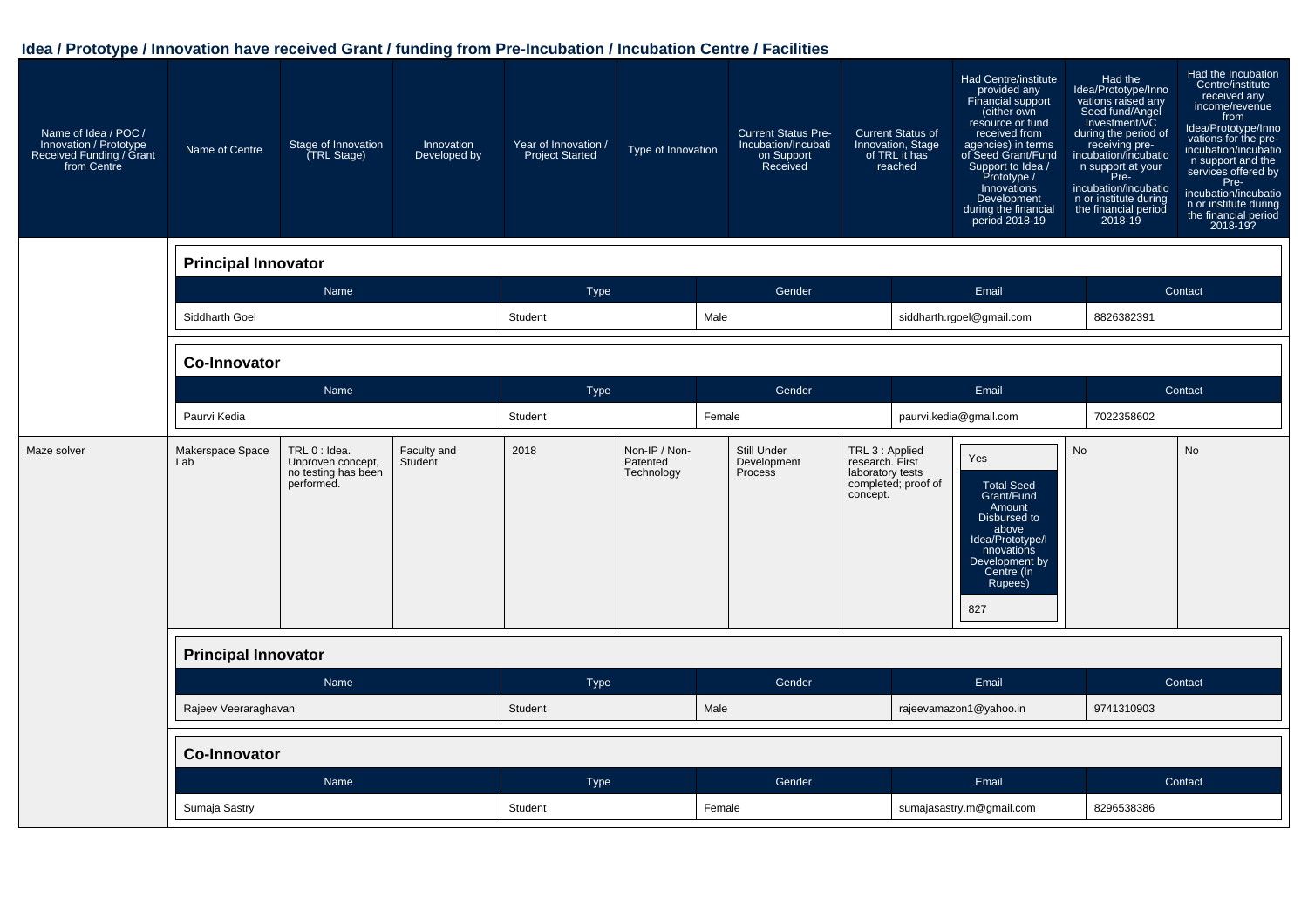| Name of Idea / POC /<br>Innovation / Prototype<br>Received Funding / Grant<br>from Centre | Name of Centre             | Stage of Innovation<br>(TRL Stage)                                      | Innovation<br>Developed by | Year of Innovation /<br><b>Project Started</b> | Type of Innovation                      | <b>Current Status Pre-</b><br>Incubation/Incubati<br>on Support<br>Received | <b>Current Status of</b><br>Innovation, Stage<br>of TRL it has<br>reached                 | Had Centre/institute<br>provided any<br>Financial support<br>(either own<br>resource or fund<br>received from<br>agencies) in terms<br>of Seed Grant/Fund<br>Support to Idea /<br>Prototype /<br>Innovations<br>Development<br>during the financial<br>period 2018-19 | Had the<br>Idea/Prototype/Inno<br>vations raised any<br>Seed fund/Angel<br>Investment/VC<br>during the period of<br>receiving pre-<br>incubation/incubatio<br>n support at your<br>Pre-<br>incubation/incubatio<br>n or institute during<br>the financial period<br>$2018 - 19$ | Had the Incubation<br>Centre/institute<br>received any<br>income/revenue<br>from<br>Idea/Prototype/Inno<br>vations for the pre-<br>incubation/incubatio<br>n support and the<br>services offered by<br>Pre-<br>incubation/incubatio<br>n or institute during<br>the financial period<br>2018-19? |
|-------------------------------------------------------------------------------------------|----------------------------|-------------------------------------------------------------------------|----------------------------|------------------------------------------------|-----------------------------------------|-----------------------------------------------------------------------------|-------------------------------------------------------------------------------------------|-----------------------------------------------------------------------------------------------------------------------------------------------------------------------------------------------------------------------------------------------------------------------|---------------------------------------------------------------------------------------------------------------------------------------------------------------------------------------------------------------------------------------------------------------------------------|--------------------------------------------------------------------------------------------------------------------------------------------------------------------------------------------------------------------------------------------------------------------------------------------------|
| Air Inflated Paper Bedpan                                                                 | Idea Cafe                  | TRL 0 : Idea.<br>Unproven concept,<br>no testing has been<br>performed. | Student                    | 2018                                           | Non-IP / Non-<br>Patented<br>Technology | Still Under<br>Development<br>Process                                       | TRL 3 : Applied<br>research. First<br>laboratory tests<br>completed; proof of<br>concept. | Yes<br><b>Total Seed</b><br>Grant/Fund<br>Amount<br>Disbursed to<br>above<br>Idea/Prototype/I<br>nnovations<br>Development by<br>Centre (In<br>Rupees)<br>408                                                                                                         | No                                                                                                                                                                                                                                                                              | No                                                                                                                                                                                                                                                                                               |
|                                                                                           | <b>Principal Innovator</b> |                                                                         |                            |                                                |                                         |                                                                             |                                                                                           |                                                                                                                                                                                                                                                                       |                                                                                                                                                                                                                                                                                 |                                                                                                                                                                                                                                                                                                  |
|                                                                                           | Vinish V                   | Name                                                                    |                            | <b>Type</b><br>Faculty                         |                                         | Gender<br>Male                                                              |                                                                                           | Email<br>vinish.v@manipal.edu                                                                                                                                                                                                                                         | 9480154341                                                                                                                                                                                                                                                                      | Contact                                                                                                                                                                                                                                                                                          |
|                                                                                           | <b>Co-Innovator</b>        |                                                                         |                            |                                                |                                         |                                                                             |                                                                                           |                                                                                                                                                                                                                                                                       |                                                                                                                                                                                                                                                                                 |                                                                                                                                                                                                                                                                                                  |
|                                                                                           |                            | Name                                                                    |                            | Type                                           |                                         | Gender                                                                      |                                                                                           | Email                                                                                                                                                                                                                                                                 |                                                                                                                                                                                                                                                                                 | Contact                                                                                                                                                                                                                                                                                          |
|                                                                                           | Shrihari Upadhyaya         |                                                                         |                            | Faculty                                        |                                         | Male                                                                        |                                                                                           | ys.upadhyaya@manipal.edu                                                                                                                                                                                                                                              | 9449104525                                                                                                                                                                                                                                                                      |                                                                                                                                                                                                                                                                                                  |
| PhysioBand                                                                                | Idea Cafe                  | TRL 0 : Idea.<br>Unproven concept,<br>no testing has been<br>performed. | Faculty and<br>Student     | 2018                                           | Non-IP / Non-<br>Patented<br>Technology | Still Under<br>Development<br>Process                                       | TRL 3 : Applied<br>research. First<br>laboratory tests<br>completed; proof of<br>concept. | Yes<br><b>Total Seed</b><br>Grant/Fund<br>Amount<br>Disbursed to<br>above<br>Idea/Prototype/I<br>nnovations<br>Development by<br>Centre (In<br>Rupees)<br>1619                                                                                                        | <b>No</b>                                                                                                                                                                                                                                                                       | <b>No</b>                                                                                                                                                                                                                                                                                        |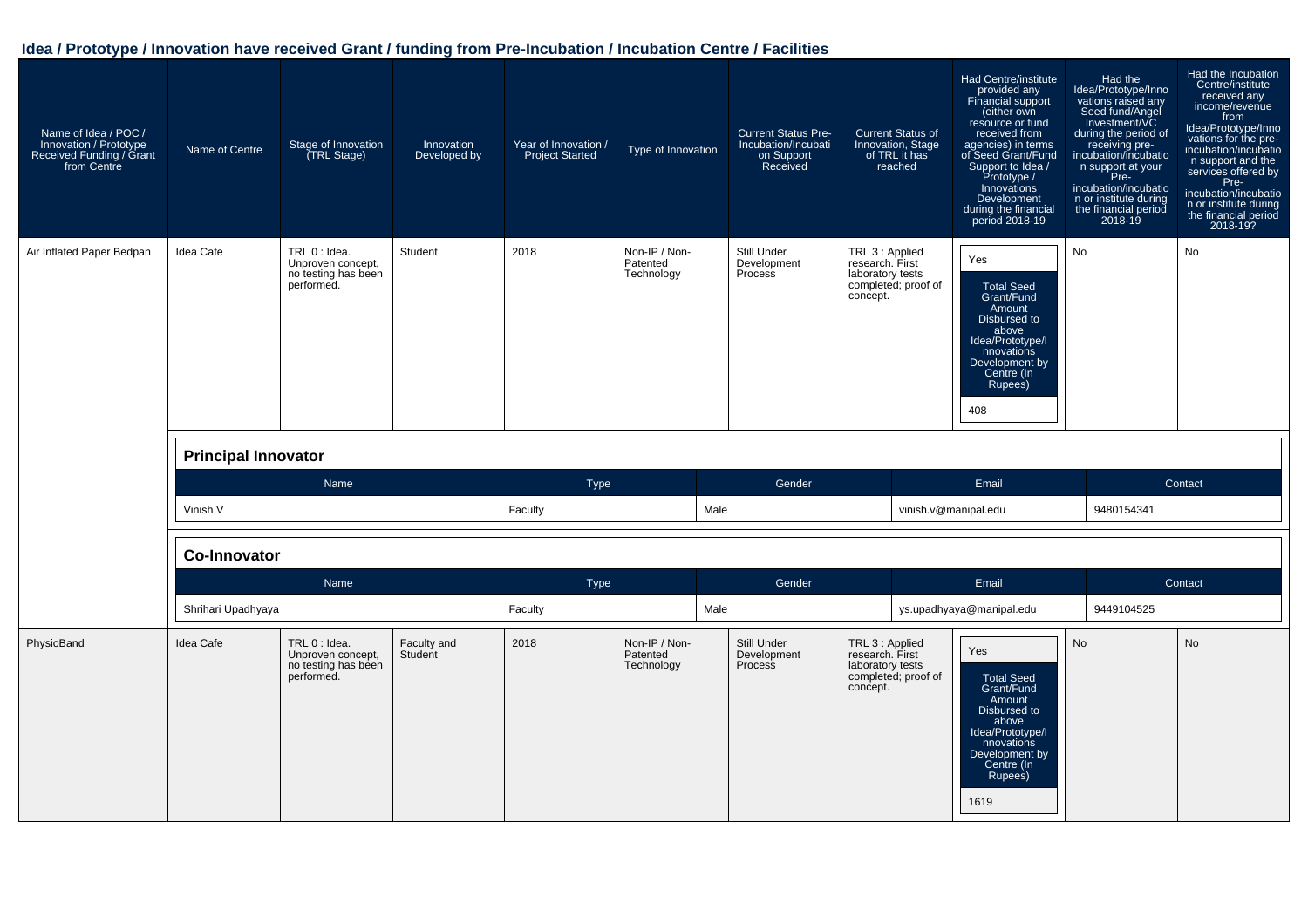| Name of Idea / POC /<br>Innovation / Prototype<br>Received Funding / Grant<br>from Centre | Name of Centre             | Stage of Innovation<br>(TRL Stage)                                      | Innovation<br>Developed by | Year of Innovation /<br><b>Project Started</b> | Type of Innovation                      |      | <b>Current Status Pre-</b><br>Incubation/Incubati<br>on Support<br>Received |                           | <b>Current Status of</b><br>Innovation, Stage<br>of TRL it has<br>reached | Had Centre/institute<br>provided any<br>Financial support<br>(either own<br>resource or fund<br>received from<br>agencies) in terms<br>of Seed Grant/Fund<br>Support to Idea /<br>Prototype /<br>Innovations<br>Development<br>during the financial<br>period 2018-19 | Had the<br>Idea/Prototype/Inno<br>vations raised any<br>Seed fund/Angel<br>Investment/VC<br>during the period of<br>receiving pre-<br>incubation/incubatio<br>n support at your<br>Pre-<br>incubation/incubatio<br>n or institute during<br>the financial period<br>2018-19 | Had the Incubation<br>Centre/institute<br>received any<br>income/revenue<br>from<br>Idea/Prototype/Inno<br>vations for the pre-<br>incubation/incubatio<br>n support and the<br>services offered by<br>Pre-<br>incubation/incubatio<br>n or institute during<br>the financial period<br>2018-19? |
|-------------------------------------------------------------------------------------------|----------------------------|-------------------------------------------------------------------------|----------------------------|------------------------------------------------|-----------------------------------------|------|-----------------------------------------------------------------------------|---------------------------|---------------------------------------------------------------------------|-----------------------------------------------------------------------------------------------------------------------------------------------------------------------------------------------------------------------------------------------------------------------|-----------------------------------------------------------------------------------------------------------------------------------------------------------------------------------------------------------------------------------------------------------------------------|--------------------------------------------------------------------------------------------------------------------------------------------------------------------------------------------------------------------------------------------------------------------------------------------------|
|                                                                                           | <b>Principal Innovator</b> |                                                                         |                            |                                                |                                         |      |                                                                             |                           |                                                                           |                                                                                                                                                                                                                                                                       |                                                                                                                                                                                                                                                                             |                                                                                                                                                                                                                                                                                                  |
|                                                                                           |                            | Name                                                                    |                            | <b>Type</b>                                    |                                         |      | Gender                                                                      |                           |                                                                           | Email                                                                                                                                                                                                                                                                 |                                                                                                                                                                                                                                                                             | Contact                                                                                                                                                                                                                                                                                          |
|                                                                                           | Shreyanil Kar              |                                                                         |                            | Student                                        |                                         | Male |                                                                             |                           |                                                                           | shreyanilkar@gmail.com                                                                                                                                                                                                                                                | 9963848378                                                                                                                                                                                                                                                                  |                                                                                                                                                                                                                                                                                                  |
|                                                                                           | <b>Co-Innovator</b>        |                                                                         |                            |                                                |                                         |      |                                                                             |                           |                                                                           |                                                                                                                                                                                                                                                                       |                                                                                                                                                                                                                                                                             |                                                                                                                                                                                                                                                                                                  |
|                                                                                           |                            | Name                                                                    |                            | Type                                           |                                         |      | Gender                                                                      |                           |                                                                           | Email                                                                                                                                                                                                                                                                 |                                                                                                                                                                                                                                                                             | Contact                                                                                                                                                                                                                                                                                          |
|                                                                                           | Arun Shanbhag              |                                                                         |                            | Faculty                                        |                                         | Male |                                                                             |                           |                                                                           | arun.shanbhag@manipal.edu                                                                                                                                                                                                                                             | 7349784278                                                                                                                                                                                                                                                                  |                                                                                                                                                                                                                                                                                                  |
| Kool Meenu Portable<br>refrigerator for Fish                                              | Makerspace Space<br>Lab    | TRL 0 : Idea.<br>Unproven concept,<br>no testing has been<br>performed. | Faculty and<br>Student     | 2018                                           | Non-IP / Non-<br>Patented<br>Technology |      | Still Under<br>Development<br>Process                                       | laboratory<br>prototype). | TRL 4 : Small scale<br>prototype built in a<br>environment ("ugly"        | Yes<br><b>Total Seed</b><br>Grant/Fund<br>Amount<br>Disbursed to<br>above<br>Idea/Prototype/I<br>nnovations<br>Development by<br>Centre (In<br>Rupees)<br>9260                                                                                                        | <b>No</b>                                                                                                                                                                                                                                                                   | <b>No</b>                                                                                                                                                                                                                                                                                        |
|                                                                                           | <b>Principal Innovator</b> |                                                                         |                            |                                                |                                         |      |                                                                             |                           |                                                                           |                                                                                                                                                                                                                                                                       |                                                                                                                                                                                                                                                                             |                                                                                                                                                                                                                                                                                                  |
|                                                                                           |                            | <b>Name</b>                                                             |                            | <b>Type</b>                                    |                                         |      | Gender                                                                      |                           |                                                                           | Email                                                                                                                                                                                                                                                                 |                                                                                                                                                                                                                                                                             | Contact                                                                                                                                                                                                                                                                                          |
|                                                                                           | Abhinav Kumar Singh        |                                                                         |                            | Student                                        |                                         | Male |                                                                             |                           |                                                                           | 101.abhinav@gmail.com                                                                                                                                                                                                                                                 | 9071658942                                                                                                                                                                                                                                                                  |                                                                                                                                                                                                                                                                                                  |
|                                                                                           | <b>Co-Innovator</b>        |                                                                         |                            |                                                |                                         |      |                                                                             |                           |                                                                           |                                                                                                                                                                                                                                                                       |                                                                                                                                                                                                                                                                             |                                                                                                                                                                                                                                                                                                  |
|                                                                                           |                            | Name                                                                    |                            | Type                                           |                                         |      | Gender                                                                      |                           |                                                                           | Email                                                                                                                                                                                                                                                                 |                                                                                                                                                                                                                                                                             | Contact                                                                                                                                                                                                                                                                                          |
|                                                                                           | Abhishek Gupta             |                                                                         |                            | Student                                        |                                         | Male |                                                                             | abhishekgupta@gmail.com   |                                                                           | 8076422110                                                                                                                                                                                                                                                            |                                                                                                                                                                                                                                                                             |                                                                                                                                                                                                                                                                                                  |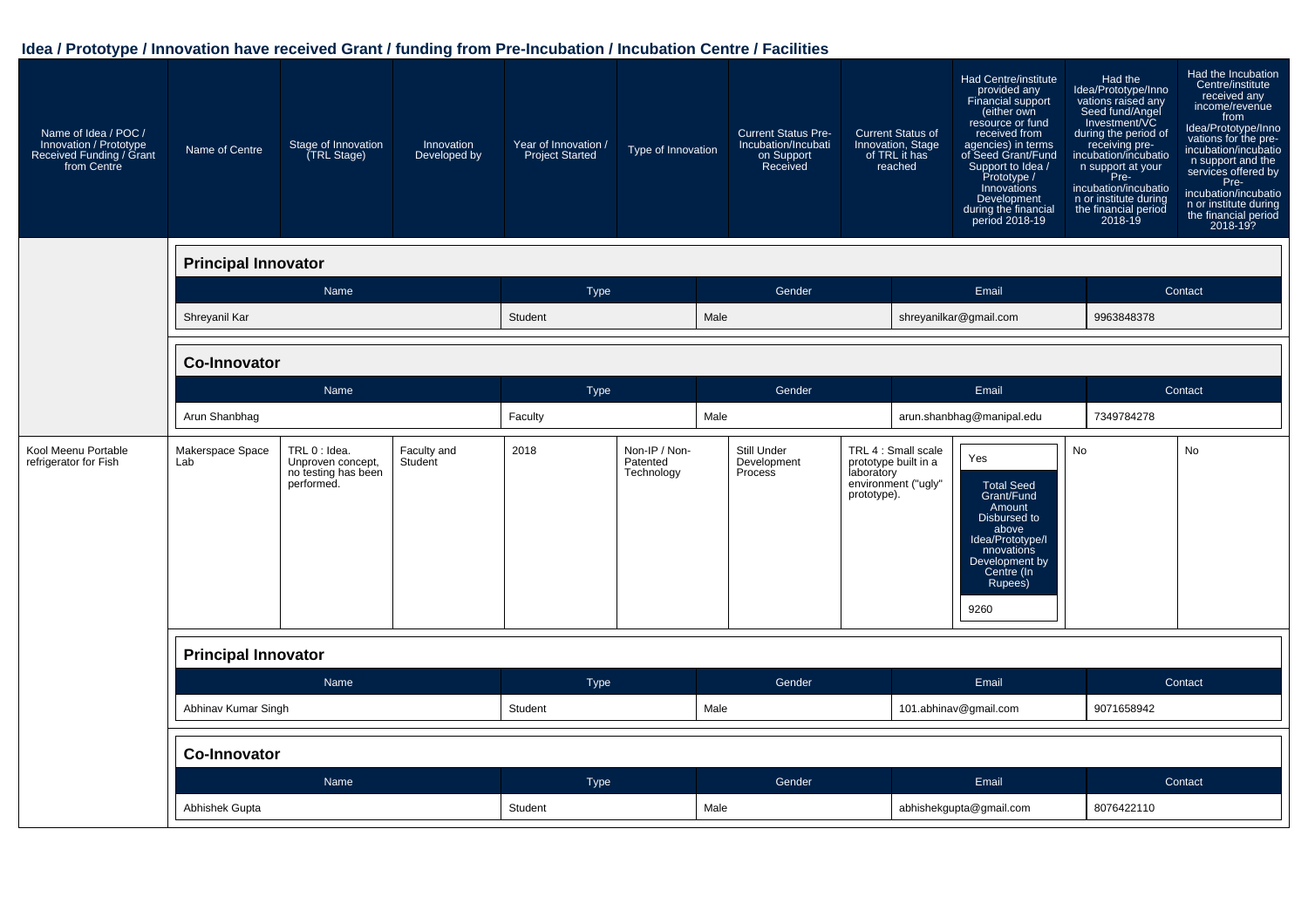| Name of Idea / POC /<br>Innovation / Prototype<br>Received Funding / Grant<br>from Centre | Name of Centre                                        | Stage of Innovation<br><b>TRL Stage)</b>                                | Innovation<br>Developed by | Year of Innovation /<br><b>Project Started</b> | Type of Innovation                      | <b>Current Status Pre-</b><br>Incubation/Incubati<br>on Support<br>Received | <b>Current Status of</b><br>Innovation, Stage<br>of TRL it has<br>reached                       | Had Centre/institute<br>provided any<br><b>Financial support</b><br>(either own<br>resource or fund<br>received from<br>agencies) in terms<br>of Seed Grant/Fund<br>Support to Idea /<br>Prototype /<br>Innovations<br>Development<br>during the financial<br>period 2018-19 | Had the<br>Idea/Prototype/Inno<br>vations raised any<br>Seed fund/Angel<br>Investment/VC<br>during the period of<br>receiving pre-<br>incubation/incubatio<br>n support at your<br>Pre-<br>incubation/incubatio<br>n or institute during<br>the financial period<br>$2018 - 19$ | Had the Incubation<br>Centre/institute<br>received any<br>income/revenue<br>from<br>Idea/Prototype/Inno<br>vations for the pre-<br>incubation/incubatio<br>n support and the<br>services offered by<br>Pre-<br>incubation/incubatio<br>n or institute during<br>the financial period<br>2018-19? |
|-------------------------------------------------------------------------------------------|-------------------------------------------------------|-------------------------------------------------------------------------|----------------------------|------------------------------------------------|-----------------------------------------|-----------------------------------------------------------------------------|-------------------------------------------------------------------------------------------------|------------------------------------------------------------------------------------------------------------------------------------------------------------------------------------------------------------------------------------------------------------------------------|---------------------------------------------------------------------------------------------------------------------------------------------------------------------------------------------------------------------------------------------------------------------------------|--------------------------------------------------------------------------------------------------------------------------------------------------------------------------------------------------------------------------------------------------------------------------------------------------|
| Nova Electric, Electric<br>Scooter                                                        | Makerspace Space<br>Lab<br><b>Principal Innovator</b> | TRL 0 : Idea.<br>Unproven concept,<br>no testing has been<br>performed. | Student                    | 2018                                           | Non-IP / Non-<br>Patented<br>Technology | Still Under<br>Development<br>Process                                       | TRL 4 : Small scale<br>prototype built in a<br>laboratory<br>environment ("ugly"<br>prototype). | Yes<br><b>Total Seed</b><br>Grant/Fund<br>Amount<br>Disbursed to<br>above<br>Idea/Prototype/I<br>nnovations<br>Development by<br>Centre (In<br>Rupees)<br>23541                                                                                                              | <b>No</b>                                                                                                                                                                                                                                                                       | No                                                                                                                                                                                                                                                                                               |
|                                                                                           |                                                       |                                                                         |                            |                                                |                                         |                                                                             |                                                                                                 |                                                                                                                                                                                                                                                                              |                                                                                                                                                                                                                                                                                 |                                                                                                                                                                                                                                                                                                  |
|                                                                                           | Hiren Bhanderi                                        | Name                                                                    |                            | <b>Type</b><br>Student                         |                                         | Gender<br>Male                                                              |                                                                                                 | Email<br>hirenbhanderi109@gmail.com                                                                                                                                                                                                                                          | 8779662449                                                                                                                                                                                                                                                                      | Contact                                                                                                                                                                                                                                                                                          |
|                                                                                           | <b>Co-Innovator</b>                                   |                                                                         |                            |                                                |                                         |                                                                             |                                                                                                 |                                                                                                                                                                                                                                                                              |                                                                                                                                                                                                                                                                                 |                                                                                                                                                                                                                                                                                                  |
|                                                                                           |                                                       | Name                                                                    |                            | Type                                           |                                         | Gender                                                                      |                                                                                                 | Email                                                                                                                                                                                                                                                                        |                                                                                                                                                                                                                                                                                 | Contact                                                                                                                                                                                                                                                                                          |
|                                                                                           | Disha Biramane                                        |                                                                         |                            | Student                                        |                                         | Female                                                                      |                                                                                                 | am.dishab@gmail.com                                                                                                                                                                                                                                                          | 8329944986                                                                                                                                                                                                                                                                      |                                                                                                                                                                                                                                                                                                  |
| <b>Smart Electric Scooter</b>                                                             | Makerspace Space<br>Lab                               | TRL 0 : Idea.<br>Unproven concept,<br>no testing has been<br>performed. | Faculty and<br>Student     | 2018                                           | Non-IP / Non-<br>Patented<br>Technology | Still Under<br>Development<br>Process                                       | TRL 4 : Small scale<br>prototype built in a<br>laboratory<br>environment ("ugly"<br>prototype). | Yes<br><b>Total Seed</b><br>Grant/Fund<br>Amount<br>Disbursed to<br>above<br>Idea/Prototype/I<br>nnovations<br>Development by<br>Centre (In<br>Rupees)<br>23541                                                                                                              | No                                                                                                                                                                                                                                                                              | No                                                                                                                                                                                                                                                                                               |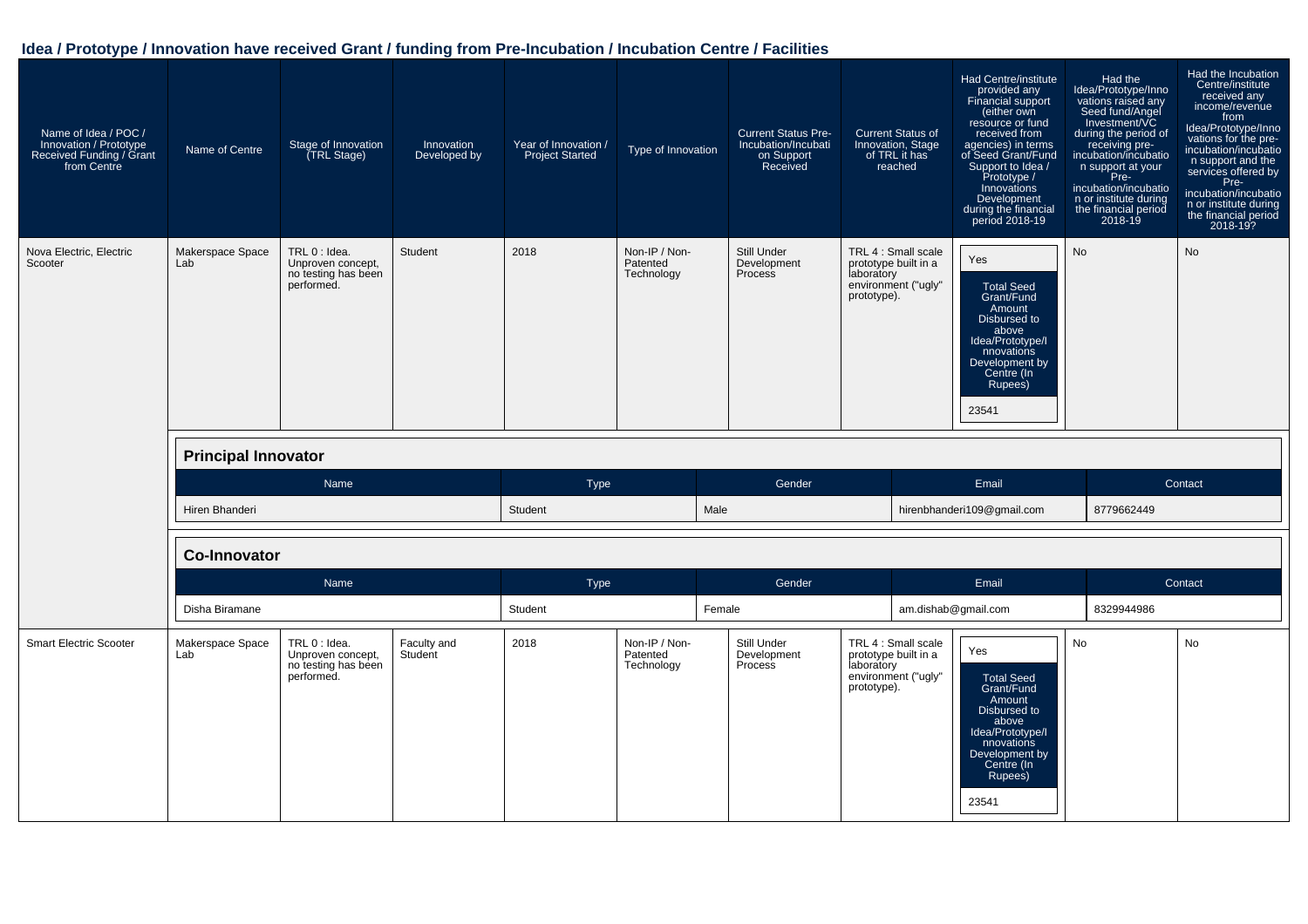| Name of Idea / POC /<br>Innovation / Prototype<br>Received Funding / Grant<br>from Centre | Name of Centre             | Stage of Innovation<br>(TRL Stage)                                      | Innovation<br>Developed by | Year of Innovation /<br><b>Project Started</b> | Type of Innovation                      |      | <b>Current Status Pre-</b><br>Incubation/Incubati<br>on Support<br>Received |                                                        | <b>Current Status of</b><br>Innovation, Stage<br>of TRL it has<br>reached | Had Centre/institute<br>provided any<br>Financial support<br>(either own<br>resource or fund<br>received from<br>agencies) in terms<br>of Seed Grant/Fund<br>Support to Idea /<br>Prototype /<br>Innovations<br>Development<br>during the financial<br>period 2018-19 | Had the<br>Idea/Prototype/Inno<br>vations raised any<br>Seed fund/Angel<br>Investment/VC<br>during the period of<br>receiving pre-<br>incubation/incubatio<br>n support at your<br>Pre-<br>incubation/incubatio<br>n or institute during<br>the financial period<br>2018-19 | Had the Incubation<br>Centre/institute<br>received any<br>income/revenue<br>from<br>Idea/Prototype/Inno<br>vations for the pre-<br>incubation/incubatio<br>n support and the<br>services offered by<br>Pre-<br>incubation/incubatio<br>n or institute during<br>the financial period<br>2018-19? |
|-------------------------------------------------------------------------------------------|----------------------------|-------------------------------------------------------------------------|----------------------------|------------------------------------------------|-----------------------------------------|------|-----------------------------------------------------------------------------|--------------------------------------------------------|---------------------------------------------------------------------------|-----------------------------------------------------------------------------------------------------------------------------------------------------------------------------------------------------------------------------------------------------------------------|-----------------------------------------------------------------------------------------------------------------------------------------------------------------------------------------------------------------------------------------------------------------------------|--------------------------------------------------------------------------------------------------------------------------------------------------------------------------------------------------------------------------------------------------------------------------------------------------|
|                                                                                           | <b>Principal Innovator</b> |                                                                         |                            |                                                |                                         |      |                                                                             |                                                        |                                                                           |                                                                                                                                                                                                                                                                       |                                                                                                                                                                                                                                                                             |                                                                                                                                                                                                                                                                                                  |
|                                                                                           |                            | Name                                                                    |                            | <b>Type</b>                                    |                                         |      | Gender                                                                      |                                                        |                                                                           | Email                                                                                                                                                                                                                                                                 |                                                                                                                                                                                                                                                                             | Contact                                                                                                                                                                                                                                                                                          |
|                                                                                           | Shivam Gupta               |                                                                         |                            | Student                                        |                                         | Male |                                                                             |                                                        |                                                                           | gupta.shivam1996@gmail.com                                                                                                                                                                                                                                            | 9591952784                                                                                                                                                                                                                                                                  |                                                                                                                                                                                                                                                                                                  |
|                                                                                           | <b>Co-Innovator</b>        |                                                                         |                            |                                                |                                         |      |                                                                             |                                                        |                                                                           |                                                                                                                                                                                                                                                                       |                                                                                                                                                                                                                                                                             |                                                                                                                                                                                                                                                                                                  |
|                                                                                           |                            | Name                                                                    |                            | <b>Type</b>                                    |                                         |      | Gender                                                                      |                                                        | Email                                                                     |                                                                                                                                                                                                                                                                       |                                                                                                                                                                                                                                                                             | Contact                                                                                                                                                                                                                                                                                          |
|                                                                                           | Dr. Arun Shanbhag          |                                                                         | Faculty                    |                                                | Male                                    |      | arun.shanbhag@manipal.edu                                                   |                                                        | 7349784278                                                                |                                                                                                                                                                                                                                                                       |                                                                                                                                                                                                                                                                             |                                                                                                                                                                                                                                                                                                  |
| Revex, Converting IC<br>Scooters to E scooters                                            | Makerspace Space<br>Lab    | TRL 0 : Idea.<br>Unproven concept,<br>no testing has been<br>performed. | Faculty and<br>Student     | 2018                                           | Non-IP / Non-<br>Patented<br>Technology |      | Still Under<br>Development<br>Process                                       | TRL 3 : Applied<br>research. First<br>laboratory tests | completed; proof of<br>concept.                                           | Yes<br><b>Total Seed</b><br>Grant/Fund<br>Amount<br>Disbursed to<br>above<br>Idea/Prototype/I<br>nnovations<br>Development by<br>Centre (In<br>Rupees)<br>$\mathbf 0$                                                                                                 | <b>No</b>                                                                                                                                                                                                                                                                   | <b>No</b>                                                                                                                                                                                                                                                                                        |
|                                                                                           | <b>Principal Innovator</b> |                                                                         |                            |                                                |                                         |      |                                                                             |                                                        |                                                                           |                                                                                                                                                                                                                                                                       |                                                                                                                                                                                                                                                                             |                                                                                                                                                                                                                                                                                                  |
|                                                                                           |                            | Name                                                                    |                            | Type                                           |                                         |      | Gender                                                                      |                                                        |                                                                           | Email                                                                                                                                                                                                                                                                 |                                                                                                                                                                                                                                                                             | Contact                                                                                                                                                                                                                                                                                          |
|                                                                                           | Prateek Kapoor             |                                                                         |                            | Student                                        |                                         | Male |                                                                             |                                                        |                                                                           | prateek.kapoor6@gmail.com                                                                                                                                                                                                                                             | 8900144615                                                                                                                                                                                                                                                                  |                                                                                                                                                                                                                                                                                                  |
|                                                                                           | <b>Co-Innovator</b>        |                                                                         |                            |                                                |                                         |      |                                                                             |                                                        |                                                                           |                                                                                                                                                                                                                                                                       |                                                                                                                                                                                                                                                                             |                                                                                                                                                                                                                                                                                                  |
|                                                                                           |                            | Name                                                                    |                            | Type                                           |                                         |      | Gender                                                                      |                                                        |                                                                           | Email                                                                                                                                                                                                                                                                 |                                                                                                                                                                                                                                                                             | Contact                                                                                                                                                                                                                                                                                          |
|                                                                                           | Suyog Wagh                 |                                                                         |                            |                                                | Student<br>Male                         |      |                                                                             | suyogwagh04@gmail.com                                  |                                                                           |                                                                                                                                                                                                                                                                       | 7506866138                                                                                                                                                                                                                                                                  |                                                                                                                                                                                                                                                                                                  |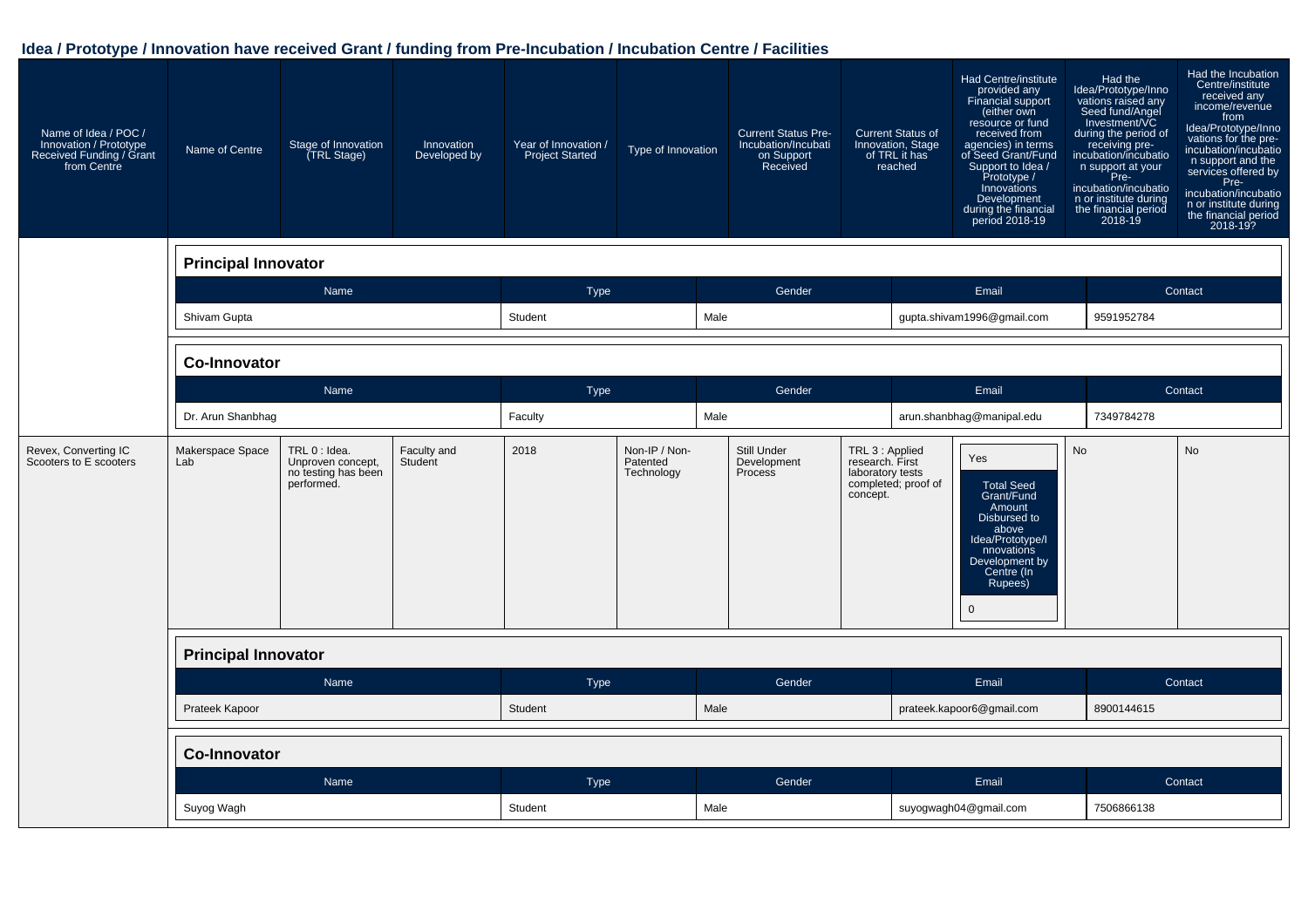| Name of Idea / POC /<br>Innovation / Prototype<br>Received Funding / Grant<br>from Centre | Name of Centre          | Stage of Innovation<br>(TRL Stage)                                                                                              | Innovation<br>Developed by | Year of Innovation /<br>Type of Innovation<br><b>Project Started</b> |                                         | <b>Current Status Pre-</b><br>Incubation/Incubati<br>on Support<br>Received | <b>Current Status of</b><br>Innovation, Stage<br>of TRL it has<br>reached                 | Had Centre/institute<br>provided any<br>Financial support<br>(either own<br>resource or fund<br>received from<br>agencies) in terms<br>of Seed Grant/Fund<br>Support to Idea /<br>Prototype /<br>Innovations<br>Development<br>during the financial<br>period 2018-19 | Had the<br>Idea/Prototype/Inno<br>vations raised any<br>Seed fund/Angel<br>Investment/VC<br>during the period of<br>receiving pre-<br>incubation/incubatio<br>n support at your<br>Pre-<br>incubation/incubatio<br>n or institute during<br>the financial period<br>$2018 - 19$ | Had the Incubation<br>Centre/institute<br>received any<br>income/revenue<br>from<br>Idea/Prototype/Inno<br>vations for the pre-<br>incubation/incubatio<br>n support and the<br>services offered by<br>Pre-<br>incubation/incubatio<br>n or institute during<br>the financial period<br>2018-19? |
|-------------------------------------------------------------------------------------------|-------------------------|---------------------------------------------------------------------------------------------------------------------------------|----------------------------|----------------------------------------------------------------------|-----------------------------------------|-----------------------------------------------------------------------------|-------------------------------------------------------------------------------------------|-----------------------------------------------------------------------------------------------------------------------------------------------------------------------------------------------------------------------------------------------------------------------|---------------------------------------------------------------------------------------------------------------------------------------------------------------------------------------------------------------------------------------------------------------------------------|--------------------------------------------------------------------------------------------------------------------------------------------------------------------------------------------------------------------------------------------------------------------------------------------------|
| Portable Dental X ray<br>Scanner                                                          | Makerspace Space<br>Lab | TRL 0 : Idea.<br>Faculty and<br>Unproven concept,<br>Student<br>no testing has been<br>performed.<br><b>Principal Innovator</b> |                            | Non-IP / Non-<br>2019<br>Patented<br>Technology                      |                                         | Still Under<br>Development<br>Process                                       | TRL 3 : Applied<br>research. First<br>laboratory tests<br>completed; proof of<br>concept. | Yes<br><b>Total Seed</b><br>Grant/Fund<br>Amount<br>Disbursed to<br>above<br>Idea/Prototype/I<br>nnovations<br>Development by<br>Centre (In<br>Rupees)<br>937                                                                                                         | No                                                                                                                                                                                                                                                                              | No                                                                                                                                                                                                                                                                                               |
|                                                                                           |                         | Name                                                                                                                            |                            | <b>Type</b>                                                          |                                         | Gender                                                                      |                                                                                           | Email                                                                                                                                                                                                                                                                 |                                                                                                                                                                                                                                                                                 | Contact                                                                                                                                                                                                                                                                                          |
|                                                                                           | Saurabh Pareek          |                                                                                                                                 |                            | Student                                                              | Male                                    |                                                                             |                                                                                           | saurabhpareek0000@gmail.com                                                                                                                                                                                                                                           | 8073203511                                                                                                                                                                                                                                                                      |                                                                                                                                                                                                                                                                                                  |
|                                                                                           | <b>Co-Innovator</b>     |                                                                                                                                 |                            |                                                                      |                                         |                                                                             |                                                                                           |                                                                                                                                                                                                                                                                       |                                                                                                                                                                                                                                                                                 |                                                                                                                                                                                                                                                                                                  |
|                                                                                           |                         | Name                                                                                                                            |                            | Type                                                                 |                                         | Gender                                                                      |                                                                                           | Email                                                                                                                                                                                                                                                                 |                                                                                                                                                                                                                                                                                 | Contact                                                                                                                                                                                                                                                                                          |
|                                                                                           | Trisha Celine Anil      |                                                                                                                                 |                            | Student                                                              |                                         | Female                                                                      |                                                                                           | trishaviking@gmail.com                                                                                                                                                                                                                                                | 7337815999                                                                                                                                                                                                                                                                      |                                                                                                                                                                                                                                                                                                  |
| <b>Plastic Shredding Machine</b>                                                          | Makerspace Space<br>Lab | TRL 0 : Idea.<br>Unproven concept,<br>no testing has been<br>performed.                                                         | Faculty and<br>Student     | 2019                                                                 | Non-IP / Non-<br>Patented<br>Technology | Still Under<br>Development<br>Process                                       | TRL 3 : Applied<br>research. First<br>laboratory tests<br>completed; proof of<br>concept. | Yes<br><b>Total Seed</b><br>Grant/Fund<br>Amount<br>Disbursed to<br>above<br>Idea/Prototype/I<br>nnovations<br>Development by<br>Centre (In<br>Rupees)<br>2156                                                                                                        | <b>No</b>                                                                                                                                                                                                                                                                       | <b>No</b>                                                                                                                                                                                                                                                                                        |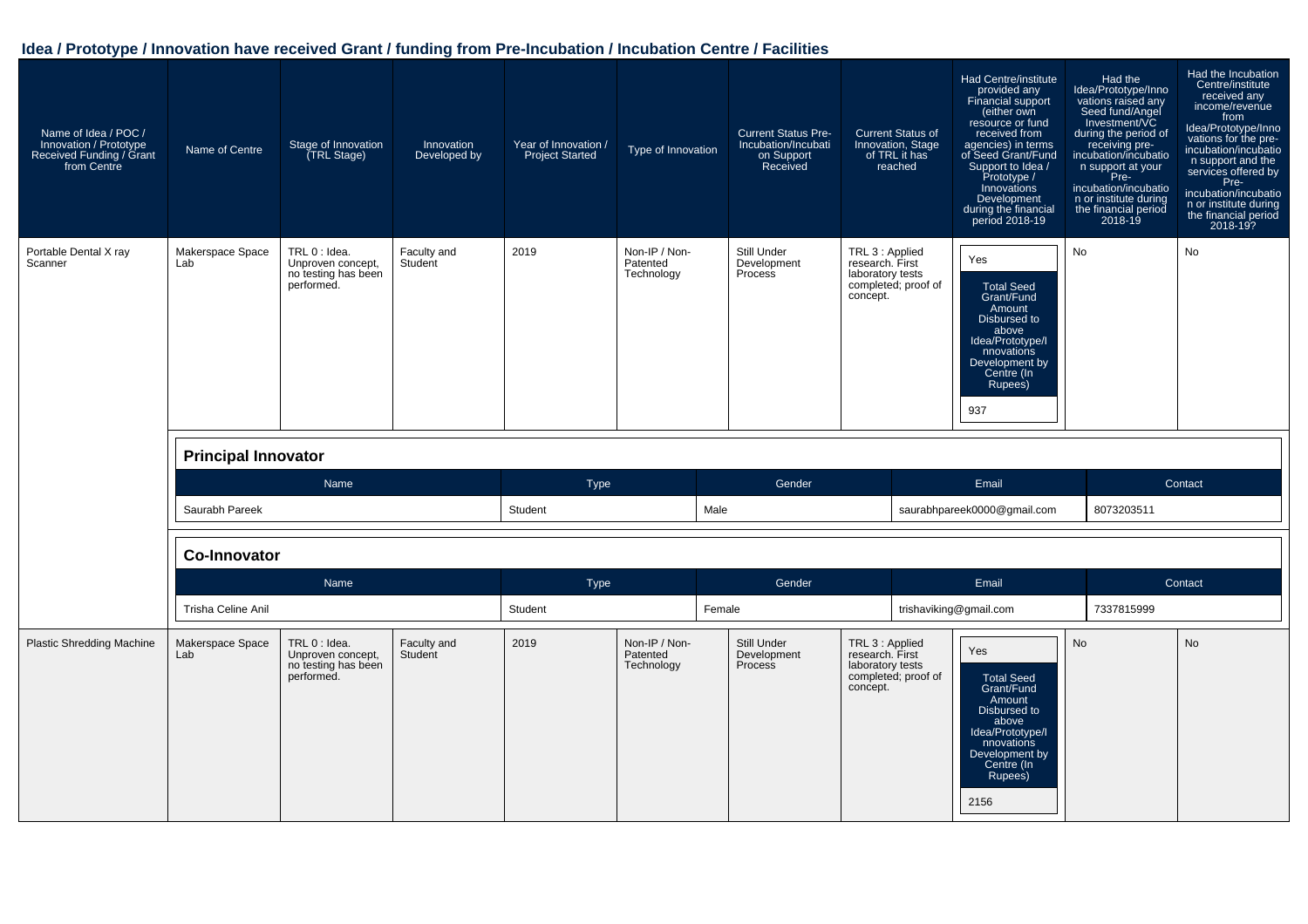| Name of Idea / POC /<br>Innovation / Prototype<br>Received Funding / Grant<br>from Centre | Name of Centre             | Stage of Innovation<br>(TRL Stage)                                      | Innovation<br>Developed by | Year of Innovation /<br><b>Project Started</b> | Type of Innovation                      |        | <b>Current Status Pre-</b><br>Incubation/Incubati<br>on Support<br>Received |                           | <b>Current Status of</b><br>Innovation, Stage<br>of TRL it has<br>reached | Had Centre/institute<br>provided any<br>Financial support<br>(either own<br>resource or fund<br>received from<br>agencies) in terms<br>of Seed Grant/Fund<br>Support to Idea /<br>Prototype /<br>Innovations<br>Development<br>during the financial<br>period 2018-19 | Had the<br>Idea/Prototype/Inno<br>vations raised any<br>Seed fund/Angel<br>Investment/VC<br>during the period of<br>receiving pre-<br>incubation/incubatio<br>n support at your<br>Pre-<br>incubation/incubatio<br>n or institute during<br>the financial period<br>2018-19 | Had the Incubation<br>Centre/institute<br>received any<br>income/revenue<br>from<br>Idea/Prototype/Inno<br>vations for the pre-<br>incubation/incubatio<br>n support and the<br>services offered by<br>Pre-<br>incubation/incubatio<br>n or institute during<br>the financial period<br>2018-19? |
|-------------------------------------------------------------------------------------------|----------------------------|-------------------------------------------------------------------------|----------------------------|------------------------------------------------|-----------------------------------------|--------|-----------------------------------------------------------------------------|---------------------------|---------------------------------------------------------------------------|-----------------------------------------------------------------------------------------------------------------------------------------------------------------------------------------------------------------------------------------------------------------------|-----------------------------------------------------------------------------------------------------------------------------------------------------------------------------------------------------------------------------------------------------------------------------|--------------------------------------------------------------------------------------------------------------------------------------------------------------------------------------------------------------------------------------------------------------------------------------------------|
|                                                                                           | <b>Principal Innovator</b> |                                                                         |                            |                                                |                                         |        |                                                                             |                           |                                                                           |                                                                                                                                                                                                                                                                       |                                                                                                                                                                                                                                                                             |                                                                                                                                                                                                                                                                                                  |
|                                                                                           |                            | Name                                                                    |                            | <b>Type</b>                                    |                                         | Gender |                                                                             |                           |                                                                           | Email                                                                                                                                                                                                                                                                 |                                                                                                                                                                                                                                                                             | Contact                                                                                                                                                                                                                                                                                          |
|                                                                                           | Atishay Jain               |                                                                         |                            | Student<br>Male                                |                                         |        |                                                                             |                           |                                                                           | atishay.jainofficials@gmail.com                                                                                                                                                                                                                                       | 9802694272                                                                                                                                                                                                                                                                  |                                                                                                                                                                                                                                                                                                  |
|                                                                                           | <b>Co-Innovator</b>        |                                                                         |                            |                                                |                                         |        |                                                                             |                           |                                                                           |                                                                                                                                                                                                                                                                       |                                                                                                                                                                                                                                                                             |                                                                                                                                                                                                                                                                                                  |
|                                                                                           |                            | Name                                                                    | <b>Type</b>                |                                                | Gender                                  |        |                                                                             | Email                     |                                                                           | Contact                                                                                                                                                                                                                                                               |                                                                                                                                                                                                                                                                             |                                                                                                                                                                                                                                                                                                  |
|                                                                                           | Dr. Arun Shanbhag          |                                                                         |                            | Faculty                                        |                                         | Male   |                                                                             | arun.shanbhag@manipal.edu |                                                                           | 7349784278                                                                                                                                                                                                                                                            |                                                                                                                                                                                                                                                                             |                                                                                                                                                                                                                                                                                                  |
| Dhadkan The wireless<br>stethoscope                                                       | Idea Cafe                  | TRL 0 : Idea.<br>Unproven concept,<br>no testing has been<br>performed. | Faculty and<br>Student     | 2018                                           | Non-IP / Non-<br>Patented<br>Technology |        | Still Under<br>Development<br>Process                                       | laboratory<br>prototype). | TRL 4 : Small scale<br>prototype built in a<br>environment ("ugly"        | Yes<br><b>Total Seed</b><br>Grant/Fund<br>Amount<br>Disbursed to<br>above<br>Idea/Prototype/I<br>nnovations<br>Development by<br>Centre (In<br>Rupees)<br>5000                                                                                                        | No                                                                                                                                                                                                                                                                          | No                                                                                                                                                                                                                                                                                               |
|                                                                                           | <b>Principal Innovator</b> |                                                                         |                            |                                                |                                         |        |                                                                             |                           |                                                                           |                                                                                                                                                                                                                                                                       |                                                                                                                                                                                                                                                                             |                                                                                                                                                                                                                                                                                                  |
|                                                                                           |                            | Name                                                                    |                            | Type                                           |                                         |        | Gender                                                                      |                           |                                                                           | Email                                                                                                                                                                                                                                                                 |                                                                                                                                                                                                                                                                             | Contact                                                                                                                                                                                                                                                                                          |
|                                                                                           | <b>Ritvi Arvind</b>        |                                                                         |                            | Student                                        |                                         | Female |                                                                             |                           | ecoritz@gmail.com                                                         |                                                                                                                                                                                                                                                                       | 7619256336                                                                                                                                                                                                                                                                  |                                                                                                                                                                                                                                                                                                  |
|                                                                                           | <b>Co-Innovator</b>        |                                                                         |                            |                                                |                                         |        |                                                                             |                           |                                                                           |                                                                                                                                                                                                                                                                       |                                                                                                                                                                                                                                                                             |                                                                                                                                                                                                                                                                                                  |
|                                                                                           |                            | Name                                                                    |                            | Type                                           |                                         |        | Gender                                                                      |                           |                                                                           | Email                                                                                                                                                                                                                                                                 |                                                                                                                                                                                                                                                                             | Contact                                                                                                                                                                                                                                                                                          |
|                                                                                           | Dr. Ravikiran              |                                                                         |                            |                                                |                                         |        | Male                                                                        |                           | ravikiran.ongole@manipal.edu                                              |                                                                                                                                                                                                                                                                       | 9448430387                                                                                                                                                                                                                                                                  |                                                                                                                                                                                                                                                                                                  |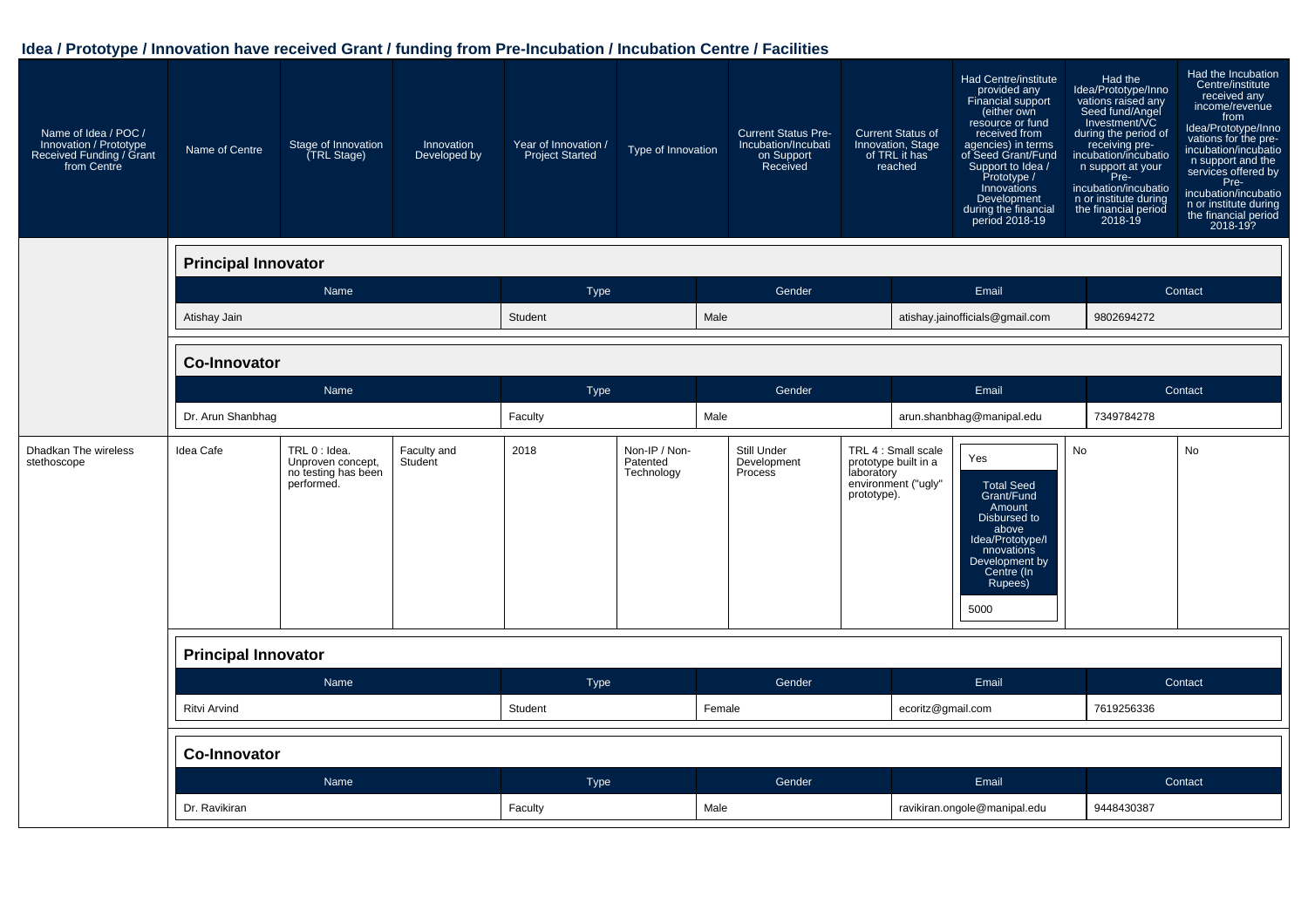| Name of Idea / POC /<br>Innovation / Prototype<br>Received Funding / Grant<br>from Centre  | Name of Centre             | Stage of Innovation<br>(TRL Stage)                                      | Innovation<br>Developed by | Year of Innovation /<br><b>Project Started</b>  | Type of Innovation                      | <b>Current Status Pre-</b><br>Incubation/Incubati<br>on Support<br>Received | <b>Current Status of</b><br>Innovation, Stage<br>of TRL it has<br>reached                 | Had Centre/institute<br>provided any<br><b>Financial support</b><br>(either own<br>resource or fund<br>received from<br>agencies) in terms<br>of Seed Grant/Fund<br>Support to Idea /<br>Prototype /<br>Innovations<br>Development<br>during the financial<br>period 2018-19 | Had the<br>Idea/Prototype/Inno<br>vations raised any<br>Seed fund/Angel<br>Investment/VC<br>during the period of<br>receiving pre-<br>incubation/incubatio<br>n support at your<br>Pre-<br>incubation/incubatio<br>n or institute during<br>the financial period<br>$2018 - 19$ | Had the Incubation<br>Centre/institute<br>received any<br>income/revenue<br>from<br>Idea/Prototype/Inno<br>vations for the pre-<br>incubation/incubatio<br>n support and the<br>services offered by<br>Pre-<br>incubation/incubatio<br>n or institute during<br>the financial period<br>2018-19? |
|--------------------------------------------------------------------------------------------|----------------------------|-------------------------------------------------------------------------|----------------------------|-------------------------------------------------|-----------------------------------------|-----------------------------------------------------------------------------|-------------------------------------------------------------------------------------------|------------------------------------------------------------------------------------------------------------------------------------------------------------------------------------------------------------------------------------------------------------------------------|---------------------------------------------------------------------------------------------------------------------------------------------------------------------------------------------------------------------------------------------------------------------------------|--------------------------------------------------------------------------------------------------------------------------------------------------------------------------------------------------------------------------------------------------------------------------------------------------|
| Smartphone based optical<br>microscope using BLIPS<br>lens for disease diagnosis           | Idea Cafe                  | TRL 0 : Idea.<br>Unproven concept,<br>no testing has been<br>performed. | Faculty and<br>Student     | Non-IP / Non-<br>2018<br>Patented<br>Technology |                                         | Still Under<br>Development<br>Process                                       | TRL 3 : Applied<br>research. First<br>laboratory tests<br>completed; proof of<br>concept. | Yes<br><b>Total Seed</b><br>Grant/Fund<br>Amount<br>Disbursed to<br>above<br>Idea/Prototype/I<br>nnovations<br>Development by<br>Centre (In<br>Rupees)<br>5000                                                                                                               | No                                                                                                                                                                                                                                                                              | No                                                                                                                                                                                                                                                                                               |
|                                                                                            | <b>Principal Innovator</b> |                                                                         |                            |                                                 |                                         |                                                                             |                                                                                           |                                                                                                                                                                                                                                                                              |                                                                                                                                                                                                                                                                                 |                                                                                                                                                                                                                                                                                                  |
|                                                                                            |                            | Name                                                                    |                            | <b>Type</b>                                     |                                         | Gender                                                                      |                                                                                           | Email                                                                                                                                                                                                                                                                        |                                                                                                                                                                                                                                                                                 | Contact                                                                                                                                                                                                                                                                                          |
|                                                                                            | Sama Khedgika              |                                                                         |                            | Student                                         |                                         | Female                                                                      |                                                                                           | smkhdgkr4@gmail.com                                                                                                                                                                                                                                                          | 9987832232                                                                                                                                                                                                                                                                      |                                                                                                                                                                                                                                                                                                  |
|                                                                                            | <b>Co-Innovator</b>        |                                                                         |                            |                                                 |                                         |                                                                             |                                                                                           |                                                                                                                                                                                                                                                                              |                                                                                                                                                                                                                                                                                 |                                                                                                                                                                                                                                                                                                  |
|                                                                                            |                            | Name                                                                    |                            | Type                                            |                                         | Gender                                                                      |                                                                                           | Email                                                                                                                                                                                                                                                                        |                                                                                                                                                                                                                                                                                 | Contact                                                                                                                                                                                                                                                                                          |
|                                                                                            | Dr Natarajan Manikandan    |                                                                         |                            | Faculty                                         |                                         | Male                                                                        |                                                                                           | mani.kandan@manipal.edu                                                                                                                                                                                                                                                      | 8202922533                                                                                                                                                                                                                                                                      |                                                                                                                                                                                                                                                                                                  |
| BioLarve Bio Larvicide to<br>combat mosquito borne<br>disease by terminating the<br>source | Idea Cafe                  | TRL 0 : Idea.<br>Unproven concept,<br>no testing has been<br>performed. | Faculty and<br>Student     | 2018                                            | Non-IP / Non-<br>Patented<br>Technology | Still Under<br>Development<br>Process                                       | TRL 3 : Applied<br>research. First<br>laboratory tests<br>completed; proof of<br>concept. | Yes<br><b>Total Seed</b><br>Grant/Fund<br>Amount<br>Disbursed to<br>above<br>Idea/Prototype/I<br>nnovations<br>Development by<br>Centre (In<br>Rupees)<br>5000                                                                                                               | <b>No</b>                                                                                                                                                                                                                                                                       | <b>No</b>                                                                                                                                                                                                                                                                                        |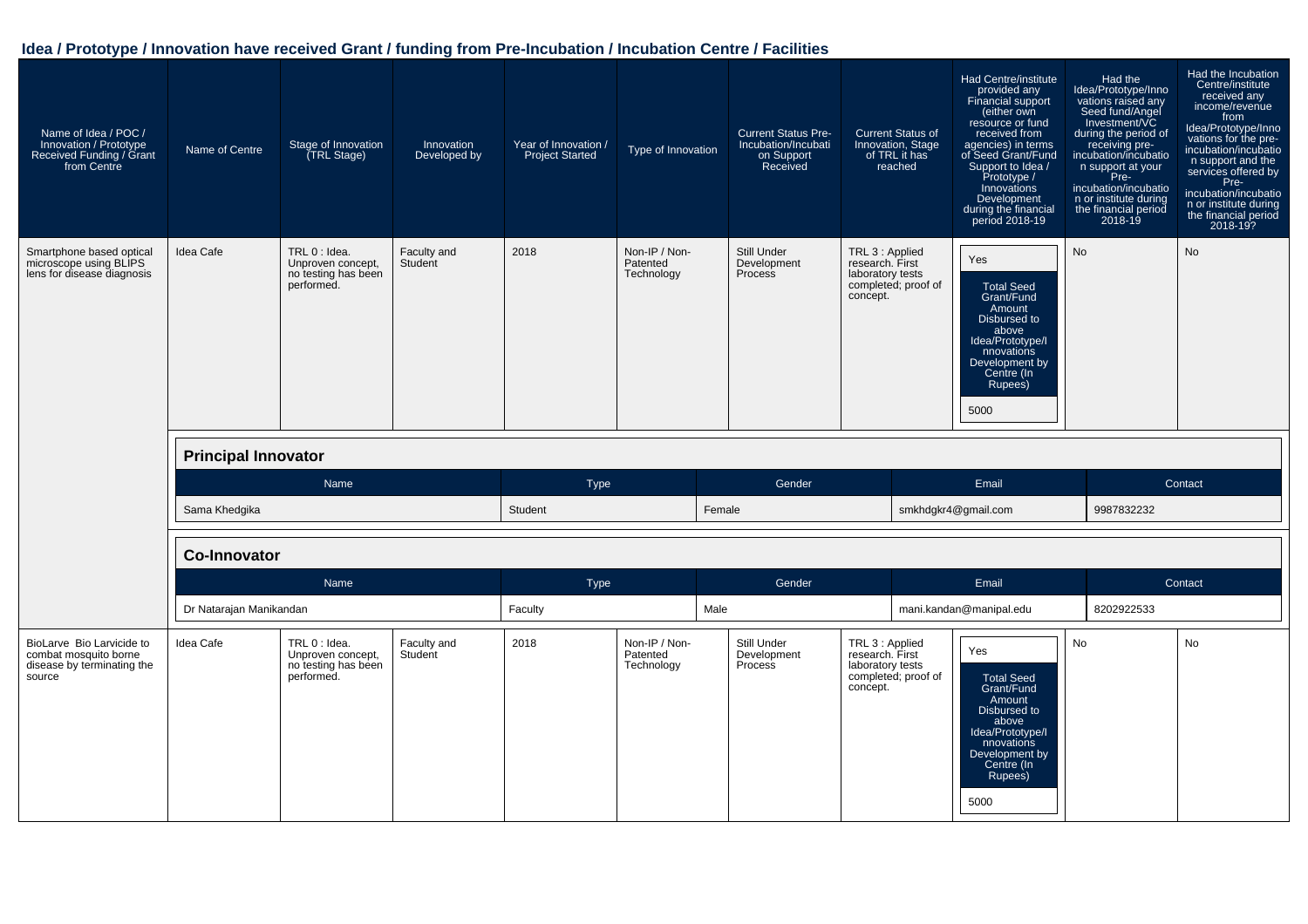| Name of Idea / POC /<br>Innovation / Prototype<br>Received Funding / Grant<br>from Centre                                                              | Name of Centre             | Stage of Innovation<br>(TRL Stage)                                      | Innovation<br>Developed by | Year of Innovation /<br><b>Project Started</b> | Type of Innovation                      |        | <b>Current Status Pre-</b><br>Incubation/Incubati<br>on Support<br>Received |                                                                    | <b>Current Status of</b><br>Innovation, Stage<br>of TRL it has<br>reached | Had Centre/institute<br>provided any<br>Financial support<br>(either own<br>resource or fund<br>received from<br>agencies) in terms<br>of Seed Grant/Fund<br>Support to Idea /<br>Prototype /<br>Innovations<br>Development<br>during the financial<br>period 2018-19 | Had the<br>Idea/Prototype/Inno<br>vations raised any<br>Seed fund/Angel<br>Investment/VC<br>during the period of<br>receiving pre-<br>incubation/incubatio<br>n support at your<br>Pre-<br>incubation/incubatio<br>n or institute during<br>the financial period<br>2018-19 | Had the Incubation<br>Centre/institute<br>received any<br>income/revenue<br>from<br>Idea/Prototype/Inno<br>vations for the pre-<br>incubation/incubatio<br>n support and the<br>services offered by<br>Pre-<br>incubation/incubatio<br>n or institute during<br>the financial period<br>2018-19? |  |
|--------------------------------------------------------------------------------------------------------------------------------------------------------|----------------------------|-------------------------------------------------------------------------|----------------------------|------------------------------------------------|-----------------------------------------|--------|-----------------------------------------------------------------------------|--------------------------------------------------------------------|---------------------------------------------------------------------------|-----------------------------------------------------------------------------------------------------------------------------------------------------------------------------------------------------------------------------------------------------------------------|-----------------------------------------------------------------------------------------------------------------------------------------------------------------------------------------------------------------------------------------------------------------------------|--------------------------------------------------------------------------------------------------------------------------------------------------------------------------------------------------------------------------------------------------------------------------------------------------|--|
|                                                                                                                                                        | <b>Principal Innovator</b> |                                                                         |                            |                                                |                                         |        |                                                                             |                                                                    |                                                                           |                                                                                                                                                                                                                                                                       |                                                                                                                                                                                                                                                                             |                                                                                                                                                                                                                                                                                                  |  |
|                                                                                                                                                        |                            | Name                                                                    |                            | <b>Type</b>                                    |                                         |        | Gender                                                                      |                                                                    |                                                                           | Email                                                                                                                                                                                                                                                                 |                                                                                                                                                                                                                                                                             | Contact                                                                                                                                                                                                                                                                                          |  |
|                                                                                                                                                        | Suresh Akhil               | Male<br>Student<br>akhil14dps@gmail.com<br>7675873357790                |                            |                                                |                                         |        |                                                                             |                                                                    |                                                                           |                                                                                                                                                                                                                                                                       |                                                                                                                                                                                                                                                                             |                                                                                                                                                                                                                                                                                                  |  |
|                                                                                                                                                        | <b>Co-Innovator</b>        |                                                                         |                            |                                                |                                         |        |                                                                             |                                                                    |                                                                           |                                                                                                                                                                                                                                                                       |                                                                                                                                                                                                                                                                             |                                                                                                                                                                                                                                                                                                  |  |
|                                                                                                                                                        |                            | Name                                                                    | <b>Type</b>                |                                                |                                         | Gender |                                                                             | Email                                                              |                                                                           |                                                                                                                                                                                                                                                                       | Contact                                                                                                                                                                                                                                                                     |                                                                                                                                                                                                                                                                                                  |  |
|                                                                                                                                                        | Prachetha Shetty           |                                                                         | Student                    |                                                | Female                                  |        |                                                                             | prachethashetty@qmail.com                                          |                                                                           | 9632750340                                                                                                                                                                                                                                                            |                                                                                                                                                                                                                                                                             |                                                                                                                                                                                                                                                                                                  |  |
| Catalysts from waste and<br>perovskites for Soot<br>Oxidation, with higher<br>oxygen storage capacity for<br>subsequent carbon dioxide<br>utilization. | Idea Cafe                  | TRL 0 : Idea.<br>Unproven concept,<br>no testing has been<br>performed. | Faculty and<br>Student     | 2018                                           | Non-IP / Non-<br>Patented<br>Technology |        | Still Under<br>Development<br>Process                                       | TRL 3 : Applied<br>research. First<br>laboratory tests<br>concept. | completed; proof of                                                       | Yes<br><b>Total Seed</b><br>Grant/Fund<br>Amount<br>Disbursed to<br>above<br>Idea/Prototype/I<br>nnovations<br>Development by<br>Centre (In<br>Rupees)<br>5000                                                                                                        | <b>No</b>                                                                                                                                                                                                                                                                   | <b>No</b>                                                                                                                                                                                                                                                                                        |  |
|                                                                                                                                                        | <b>Principal Innovator</b> |                                                                         |                            |                                                |                                         |        |                                                                             |                                                                    |                                                                           |                                                                                                                                                                                                                                                                       |                                                                                                                                                                                                                                                                             |                                                                                                                                                                                                                                                                                                  |  |
|                                                                                                                                                        |                            | Name                                                                    |                            | <b>Type</b>                                    |                                         |        | Gender                                                                      |                                                                    |                                                                           | Email                                                                                                                                                                                                                                                                 |                                                                                                                                                                                                                                                                             | Contact                                                                                                                                                                                                                                                                                          |  |
|                                                                                                                                                        | Paritosh Kulkarni          |                                                                         |                            | Student                                        |                                         | Male   |                                                                             |                                                                    | pari2798@gmail.com                                                        |                                                                                                                                                                                                                                                                       | 7972466829                                                                                                                                                                                                                                                                  |                                                                                                                                                                                                                                                                                                  |  |
|                                                                                                                                                        | <b>Co-Innovator</b>        |                                                                         |                            |                                                |                                         |        |                                                                             |                                                                    |                                                                           |                                                                                                                                                                                                                                                                       |                                                                                                                                                                                                                                                                             |                                                                                                                                                                                                                                                                                                  |  |
|                                                                                                                                                        |                            | Name                                                                    |                            | Type                                           |                                         |        | Gender                                                                      |                                                                    |                                                                           | Email                                                                                                                                                                                                                                                                 |                                                                                                                                                                                                                                                                             | Contact                                                                                                                                                                                                                                                                                          |  |
|                                                                                                                                                        | Dr Harshini Dasari         |                                                                         |                            | Faculty                                        |                                         | Female |                                                                             |                                                                    |                                                                           | harshini.dasari@manipal.edu                                                                                                                                                                                                                                           | 9177304954                                                                                                                                                                                                                                                                  |                                                                                                                                                                                                                                                                                                  |  |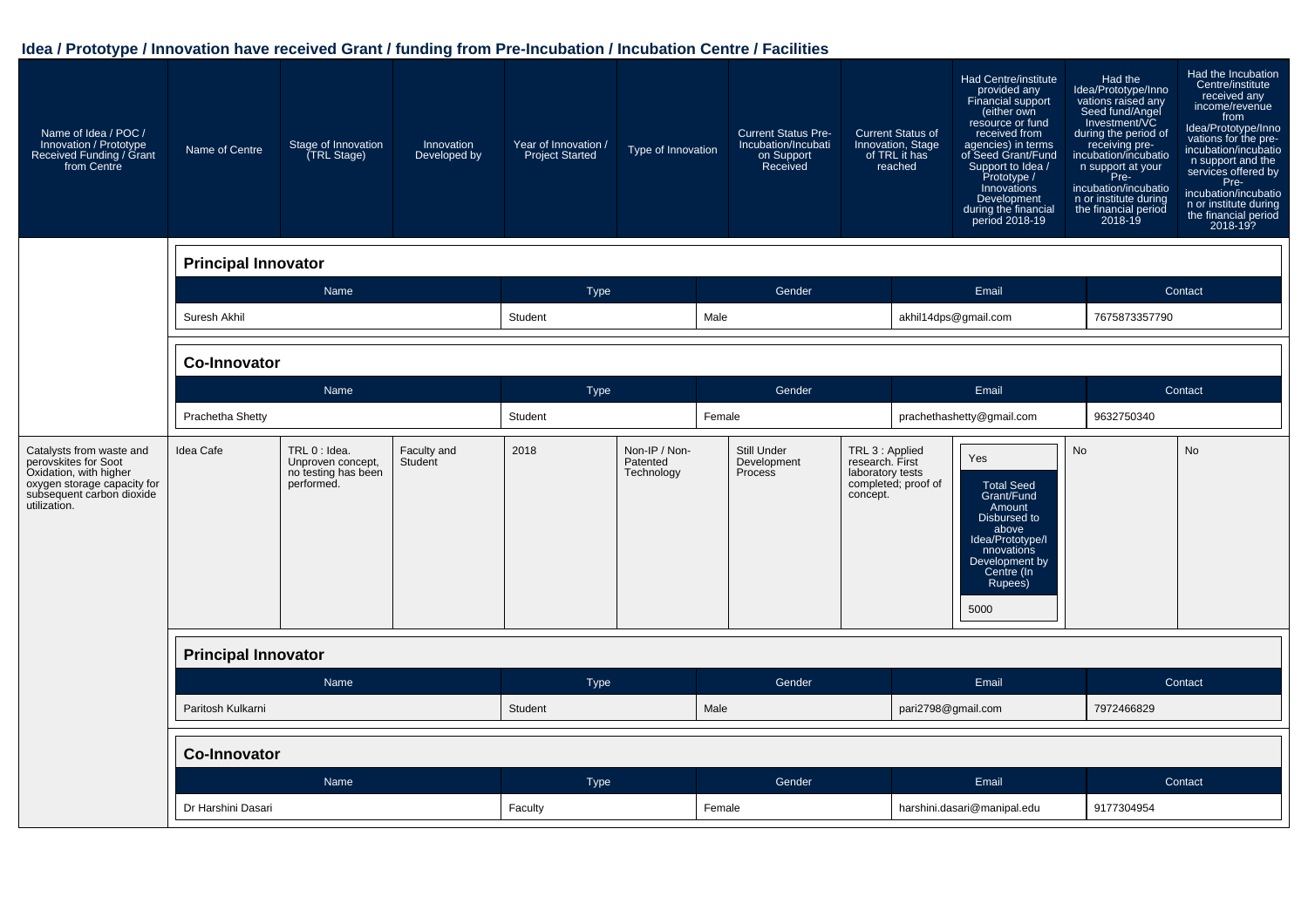| Name of Idea / POC /<br>Innovation / Prototype<br>Received Funding / Grant<br>from Centre | Name of Centre             | Stage of Innovation<br>(TRL Stage)                                      | Innovation<br>Developed by | Year of Innovation /<br><b>Project Started</b> | Type of Innovation                      | <b>Current Status Pre-</b><br>Incubation/Incubati<br>on Support<br>Received | <b>Current Status of</b><br>Innovation, Stage<br>of TRL it has<br>reached                 | Had Centre/institute<br>provided any<br>Financial support<br>(either own<br>resource or fund<br>received from<br>agencies) in terms<br>of Seed Grant/Fund<br>Support to Idea /<br>Prototype /<br>Innovations<br>Development<br>during the financial<br>period 2018-19 | Had the<br>Idea/Prototype/Inno<br>vations raised any<br>Seed fund/Angel<br>Investment/VC<br>during the period of<br>receiving pre-<br>incubation/incubatio<br>n support at your<br>Pre-<br>incubation/incubatio<br>n or institute during<br>the financial period<br>$2018-19$ | Had the Incubation<br>Centre/institute<br>received any<br>income/revenue<br>from<br>Idea/Prototype/Inno<br>vations for the pre-<br>incubation/incubatio<br>n support and the<br>services offered by<br>Pre-<br>incubation/incubatio<br>n or institute during<br>the financial period<br>2018-19? |  |
|-------------------------------------------------------------------------------------------|----------------------------|-------------------------------------------------------------------------|----------------------------|------------------------------------------------|-----------------------------------------|-----------------------------------------------------------------------------|-------------------------------------------------------------------------------------------|-----------------------------------------------------------------------------------------------------------------------------------------------------------------------------------------------------------------------------------------------------------------------|-------------------------------------------------------------------------------------------------------------------------------------------------------------------------------------------------------------------------------------------------------------------------------|--------------------------------------------------------------------------------------------------------------------------------------------------------------------------------------------------------------------------------------------------------------------------------------------------|--|
| EquaSmile A Wearable<br><b>Technology For People</b><br>With Facial Palsy                 | Idea Cafe                  | TRL 0 : Idea.<br>Unproven concept.<br>no testing has been<br>performed. | Faculty and<br>Student     | 2018                                           | Non-IP / Non-<br>Patented<br>Technology | Still Under<br>Development<br>Process                                       | TRL 3 : Applied<br>research. First<br>laboratory tests<br>completed; proof of<br>concept. | Yes<br><b>Total Seed</b><br>Grant/Fund<br>Amount<br>Disbursed to<br>above<br>Idea/Prototype/I<br>nnovations<br>Development by<br>Centre (In<br>Rupees)<br>5000                                                                                                        | <b>No</b>                                                                                                                                                                                                                                                                     | <b>No</b>                                                                                                                                                                                                                                                                                        |  |
|                                                                                           | <b>Principal Innovator</b> |                                                                         |                            |                                                |                                         |                                                                             |                                                                                           |                                                                                                                                                                                                                                                                       |                                                                                                                                                                                                                                                                               |                                                                                                                                                                                                                                                                                                  |  |
|                                                                                           |                            | Name                                                                    |                            | Type                                           |                                         | Gender                                                                      |                                                                                           | Email                                                                                                                                                                                                                                                                 |                                                                                                                                                                                                                                                                               | Contact                                                                                                                                                                                                                                                                                          |  |
|                                                                                           | Sama Khedgikar             |                                                                         |                            | Student                                        |                                         | Female                                                                      |                                                                                           | smkhdqkr4@qmail.com                                                                                                                                                                                                                                                   | 9987832232                                                                                                                                                                                                                                                                    |                                                                                                                                                                                                                                                                                                  |  |
|                                                                                           | Co-Innovator               |                                                                         |                            |                                                |                                         |                                                                             |                                                                                           |                                                                                                                                                                                                                                                                       |                                                                                                                                                                                                                                                                               |                                                                                                                                                                                                                                                                                                  |  |
|                                                                                           |                            | Name                                                                    |                            | Type                                           |                                         | Gender                                                                      |                                                                                           | Email                                                                                                                                                                                                                                                                 |                                                                                                                                                                                                                                                                               | Contact                                                                                                                                                                                                                                                                                          |  |
|                                                                                           | Dr Natarajan Manikandan    |                                                                         |                            | Faculty                                        | Male                                    |                                                                             |                                                                                           | mani.kandan@manipal.edu                                                                                                                                                                                                                                               |                                                                                                                                                                                                                                                                               | 8202922533                                                                                                                                                                                                                                                                                       |  |

#### **Start-ups have received Grant / funding from Pre-Incubation / Incubation Centre / Facilities**

| Name of Start-up<br>Received Funding /<br><b>Grant from Centre</b> | Name of Centre                  | Year of<br>Registration | Registered as          | Start-up with<br>Corporate<br>Identification<br>Number (CIN)<br>Registration | Start-up Founded<br>by | Type of<br>Innovation | <b>Current Status</b><br>Pre-<br>Incubation/Incuba<br>tion Support<br>Received | Has the Start-up<br>Grown to a stage<br>of Employment<br>Generation to 10<br>Numbers or an<br>annual Turnover<br>to Rs. 50 Lakhs<br>during the<br>financial year<br>$2018 - 19$ | Had<br>Centre/institute<br>provided any<br>Financial support<br>either own<br>resource or fund<br>received from<br>agencies) in<br>terms of Seed<br>Grant/Fund<br>Support to Start-<br>up during the<br>financial period<br>2018-19? | Had the Start-up<br>raised any Seed<br>fund/Angel<br>Investment/VC<br>during the period<br>of receiving pre-<br>incubation/incuba<br>tion support at<br>your Pre-<br>incubation/incuba<br>tion or institute<br>during the<br>financial period<br>2018-19? | Had the<br>Incubation<br>Centre/institute<br>Received any<br>income/revenue<br>from Start-up for<br>the pre-<br>incubation/incuba<br>tion support and<br>the services<br>offered by Pre-<br>incubation/incuba<br>tion or institute<br>during the<br>financial period<br>$2018 - 19?$ |
|--------------------------------------------------------------------|---------------------------------|-------------------------|------------------------|------------------------------------------------------------------------------|------------------------|-----------------------|--------------------------------------------------------------------------------|---------------------------------------------------------------------------------------------------------------------------------------------------------------------------------|--------------------------------------------------------------------------------------------------------------------------------------------------------------------------------------------------------------------------------------|-----------------------------------------------------------------------------------------------------------------------------------------------------------------------------------------------------------------------------------------------------------|--------------------------------------------------------------------------------------------------------------------------------------------------------------------------------------------------------------------------------------------------------------------------------------|
| <b>VISINT Healthcare Pvt.</b><br>Ltd.                              | Manipal Universal<br>Technology | 2015-16                 | <b>Private Limited</b> | U85100KA2015P<br>TC079809                                                    | Faculty                |                       | Graduated from<br>Incubation                                                   | No                                                                                                                                                                              | Yes                                                                                                                                                                                                                                  | No                                                                                                                                                                                                                                                        | Yes                                                                                                                                                                                                                                                                                  |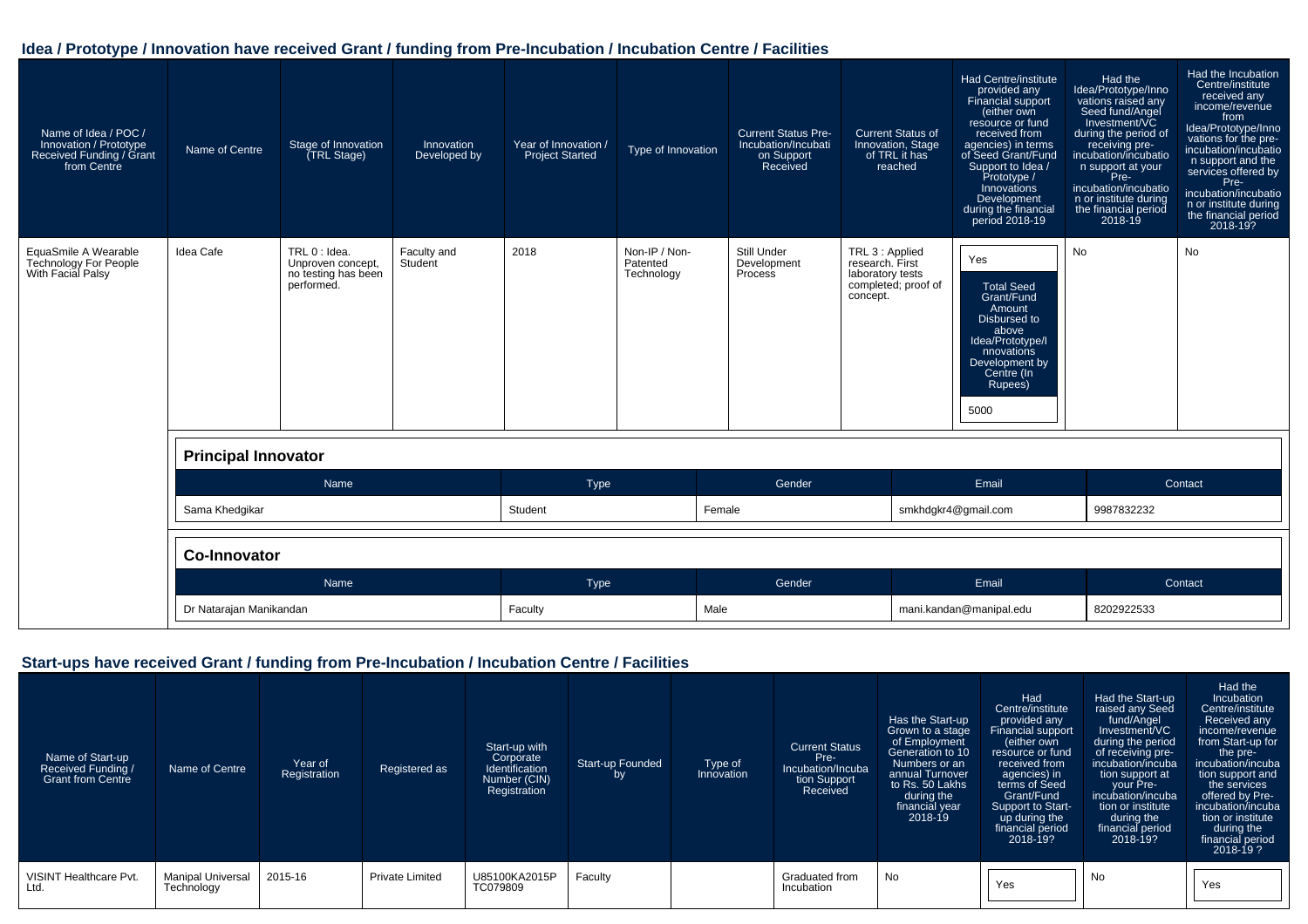#### **Start-ups have received Grant / funding from Pre-Incubation / Incubation Centre / Facilities**

| Name of Start-up<br>Received Funding /<br><b>Grant from Centre</b> | Name of Centre               | Year of<br>Registration | Registered as | Start-up with<br>Corporate<br>Identification<br>Number (CIN)<br>Registration | Start-up Founded<br>bv | Type of<br>Innovation                                                                                                                                                                        | <b>Current Status</b><br>Pre-<br>Incubation/Incuba<br>tion Support<br>Received | Has the Start-up<br>Grown to a stage<br>of Employment<br>Generation to 10<br>Numbers or an<br>annual Turnover<br>to Rs. 50 Lakhs<br>during the<br>financial year<br>2018-19 | Had<br>Centre/institute<br>provided any<br>Financial support<br>(either own<br>resource or fund<br>received from<br>agencies) in<br>terms of Seed<br>Grant/Fund<br>Support to Start-<br>up during the<br>financial period<br>2018-19? | Had the Start-up<br>raised any Seed<br>fund/Angel<br>Investment/VC<br>during the period<br>of receiving pre-<br>incubation/incuba<br>tion support at<br>your Pre-<br>incubation/incuba<br>tion or institute<br>during the<br>financial period<br>2018-19? | Had the<br>Incubation<br>Centre/institute<br>Received any<br>income/revenue<br>from Start-up for<br>the pre-<br>incubation/incuba<br>tion support and<br>the services<br>offered by Pre-<br>incubation/incuba<br>tion or institute<br>during the<br>financial period<br>$2018 - 19$ ? |
|--------------------------------------------------------------------|------------------------------|-------------------------|---------------|------------------------------------------------------------------------------|------------------------|----------------------------------------------------------------------------------------------------------------------------------------------------------------------------------------------|--------------------------------------------------------------------------------|-----------------------------------------------------------------------------------------------------------------------------------------------------------------------------|---------------------------------------------------------------------------------------------------------------------------------------------------------------------------------------------------------------------------------------|-----------------------------------------------------------------------------------------------------------------------------------------------------------------------------------------------------------------------------------------------------------|---------------------------------------------------------------------------------------------------------------------------------------------------------------------------------------------------------------------------------------------------------------------------------------|
|                                                                    | <b>Business</b><br>Incubator |                         |               |                                                                              |                        | IP / Patented<br>Technology<br>Yes<br>Applie<br>d for<br>Paten<br>3291<br>Paten<br>/CH<br>E/20<br>Applic<br>14<br>ation<br><b>No</b><br>2014<br>Year<br>of<br>Paten<br>t.<br>Applic<br>ation | Unit/Centre                                                                    |                                                                                                                                                                             | <b>Total Seed</b><br>Grant/Fund<br>Amount<br>Disbursed to<br>Start-up by<br>Institute/Centr<br>e (In Rupees)<br>800000                                                                                                                |                                                                                                                                                                                                                                                           | <b>Total Income</b><br>received from<br>Start-up for<br>pre-<br>incubation/inc<br>ubation<br>support and<br>the services<br>offered by Pre-<br>incubation/inc<br>ubation or<br>institute during<br>the financial<br>period 2018-<br>19 (in Rupees)<br>800000                          |
|                                                                    | Founder                      |                         |               |                                                                              |                        |                                                                                                                                                                                              |                                                                                |                                                                                                                                                                             |                                                                                                                                                                                                                                       |                                                                                                                                                                                                                                                           |                                                                                                                                                                                                                                                                                       |
|                                                                    | Name                         |                         |               | <b>DIN Number</b>                                                            |                        | Type                                                                                                                                                                                         | Gender                                                                         |                                                                                                                                                                             | Email                                                                                                                                                                                                                                 |                                                                                                                                                                                                                                                           | Contact                                                                                                                                                                                                                                                                               |
|                                                                    | S. V. Ramesh                 |                         |               | 07396723                                                                     | Faculty                |                                                                                                                                                                                              | Male                                                                           |                                                                                                                                                                             | ramesh.sve@manipal.edu                                                                                                                                                                                                                | 8861330950                                                                                                                                                                                                                                                |                                                                                                                                                                                                                                                                                       |
|                                                                    | <b>Co-Founder</b>            |                         |               |                                                                              |                        |                                                                                                                                                                                              |                                                                                |                                                                                                                                                                             |                                                                                                                                                                                                                                       |                                                                                                                                                                                                                                                           |                                                                                                                                                                                                                                                                                       |
|                                                                    |                              | Name                    |               | <b>DIN Number</b>                                                            |                        | Type                                                                                                                                                                                         | Gender                                                                         |                                                                                                                                                                             | Email                                                                                                                                                                                                                                 |                                                                                                                                                                                                                                                           | Contact                                                                                                                                                                                                                                                                               |
|                                                                    | Dr. Krtica                   |                         |               | 07396730                                                                     | Faculty                |                                                                                                                                                                                              | Female                                                                         |                                                                                                                                                                             | skrithica@yahoo.com                                                                                                                                                                                                                   | 8861330950                                                                                                                                                                                                                                                |                                                                                                                                                                                                                                                                                       |

#### **Co-Incubation Partnership**

| <b>Type of Partnership</b>                                             | Partnership Institute Name                               | Type of Support Offered                          | No. of Student Projects/ Ideas / Innovation /<br><b>Startups Supported</b> | Date of MOU / Agreement Signed on |
|------------------------------------------------------------------------|----------------------------------------------------------|--------------------------------------------------|----------------------------------------------------------------------------|-----------------------------------|
| Incubation Services/Support Received from<br>Other Institute/Incubator | Entrepreneurship Development Cell Venture<br>Center Pune | Pre-incubation, Mentoring, Networking, Seed fund |                                                                            | $\mid$ 02-01-2017                 |

## **Technology Commercialization / Transfer**

| Name of Technology<br>Licenced / Transferred / | Technology<br>Type | Type of | Patent / Licence Number | Patent / Licence Holder | Centre / Department<br>of Origin of Licence | Licence Transferred to | Had institute spent expenses either<br>from own resource/received fund to Income Received | <b>Total Annual</b> |
|------------------------------------------------|--------------------|---------|-------------------------|-------------------------|---------------------------------------------|------------------------|-------------------------------------------------------------------------------------------|---------------------|
|------------------------------------------------|--------------------|---------|-------------------------|-------------------------|---------------------------------------------|------------------------|-------------------------------------------------------------------------------------------|---------------------|